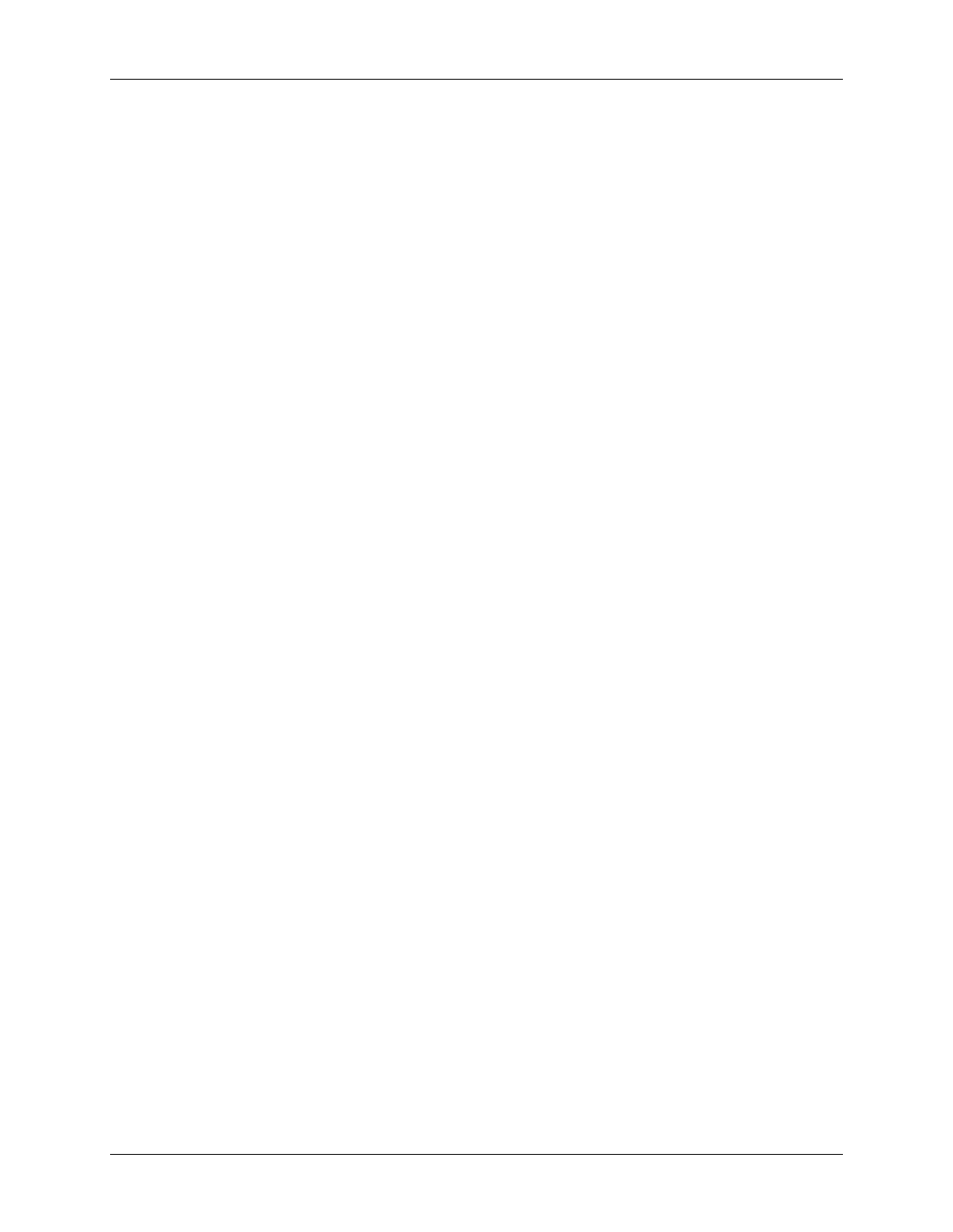# **TABLE OF CONTENTS**

<span id="page-2-0"></span>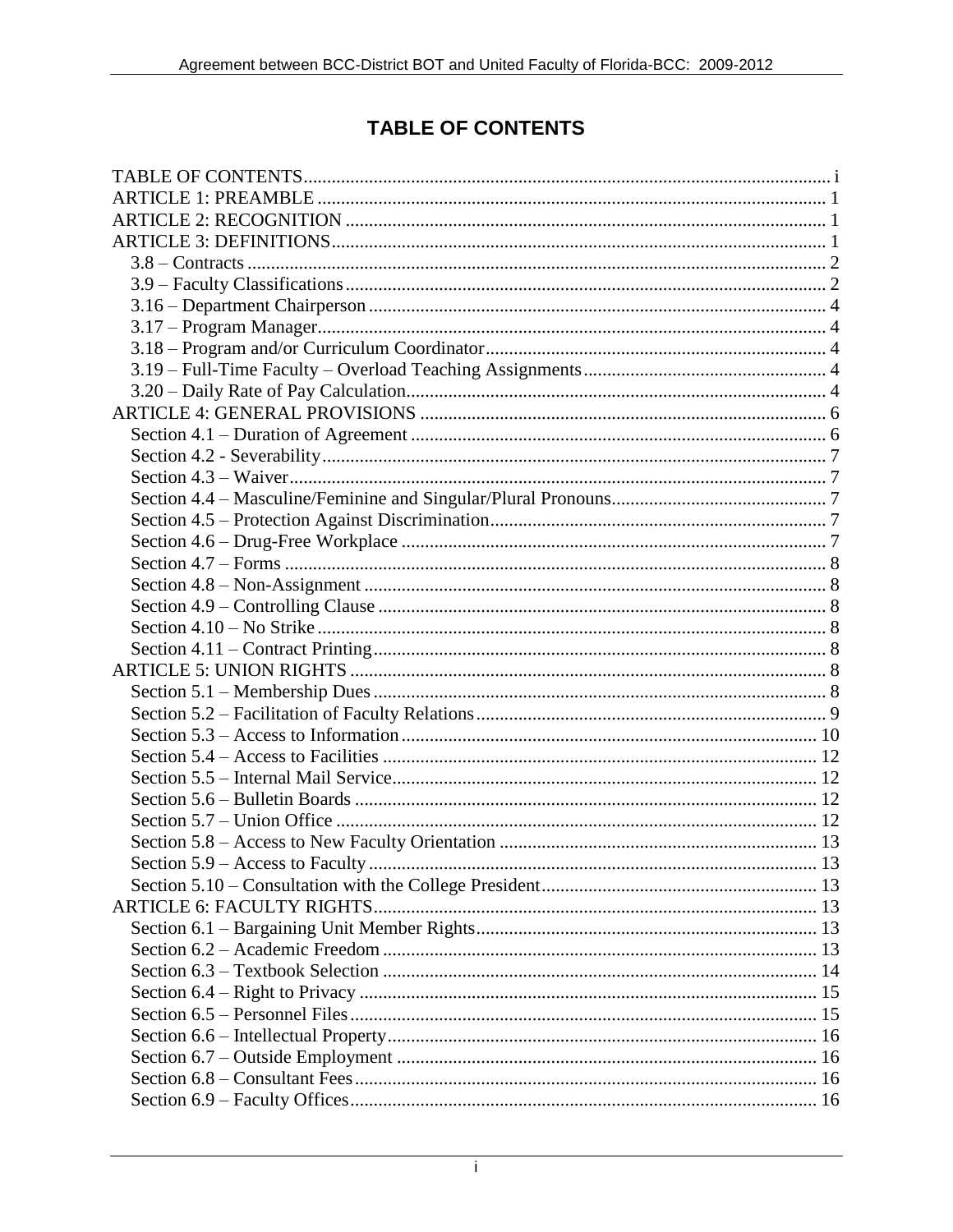| Section 8.12 - Adjunct Instructional Assignments for Full-Time Faculty Members 38    |  |
|--------------------------------------------------------------------------------------|--|
| Section 8.13 – Supplemental Activity Agreement or Release Time for Non-Instructional |  |
|                                                                                      |  |
|                                                                                      |  |
|                                                                                      |  |
|                                                                                      |  |
|                                                                                      |  |
|                                                                                      |  |
|                                                                                      |  |
|                                                                                      |  |
|                                                                                      |  |
|                                                                                      |  |
|                                                                                      |  |
|                                                                                      |  |
|                                                                                      |  |
|                                                                                      |  |
|                                                                                      |  |
|                                                                                      |  |
|                                                                                      |  |
|                                                                                      |  |
|                                                                                      |  |
|                                                                                      |  |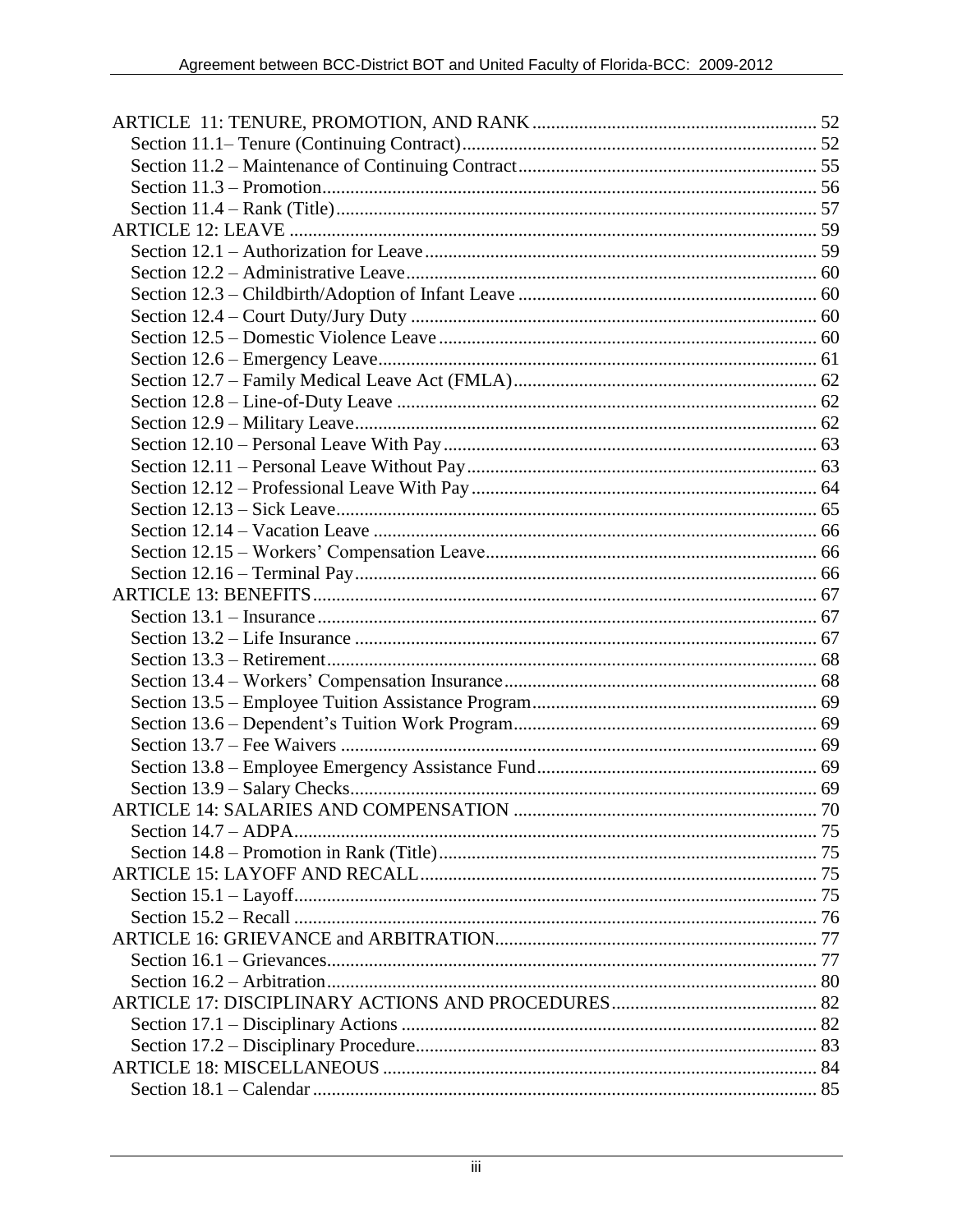<span id="page-5-0"></span>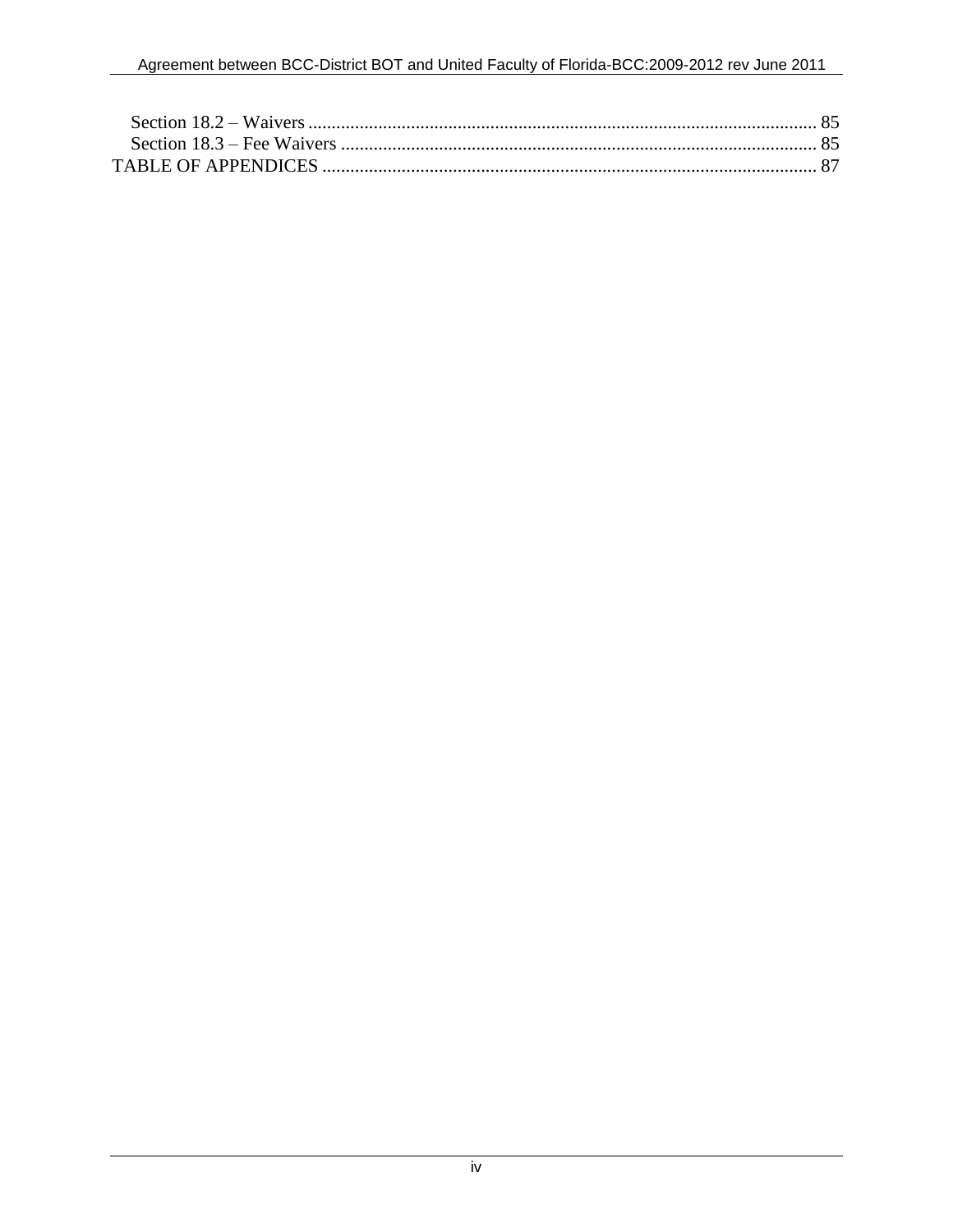# **ARTICLE 1: PREAMBLE**

Section 1.1 – This Agreement is entered into by and between the District Board of Trustees of Brevard Community College (hereinafter the Board or Employer), and United Faculty of Florida-Brevard Community College (hereinafter, UFF-Brevard).

Section 1.2 – This Agreement is intended to serve the interests of the public, who are represented by the Board, in having at all times available to them the College's services on an efficient and economical basis. It is anticipated that this Agreement will serve the public interest by insuring that administrative staff and members of the bargaining unit will make every reasonable effort to carry forward the College's legitimate activities and functions, by defining the Employer's obligations to the UFF-Brevard and members of the bargaining unit in order to avoid disputes due to misunderstandings, and by providing a grievance procedure for the resolution of any claims that the Agreement has been violated.

Section 1.3 – Both the Board and UFF-Brevard recognize the College's mission to provide the highest quality of educational services to the community served, and acknowledge their responsibility and contribution toward this objective. They pledge themselves to an institution that is staffed by qualified teachers, counselors and librarians with the appropriate level of training. They agree to make every effort as an administration and UFF-Brevard to maintain a high level of professional standards of knowledge, integrity and dedication.

# **ARTICLE 2: RECOGNITION**

<span id="page-6-0"></span>The Board recognizes the UFF-Brevard as the sole and exclusive collective bargaining agent for all members of the full-time teaching faculty, librarians, and counselors (as certified by the Florida Public Employee Relations Commission in Case No. 8H-RC-754-4219, Certification Number 229) in matters concerning wages, hours, salaries, benefits, working conditions, and other terms and conditions of employment.

# **ARTICLE 3: DEFINITIONS**

<span id="page-6-1"></span>Whenever used in this Agreement, the terms defined in this section have the meaning or reference indicated:

Section 3.1 – College: Brevard Community College.

Section 3.2 – Board: The District Board of Trustees of Brevard Community College.

Section 3.3 – Administrator: An employee so designated by the Board whose duties include but are not limited to supervising and evaluating other employees, recommending the employment/termination of other employees, managing College resources and facilities.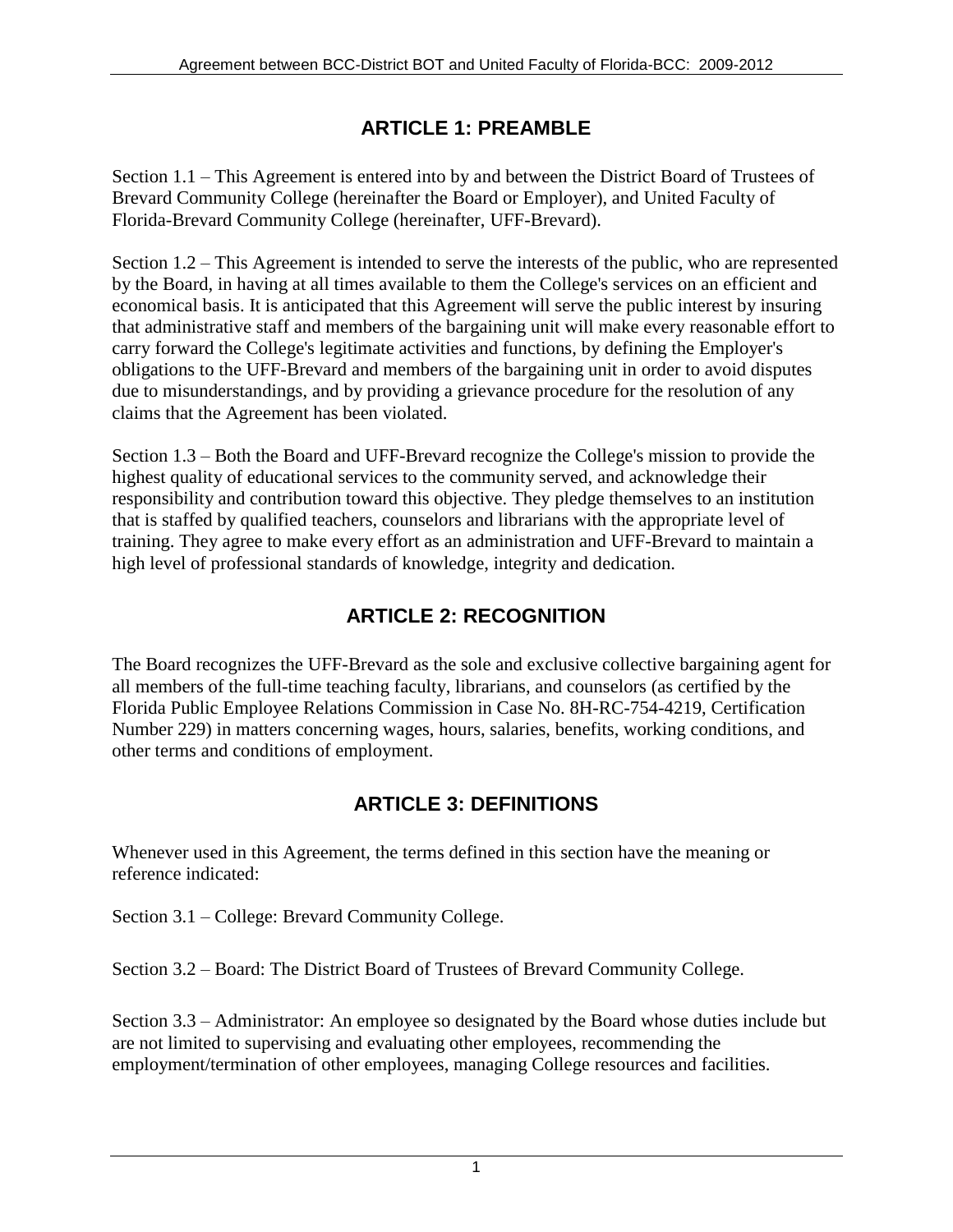Section 3.4 – Administration: The group of employees designated by the Board as administrators.

Section 3.5 – Agreement: The contract between the Board and UFF-Brevard.

Section 3.6 – Association/Union: The United Faculty of Florida (UFF) Chapter at Brevard Community College. Affiliated with the FEA, NEA, AFT, and the AFL-CIO, this is the exclusive certified bargaining agent of faculty in the bargaining unit. Also known as UFF-BCC or UFF-Brevard. When referring to official notifications and communications, "the union" shall mean the President of UFF-Brevard.

Section 3.7 – Bargaining Unit: All full-time Faculty (including Temporary Full-time Faculty, counselors, librarians and teachers, as certified by the Florida Public Employee Relations Commission in Case No. 8H-RC-754-4219 issued May 18, 1976.)

- A. Included Personnel All full-time teaching faculty, librarians, and counselors.
- B. Excluded Personnel All employees not specifically included.

## <span id="page-7-0"></span>Section 3.8 – Contracts

A. Faculty Basic Academic-Year Contract – The term of duty for full-time faculty typically consisting of those class days in not more than seventeen (17) week Fall and Spring Terms plus no more than five (5) in-service/administrative days. While the actual start and end dates may be modified as provided in Article 8, workdays shall not exceed a maximum 165 workdays per year over approximately 34 workweeks. The equivalent of 30 credits (basic faculty load) shall be awarded as a basic year contract regardless of the semesters of instruction.

B. Faculty Extended-Year Contract – The term of duty for full-time faculty consisting of those class days in the Basic Academic-Year Contract plus no more than one (1) additional inservice/administrative day, and additional workdays as may be required by program, discipline, or department needs. The actual days and number of days worked may be modified as provided in Article 8. A faculty member with an Extended-Year Contract will have his/her Basic Year daily rate of pay pro-rated upward for duty days in excess of that year's Faculty Basic Academic Year Contract.

C. Faculty Twelve-Month Contract – A faculty member on a Twelve-Month Contract shall work the same number of days as the Administrative Contract for that year which shall include paid vacation days and paid holidays. A faculty member with a Twelve-Month Contract will have his/her Basic Academic-Year Daily Rate of Pay pro-rated upward for duty days in excess of that year's Faculty Basic Academic-Year Contract.

<span id="page-7-1"></span>Section 3.9 – Faculty Classifications

A. Full-Time Regular Faculty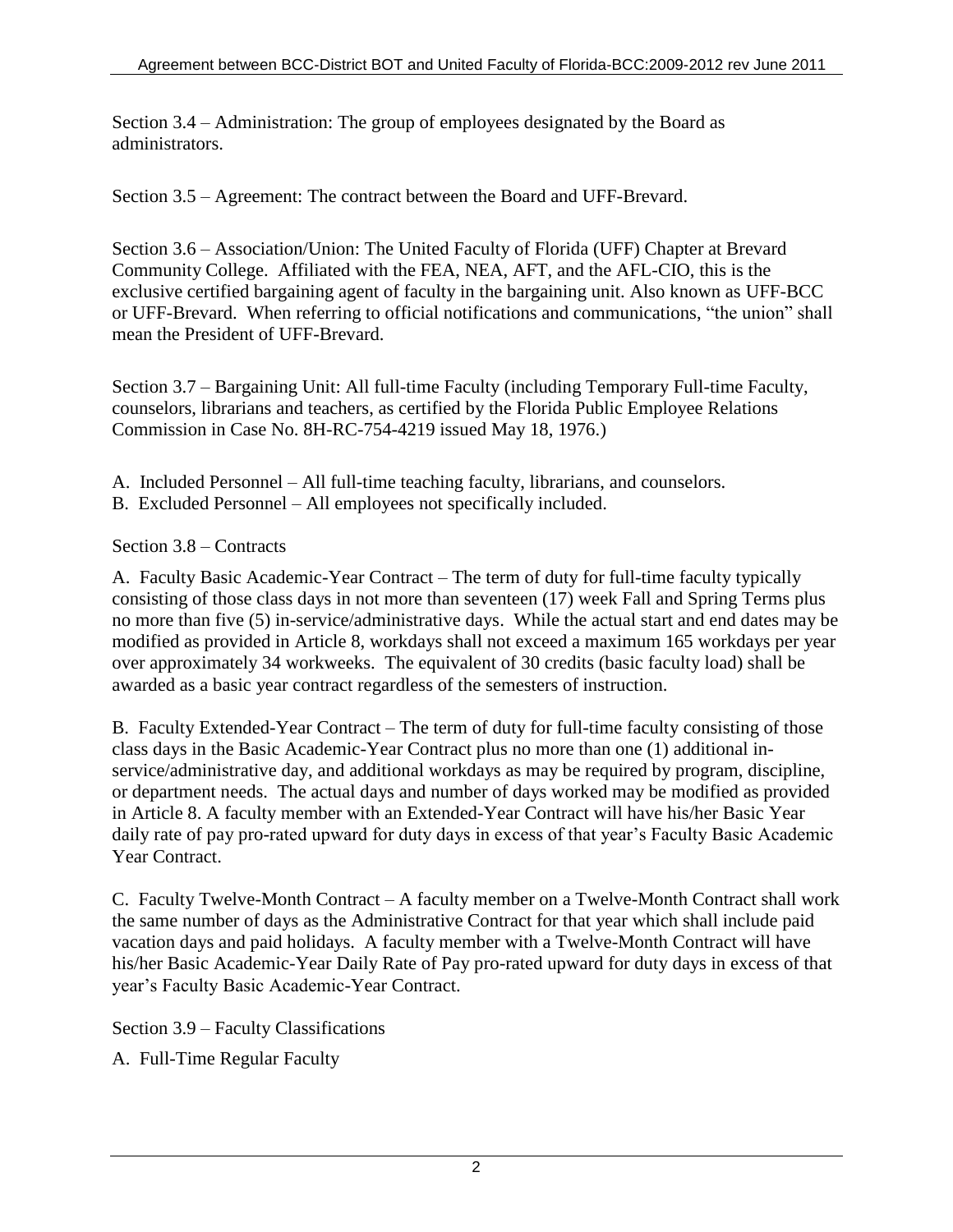1. Instructional Personnel – Those faculty members whose primary responsibility is teaching.

2. Librarians – Those faculty members whose primary responsibility lies within the Library or related area.

3. Counselors – Those faculty members whose primary responsibility is counseling.

B. Temporary Full-Time Faculty – Includes temporary full-time faculty positions established for a limited period not to exceed two consecutive academic years. Temporary full-time faculty positions will be renewable on an annual basis. The total number of temporary full time faculty will not exceed 5% of the total number of full time faculty. Any addition to this number of fullt time temporary faculty will be reviewed with UFF-Brevard in advance. Temporary full-time faculty members enjoy all benefits of this Agreement, except as noted in Article 8. Up to one year of a full time temporary faculty member's assignment may be applied to the tenure process

C. Grant-Funded Faculty – Those full-time temporary, non-tenured faculty members (instructional, counseling or library), whose positions are funded by grants. These faculty members shall receive annual contracts with the required duties and responsibilities restricted by the terms and conditions of the grant. Grant-funded faculty positions will be renewable on an annual basis for the duration of the grant. Grant-funded faculty enjoy all benefits of this Agreement, except as noted in Article 8. The classification definitions contained in this Agreement shall be exclusive for the duration of this Agreement.

Section 3.10 – Supervising Administrator: Administrator with direct supervisory responsibility over a full-time faculty member. May be Provost, or Associate Provost..

Section 3.11 – In-service/administrative day: A district-wide contractual day of service scheduled on a non-teaching day.

Section 3.12 – College President: The President of Brevard Community College as designated by the Board.

Section 3.13 – Provost: The chief administrator responsible for a particular campus or division at the College.

Section 3.14 – Executive Director of Human Resources: The administrator designated to represent the College in the administration of this Agreement. If changes in this designation are made, the union will be notified.

Section 3.15 – Work/Contact Hours

Clock Hour – Sixty  $(60)$  minutes Office Hour – Sixty (60) minutes Contact Hour – Fifty (50) minutes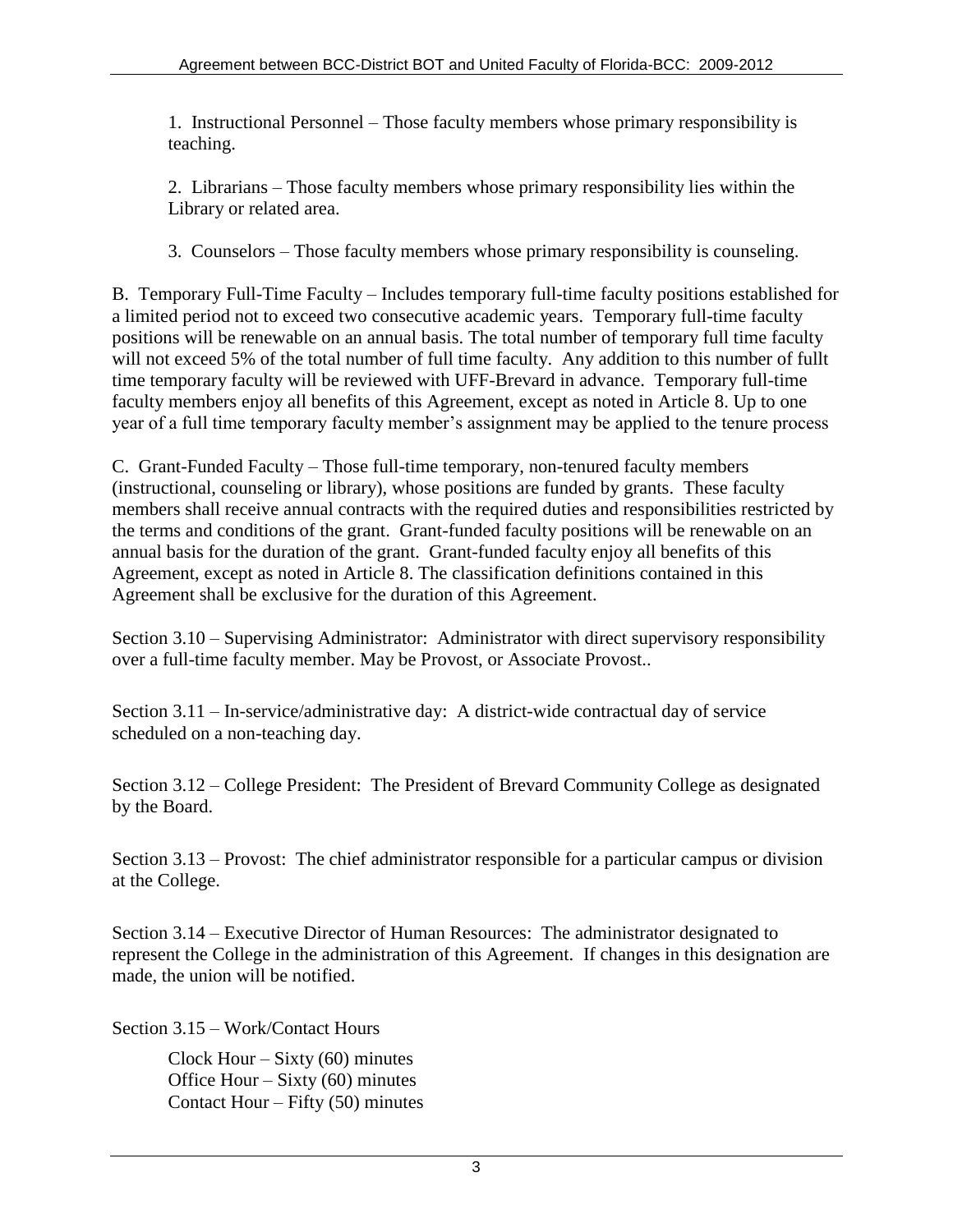Clinical Contact Hour – Fifty (50) minutes PSAV Contact hour – Sixty (60) minutes (also used for the calculation of load). Semester Hour – The unit of course credit as specified in the College catalog

<span id="page-9-0"></span>Section 3.16 – Department Chairperson: An instructional or non-instructional faculty member assigned to act as coordinator and liaison between the supervisors and the full-time faculty in an academic department. Department chairpersons shall have no supervisory responsibilities with regard to other full-time members of the faculty. Department Chairpersons will assist the supervisors on each campus in carrying out their duties and will assume responsibility for implementation of the curriculum for an instructional or non-instructional program or cluster of programs.

<span id="page-9-1"></span>Section 3.17 – Program Manager: An instructional or non-instructional faculty member assigned to act as coordinator and liaison between the supervisors and the full-time faculty in specific programs such as Health Sciences requiring program-level leadership. Program Managers shall have no supervisory responsibilities with regard to other full-time members of the faculty. Program Managers will assist the supervisors on each campus or division carrying out their duties and will assume responsibility for implementation of the curriculum for an instructional or non-instructional program or cluster of programs..

<span id="page-9-2"></span>Section 3.18 – Program and/or Curriculum Coordinator: An instructional or non-instructional faculty member who assumes certain specific responsibilities within a program or cluster of programs to assist the supervising administrator. .

<span id="page-9-3"></span>Section 3.19 – Full-Time Faculty – Overload Teaching Assignments: An overload teaching assignment is any course taught by a full-time faculty member during a term when the faculty member has already completed his/her basic contractual obligations.

<span id="page-9-4"></span>Section 3.20 – Daily Rate of Pay Calculation: The daily rate of pay calculation for a Basic-Year Contract (nine [9] months) will be determined by dividing the number of contractual days for that academic year into the faculty member's contractual salary. An Extended-Year Contract salary will be computed by multiplying the daily rate of pay by the number of contractual days for that year in the Extended-Year Contract. A Twelve-Month Contract salary will be computed by multiplying the daily rate of pay by the number of contractual days for that year in the Twelve-Month Contract.

Section 3.21 – Classroom: Classroom includes both the traditional classroom and the virtual classroom.

Section 3.22 – Sabbatical: Professional leave with or without pay.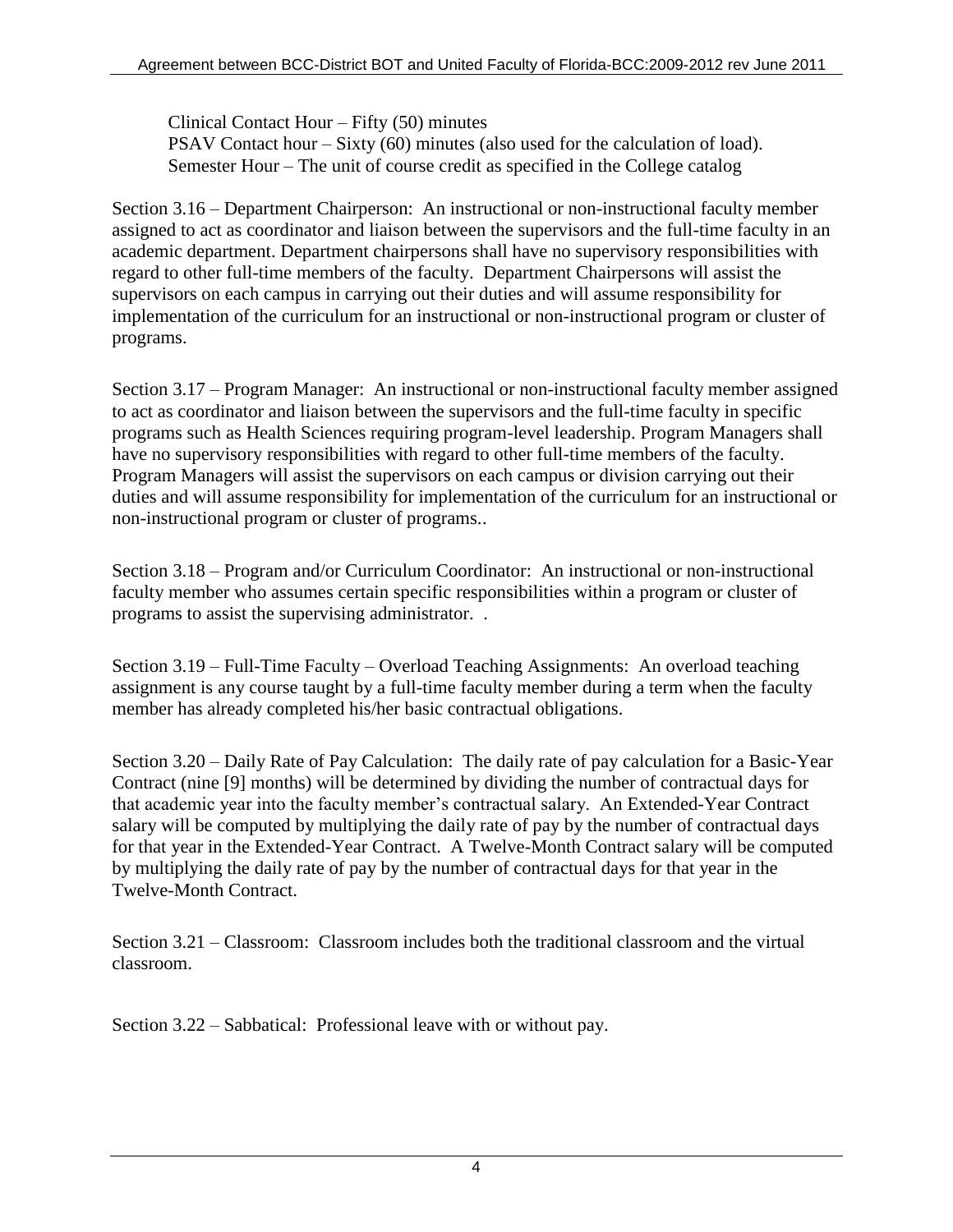Section 3.23 – Seniority: Relative position within the faculty bargaining unit determined by total number of years employed as a full-time faculty member at Brevard Community College.

Section 3.24 – Provost designee: A member of the college administration with supervising responsibilities for faculty. A bargaining unit member may not be a designee.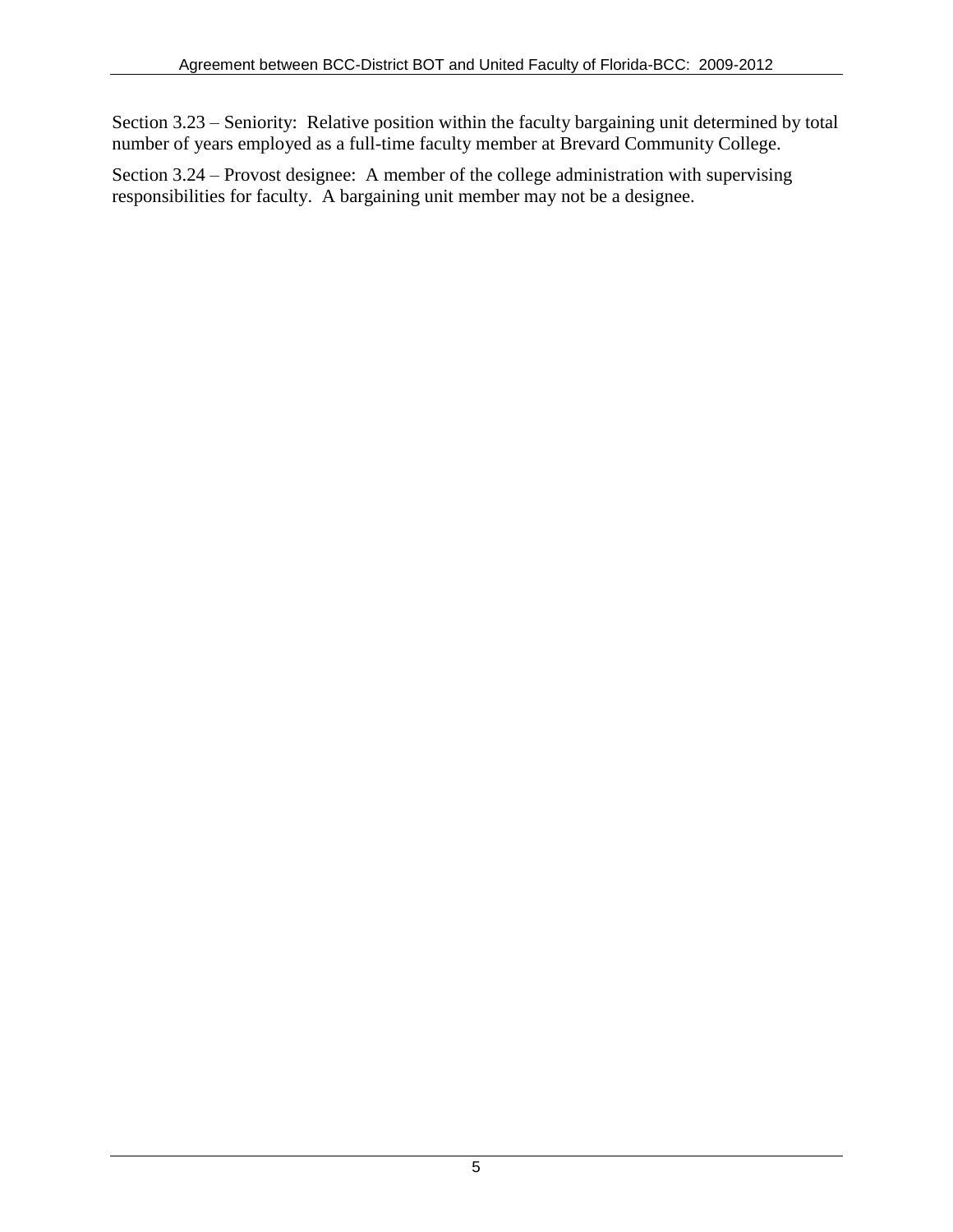# **ARTICLE 4: GENERAL PROVISIONS**

<span id="page-11-1"></span><span id="page-11-0"></span>Section 4.1 – Duration of Agreement

A. This Agreement shall become effective when ratified by the employees in the bargaining unit and by the Employer, or July 1, 2009, whichever occurs later.

B. This Agreement shall continue in effect through 12:00 a.m. on the first day of the 2012-2013 academic year, subject, to the following:

1. The second year of this agreement shall begin at 12:01 a.m. on the first day of the 2010-2011 academic year and end at 12:00 a.m. on the first day of the 2011-2012 academic year. The third year of this agreement shall begin at 12:01 a.m. on the first day of the 2011-2012 academic year and end at 12:00 a.m. on the first day of the 2012-2013 academic year.

2. Either party shall be entitled to open this Agreement once during each of the second and third years of this Agreement for the limited purposes of:

 a. negotiating Article 14, Economics of bargaining unit members and/or b. negotiating one additional issue.

3. In order to exercise either or both of the reopener rights provided in I. above, the party initiating a reopener shall notify the other party, of its intention to do so. Such written notice will be provided no earlier than 75 days and no later than 60 days prior to July 1, 2010 and July 1, 2011. For purposes of this reopener agreement, the first year of this Agreement shall be deemed to end on June 30, 2010, and the second year shall be deemed to end on June 30, 2011, regardless of the date when this Agreement is actually executed and/or ratified.

4. The reopener rights provided in this Section are in addition to, and shall not be taken as otherwise affecting the rights of the parties under Sections C and D below, as to negotiating a new or further agreement proper in accordance with the terms and conditions therein stated.

C. Negotiations for a further agreement shall take place, at times and places selected by the parties in accordance with their mutual convenience, at the request of either, commencing no later than 60 days prior to expiration of this contract.

D. If agreement as to a complete replacement agreement is not reached before this Agreement expires, this agreement shall continue as provided by law until a successor agreement is ratified.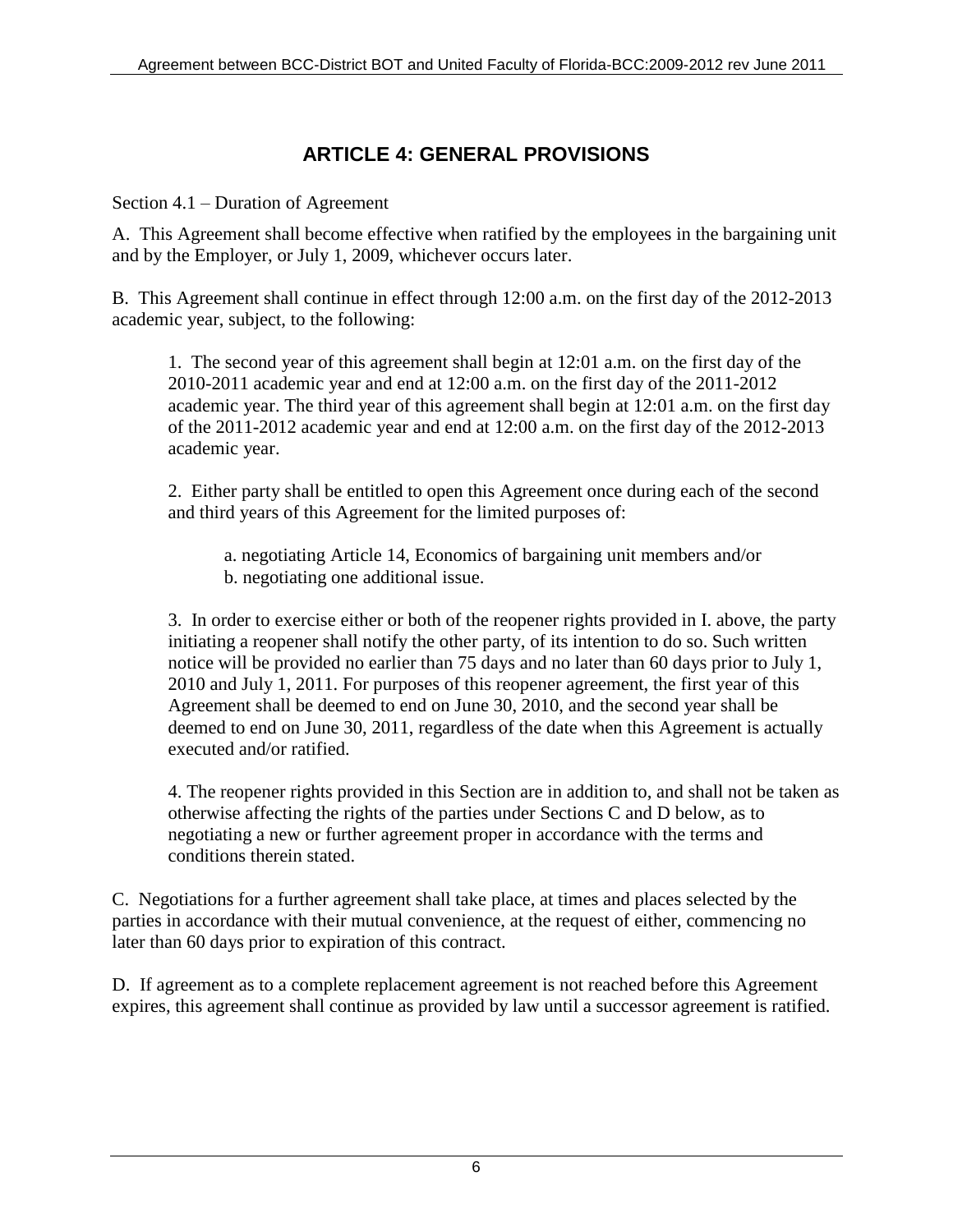#### <span id="page-12-0"></span>Section 4.2 - Severability

If any provision of this Agreement, or part of a provision, shall be declared or rendered null, void or invalid through court action or by reason of legislation, the Agreement shall otherwise remain in full force and effect.

#### <span id="page-12-1"></span>Section 4.3 – Waiver

Except as specifically set forth elsewhere in this Agreement, the parties may mutually agree upon any method for achieving goals or for resolution of any question, controversy, claim or matter of difference regarding this Agreement or the performance or breach of any part thereof. Failure of either party to require performance by the other party of any condition of this Agreement shall not affect the requirements of the parties to perform at any time thereafter, nor shall the waiver of any alleged breach of a term or condition of this Agreement be a waiver of said term or condition thereafter.

## <span id="page-12-2"></span>Section 4.4 – Masculine/Feminine and Singular/Plural Pronouns

The use of masculine pronouns may be understood to mean feminine pronouns and the use of singular pronouns may be understood to mean plural pronouns in this Agreement.

## <span id="page-12-3"></span>Section 4.5 – Protection Against Discrimination

A. Neither the College nor the Union shall discriminate against any employee covered by this Agreement because of Union membership or non-membership, or activity in support of or opposition to the Union. This Section does not apply to the Union's right to refuse to represent non-members in the Grievance and Arbitration Procedure.

B. The parties agree, to the extent discrimination is prohibited by and defined in applicable federal or state law, that neither will discriminate against employees based on race, color, religion, national origin, sex, age, disability, marital status, veteran status, or sexual orientation. It is the intent of the parties that any employee alleging discrimination under this Section will have a choice of remedy, *i.e.*, under the applicable federal or state statutes or under the Grievance and Arbitration Procedure under this contract, but not under both. By filing a charge with the applicable state or federal agency, the employee and the Union on behalf of the employee waive the right to file a grievance under this contract. If already filed, the grievance shall be dismissed.

## <span id="page-12-4"></span>Section 4.6 – Drug-Free Workplace

The Administration may implement and maintain a Drug-Free Workplace to the extent permitted by State and Federal law. The Administration will make a good-faith effort through the Employee Assistance Program (EAP) to assure that any faculty member determined to be dependent upon legal drugs, illegal drugs, or alcohol, is remediated and returned to active status with the College. The Union recognizes the existence of an existing College drug policy (302.5) that includes faculty. Any change to such policy that affects faculty will be by mutual agreement of the parties. There will be no random drug testing of faculty during the term of this contract, unless required by state or federal regulations, or affiliated agencies. Faculty will be advised of any affiliate drug testing policy prior to assignment or change in policy.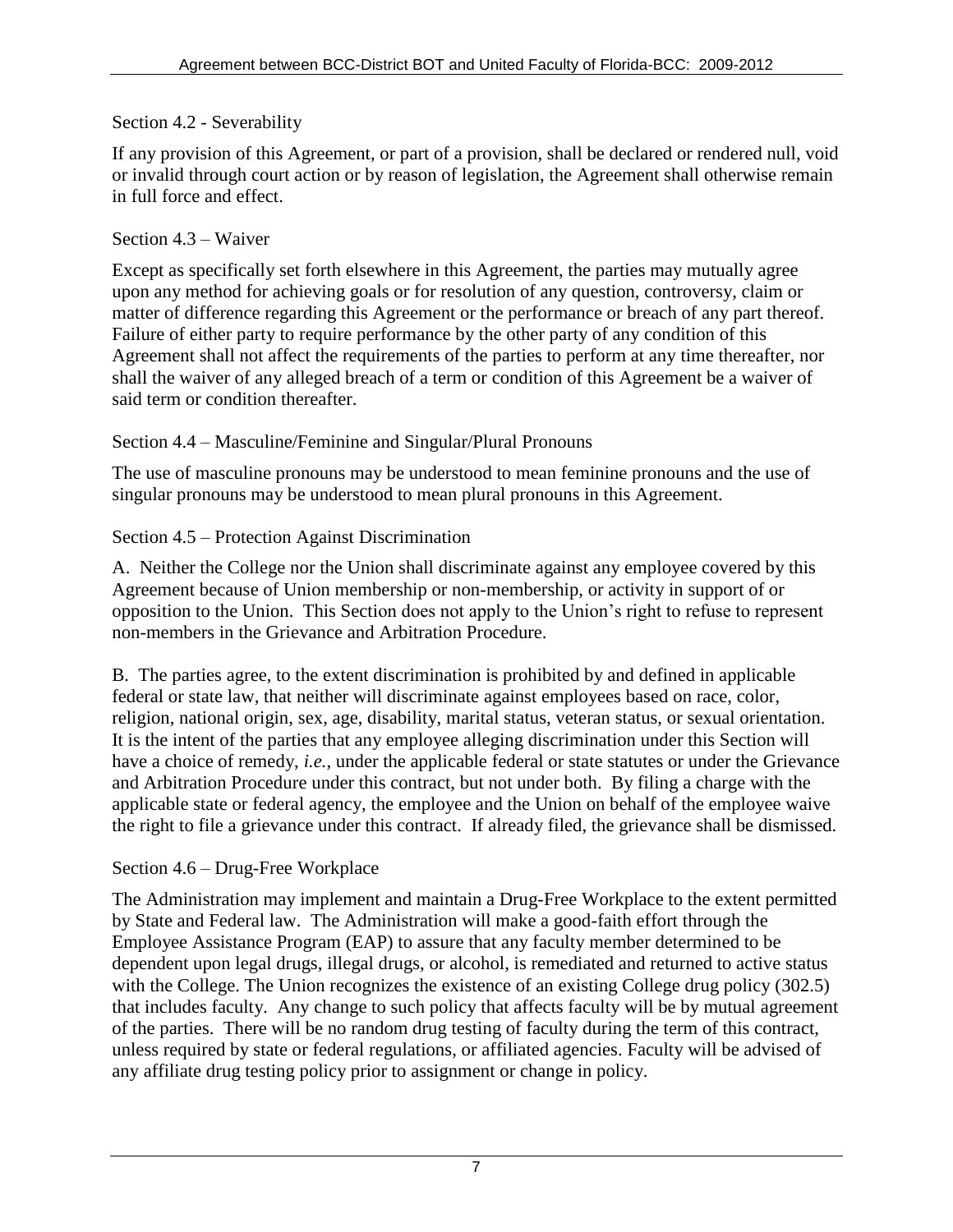No faculty member will be discriminated against because of his refusal to submit to a drug test not permitted by this Agreement.

## <span id="page-13-0"></span>Section 4.7 – Forms

Such printed forms as are used in the specific implementation or maintenance of this Agreement shall be by mutual agreement of BCC and UFF-Brevard. With the exception of the Grievance Procedure form, which will be available from the Union, a faculty member may receive a copy of each form used to implement this Agreement from his immediate administrative supervisor or the Executive Director of Human Resources. Mutually agreed upon forms are included in Appendices herein.

## <span id="page-13-1"></span>Section 4.8 – Non-Assignment

The rights, duties and obligations of the Board and Union included in this Agreement shall not be assigned or transferred without the written consent of the other party.

## <span id="page-13-2"></span>Section 4.9 – Controlling Clause

This Agreement shall supersede prior agreements between the parties. Upon ratification, this Agreement shall become the official policy of the Association and the Board. Any conflict between the provisions of this Agreement and any Board policies, Administrative Procedures or practices shall be resolved in favor of the terms and conditions of this Agreement. Any conflict between the provisions of this Agreement and any federal or state law, including Chapter 6A-14, Florida Administrative Code, shall be resolved as stated in Article 4.2, *Severability*. This Agreement may not be altered, changed or modified except by or with the written consent of the parties and approved by appropriate action by UFF-Brevard and the Board.

## <span id="page-13-3"></span>Section 4.10 – No Strike

In accordance with the laws of the State of Florida, no employee or UFF-Brevard may participate in a strike against the Board as a public employer, by instigating or supporting, in any manner, a strike. Any violation of this Section shall subject the violator to the penalties provided by the laws of the State of Florida.

## <span id="page-13-4"></span>Section 4.11 – Contract Printing

The parties agree to share equally the cost of printing this Agreement for distribution to the bargaining unit members and to the Administration.

# **ARTICLE 5: UNION RIGHTS**

## <span id="page-13-6"></span><span id="page-13-5"></span>Section 5.1 – Membership Dues

A. Subject to the restrictions set forth in the Florida Statutes, the Employer agrees to deduct from the pay of employees in the bargaining unit who authorize such deduction by way of a written wage assignment, properly written and executed and delivered to the Employer, and to transmit to the UFF-Brevard, or their designee, the amount of UFF-Brevard dues and assessments which are uniformly charged by the UFF-Brevard to all members. The Employer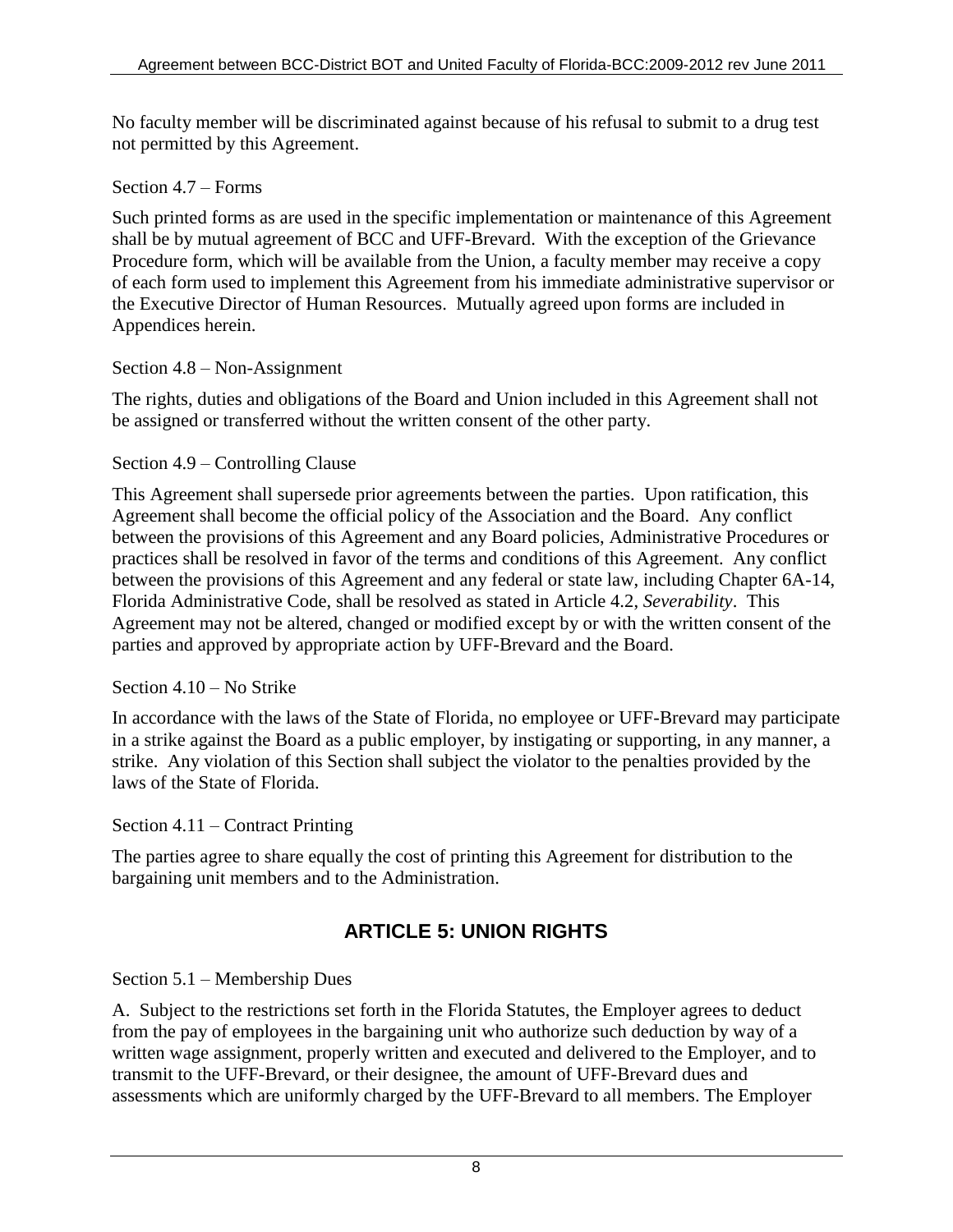will also provide UFF-Brevard with a list of the unit members from which deductions were made.

B. The Employer shall be obliged to make no more than one dues deduction from any employee's pay with respect to any single pay period.

C. If the employee involved has insufficient pay accrued with respect to any pay period to cover the full amount of dues and/or assessments charged, the Employer shall have no obligation to make a deduction for that pay period. There shall be no obligation to make deductions in order to pay dues or assessments in arrears unless the arrears are due to past error on the Employer's part.

D. UFF-Brevard agrees to indemnify the Employer, and hold it harmless, from and against any liability, real or asserted, of any kind or nature whatsoever, to any person or party, on account of the Employer's compliance or efforts to comply with this Article.

E. It shall be UFF-Brevard's obligation to keep the Employer at all times informed, through certification by a responsible official of the UFF-Brevard, of the amount of uniform dues and/or assessment deductible from employees' pay. The Employer will accept such certification and be entitled to rely upon its accuracy.

F. Deduction authorizations shall be valid until revoked by the member with thirty (30) days written notice provided to UFF-Brevard and to payroll, or until the employee terminates his or her employment.

G. The Employer will not deduct or transmit to UFF-Brevard at any time any monies representing fines, fees, penalties or special assessments except as noted in Section 5.1 A. above.

H. The obligation to commence making deductions or to stop deductions on account of any particular authorization shall become effective with the first paycheck produced following the receipt of the authorization by the Employer.

I. Written authorization to start or stop payroll deductions for UFF-Brevard dues will be transmitted to the Employer using the wording in Appendix A.

<span id="page-14-0"></span>Section 5.2 – Facilitation of Faculty Relations

A. Members of the UFF-Brevard bargaining team will not be required to take personal leave to participate in bargaining sessions with the Administration or to perform other required activities as explained below

B. The Administration shall allow Union representatives time to engage in activities directly relating to grievances, arbitration, the Agreement or due to an emergency, which need to be performed during their scheduled hours. Union representatives shall receive such time as is necessary to perform the activities without loss of pay. Union representatives shall notify their immediate Administrative Supervisor(s) of the need for time off for the performance of these activities, and such time shall be limited to no more than ten (10) hours to be divided among no more than three (3) representatives per week per campus or division.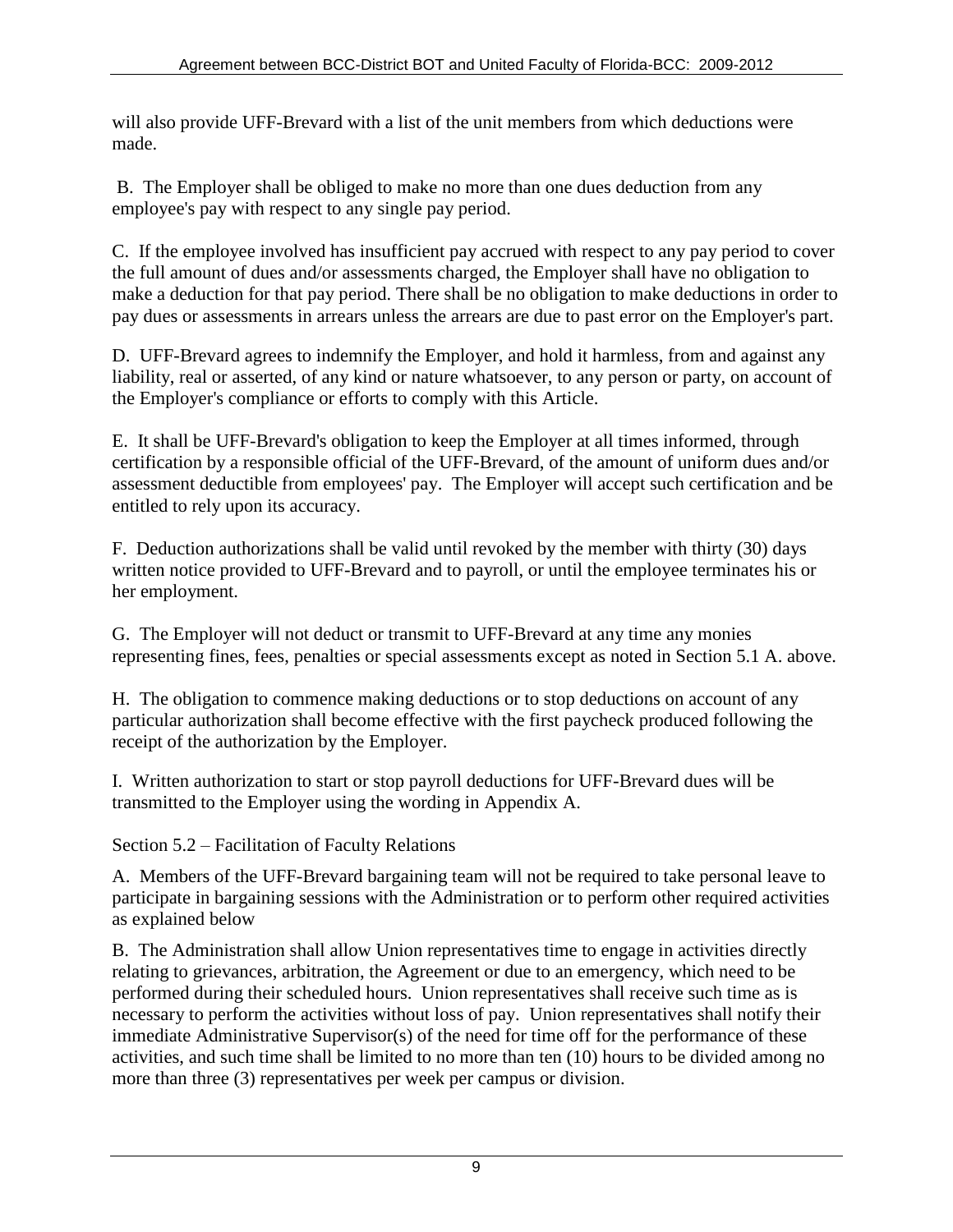C. The College shall provide release time to Union representatives to engage in activities directly related to grievances, arbitration, meetings with faculty and/or administration, bargaining, or other such Union matters as may be required.

- 1. Three (3) credit hours release time, shall be provided in each of Fall and Spring Terms to the President of the UFF-Brevard Chapter of the UFF.
- 2. In those years during which full contract bargaining occurs, the College shall provide another three (3) credit hours, to be assigned to the Chief Negotiator for the purpose of facilitating the bargaining process, for each semester (Spring, Summer, and Fall) for which bargaining occurs.
- 3. For non-instructional faculty members, time equivalent to the credit hours shall be provided as released time in the above instances.
- 4. Faculty members on released time pursuant to this section shall retain all rights and responsibilities as other faculty members including, but not limited to, salary increases.

D. UFF-Brevard shall provide each Provost and the Executive Director of Human Resources with an updated and current list of certified Union representatives at each campus or division within thirty (30) working days after the ratification of this Agreement and, thereafter, within ten (10) working days after the new representatives are selected each year by UFF-Brevard.

## <span id="page-15-0"></span>Section 5.3 – Access to Information

A. During the term of this agreement, the Board agrees to furnish to the UFF-Brevard, upon written request, all available information which is in the Board's current possession or custody, which is not privileged or confidential under applicable law, and which is necessary to enable the UFF-Brevard to intelligently fulfill its role as bargaining agent. This article shall not oblige the Board to make calculations or compilations, but refers only to the right to obtain existing records. A charge not to exceed \$.10 per impression may be assessed for copies of records or documents except as noted in Section 5.3.C below.

B. Upon approval and ratification of the Agreement by the Board and the members of the bargaining unit, the College shall provide an electronic copy of the Agreement to each member of the bargaining unit. Fifty additional printed copies will be provided to UFF-Brevard. The cost of reproduction and printing the Agreement will be borne equally by the College and the UFF-Brevard. The College will provide an electronic copy of the Agreement to each new member of the bargaining unit when he is employed or transferred into the bargaining unit.

C. The College agrees to furnish the UFF-Brevard with the following items without charge:

- 1. The College Operating Budget and any changes thereto.
- 2. Information, upon request, concerning the College's financial activities.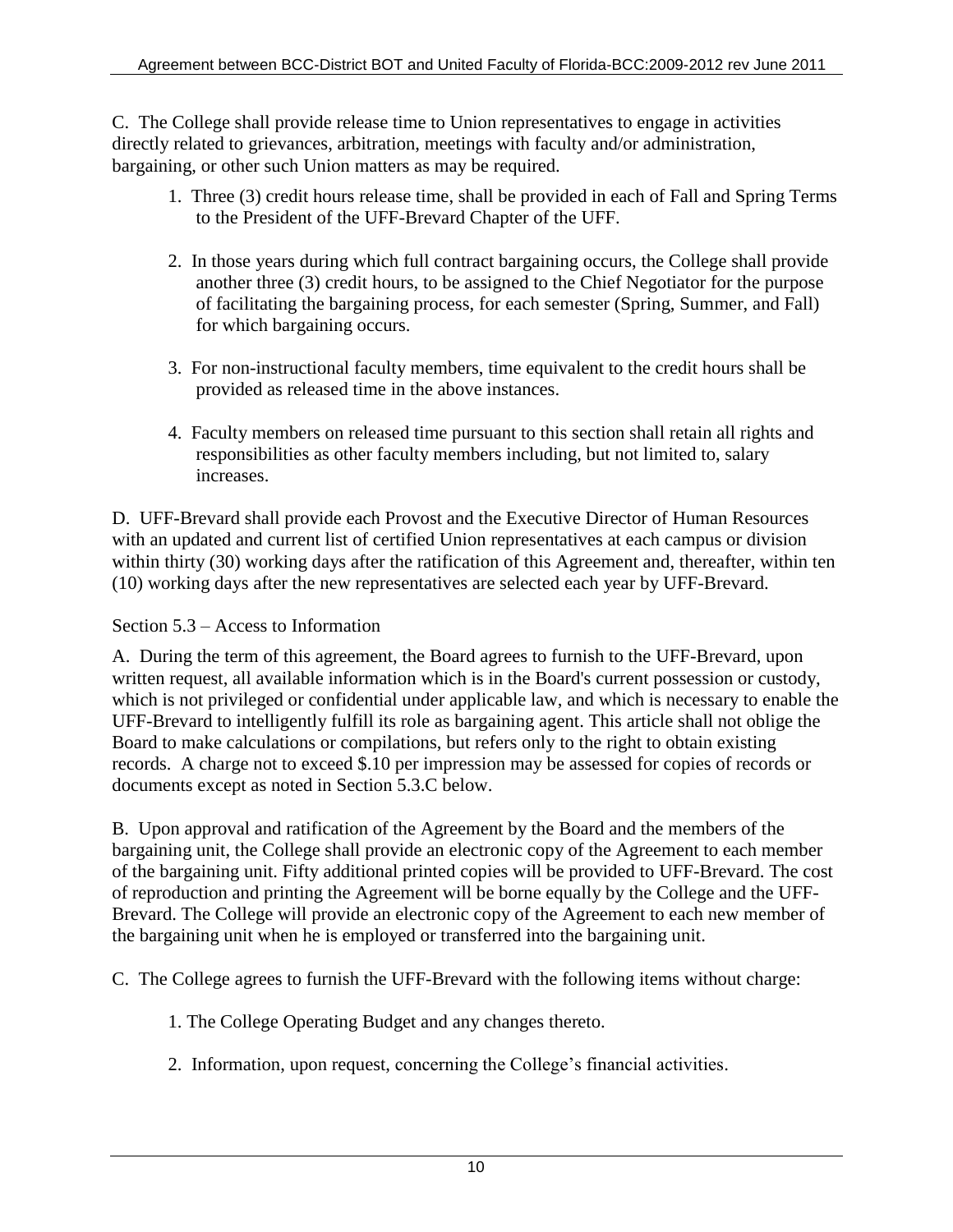3. The Annual Financial Report, concurrent with submission to the Florida Auditor General.

4. A list of bargaining unit members to include the following information for each unit member:

- a. Basic contract length
- b. Basic contract salary
- c. Date of original employment
- d. Date of faculty hire if different
- e. Years of experience credited for salary
- f. Date of birth
- g. Contact information (email address, campus address, and home address) reflected in college records as of September 15 of each contract year, to the extent permitted by law
- h. Sum of supplemental contracts
- i. Primary teaching field and level (AS, AA, PSAV)
- j. Degree (same classification as used in Appendix D)
- k. Date of tenure award

This list will be updated as of January 15 and September 15 of each contract year. Subject to availability of information, the College will make a good faith effort to also provide in January of each contract year, the number of accrued sick leave days and the educational category of each unit member. If the information requires compilation rather than a simple listing, a fee will be agreed to prior to the information being provided.

5. The names of those faculty members who are eligible to be considered for tenure by the Tenure Committee.

6. The names, length of appointment, and date of appointment for members of all College standing committees listed in Article 6, at the time of appointment.

7. Upon reasonable request, access to other information in accordance with the laws of the State of Florida.

8. Copies of all policies, procedures, faculty handbooks (full-time and part-time), student handbooks, and updates to such, concurrent with distribution to department heads shall be maintained on the College Web site.

D. The Administration shall, routinely and without prior request, provide to the Union the following information concurrent with its distribution to members of the Board:

1. The complete agenda for each regular and special meeting and workshop (other than Collective bargaining workshops) of the District Board of Trustees including all supporting documents; and routine faculty personnel recommendations.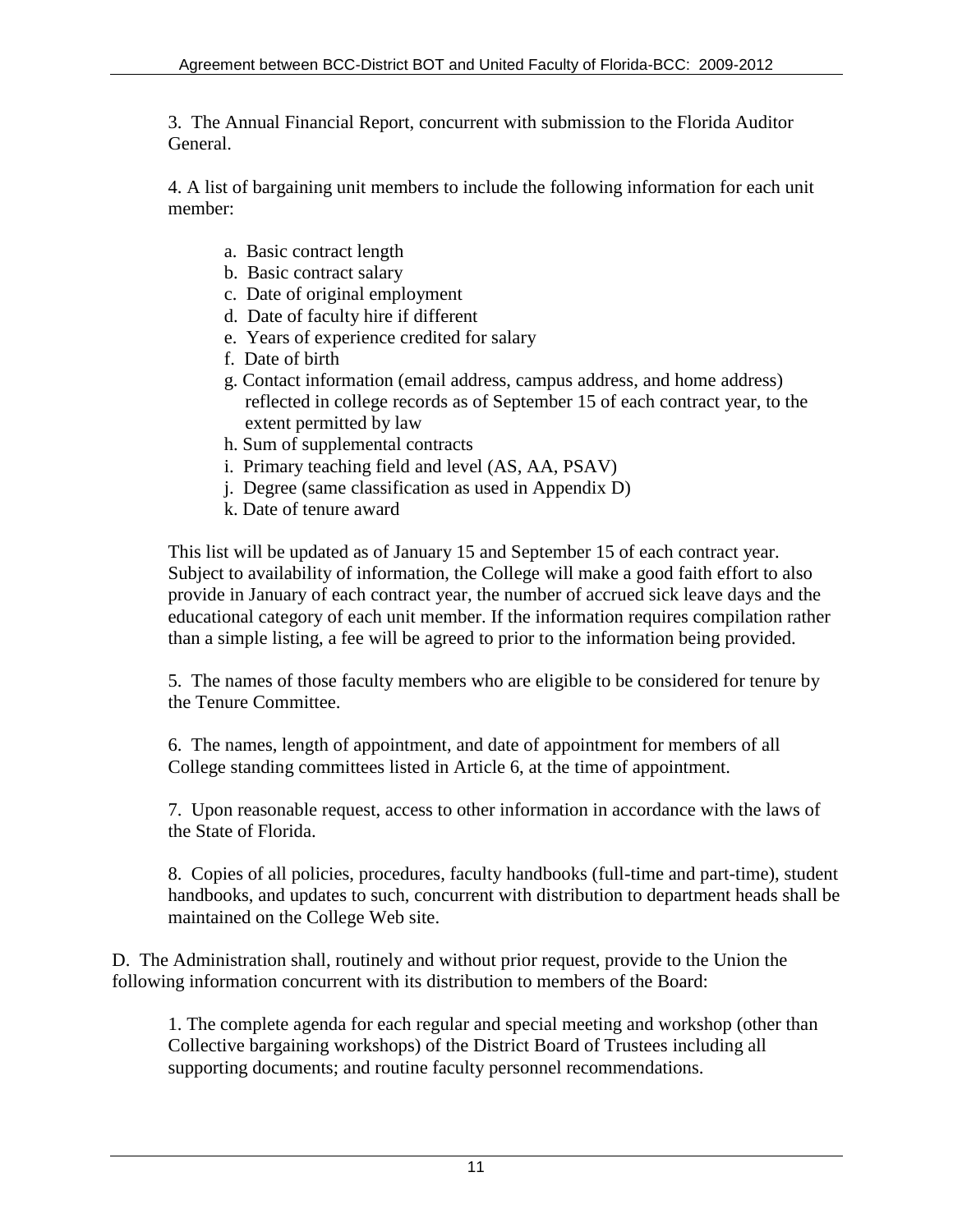- 2. All budgetary proposals submitted to the Board.
- 3. The minutes of each regular and special Board meeting and Board workshop.

E. Upon request by UFF-Brevard, the College will provide on a regular basis those minutes, reports and other public documents that are not privileged or confidential under applicable law, and which are properly identified. Charges for such documents will be at the rate set out in Section 5.3.A. All requests for information shall be presented to the Executive Director of Human Resources.

## <span id="page-17-0"></span>Section 5.4 – Access to Facilities

A. UFF-Brevard shall have the right to use College facilities and equipment at reasonable times when such equipment is not otherwise in use. UFF-Brevard shall adhere to the appropriate Administrative Rules and Procedures for utilization of College facilities and equipment including completion of necessary College forms.

B. UFF-Brevard shall reimburse the Administration for the actual cost of all materials and supplies used within thirty (30) days of receipt of billing. A billing account for duplicating services shall be available with access/billing codes on college photocopy/duplicating machines.

C. When billed, UFF-Brevard shall reimburse the Administration for all costs associated with utilizing a College facility if UFF-Brevard requests the use of a facility at a time when the facility is not normally available. However, the College President may choose not to charge UFF-Brevard for the use of a facility.

D. UFF-Brevard will provide each Provost and the Executive Director of Human Resources with a list of all Union council members and officers who are authorized to request the use of College facilities.

## <span id="page-17-1"></span>Section 5.5 – Internal Mail Service

UFF-Brevard, through agreed upon representatives, shall have the right to use the internal College mail including e-mail, to communicate with members of the bargaining unit at no cost to UFF-Brevard. UFF-Brevard Executive Council shall have access to any and all College email distribution lists which include faculty members in the bargaining unit.

<span id="page-17-2"></span>Section 5.6 – Bulletin Boards

The College shall provide UFF-Brevard access to bulletin boards at each campus or division where available.

## <span id="page-17-3"></span>Section 5.7 – Union Office

The College shall provide a permanently assigned office for the exclusive use of UFF-Brevard, and meeting space which may be shared. The office/meeting room shall be lockable with access only to Union officers identified by the UFF-Brevard President except in the event of an emergency in which case College safety and security officers may make emergency entry. The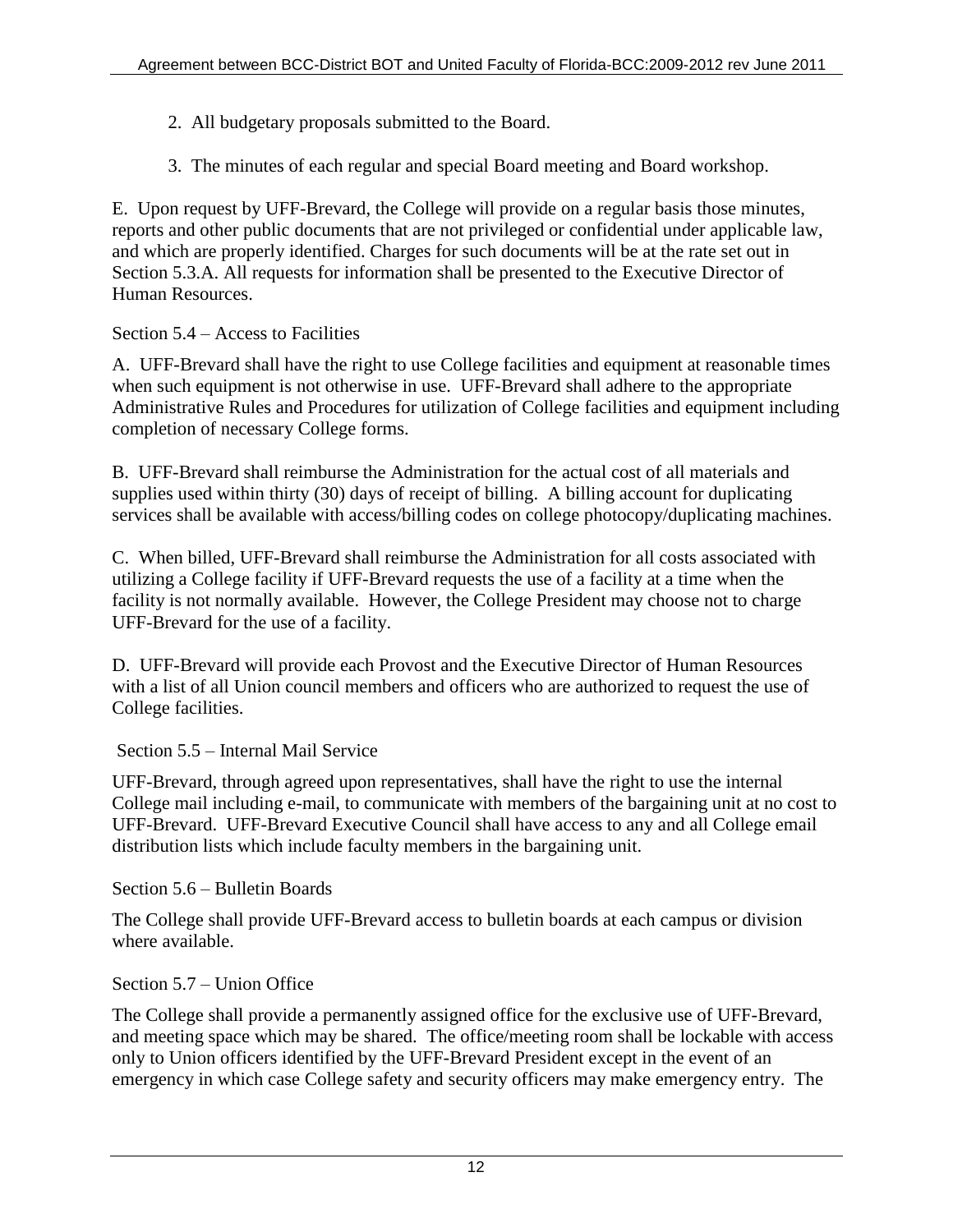UFF-Brevard office will be provided a telephone line with voicemail service and will be listed in the College telephone directory.

<span id="page-18-0"></span>Section 5.8 – Access to New Faculty Orientation

If the College conducts a campus or division-wide or district-wide orientation for newly employed faculty, the UFF-Brevard may, at its discretion, make a presentation, and provide a packet of information to be distributed with orientation materials. The College will notify the Union of the date of orientation and number of participants as soon as practical prior to the orientation.

<span id="page-18-1"></span>Section 5.9 – Access to Faculty

If the College conducts a campus or division-wide or district-wide meeting, in-service, or professional development day or event for faculty members, UFF-Brevard may, at its discretion, make a presentation, and provide an information packet to be distributed with the program materials.

In the event the Union wishes to hold a faculty meeting during such a day as described above, the College shall include such information in the program of events if so requested by the Union.

<span id="page-18-2"></span>Section 5.10 – Consultation with the College President

The College President will be available to meet with UFF-Brevard President to consult (not bargain) on matters of concern at a time convenient to both parties.

# **ARTICLE 6: FACULTY RIGHTS**

<span id="page-18-4"></span><span id="page-18-3"></span>Section 6.1 – Bargaining Unit Member Rights

In the event the College intends to modify any right, privilege, or benefit enjoyed by the faculty, which is not specifically provided for in this Agreement, the College agrees to give notice to the Union and provide an opportunity to discuss any changes prior to implementation.

Nothing in this section shall preclude the Union's right to impact bargaining.

<span id="page-18-5"></span>Section 6.2 – Academic Freedom

.

A faculty member, whether tenured or not, is entitled to academic freedom.

A. In recognition of the principle of academic freedom at Brevard Community College the parties affirm that faculty members must be free of any arbitrary limitations on the study, investigation, presentation or interpretation of facts and ideas in any branch of learning consistent with the standards and practices of academic inquiry.

1. A faculty member is entitled to full freedom in research and in the publication of the results, subject to adequate performance of his other academic duties.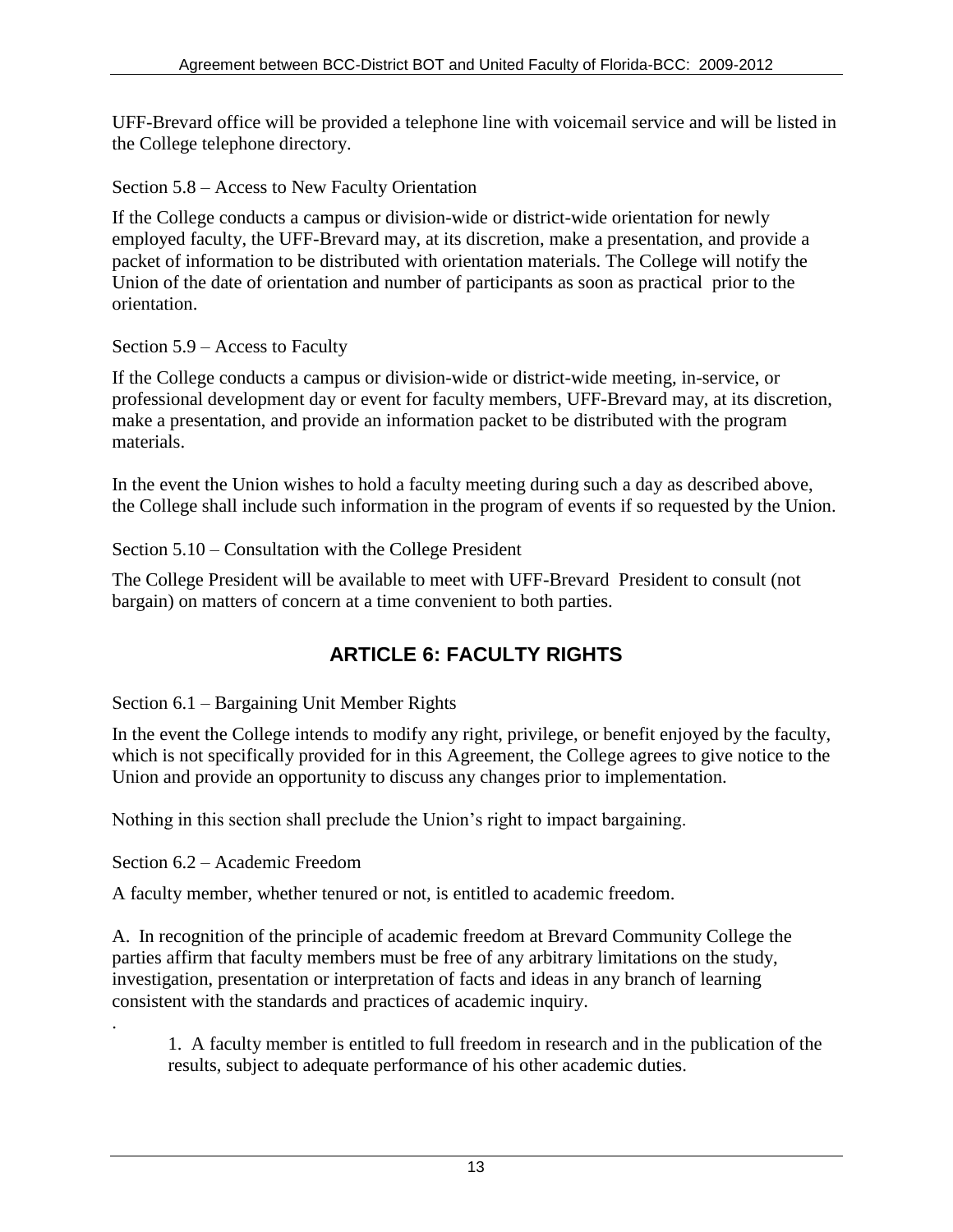2. A faculty member is entitled to freedom in the classroom in discussing his subject, in devising and selecting teaching strategies and educational materials, and in using them to present his subject. However, he shall not introduce a controversial matter that has no relation to his subject.

B. Moreover, it is understood that faculty members are employees of a public educational institution as well as being citizens and members of a learned profession. When he speaks or writes as a citizen, he should be free from institutional censorship or discipline. When a faculty member writes or speaks he must recognize the special position in the community he holds as an employee of Brevard Community College in that the public may judge both the faculty member's institution and profession by his statements. Therefore, the faculty member shall at all times strive to be accurate, to exercise appropriate restraint, to show respect for the opinions of others and in the expression of personal opinions to indicate that he is not a spokesperson for Brevard Community College.

C. The parties recognize that faculty members occupy a unique position of influence and respect in the eyes of their students. Faculty members, further recognize their obligation to maintain at all times a professional attitude towards students.

<span id="page-19-0"></span>Section 6.3 – Textbook Selection

Recognizing that adoption of textbooks is a fundamental principle of academic freedom, faculty members (annual contract and tenured faculty) shall be responsible for textbook adoptions. Once adoptions are approved, the Administration shall ensure that each faculty member is provided with a complimentary copy of textbooks selected for a course. The faculty member may keep the textbooks or return them to his immediate Administrative Supervisor.

A. Where feasible, textbook selections shall be a minimum of two (2) years.

1. If the faculty member is the only full-time instructor in a particular course on a given campus or division, he shall have the right to select the textbook for the course he is scheduled to teach.

2. If two or more sections of the course are offered on a campus or division and are taught by two or more full-time instructors or if the course is part of a sequence of courses that would normally use the same text, he shall have the right to serve on a campus or division and/or college-wide faculty committee appointed to select such texts for courses on that campus or division.

3. When circumstances occur that warrant a committee reconsideration of a textbook selection, the Provost may make an exception to the minimum two-year requirement.

B. Where feasible, faculty members shall attempt to establish college-wide standardization of textbooks used in general education and sequential courses.

C. Custom Texts – If the faculty member is the only full-time instructor in a particular course on a given campus or division, who wishes to select a custom-bound textbook, he may do so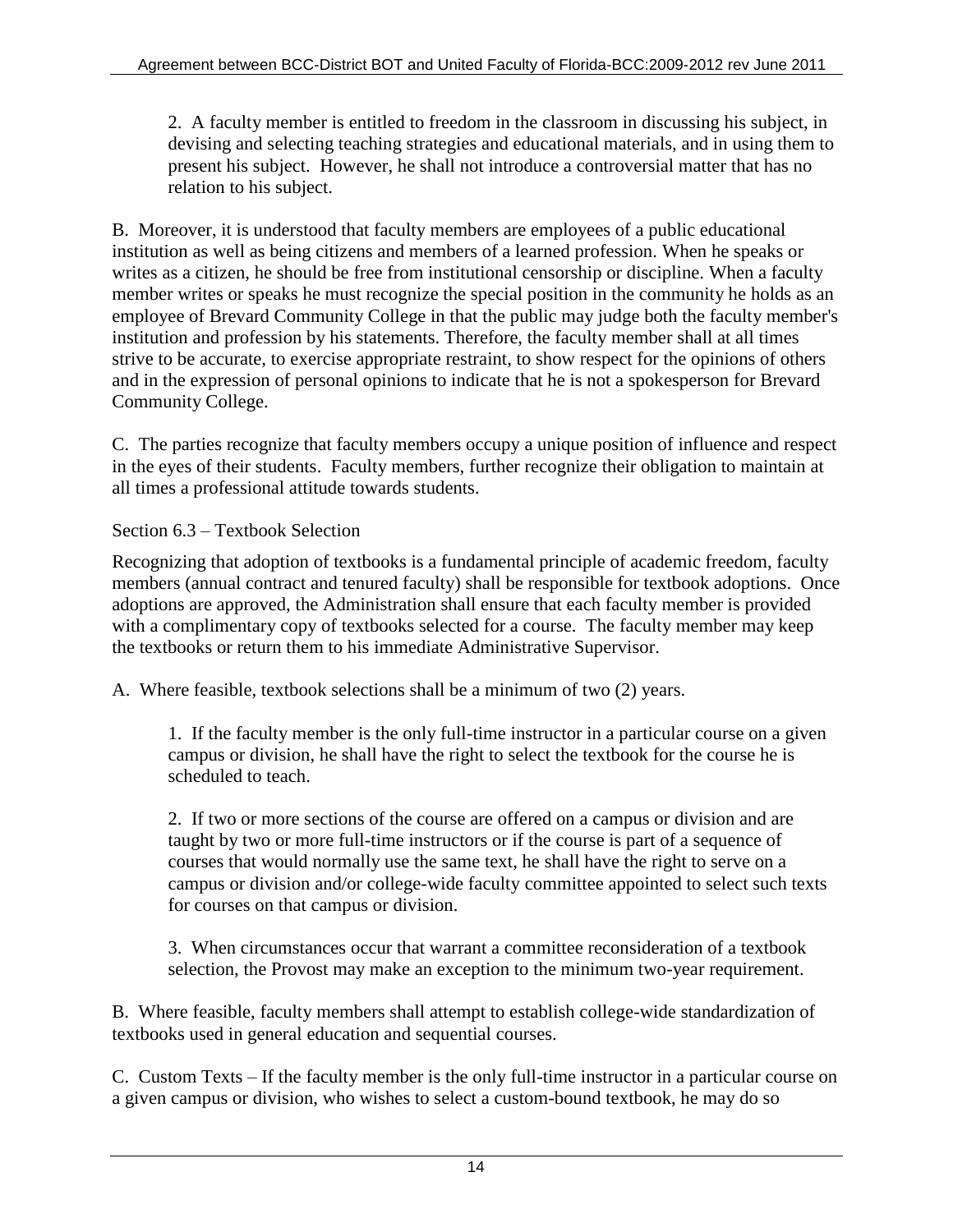provided the following conditions are met and the use of custom texts does not conflict with efforts to standardize texts in general education and sequential courses.

1. The custom text is less expensive than the campus or division committee's selection.

2. The text covers the approved course objectives and competencies.

3. The course is regularly taught by the faculty member(s).

4. The maximum number of custom texts allowed for a single campus or division course is two  $(2)$ .

5. A custom text must be adopted for a minimum of two (2) years.

D. Special Approved Texts – A faculty member with special needs or one who is engaged in a special project or approved pilot course on a campus or division may request the Campus or division Committee (see Article 6.3,A,2 above) to approve a text different from the committeeselected text, provided the text covers the approved course objectives.

E. Consumable (Workbook) Texts – Consumable (workbook) texts may be selected by the appropriate campus or division textbook selection committee on a semester basis.

F. All textbook selections will comply with applicable state statutes.

<span id="page-20-0"></span>Section 6.4 – Right to Privacy

An employee has the right to privacy with regard to his personal and private life, including, but not limited to, religious and political activities, unless such actions are demonstrably detrimental to the College.

<span id="page-20-1"></span>Section 6.5 – Personnel Files

A. Any records that relate to a faculty member's performance or evaluation will be filed in the faculty member's Limited Access File in the Office of Human Resources. The faculty member's Limited Access File may be released by the records custodian only upon written authorization from the faculty member or the College President, or upon order of a court of competent jurisdiction. Written authorization to review a faculty member's personnel files will be filed in the personnel file.

B. No anonymous complaints shall be entered into or maintained in the faculty member's personnel file.

C. Any unit member will be permitted to inspect his or her individual personnel files in the Human Resources Department during normal business hours. A faculty member may review his/her "unofficial" personnel file at the Campus or division, if one is maintained. A faculty member may obtain copies of any items and/or documents in his personnel file. The administration may charge a usual and reasonable fee for providing copies.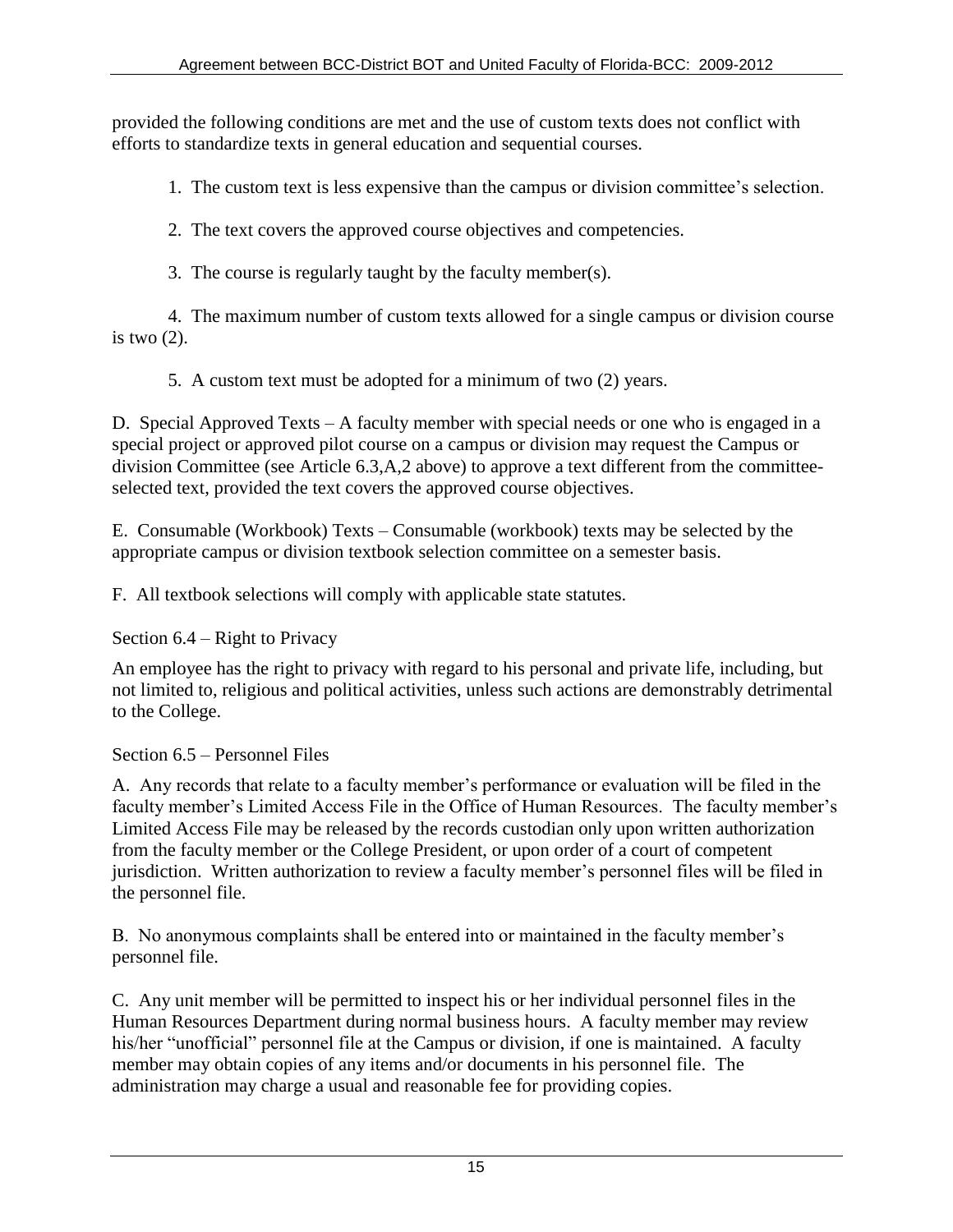## <span id="page-21-0"></span>Section 6.6 – Intellectual Property

A. In accordance with the laws of the State of Florida, a faculty member shall have the right to ownership of all work products that relate to educational endeavors, if such products are the result of independent labors, and are not produced as a result of a specific agreement with the College. Such endeavors may include any patent rights, copyrights and royalties, and any associated profits derived there from.

B. When products are the result of a specific agreement with the College, the Board and a faculty member may enter into an agreement to establish the percentage of ownership of trademarks, copyrights or patents for work products that relate to educational endeavors in accordance with the laws of the State of Florida.

C. Unless the contribution is substantial, faculty shall not accept royalties or other compensation from the sale of a custom text created by a publisher specifically for use at the College if that faculty was not an original author of the unmodified version of the existing edition of the text.

## <span id="page-21-1"></span>Section 6.7 – Outside Employment

 Faculty members may engage in employment outside of the College provided that notice of such employment is provided to the College in advance when possible, but in no event later than ten (10) business days. The President will establish administrative procedures to insure that such outside employment does not conflict with or does not reduce the capability to perform required functions as an employee of Brevard Community College. In the event a conflict between primary employment with the College and outside employment does occur, the procedure will include a method for the resolution of such conflict.

## <span id="page-21-2"></span>Section 6.8 – Consultant Fees

A faculty member shall have the right to any consultant fees earned which are not in violation of the laws of the State of Florida.

## <span id="page-21-3"></span>Section 6.9 – Faculty Offices

A. The Administration shall provide each faculty member with a lockable office, with no more than two faculty members assigned to the same office. Each faculty member shall have a computer with Internet access, a lockable desk and at least a lockable file cabinet, a bookcase, a desk chair, and a student chair. Offices shall be located near the faculty member's classes whenever possible.

The faculty member, Union, and the College shall mutually agree to temporary exceptions to the above in the event temporary reassignments are needed for remodeling or similar purposes.

B. The Administration shall provide at least one telephone for each full-time faculty member's office. The use of telephones by the faculty member shall be in accordance with the administrative rules and procedures. Any violation of administrative rules and procedures shall be grounds for disciplinary measures. The faculty member shall be permitted to use his office phone for collect or credit card long-distance calls that are at no expense to the College.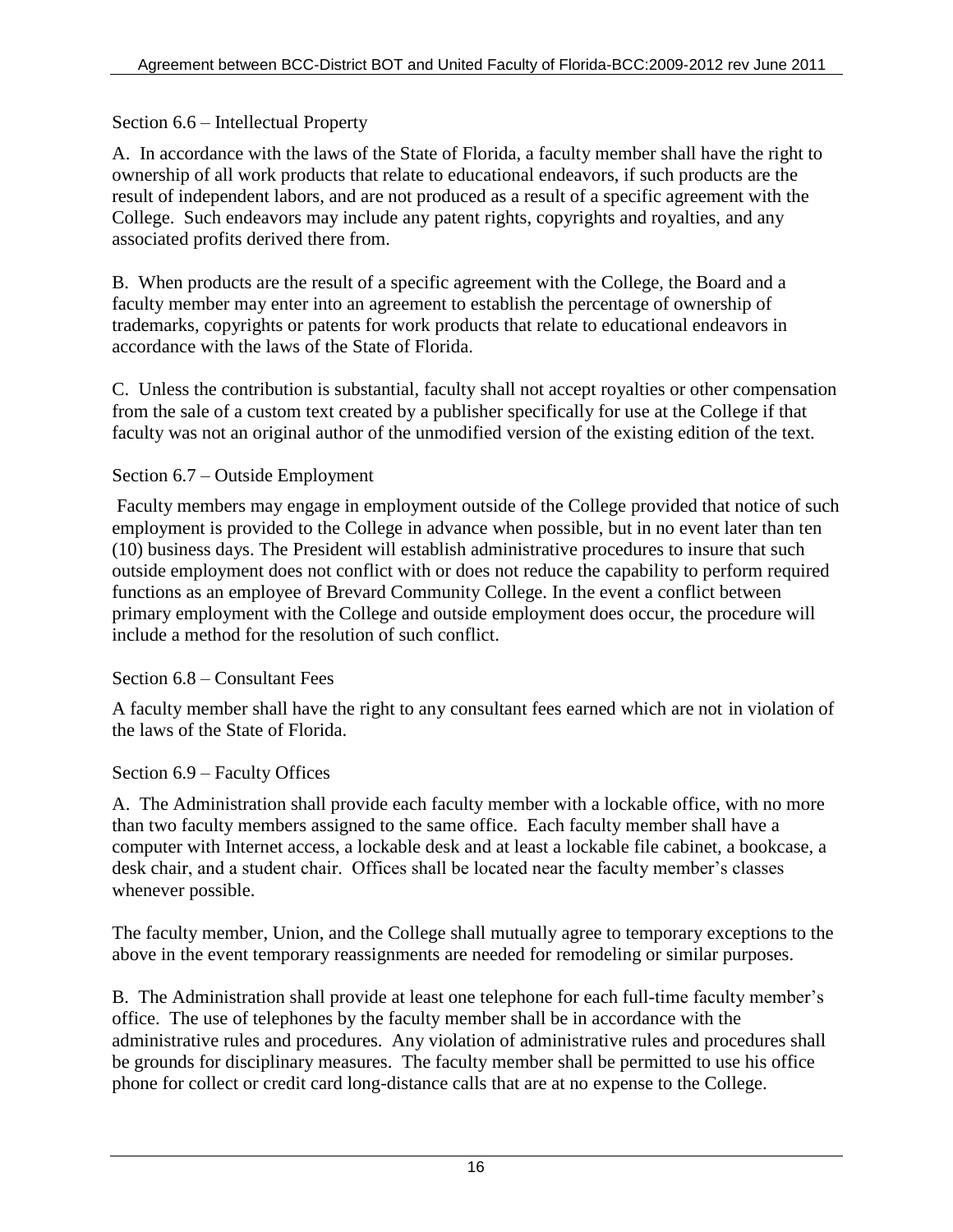C. Faculty members will have unimpeded access to their offices during normal operating hours on days of normal campus or division operations. If access is needed after normal operating hours, the faculty member will be granted access within a reasonable time by contacting the appropriate campus security office and upon verification of faculty identification.

## <span id="page-22-0"></span>Section 6.10 – Parking

On each campus or division the Administration shall provide off-street parking facilities designated for full-time faculty and full-time staff only. The Administration shall provide these facilities free of charge and within a reasonable distance of each building where faculty offices are located. Such designation shall be for twenty-four (24) hours, seven (7) days per week. Where feasible, the Administration shall provide parking spaces as close to the building entrances as possible with a "Fifteen Minute Loading/Unloading Zone" designation. The Administration will use best efforts to keep the parking areas maintained, lighted, and protected with security.

## <span id="page-22-1"></span>Section 6.11 – Enhancement of Professional Skills

The College supports efforts by faculty members to complete advanced degrees and participate in academic activities such as conferences. The granting of professional leave will be considered when requested in advance by faculty members to take examinations, defend dissertations, or make presentations to academic, professional, or community organizations.

A. Tuition reimbursement shall be pursuant to the Tuition Reimbursement Program (TRP) in effect for the 2008-2009 academic year and included in this contract by reference. Such TRP shall not be altered, changed, or modified with regard to full-time faculty without prior notification to the Union.

B. A faculty member may also attend approved seminars or workshops within the faculty member's discipline or are within an area where the College desires additional certification/training. The faculty member will be advised of the amount of approved reimbursement prior to attending. Unless prior approval of the amount is obtained, no reimbursement will be made. The faculty member must provide verification of seminar/workshop attendance to qualify for reimbursement.

<span id="page-22-2"></span>Section 6.12 – Minimum Credentials

To be in compliance with the published requirements of the Southern Association of Colleges and Schools (SACS) and other accrediting agencies all instructional faculty members must satisfy the minimum credentials requirements published by these agencies.

When necessary, requirements in addition to the minimum credentials established by SACS or other accrediting agencies shall be jointly determined by the College and the Union.

## <span id="page-22-3"></span>Section 6.13 – Selection of New Faculty

The College recognizes the importance of conferring with faculty in the hiring of new full-time faculty members.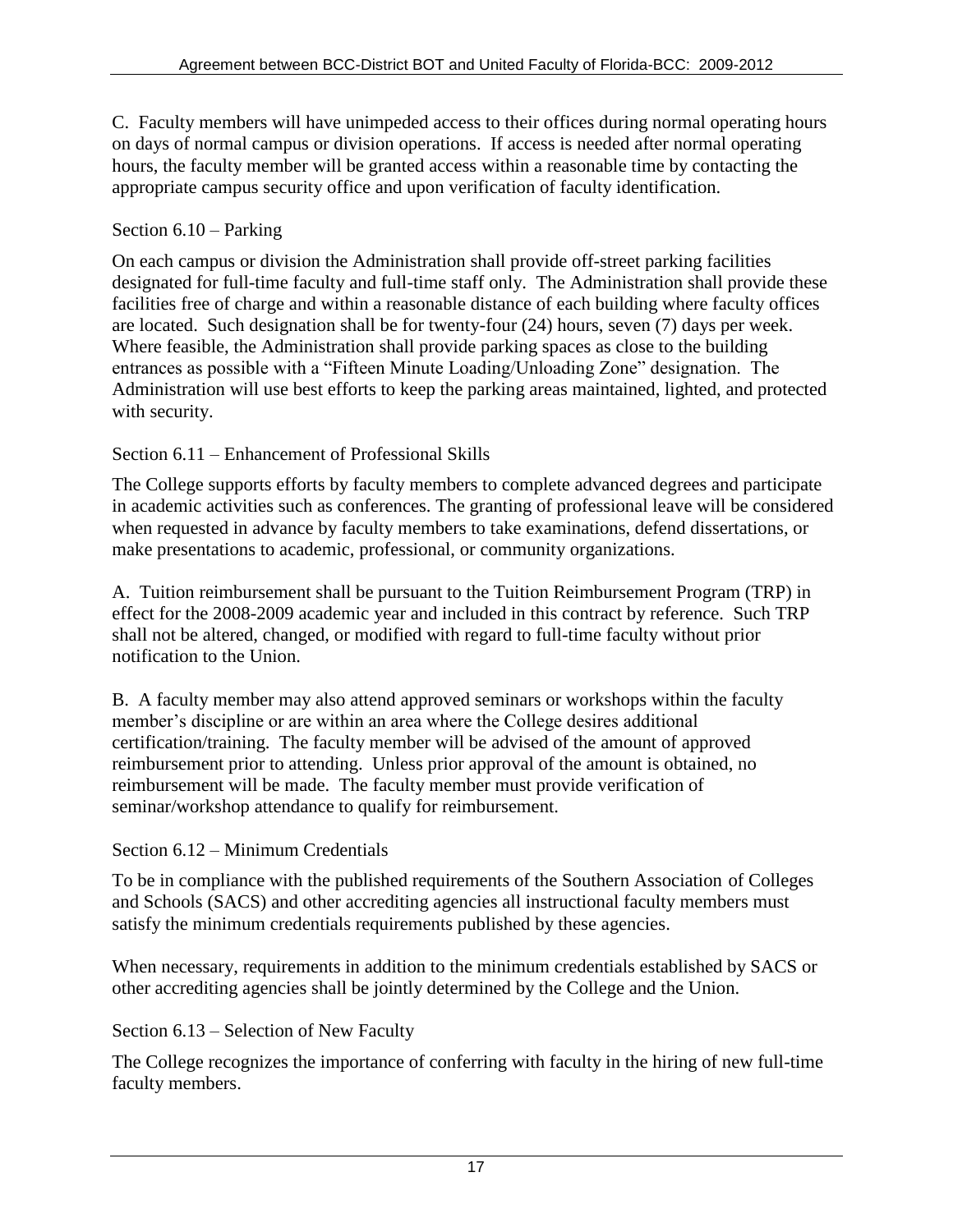A. The President will establish faculty screening committees that will be consulted prior to the hiring of new fulltime faculty members. Any such committee shall consist of full-time faculty members. When sufficiently diverse faculty members are available to serve on a screening committee for the selection of new faculty, they shall have the following credentials in the priority indicated:

1. The committee shall consist of at least four (4) faculty members the majority of whom shall be full-time, tenured faculty teaching in the same field or subject areas for which a candidate is being considered. If sufficient numbers of faculty are not available from the appropriate discipline and campus or division, faculty members from other campus or division shall be included, as needed, to meet the majority discipline requirement. If sufficient numbers of faculty are still not available to meet the majority requirement, then faculty from closely related disciplines shall be appointed. The Union shall be notified of the creation and membership of all faculty screening committees and may recommend additional members if needed. If the Union cannot identify additional volunteers, the College may move forward with the committee.

2. For a library faculty position, the Administration will select faculty members to serve on the screening committee from the library faculty.

3. For a counseling faculty position, the Administration will select faculty members to serve on the screening committee from the counseling faculty.

4. In the event sufficient numbers of full-time, tenured faculty members are not available, non-tenured faculty members may be asked to serve. Tenured faculty shall have priority over non-tenured faculty for assignment to a screening committee for selection of new faculty.

5. Temporary full-time faculty, whether grant-funded or not, shall not serve on a screening committee.

B. The committee shall function as follows:

1. The committee shall select its own chairperson.

2. The committee shall review all applications for a faculty vacancy and determine which candidates to interview.

3. The committee will interview and recommend finalists according to approved, objective criteria.

4. The committee will file a written recommendation, listing finalists alphabetically and/or by ranked preference, with the appropriate administrator concerning the employment of candidates.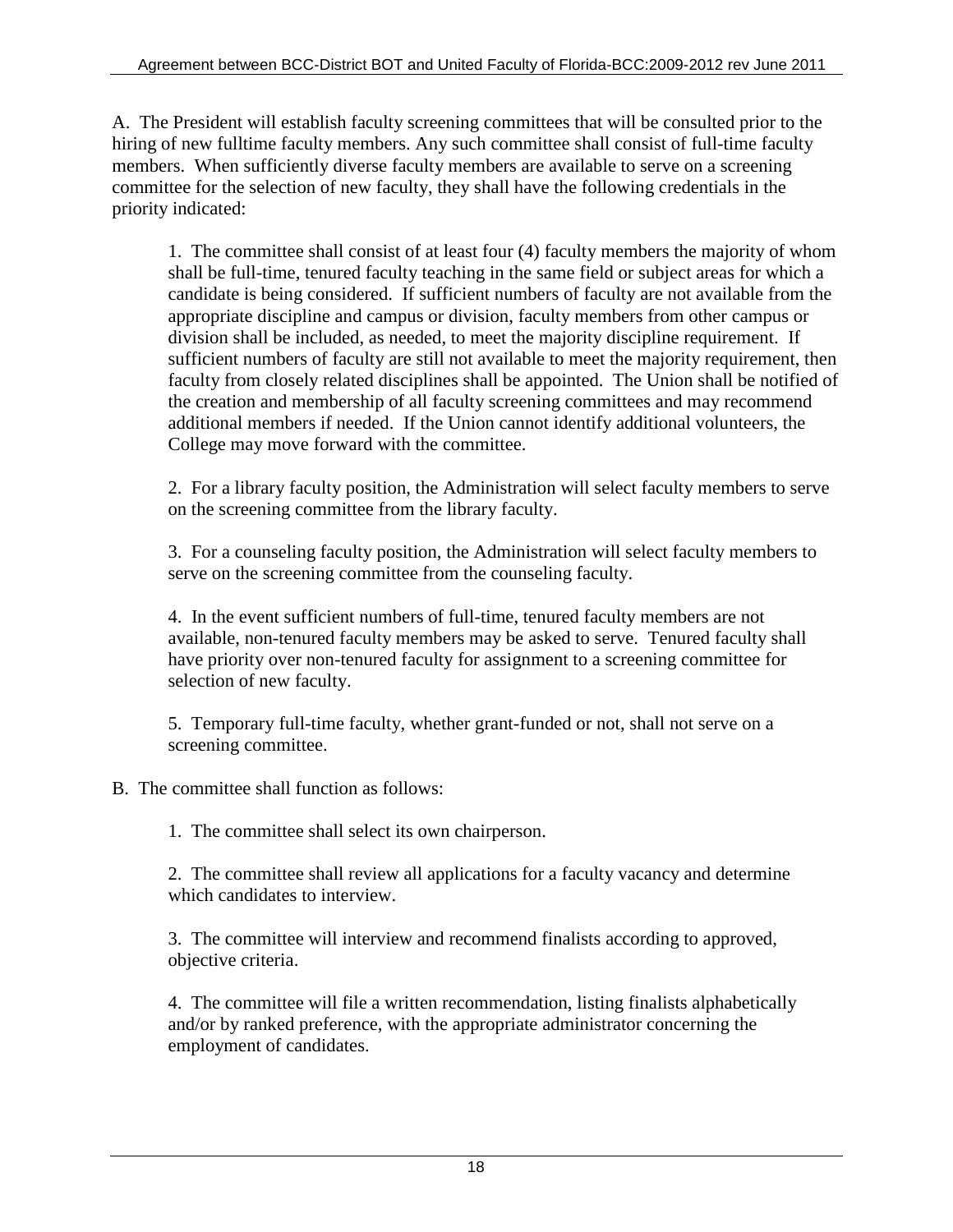5. Input from faculty screening committees will be advisory only; final decision rests with the President, who will notify the committee chairperson of his final decision. In the event this decision deviates from the committee recommendation, the President shall also provide feedback to the committee chairperson to assist in future selections.

C. If the College conducts a campus or division or College-wide orientation for newly employed faculty, the Union may, at its discretion, make a presentation, and provide a separate packet of information to be distributed with orientation materials.

<span id="page-24-0"></span>Section 6.14 – Vacancies/Transfers

A. The College retains the right and responsibility for determining the number and type of faculty positions required at each campus or division , and for the selection of individuals to fill these positions. The College recognizes the importance of conferring with faculty in the transfer of full-time faculty members.

B. Faculty members will be assigned to one of the four campus locations: Titusville, Cocoa, Melbourne, Palm Bay, or any established centers. When a new faculty position or vacancy appears at any such location and the President intends to fill it, the faculty position will be filled by the Administration in accordance with the following guidelines:

1. Email notification of the position shall be sent to all full-time faculty members, it will be advertised in a College publication with College-wide distribution, and a copy of the Position Announcement will be furnished to the President of UFF-Brevard. All position openings at the College will be advertised by intra-college publication or by special bulletin, and by email to all employees. Currently employed full-time faculty members shall be given a minimum of five (5) business days notice of, and opportunity to apply (internal advertisement) for, a faculty position opening prior to advertising outside the college (external advertisement).

2. To request a transfer to a new or vacant full-time faculty position within the faculty member's discipline or from one discipline to another, a qualified full-time tenured faculty member shall submit a request for transfer to both the faculty member's immediate administrative supervisor and the Executive Director of Human Resources by the job close date as printed on the job posting. In the event of a request for transfer between disciplines, the Provost, or designee, will verify qualifications before proceeding.

3. After the close date for the internal advertisement, Human Resources will forward the request to the appropriate Provost for review and approval.

a. The transfer request shall be considered by a screening committee of faculty members. The screening committee shall consist of at least three (3) members and all members shall be from the campus where the opening exists.

b. The screening committee shall make its recommendation to the Provost and administrative supervisor.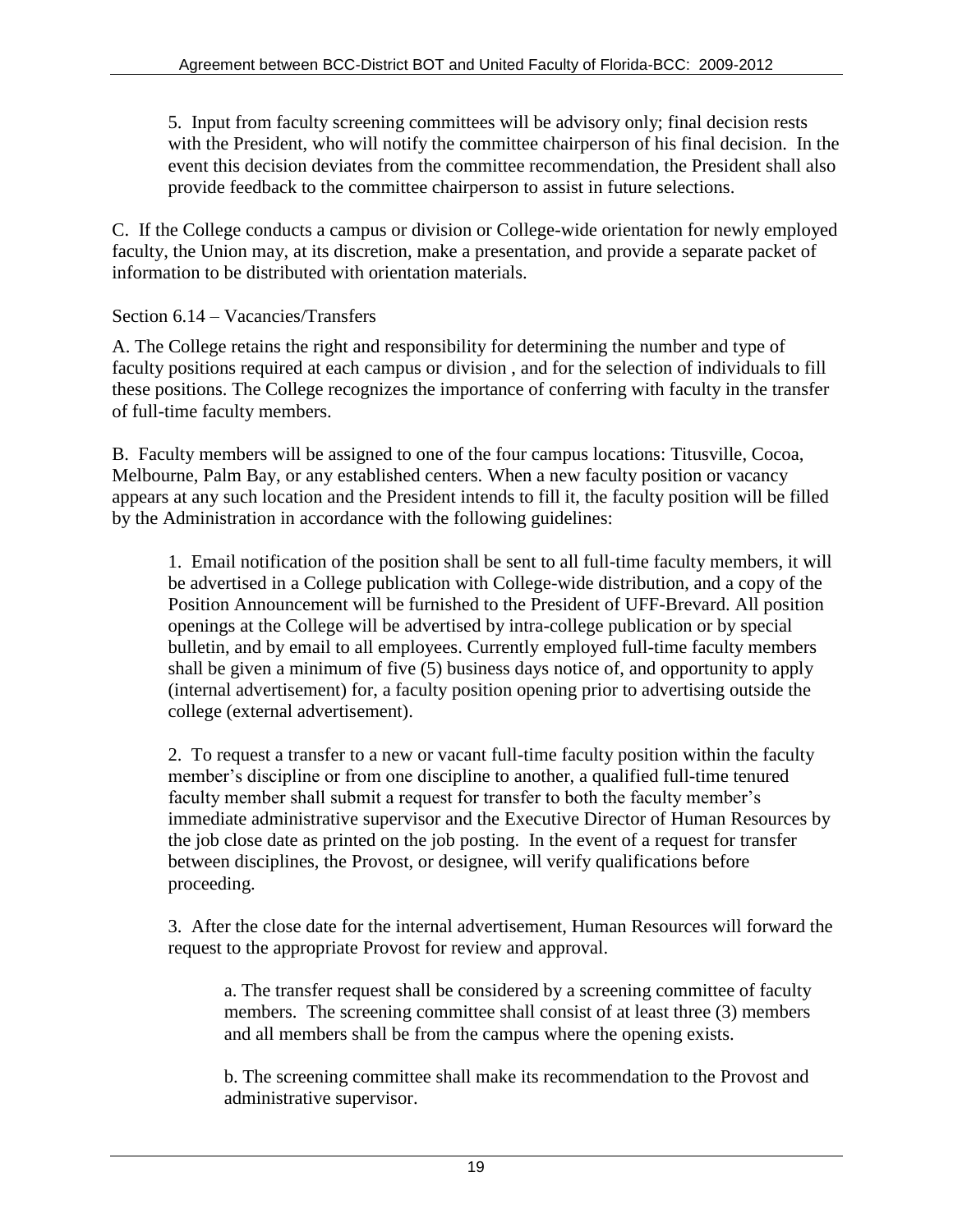c. The Provost making the transfer request decision will notify the requesting faculty member of the decision in writing within ten (10) days of the committee recommendation. If the transfer request is denied, a written explanation shall be provided with the notice.

C. If the Administration determines that it is necessary to transfer a member to a new campus or division or center, the Administration will first request qualified volunteers.

D. For a new or vacant full-time faculty position that is different from the faculty member's current discipline, a tenured faculty member requesting a transfer must meet the minimum qualifications for teaching in the new discipline and the application deadline date for applying as printed on the job posting on the College's Web site announcement.

E. When transferring from one discipline to another where there is no change in campus or division, the Provost with responsibility for the discipline being sought will retain the sole right to approve or reject the transfer request.

F. If a faculty member requests and is granted a transfer under this Section, the faculty member will not be eligible to request a transfer again for three years from the date of the transfer request.

G. Any faculty member selected for transfer must meet the educational requirements for the position.

H. If it is necessary to select a unit member for involuntary transfer, the President will assign transfer points to all unit members in the same discipline who are qualified to fill the open position. The total points accrued will be considered by the President in making its selection, with the unit member having the lowest number of points being the most vulnerable for involuntary transfer. Should the President select a unit member for transfer who has a point total greater than another qualified faculty member who is not being transferred, the President will state the reason for the selection in writing to the faculty member being transferred. A copy will be furnished to the President of the UFF/BCC.

1. Transfer points will be assigned as follows:

a. holding continuing contract 3 points

b. each year of full time academic employment at the College, ½ point up to 10 points maximum

c. completion of requirements for maintaining continuing contract, 1 point for each 3-year period

d. Academic Preparation: Doctorate 6 points  $Masters + 60$  5 points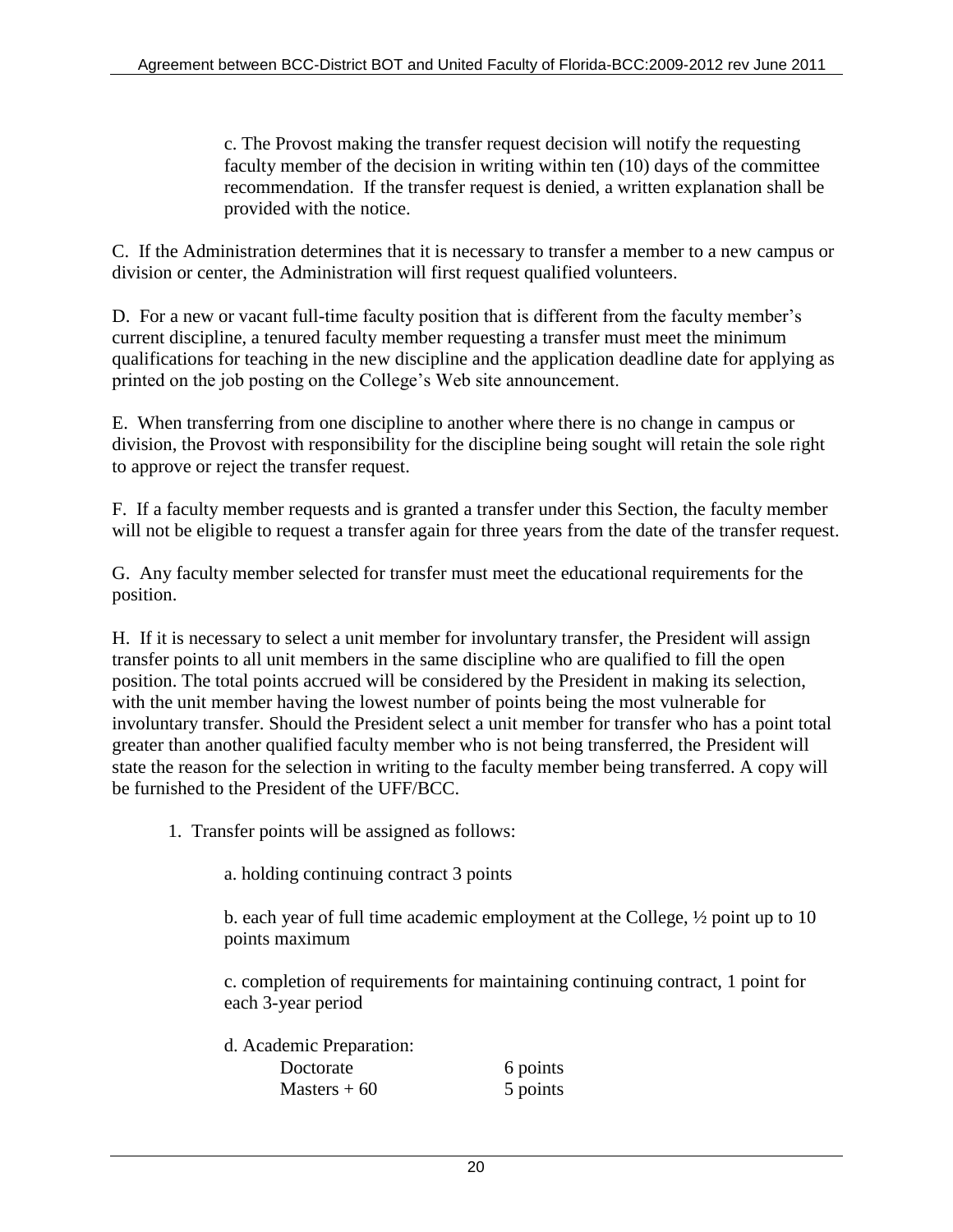| Masters $+30$              | 4 points |
|----------------------------|----------|
| <b>Masters</b>             | 3 points |
| Bachelors or equivalent    | 2 points |
| <b>Less than Bachelors</b> | 1 point  |

e. Distance between the campus or division of proposed assignment to the unit member's domicile as of the date of the announcement of the vacancy. One (1) point for each five-mile increment of distance A maximum of ten (10) points is allowed.

I. A faculty member selected for involuntary transfer to another campus or division will be given a minimum of three months notice. The Administration shall not involuntarily transfer a faculty member for arbitrary, capricious or punitive reasons, including a faculty member's refusal to accept managerial responsibilities.

<span id="page-26-0"></span>Section 6.15 – Access to College Mail

A. The College shall make its internal mail service available to each faculty member. Each faculty member will be provided a mailbox at his assigned campus or division and will have access to his mail through mail service personnel and/or a keyed box during reasonable operating hours of the College.

B. The College will provide an email account and access to each faculty member. At a minimum, email access shall be provided in the faculty member's office and via the Internet or virtual private network (VPN) from off campus.

<span id="page-26-1"></span>Section 6.16 – Committees

A. The College will maintain Standing Committees consisting of faculty and representatives from the Administration, who may be Administrators or staff members, as appropriate, to review and/or prepare recommendations for the College President or designee. The total number and distribution of members and terms and length of service are specified in the Academic Affairs and TPD Handbooks (6.16, B, 4 below).

1. Administrators and staff members will not be voting members of the following faculty committees and standing committees.

Academic Affairs Council Educational Technology Council Curriculum Clusters Learning Resources

Tenure and Professional Development Committee Campus Tenure Committees Professional Rank Sabbatical Leave Professional Development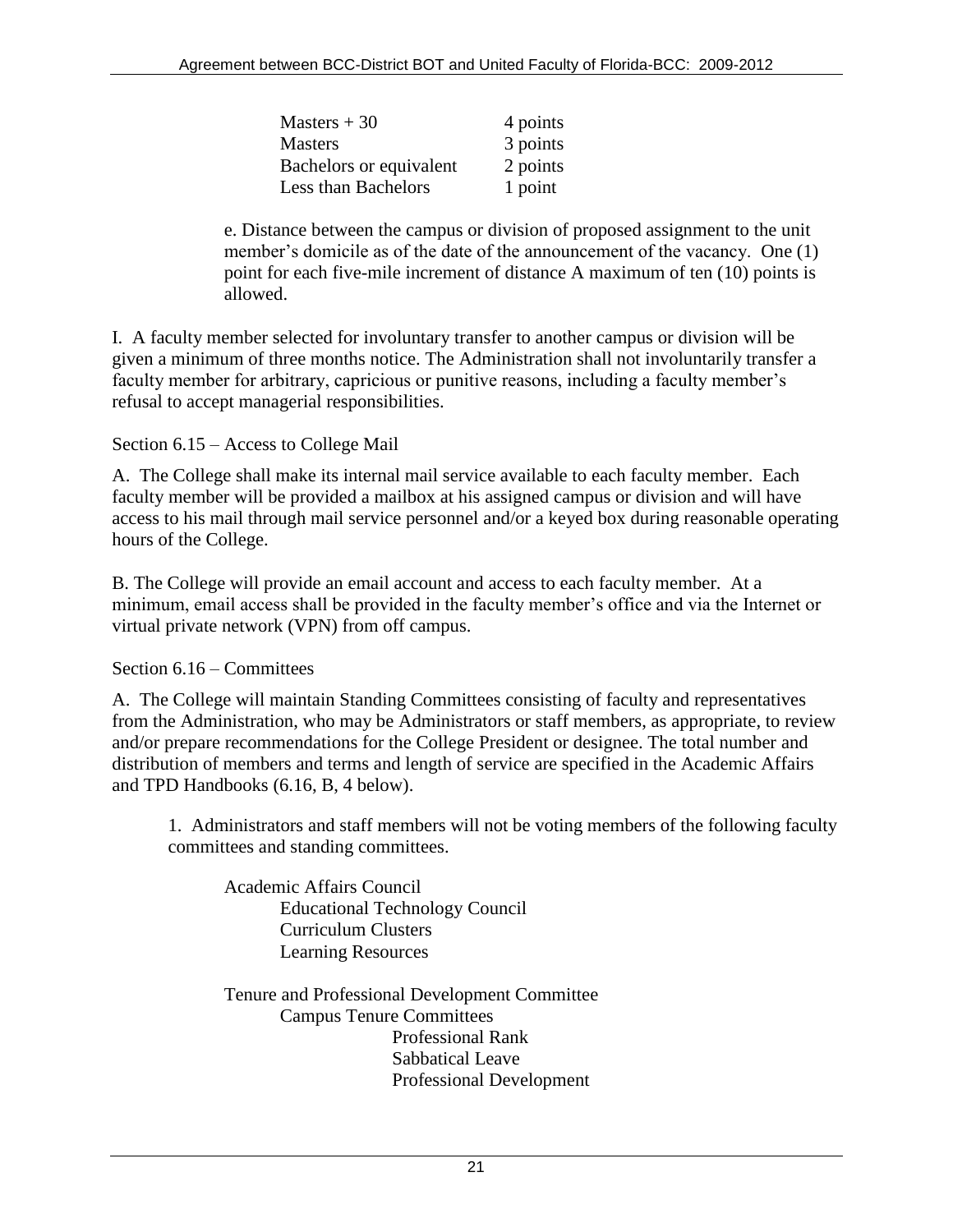- 2. Faculty will participate as voting members of the following committees. **Insurance** 
	- Academic Calendar (as defined in article 18.1)

B. The Academic Affairs Council will be comprised and operate as follows:

1. All voting members of the Academic Affairs Council will be faculty, one member plus one alternate recommended by each Curriculum Cluster.

2. Non-tenured faculty members will be recommended by the Curriculum Cluster if there are not sufficient tenured faculty members available to serve.

3. The chair of this committee will be a tenured faculty member. The chair will be granted three (3) credit hours release time from instructional duties for each major academic term. If the chair remains equally active during the Summer Term, the chair will receive three (3) credit hours at the established adjunct rate for those duties.

4. The College and UFF-Brevard will mutually develop procedures for the Academic Affairs Council and sub-committees which by reference are incorporated into this agreement and which shall be changed only by mutual agreement.

C. The Tenure and Professional Development Council and standing committees will be comprised and operate as follows:

1. All voting members of the Tenure and Professional Development Council and Campus Tenure Committees will be full-time, tenured faculty.

2. The chair of the College-wide Tenure and Professional Development Council may be granted three (3) credit hours release time from instructional duties for each major academic term during which the Tenure and Professional Development Council is meeting regularly.

3. The College and UFF-Brevard will mutually develop procedures for the Tenure Committee and standing committees which by reference are incorporated into this agreement and which shall be changed only by mutual agreement.

D. Each April the President of UFF-Brevard or designee shall recommend to and consult with the President or designee over the appointment of faculty members to the committees listed in paragraph A above, excluding the Academic Affairs Council.

1. The initial TPD Committee shall be comprised of nine volunteer members.

2. The President of UFF-Brevard, or designee, shall recommend one member per campus plus one member from the College at-large.

3. The BCC President, or designee, shall recommend one per campus.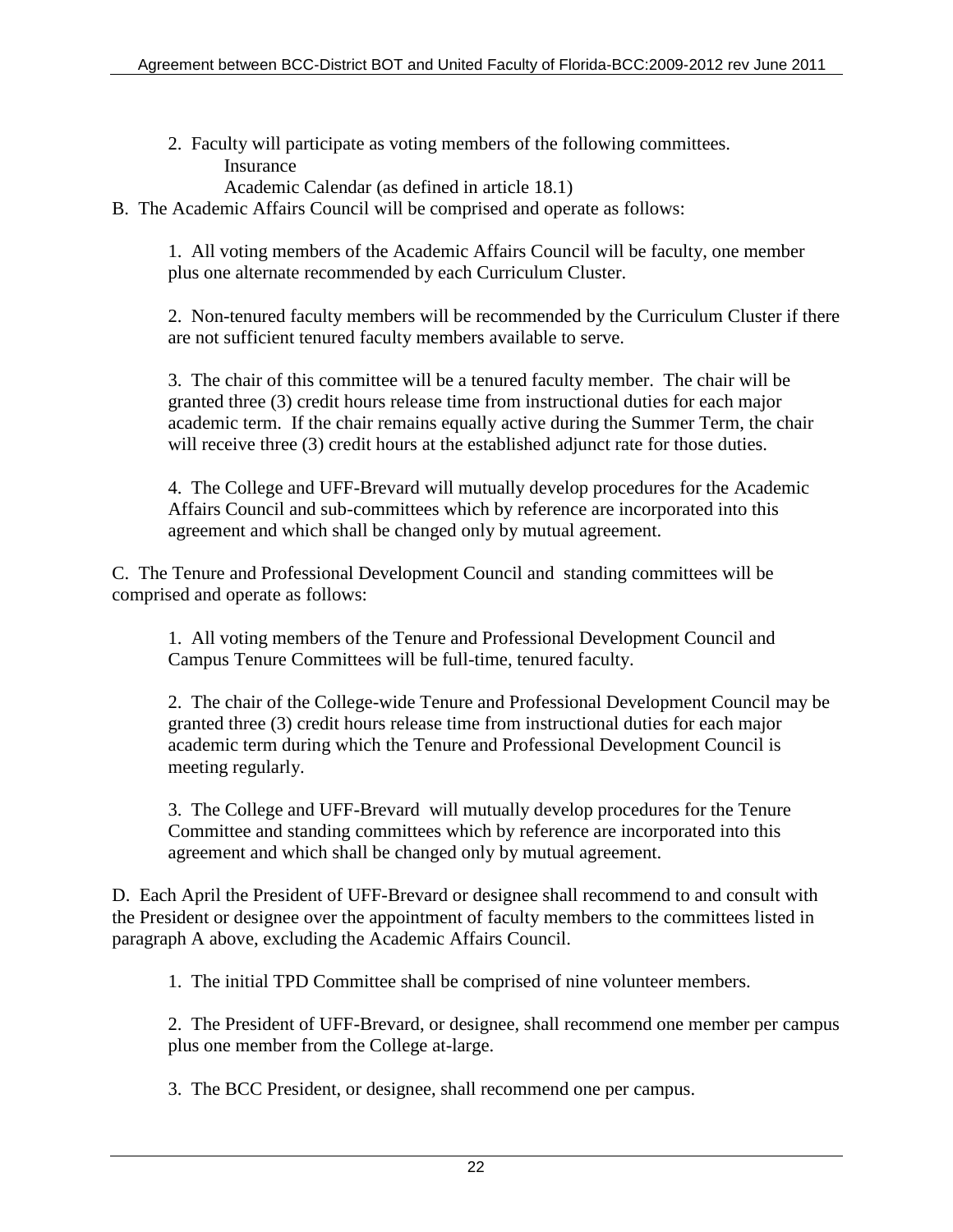4. The initial TPD Committee shall propose procedures for the TPD and sub-committees which shall be presented to the College and UFF-Brevard for mutual agreement pursuant to 6.16 C 3 above.

5. Up to four (4) additional at large representatives to represent eBrevard, institutes and and workforce development may be jointly recommended by the UFF-Brevard and the College President.

## <span id="page-28-0"></span>Section 6.17 – Legal Assistance

Legal assistance shall be provided to a faculty member when the College President or his designee determines, after investigation, that action taken by the faculty member was justifiable and occurred in the course of his employment. The specifics of such assistance will be determined by the President.

## <span id="page-28-1"></span>Section 6.18 – Union Representation (Weingarten Rights)

A faculty member who is a member of the Union and who has the reasonable expectation that disciplinary action may result from a meeting with an administrator has the right to Union representation during the meeting. The decision whether to represent or accompany a faculty member who is not a member of the Union rests solely with the Union.

## <span id="page-28-2"></span>Section 6.19 – Retired Faculty Members

A retired faculty member in good standing shall have privileges to use the College's facilities such as wellness programs and equipment and library facilities (access to materials and electronic resources, checkout materials). Retired faculty members shall retain discounts for events at College-affiliated organizations as afforded to current faculty members and subject to agreements with College-affiliated organizations. Retired faculty members shall retain their email account and e-mail access for a period of one (1) year after separation. All benefits as above are subject to and consistent with the policies applicable to regular, full-time faculty members.

## **ARTICLE 7: MANAGEMENT RIGHTS AND PREROGATIVES**

<span id="page-28-3"></span>Section 7.1 – The Employer expressly reserves and retains, to the maximum extent permitted by law, each and every right and prerogative that it has ever had and enjoyed at any time and in the absence of any collective bargaining relationship whatsoever, whether such rights and prerogatives have ever been exercised or not, and as if the collective bargaining relationship did not in fact exist, except to the limited extent that it has herein and by words of unmistakable meaning and clear import, agreed to expressed and explicit limitations upon those rights and privileges.

Section 7.2 – The reservation or retention of management rights or prerogatives, as done in Section 1 above, refers to the right to implement any decision coming within that reservation or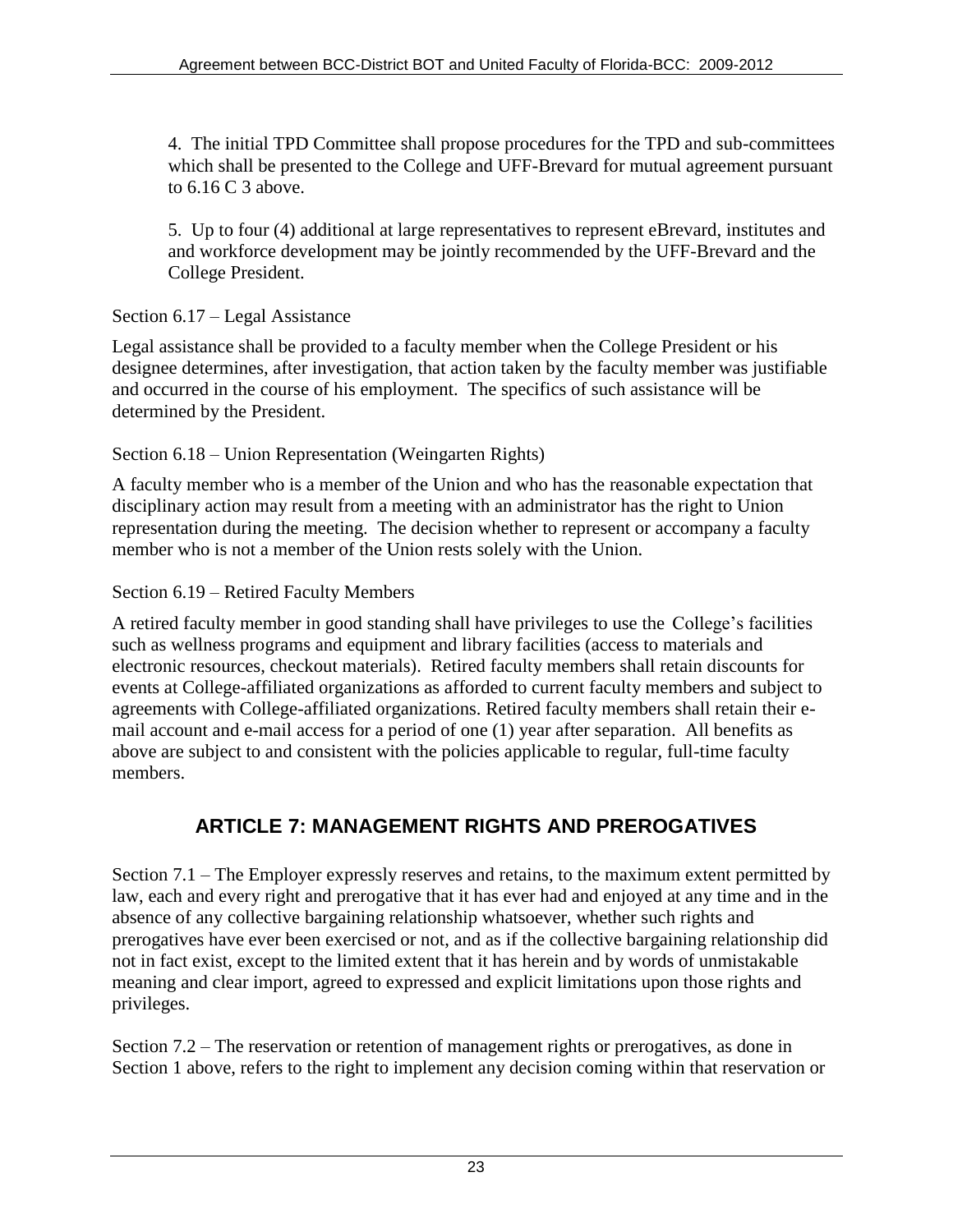retention, without prior bargaining over the impact or effects of such decision upon unit employees. Bargaining shall subsequently take place upon the request of either party.

Section 7.3 – While it is not possible to anticipate or detail in this agreement all of the rights and prerogatives that the Employer retains and reserves, the following list is illustrative. The Employer exclusively retains and reserves the rights to: exercise all rights normally exercised by employers and not expressly limited herein; select employees for hire; determine manning requirements; schedule work; determine the duties required of employees; subcontract all or a part of its work or functions; transfer, lay off, recall, determine the nature and extent of services that are to be performed; regulate the use of equipment and facilities; make and enforce reasonable work rules; discontinue programs; and take such measures as management may consider to be reasonably necessary to the orderly, efficient and economical operation of the College except as may be in conflict with any provisions of this agreement or handbook which may be incorporated into this agreement by reference.

## **ARTICLE 8 - FACULTY DUTIES AND RESPONSIBILITIES**

## <span id="page-29-1"></span><span id="page-29-0"></span>Section 8.1 – Intent

The professional duties and responsibilities of College faculty members are comprised of scheduled as well as non-scheduled activities. The Board and the UFF-Brevard recognize that while instructional activities, office hours, and related other duties and responsibilities may be required to be performed at specific times and places, other activities may be arranged and performed at times and places determined by the faculty member at his/her discretion, provided that such arrangements do not conflict with College policies and procedures. .

## <span id="page-29-2"></span>Section 8.2 –Faculty Workweek

A. Each full-time instructional faculty member will be responsible for a combined total of twenty-five (25) weekly class hours and office hours. Every instructional faculty member will teach fifteen (15) classroom contact hours per week in each of the Fall and Spring terms or their equivalent. Each term will consist of an average of eighty (80) potential class and examination days during a period of time not to exceed seventeen (17) weeks in duration, or a total of not more than 165 scheduled class days. Faculty will be required to participate in scheduled departmental, discipline, and college-wide or campus or division-related activities, and to perform any other duties required to fulfill their instructional or programmatic obligations as delineated elsewhere in this article. Each faculty member's workweek will not exceed thirty-five (35) hours and five (5) consecutive calendar days, unless waived by the individual faculty member.

B. Library faculty members and counselors will account for their weekly hours as approved by their immediate supervisor, with the total number of hours not to exceed thirty-five (35) hours per week, or an average of seventy (70) hours per pay period

1. Each workday will include a thirty (30) minute rest period which may be scheduled, at the discretion of the faculty member, in two fifteen (15) minute increments or in one thirty (30) minute period.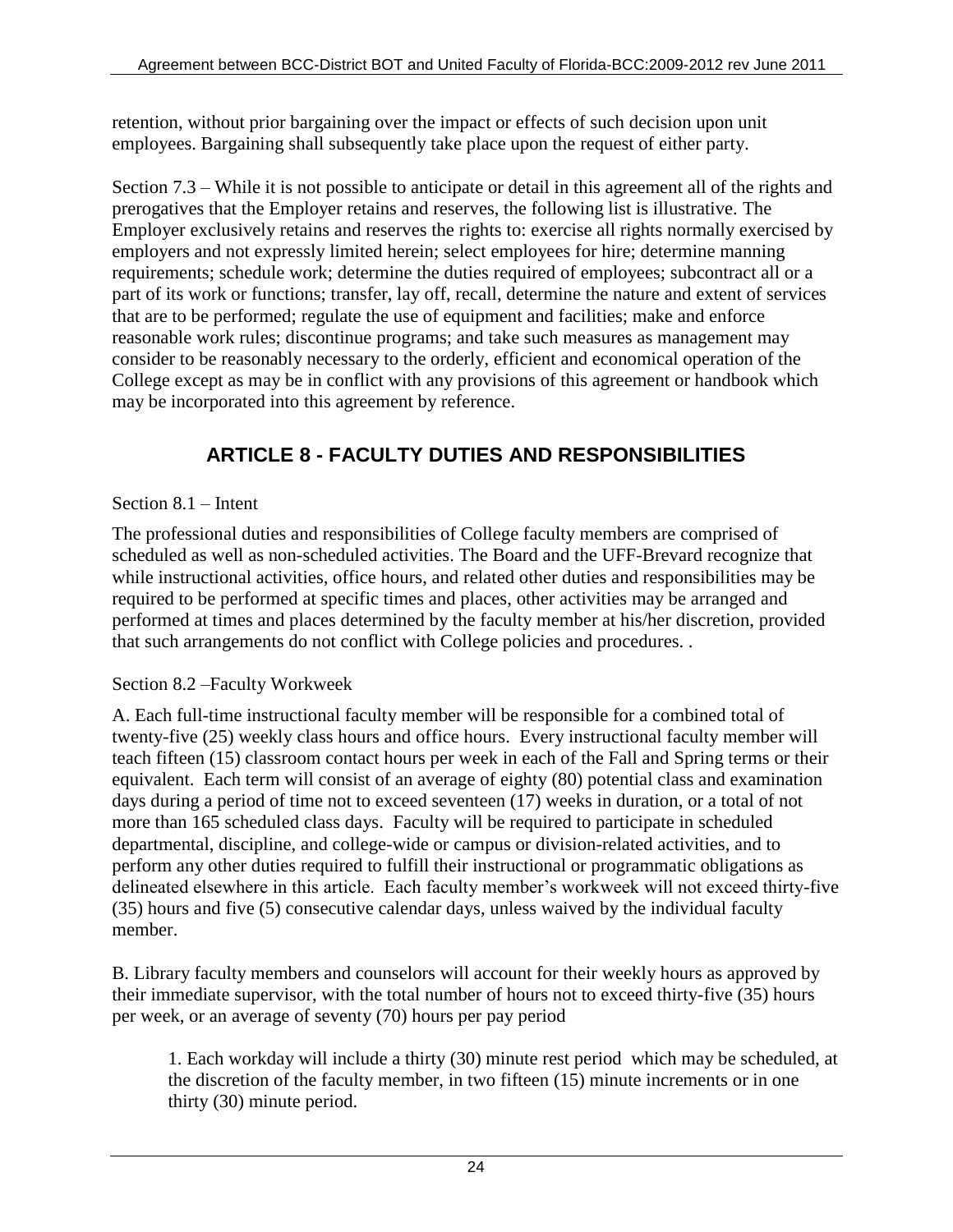2. Schedules for library faculty and counselors will allow for a reasonable degree of flexibility to attend meetings, sponsor organizations, and participate in campus or division or college-wide projects and initiatives. In order to perform such duties, the schedules of library faculty and counselors may be modified upon the approval of the administration in order to provide adequate service to students and other members of the College community, Each library faculty member's workweek will not exceed five consecutive calendar days, unless waived by the individual library faculty member.

## <span id="page-30-0"></span>Section 8.3 – Faculty Contract Length

The basic academic-year contract for full-time faculty members will be defined as follows: fifteen (15) weeks of class sessions, plus (1) week of final examinations, plus a maximum of five (5) in-service/administrative days, plus one (1) day for attendance and participation in one Commencement ceremony. The total number of workdays during the basic academic-year contract (excluding state-approved holidays) will not exceed 165 days per year.

A. Except as provided elsewhere in this section, academic programs or services which require the duties and responsibilities of faculty members during summer sessions, all full-time faculty members will be awarded a Basic Academic-Year Contract with an average teaching load requirement of 150-points per term for a total of 300-points per academic year.

1. No later than April 1 of each year, the administration will notify each faculty member concerning the renewal and duration of his/her employment contract for the following academic year, with each such notice specifying whether the duration of the contract will be a Basic Academic-Year (165-day) Contract, an Extended-Year Contract, or a Twelve-Month contract as defined elsewhere in this section

2. Except where an individual faculty member is a candidate for tenure, the notice date shall be consistent with Article 11.1, C.

3. Salaries of all faculty members will be based upon the Basic Academic-Year Contract with any additional approved workdays to be pro-rated at the daily rate of pay.

B. Instructional faculty in specific Health Science Programs and other academic programs which require the duties and responsibilities of full-time faculty members during summers sessions will receive an Extended-Year Contract. All library faculty members will receive an Extended-Year Contract of at least 189-days to provide adequate professional staffing. Counselors whose services are required in excess of 165 workdays per year may be issued an Extended-Year Contract by the administration in order to ensure adequate professional staffing.

1. The duration of the Extended-Year Contract will be based upon the Basic Academic-Year contract with the addition of summer-duty days necessitated by the length of the particular academic program, service, or project.

2. The determination of such duty days will be made by the supervising administrator in consultation with the individual faculty member and the Provost or his designee.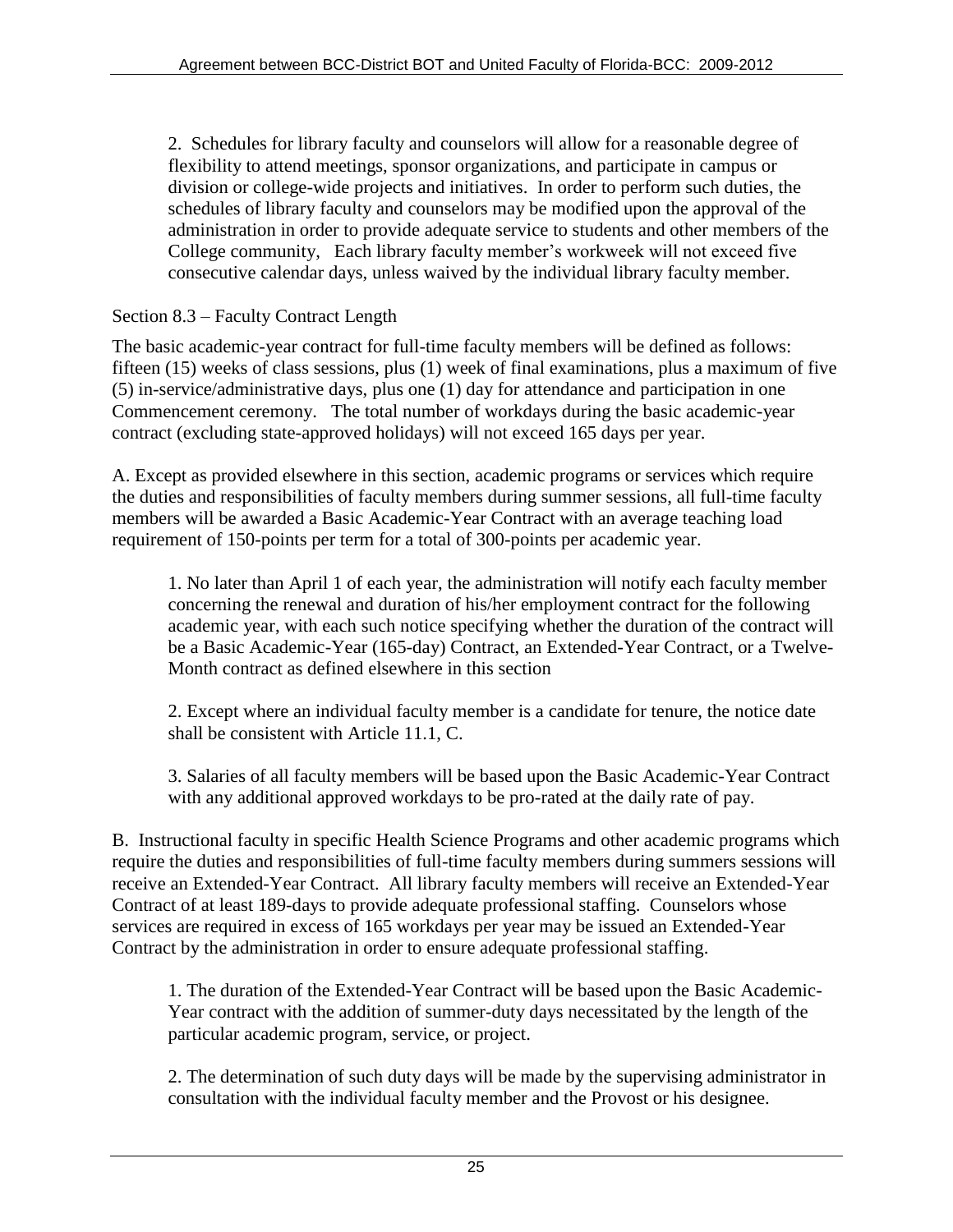3. The salary for an Extended-Year Contract will be calculated by pro-rating the Basic Academic-Year Contract as follows: the daily-rate of pay will be calculated by dividing the faculty member's annual salary for a Basic Academic-Year Contract by 165; and the resulting daily pay rate will be multiplied by the number of days, thereby yielding the revised salary for the Extended-Year Contract.

C. Upon the approval of the administration, a faculty member may be awarded a Twelve-Month Contract when assigned to temporary duties involving primarily non-instructional responsibilities.

1. A Twelve-Month Contract may be awarded for such activities as regional accreditation or reaffirmation, special task-force projects or assignments, or similar activities that may warrant or require the year-round responsibilities of a full-time faculty member.

2. A Twelve-Month Contract will not be awarded to full-time faculty members for the performance of full-time administrative duties and responsibilities .

3. Typically, a faculty member on a Twelve-Month Contract will work a thirty-five (35) hour workweek inclusive of all College-approved workdays, excluding official stateapproved holidays.

4. The salary for a Twelve-Month Contract will be calculated by pro-rating the Basic Academic-Year Contract as follows: the daily-rate of pay will be calculated by dividing the faculty member's annual salary for a Basic Academic-Year Contract by 165; and the resulting daily pay rate will be multiplied by the number of days, thereby yielding the revised salary for the Twelve-Month Contract.

<span id="page-31-0"></span>Section 8.4 – Instructional Faculty Responsibilities

A. Office hours denote regularly-scheduled time periods during which faculty members will be available onsite for one-on-one consultations with students in a non-classroom setting, to provide instructional, program-related, or similar academic assistance to students on an as-needed basis. Although such consultations are customarily scheduled in faculty members' assigned offices, the consultations may be scheduled in other public locations upon the prior approval of the Provost or his/her designee, or as provided elsewhere in this agreement.

1. Each faculty member shall publish and maintain ten (10) office hours per week during the Basic Academic Year.

a. At least five (5) of these office hours must be in scheduled in minimum increments of thirty (30) consecutive minutes over a period of not less than four (4) workdays.

b. The remaining office hours may be scheduled in increments of no fewer than ten (10) minutes each, at the discretion of the individual faculty member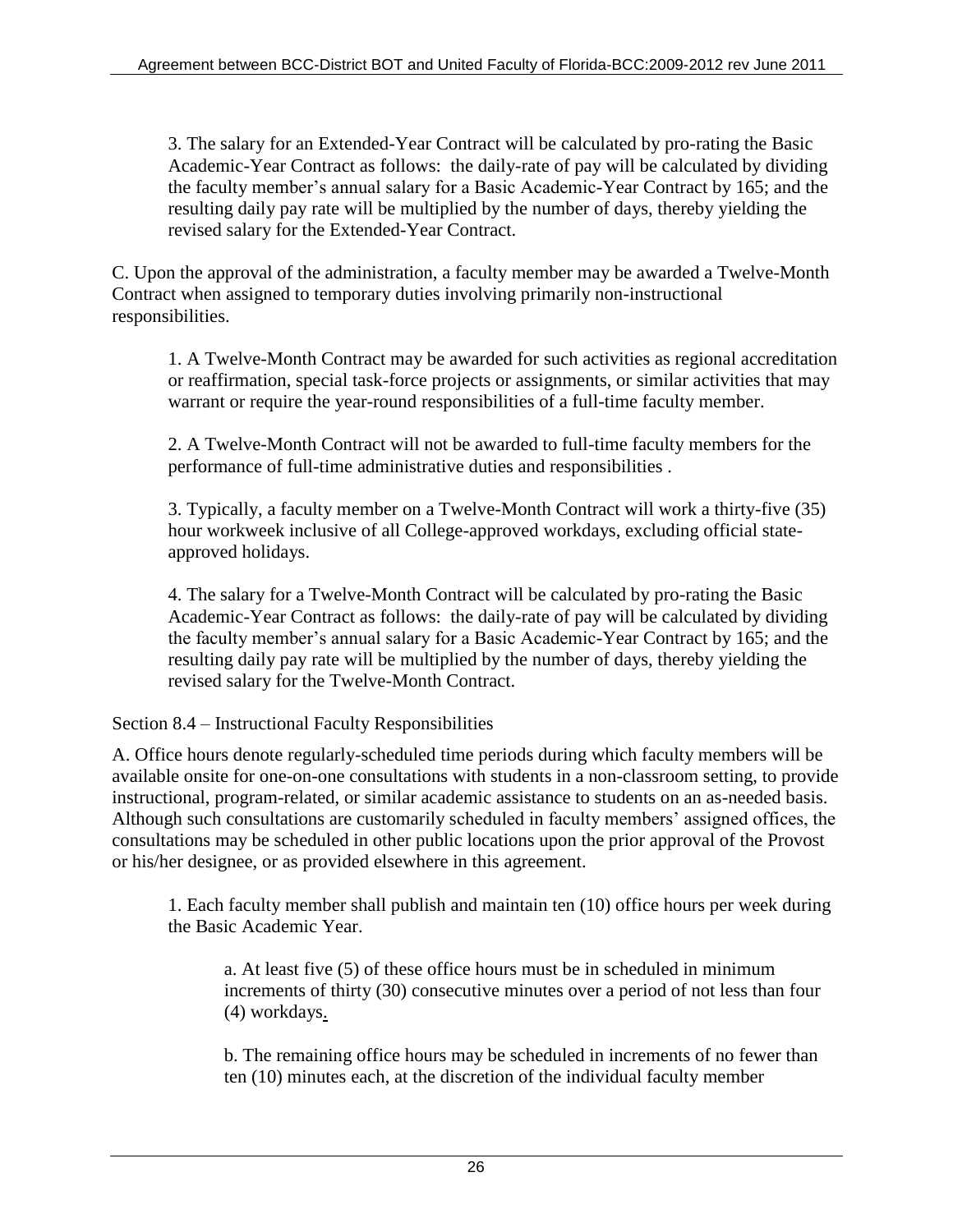c. The availability and location of these office hours shall be provided in writing to the students and supervising administrator by the end of the second week of classes. If the location is to be at any place other than the faculty member's office or in a classroom between classes, the faculty member and the immediate supervising administrator will agree upon the location.

d. If held in the classroom between classes, the faculty member must be assigned to that classroom during the class time immediately before and after.

e. In emergencies or other unusual circumstances, the Provost or his/her designee may approve exceptions to the published schedules of office hours for individual faculty members.

2. Each faculty member will be available by appointment for one (1) additional office hour for each thirty (30) overload-points or major part thereof. If no appointment requests are made, the faculty member will be under no obligation to provide such additional hours.

3. If a student must schedule an appointment at a mutually agreeable time other than during a scheduled office hour, the faculty member may post a notice to students, with a copy to the supervising administrator, that the faculty member has cancelled equivalent office hours during that week.

4. Faculty members whose instructional assignments include Health Sciences courses for which clinical experience is required of participating students, will be permitted to schedule a maximum 50% of their required office hours at the clinical site, in addition to their required clinical-instruction hours.

5. All faculty members may schedule a maximum five hours of office time online and/or at a publicly accessible location other than the College. Instructors who teach distance learning courses will be permitted to hold one (1) additional office hour for each three (3) credit course either online are at a publicly accessible location other than the College.

6. In the event that the instructional load is comprised entirely of online courses, the faculty member may account for all in-class and on-campus or division hours at publicly accessible locations other than College facilities. This does not preclude the faculty member from meeting with the student if either the student or faculty member so desire.

B. Faculty members shall instruct students in conformance with the material listed in the discipline-approved course profiles, and as defined by the course descriptions published in printed and/or online editions of the College catalog.

C. Faculty members will collaborate with the College administration to provide accommodation to students with disabilities when the student, at his/her earliest opportunity, provides the required written notice to the faculty member. Faculty members will not be held responsible for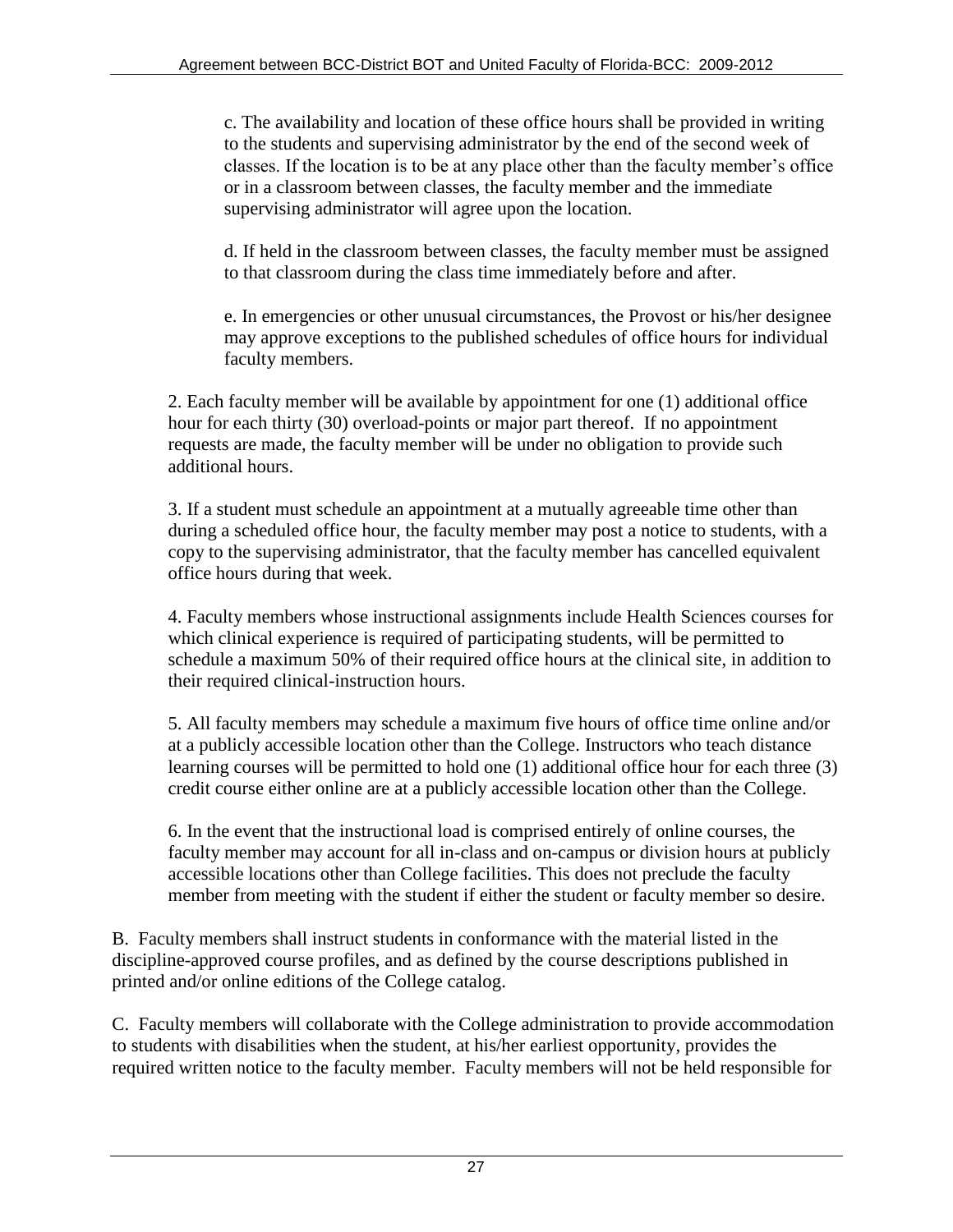failure to provide such accommodations prior to the receipt of the required written notice from the student.

D. Faculty are expected to make a course syllabus available to the students no later than the first day of class. In the event of a schedule change within four (4) weeks prior to the start of the class, the instructor shall post the syllabus no later than the end of the second week of classes. The syllabus which includes the following required information: course title, course prefix/number, number of credit hours, name of instructor telephone number where the instructor may be reached conveniently, schedule and location of office hours, course meeting times, course description, textbook requirements, grading/examination system, attendance policy, instructional methodologies (*e.g.*, lectures, laboratory demonstrations, group presentations, group discussions, quizzes, etc.), instructional format(s) pertaining to the course, (e.g., in-person, online, hybrid), officially established learning objectives for the course, tentative lecture/course schedule, and other reasonable requirements established by the individual instructor.

E. At the conclusion of each academic term, for the sole purposes of professional selfimprovement and the continuous improvement of college-wide teaching and learning, each faculty member will be required to review the results of any student-opinion surveys completed by students who enrolled in each course or section taught by the instructor during the pertinent academic term.

F. It is the responsibility of the Administration to assign faculty members to teach courses in their respective academic disciplines at times and locations and/or in instructional formats which meet the needs of students. Where such assignments involve synchronous instructional formats primarily, these assignments may include both day and evening classes. Evening classes which are assigned to a faculty member will be scheduled within an eight-hour period during the applicable workday, with a minimum period of twelve (12) consecutive hours separating the end of the evening class and the beginning of the faculty member's assignments on the following workday. However, a faculty member may agree to waive these requirements.

G. Instructional faculty members will fulfill all other professional obligations, terms, and conditions which apply to all faculty members as delineated throughout this Article.

## <span id="page-33-0"></span>Section 8.5 – Library Faculty Responsibilities

The primary responsibility of a library faculty member is to engage in activities directly related to the library. To be in compliance with the requirements of the Southern Association of Colleges and Schools and any other applicable accrediting agencies, each library faculty member must satisfy the minimum certification requirements established by these agencies. The Administration will provide the appropriate support services and personnel to enable each library faculty member to perform his/her responsibilities to the College.

A. Library faculty members shall mutually determine their schedules as may be necessary to meet professional-staffing requirements as determined by the supervising administrator, and within the provisions of Sections 8.2 and 8.3 of this Article. Unless by mutual agreement otherwise, full-time library faculty members will be accorded a minimum of eight (8)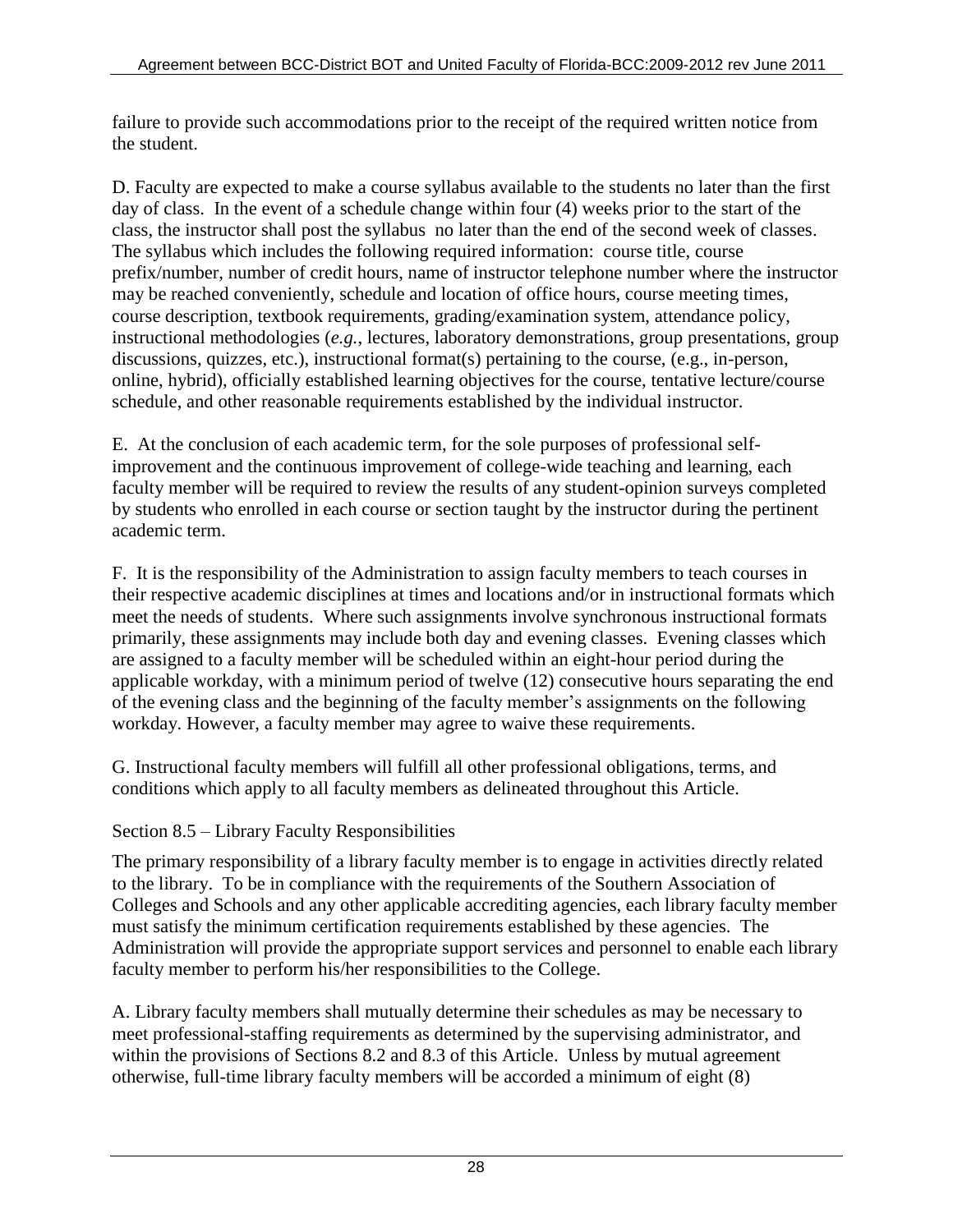consecutive weeks of non-paid release time, during which the library faculty member will not be assigned duties or responsibilities by the supervising administrator..

B. Library faculty members may be assigned to teach all or portions of a course as part of their contractual duties to the College.

1. Courses taught by library faculty members shall be limited to information research, information technology, library skills, or similar academic content relevant to undergraduate-level library services in undergraduate institutions within the State of Florida higher-education system.

2. Courses assigned to library faculty members may be for credit or non-credit, and may include seminars, workshops, or portions of College-sponsored conferences or in-service opportunities assigned by the supervising administrator.

3. When teaching a course or portion of a course, either as part of their regular work assignment or as an overload assignment, library faculty members must also meet the teaching-related responsibilities of instructional faculty members as provided in Section 8.5, paragraphs B through F above.

4. Library faculty shall be permitted a maximum of one (1) hour of preparation time for each one (1) hour of class time.

5. Such teaching and preparation must not interfere with the scheduling of any library faculty member's other professional duties as assigned by the supervising administrator.

C. The salary of library faculty members is intended as compensation for all hours worked. However, recognizing that there are unusual circumstances, such as sickness when covered, understaffing, or other times when librarians may be required to work hours beyond the normally-required thirty-five (35) hours per week to perform the employee's job, librarians will be entitled to receive additional compensation as follows:

1. When the library faculty member is required to work in excess of thirty-five (35) hours during the workweek assigned by the supervising administrator.

2. When the librarian's supervising administrator approves of the extra hours worked.

3. When approved, the additional compensation for services exceeding thirty-five (35) hours per week will equal one (1) hour of compensatory time for each hour actually worked in excess of the thirty-five-hour work week.

4. Compensatory time must be utilized by the library faculty member to whom it is allotted; is not transferrable to any other employee; and is not payable upon the termination of the employee's service to the College, nor can it be utilized in conjunction or coordination with the termination of the employee's service to the College.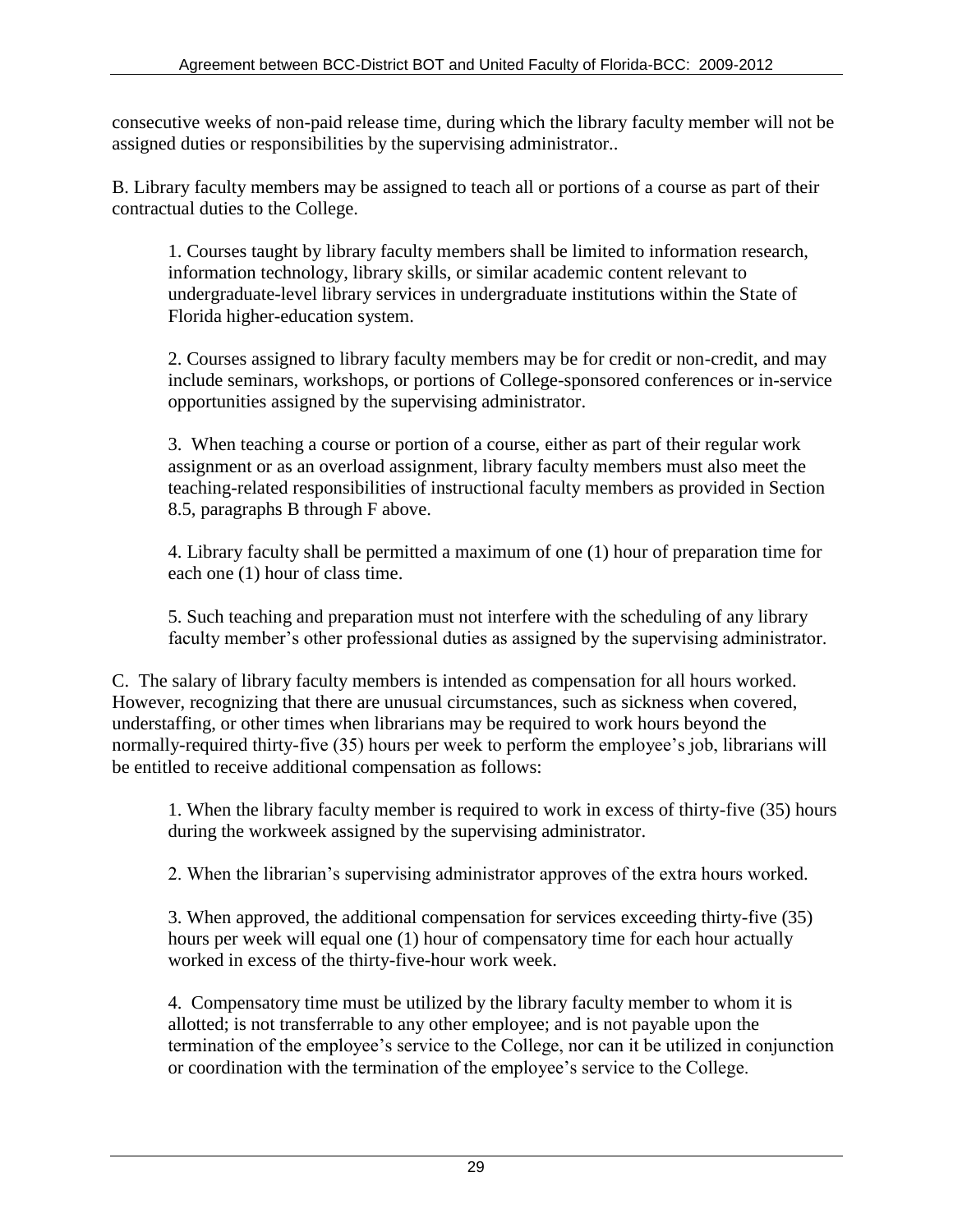5. Professional time spent by library faculty members for the teaching of overloads, or in connection to the teaching of such overloads, is neither regarded nor construable as "extra time worked" as delineated in this Section.

D. Library faculty members are required to fulfill other professional obligations, terms, and conditions applicable to all faculty members as delineated throughout this Article.

## <span id="page-35-0"></span>Section 8.6 – Counselor Faculty Responsibilities

The primary responsibility of a counseling faculty member is to engage in activities directly related to counseling. To be in compliance with the requirements of the Southern Association of Colleges and Schools and other applicable accrediting agencies, each counseling faculty member must satisfy the minimum certification requirements established by those agencies. The Administration shall provide the necessary support services and personnel to enable each counseling faculty member to perform his responsibilities.

A. Counseling faculty members shall mutually determine their schedules as may be necessary to meet staffing requirements as determined by the supervising administrator and within the provisions of Sections 8.2 and 8.3 of this Article. The actual number of workdays of counseling faculty members may or may not coincide with the number of workdays required of full-time instructional faculty members. Unless by mutual agreement otherwise, full-time counseling faculty members will be accorded a minimum of eight (8) consecutive weeks of non-paid release time, during which the library faculty member will not be assigned duties or responsibilities by the supervising administrator..

B. Counseling faculty members may teach all or part of a course as part of their contractual duties.

1. Courses assigned to counseling faculty members may be for credit or non-credit, and may include seminars, workshops, or portions of College-sponsored conferences or inservice opportunities assigned by the supervising administrator.

2. When teaching a course or portion of a course, either as part of their regular work assignment or as an overload assignment, counseling faculty members must also meet the teaching-related responsibilities of instructional faculty members as provided in Section 8.5, paragraphs B through F above.

3. Counseling faculty members shall be permitted a maximum of one (1) hour of preparation time for each one (1) hour of class time.

4. When teaching a course or portion of a course, either as part of their regular work assignment or as an overload assignment, library faculty shall also meet the teachingrelated responsibilities of instructional faculty members as provided in Section 8.5, paragraphs B through F above.

5. Such teaching and preparation must not interfere with the scheduling of any counseling faculty member's other professional duties as assigned by the supervising administrator.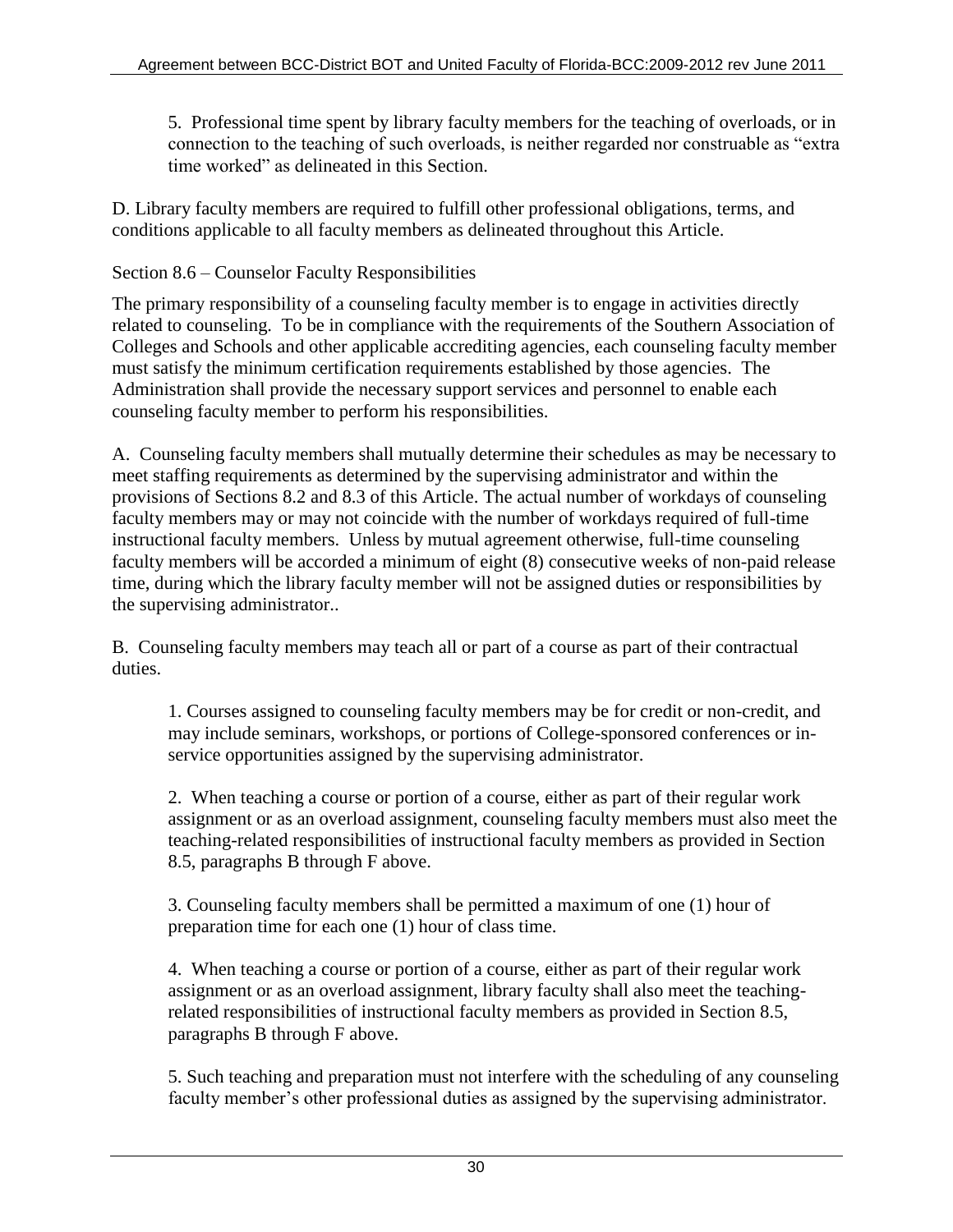C. The salary of counseling faculty members is intended as compensation for all hours worked. However, recognizing that there are unusual circumstances, such as sickness when covered, understaffing, or other times when counseling faculty members may be required to work hours beyond the normally-required thirty-five (35) hours per week to perform the employee's duties and responsibilities, counseling faculty members will be entitled to receive additional compensation as follows:

1. When the counseling faculty member is required to work in excess of thirty-five (35) hours during the workweek assigned by the supervising administrator.

2. When the counseling faculty member's supervising administrator approves of the extra hours worked.

3. When approved, the additional compensation for services exceeding thirty-five (35) hours per week will equal one (1) hour of compensatory time for each hour actually worked in excess of the thirty-five-hour work week.

4. Compensatory time must be utilized by the counseling faculty member to whom it is allotted, and is not transferrable to any other employee; and is not payable upon the termination of the employee's service to the College, nor can it be utilized in conjunction or coordination with the termination of the employee's service to the College.

D. Counseling faculty members shall also fulfill other professional obligations, terms, and conditions for all full-time faculty members as delineated throughout this Article.

Section 8.7 – Additional Professional Obligations

A. Faculty members shall be required to attend no more than five (5) in-service/administrative days per year under a Basic Academic-Year Contract and no more than six (6) inservice/administrative days under an Extended Extended-Year Contract.

B. All full-time faculty members will participate with other faculty colleagues in their respective academic disciplines in order to develop, revise and implement courses or programs as needed.

C. All full-time faculty members will be responsible for maintaining records, preparing for classes, grading papers, tests and other required student assignments,, evaluating textbooks, and maintaining professional competence.

D. All full-time faculty members will participate in college-wide programs or initiatives designed collaboratively by the faculty and administration of the College for the purposes of identifying, assisting, and encouraging at-risk students to attain their educational goals. .

D. Faculty members will attend academic curriculum cluster meetings scheduled by the administration with a minimum of five (5) working days' prior notice, unless the faculty member is on approved leave or has a verifiable appointment, assignment or commitment which cannot be rescheduled by the faculty member without undue personal effort and/or personal expense.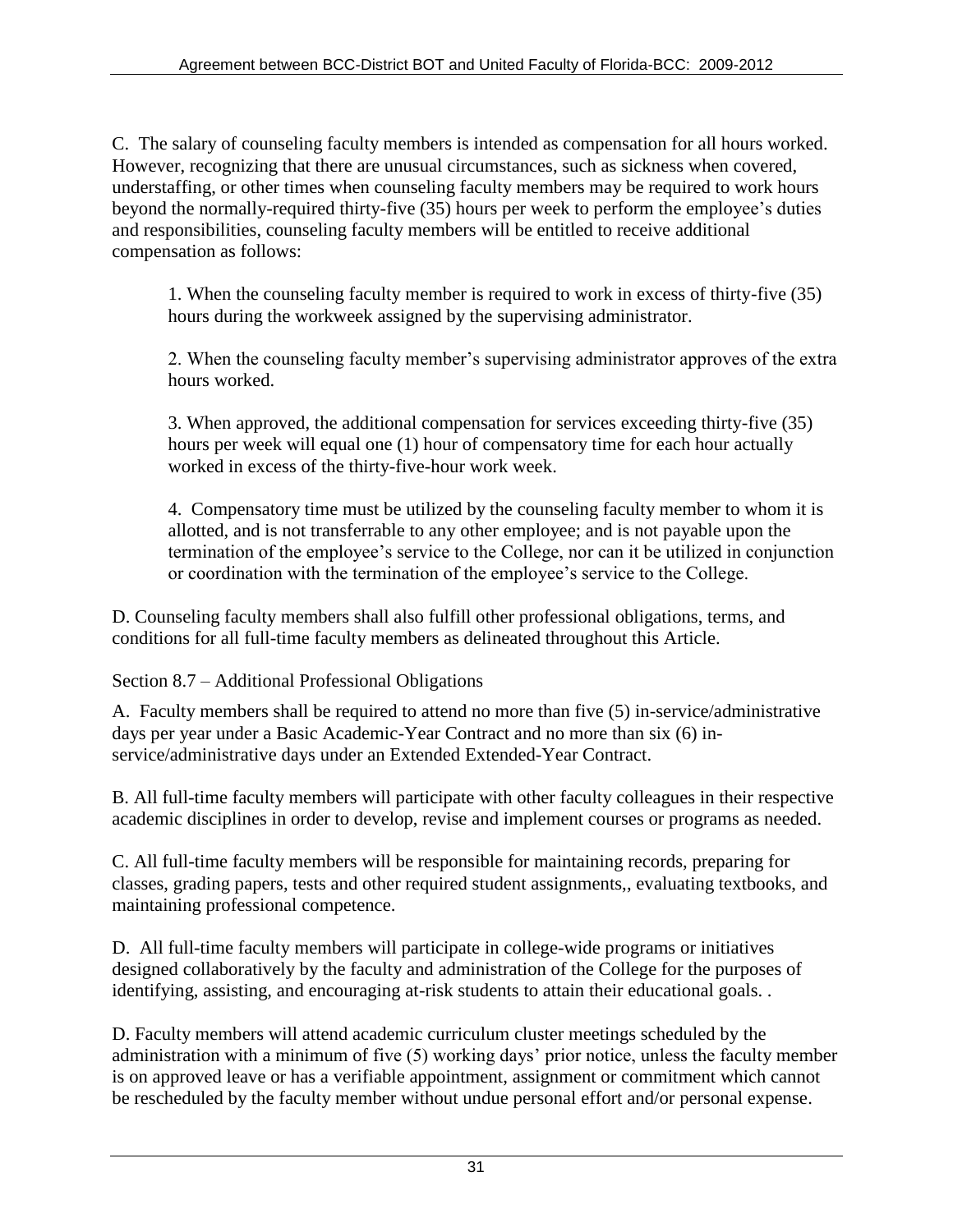E. Faculty members shall attend all required, scheduled district-wide meetings, campus or division-wide meetings and those area meetings convened by an immediate supervising administrator pertaining to College matters, unless on approved leave or with authorization from his immediate supervising administrator. The Administration will utilize all reasonable communication efforts to provide the faculty member with sufficient notice prior to scheduled meetings. The Administration recognizes that regularly scheduled class assignments that may interfere with the faculty member's attendance may constitute authorized leave from attending such meetings. On designated in-service/administrative days, all full-time faculty members will engage solely in professional activities that are approved in advance by the Administration.

F. All full-time faculty members will participate in College-approved committees, community groups, and professional organizations.

G. All full-time faculty members will periodically establish goals and provide self-assessments to the appropriate Provost (or his/her designee) as part of their periodic evaluation process as provided in Article 9.

H. Both the UFF-Brevard and the trustees and administration of the College recognize that the quality of student activities is enhanced by faculty participation and support. All full-time faculty members are encouraged to support student activities by attending College-approved student activities, presentations, and events, and also to serve as sponsors for College-approved student clubs, activities and initiatives.

I. Faculty members who are on continuing contract will attend one graduation ceremony per year in regalia unless properly excused. The College will take responsibility for making arrangements to have proper regalia available

## Section 8.8 – Other Terms and Conditions

A. The Administration may utilize scheduling variations to meet the needs of students, which may include such variations as one-week courses, five-week courses, seven-week courses, tenweek courses, weekend courses or any similar scheduling variations. The College may schedule classes of varying length during the summer.

B. The Administration may require an instructional faculty member assigned to a program involving affiliates or off-campus or division sites to work on a Board-approved holiday to meet the schedule established by the affiliate or other off-campus or division entity. However, the Administration will work with such affiliates and off-campus or division sites to schedule such assignments on College workdays. The Administration will make every reasonable effort to schedule the faculty member's contractual days within consecutive weeks. However, a faculty member on a Basic Academic-Year Contract whose contractual days are so adjusted shall receive a period of at least eight (8) consecutive weeks each contractual year in which he is not on duty unless waived by the faculty member.

C. Faculty with a multi-campus or division assignment as part of their regular duties will be reimbursed for travel from one campus or division to another if necessary within the same work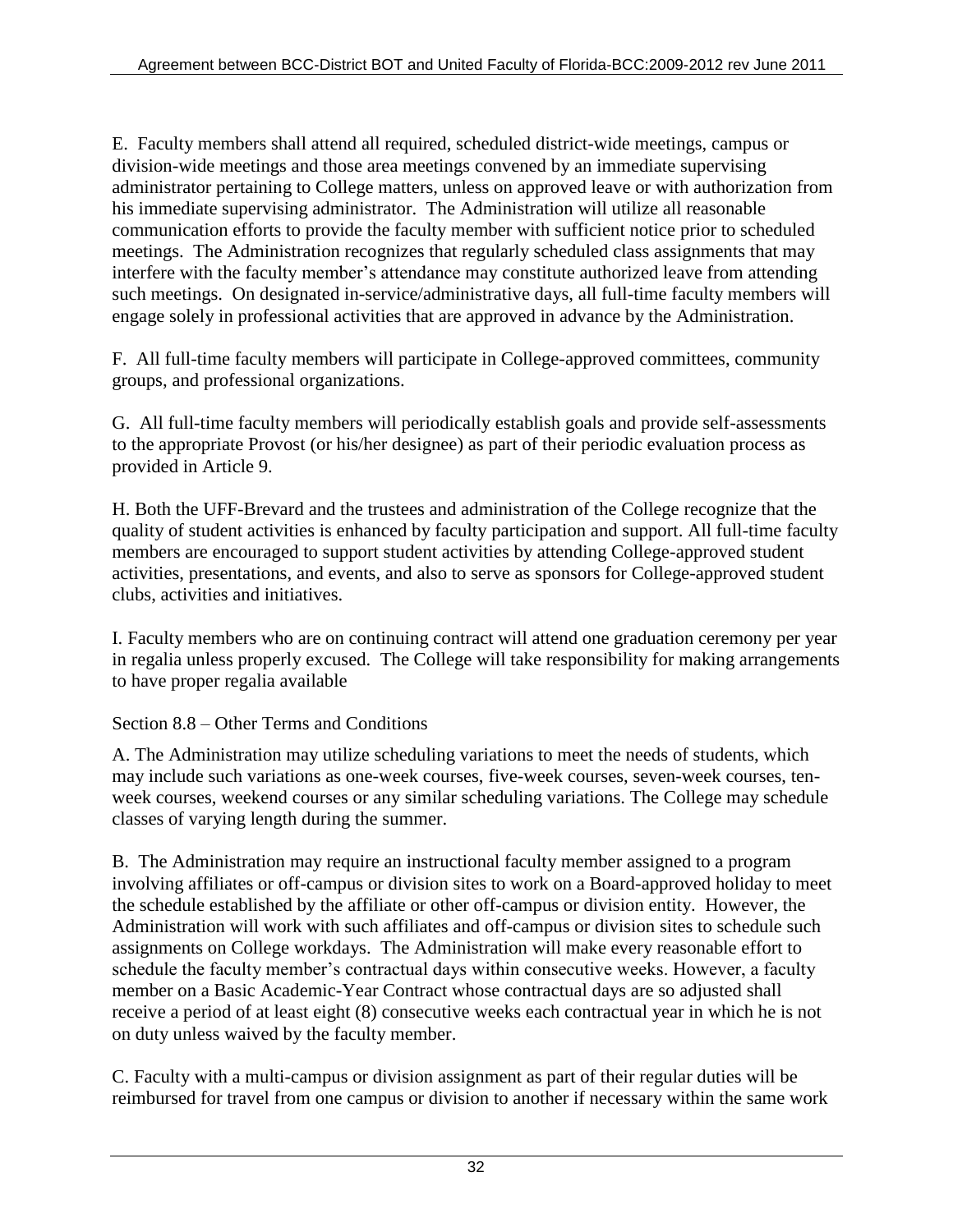day. Faculty required to travel for other purposes will be reimbursed as provided in College Procedures.

D. Unit members will certify time worked during each evaluation period. This certification will be accomplished using the appropriate performance evaluation form found in the appendix. It is understood that all College employees, as a general rule, are to be required to provide assurances, on a regular basis, of fulfillment of employment responsibilities.

### Section 8.9 – Instructional Faculty-Load Point System

A. To facilitate calculation of various combinations of credit hours and contact hours in various classroom, laboratory, clinical, workshop, studio, and other settings, and courses taught as overload by library and counseling faculty, courses will be assigned point values. The source for course credit hour and contact hour equivalents is 6A-10.033 FAC (Postsecondary Credit Definitions). One (1) college credit is based on the learning expected from the equivalent of fifteen (15) fifty-minute periods of classroom instruction; with credits for such things as laboratory instruction, internships, and clinical experience based on the proportion of direct instruction to the laboratory exercise, internship hours, or clinical practice hours.

B. Definitions: All courses offered at the College will be designated as one of the following:

1. Lecture**:** A lecture course is one in which the number of class hours (50-minutes each) per week equals the semester hours credit for the course. A lecture class is one in which the student is a passive listener and/or a participant in activities/discussions conducted among other students and the instructor. The instructor actively controls the amount and quality of information which is directed to a specific objective. A lecture class is typified by the amount of preparation preceding the lecture and by the amount of in-class and post-evaluation of the student's out-of-class work, which usually includes reading assignments, term papers and other assignments. A lecture course shall meet for fifteen (15) fifty (50) minute sessions per credit hour.

2. Laboratory: A laboratory course is one in which the contact hours per week do not equal the semester hours credit for the course. A laboratory experience involves preparation on the part of the instructor and/or laboratory assistant which organizes laboratory accouterments in such a way that demonstrations, experiments, etc., have predictable outcomes. The laboratory experience takes place in a controlled environment with dependence on the student's motor involvement in the learning experience. Instruction generally takes place on a one-to-one basis between the student and the instructor at the laboratory station. Laboratory experiences may be scheduled for a class or be open to a student to work at his own pace under supervision. The ratio of credit hours to contact hours in a laboratory course varies but is usually more than one (1) contact hour per credit hour. Commonly denoted with an "L" designator.

3. Clinical: A clinical course may have lecture hours and/or clinical hours, and each will be credited with points respectively. . The ratio of credit hours to contact hours in a clinical course varies but is usually several contact hours per credit hour. A clinical experience has unique characteristics which include: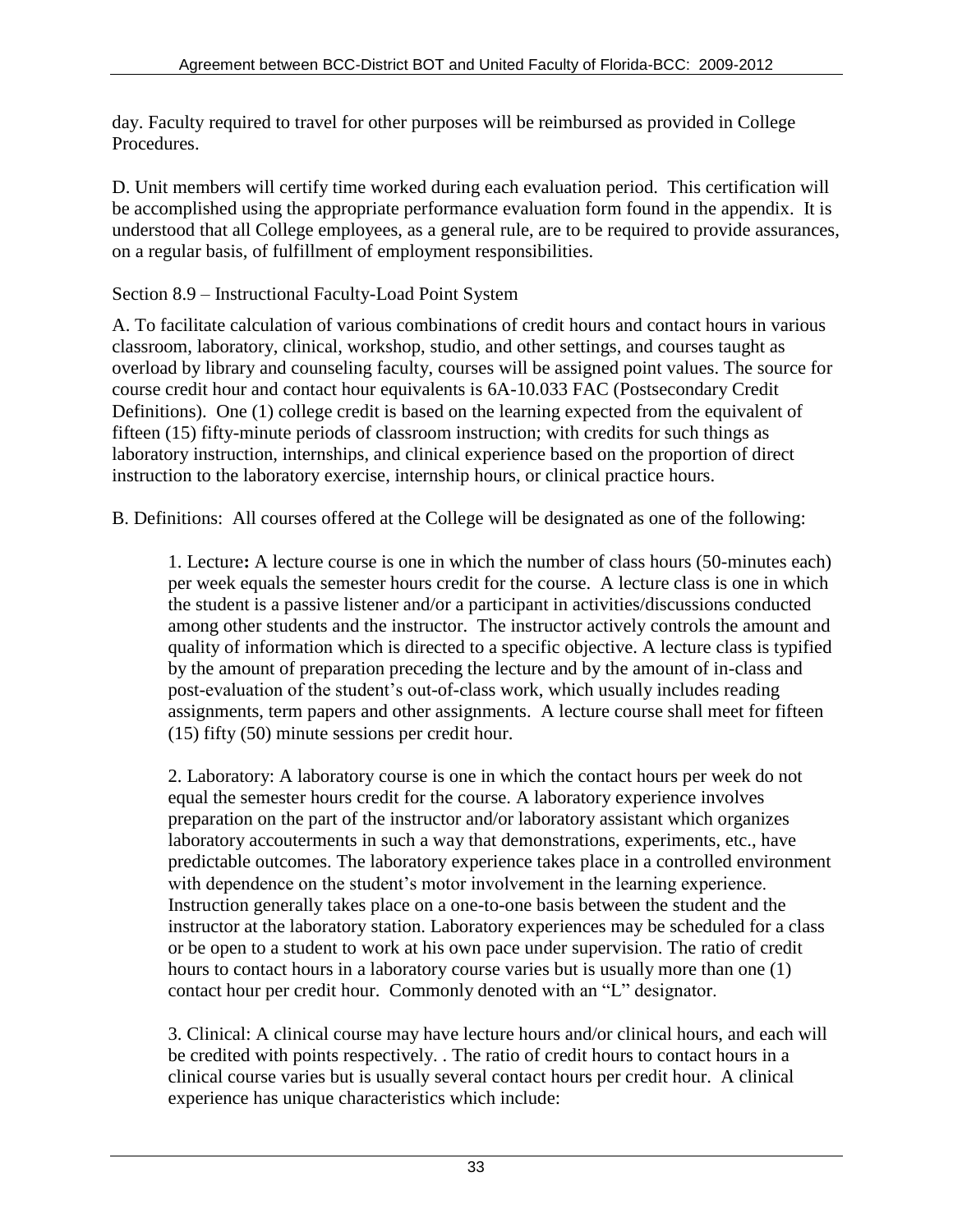a. The learning experience takes place in a "real life" environment that is generally located in an area not under the direct control of the College or its agents;

b. There is an element of uncertainty in the learning situation, with discrete events are not pre-programmed;

c. There are different procedures for the instructor/staff preparation and for student evaluation in a clinical experience than in lectures and/or laboratory classes;

d. A faculty member in a clinical situation has on-site instructional/supervisory responsibilities for the student and evaluates the student by personal observation.

4. Distance Learning**:** Distance learning is defined as a formal educational process in which the majority of the instruction (interaction between students and instructors and among students) in a course occurs when students and instructors are not in the same place. Instruction may be synchronous and/or asynchronous.

a. A distance learning course may employ correspondence study, or audio, video or computer technologies.

b. Distance learning includes those courses that are prepared by faculty and nonfaculty members.

c. The instructor actively controls the amount and quantity of information which is directed to a specific objective. A Distance Learning class is typified by the consistent interaction between the instructor and the student.

d. A Distance Learning class is typified by the amount of preparation preceding the electronic communication and by the amount of the student's on-line assignments and post-evaluation of student's work, which may include reading assignments, term papers, etcetera. This does not include the use of computers, emails or other electronic media as part of the instructional methodology for lecture, laboratory or clinical courses.

e. Online Sections may be considered as part of the faculty member's regular load.

f. A section will have a minimum of 15 enrolled (unless otherwise approved for a lesser number by the Provost).

g. A section will have a maximum of 30 enrolled.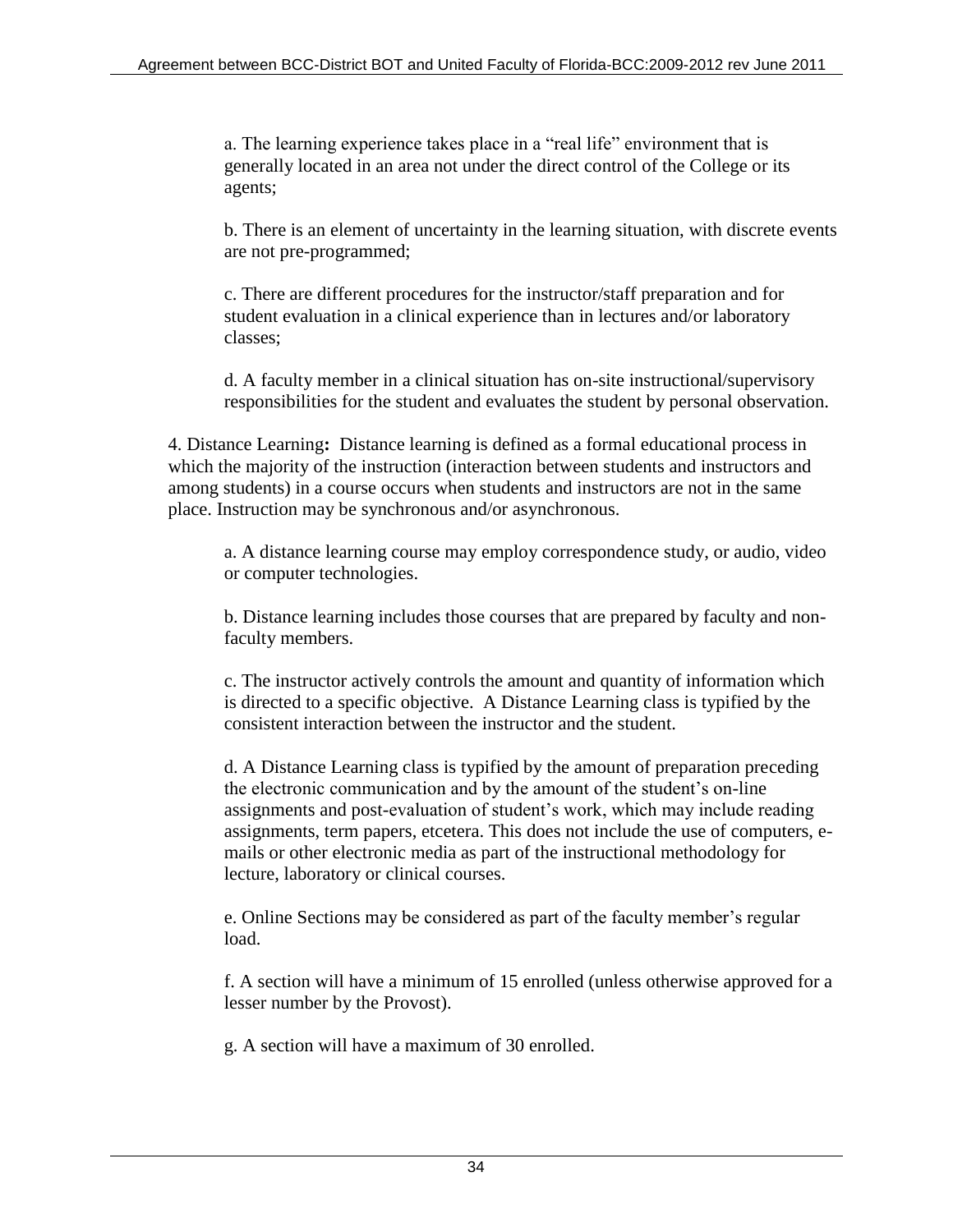5. Faculty of Record**:** In some clinical, practicum or cooperative education/work experience courses, the student's primary learning experience may be through workrelated training. In such courses, the student's work activities are directed by a clinical/work supervisor. In such courses, a full-time faculty member develops performance-based modules and assigns grades based on the evaluation supplied by the clinical/worksite supervisors. A full-time faculty member supervises the students through coordination with the clinical or work supervisor and through scheduled visits to the clinic or work sites. If a course combines a clinical worksite and faculty-of-record responsibilities, the portion of the course devoted to clinical/worksite responsibilities will receive clinical/worksite points, and the remaining portion will receive faculty-of-record points.

6. Applied Music Course**:** A student-performance-based music course in which there is only one-to-one interaction between the instructor and the student for the duration of at least one-half contact hour per week.

7. Ensemble Music Course**:** A student-performance-based music course in which multiple students are instructed within a classroom or rehearsal environment..

8. Workshop Course**:** A workshop course involves performance or practice taking place in a workshop, theatre, or studio environment.

9. Independent Study Course - An independent study course is one that has a college course prefix and number, utilizes a delivery method designed for one-on-one instruction, is a BCC established course, and complies with that course's approved description and objectives.

10. PSAV: Career credit is the type of credit assigned to courses or course equivalent learning that is part of an organized and specified program leading to a career certificate. It applies to postsecondary adult career courses. One (1) career credit is based on the learning expected from the equivalent of thirty (30) hours of instruction.

11. Combination: A course which combines lecture with either laboratory or clinical activities section. Commonly denoted with a "C" designator.

## C. Value by Major Function

1. Lecture**:** One (1) lecture credit hour equals ten (10) points.

2. Laboratory**:** One (1) laboratory contact hour per week equals ten (10) points.

3. Clinical**:** One (1) clinical contact hour per week equals ten (10) points.

4. Distance Learning: One (1) distance learning instructional credit hour equals ten (10) points.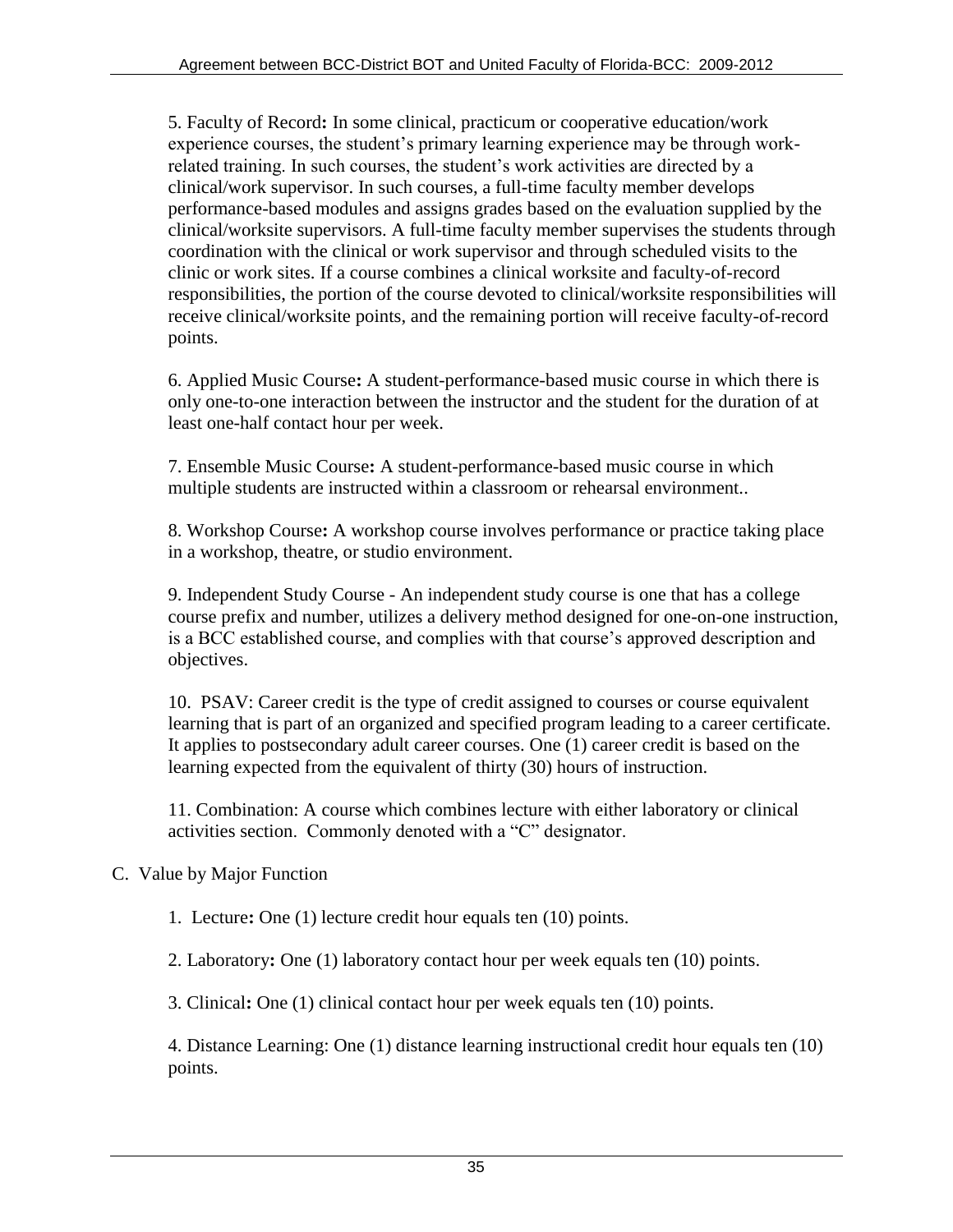5. Faculty of Record**:** One (1) faculty-of-record course credit hour equals eight (8) points. However, the maximum number of points awarded for a faculty-of-record course will not exceed forty (40) points.

| Faculty-of-Record                           |                     |                     |                     |  |
|---------------------------------------------|---------------------|---------------------|---------------------|--|
| (Courses with Clinical or Work Supervisors) |                     |                     |                     |  |
|                                             | Maximum             | Number of           | Maximum             |  |
| Course Credit                               | Number of           | Points Per          | <b>Total Points</b> |  |
|                                             | <b>Contact Hour</b> | <b>Contact Hour</b> | Paid to Faculty     |  |
|                                             | Per Week            |                     |                     |  |
|                                             |                     |                     |                     |  |
|                                             |                     |                     | 16                  |  |
|                                             |                     |                     | 24                  |  |
|                                             |                     |                     | 32                  |  |
|                                             |                     |                     |                     |  |

6. Applied Music**:** An applied music instruction course taught by a full-time faculty member will be compensated at the rate of 5 load-points for each half hour of applied music instruction, not to exceed 40 points per term.

7. Ensemble Music Course**:** A course taught by a full-time faculty member will be compensated at the rate of ten (10) semester load points per 50-minutes of weekly instruction time.

8. Workshop Course**:** One (1) workshop contact hour per week equals eight (8) points.

9. Independent Study Course: For independent study assignments, a faculty member shall receive the equivalent of two overload-points per student, up to a maximum of 15 students, after which the 30 point maximum will be applicable without regard to the number of students.

10. PSAV: One (1) lecture or laboratory contact hour per week equals ten (10) points.

11. Combination: If a course combines a lecture and laboratory section or a course combines a lecture and clinical section, the portion devoted to lecture will receive the lecture points, and the remaining portion will receive the laboratory points or clinical points.

## Section 8.10 – Meeting Load-Point Obligations

A. An instructional faculty member on a Basic Academic-Year Contract (165-days) will fulfill his/her contractual obligation by earning 300 load-points or its equivalent within the academic year. While the expectation is that a faculty member will teach 150 load-points in each of the Fall and Spring Terms to meet his/her obligation, the Administration shall consider a faculty member who has at least 144 load-points and not more than 154 load-points to have fulfilled his/her contractual obligation for the respective term. The supervising administrator, by mutual agreement with the faculty member, may elect to average the load-points over the two semesters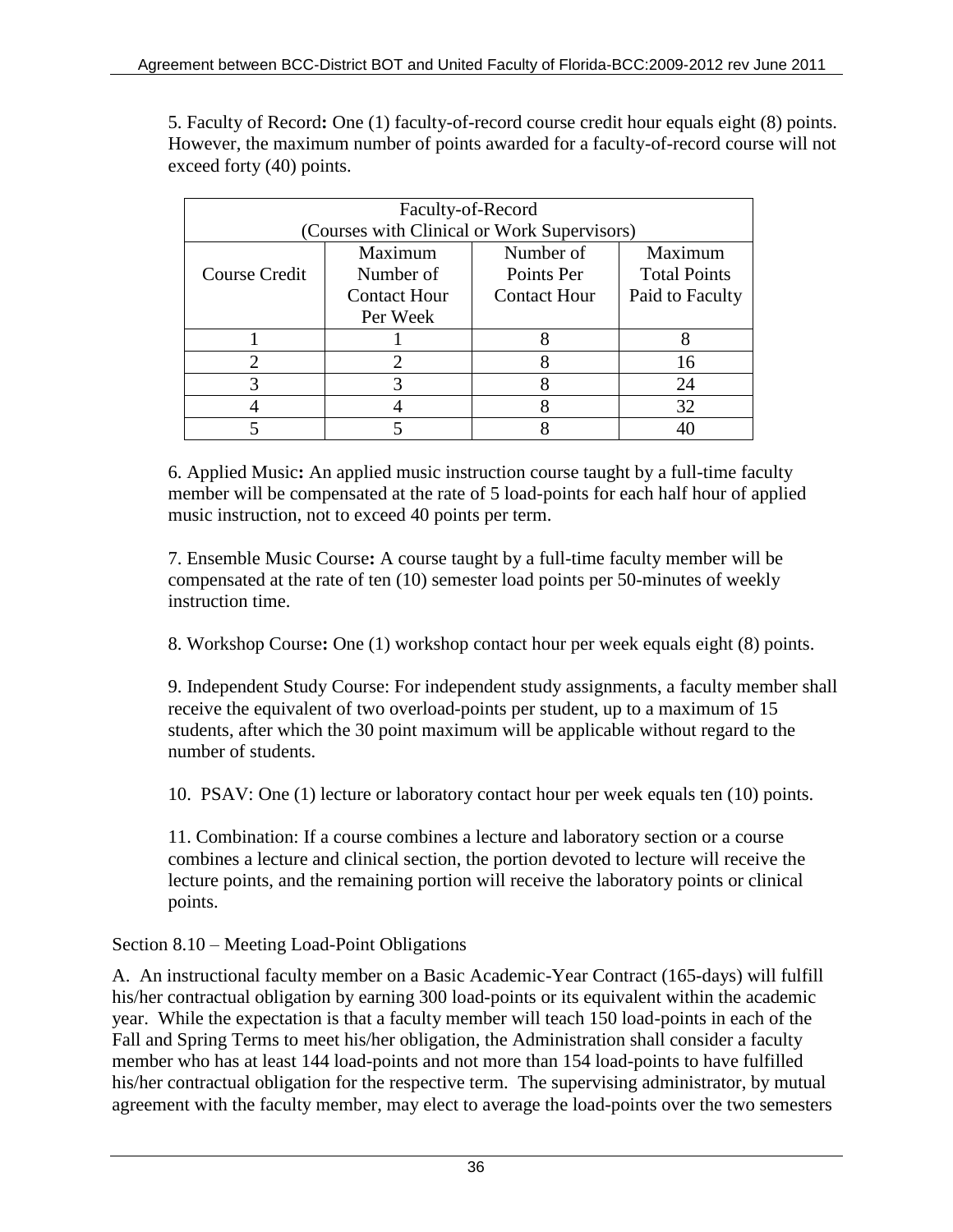allowing less than 150 points in one term provided that the total for the two semesters is 300. Extra compensation for all overloads is also subject to the overload compensation requirements of Section 8.11 below.

B. Except as specified in Section 8.10, A above, an instructional faculty member on an Extended Year Contract must earn 150 load-points or its equivalent in each of the Fall and Spring Terms and a minimum of ten (10) points per week in the summer.

C. A full-time instructional faculty member who is offered and accepts a Twelve-Month Contract will perform the tasks assigned and will be compensated as set forth in Section 8.3, C.

Section 8.11 – Faculty Overloads

Any bargaining unit member who desires an overload teaching assignment shall submit a written request to the appropriate supervising administrator as applicable, with an informational copy to the Department Chair or Program Manager as appropriate, prior to the end of the spring term for the next academic year. The assignment of course and location will be determined by the supervising administrator . If the need arises, the Administration may request overload hours to meet the needs of the College. Such requests by unit members will be fulfilled prior to making instructional assignments to adjunct faculty as provided below.

A. The Basic Academic-Year Contract requires the faculty member to teach 150 load-points in each of the Fall and Spring Terms. If a faculty member chooses to teach overloads as provided by the Contract, the faculty member will be compensated for overloads as provided in Article 14.

B. A faculty member on a Basic Academic-Year Contract who teaches 150 load-points in the Fall Term and 150 load-points in the Spring Term may request an overload in each of the respective terms.

1. If overloads are available within the discipline, a faculty member rated "Satisfactory" or better on his/her evaluation will be granted an overload of up to sixty (60) load-points by the supervising administrator.

2. Faculty members rated "Acceptable but needs some improvement" may be permitted to teach an overload; the decision as to whether they are eligible to teach an overload and, if eligible, the number of overload-points that can be taught are within the discretion of the supervising administrator. If such an overload is granted, the overload shall not exceed sixty (60) overload-points.

C. Overload assignments within a discipline shall be distributed equitably by the supervising administrator among faculty with a "Satisfactory" or better evaluation who request an overload. Faculty members with a "Satisfactory" or better rating will receive preference over those with an "Acceptable but needs some improvement" rating who are approved for an overload by his/her immediate supervisor. Any additional overload in excess of those set forth above will be at the discretion of the faculty member's supervising administrator. The faculty will be provided the opportunity for overload. The time and location of the course will be determined by the provost.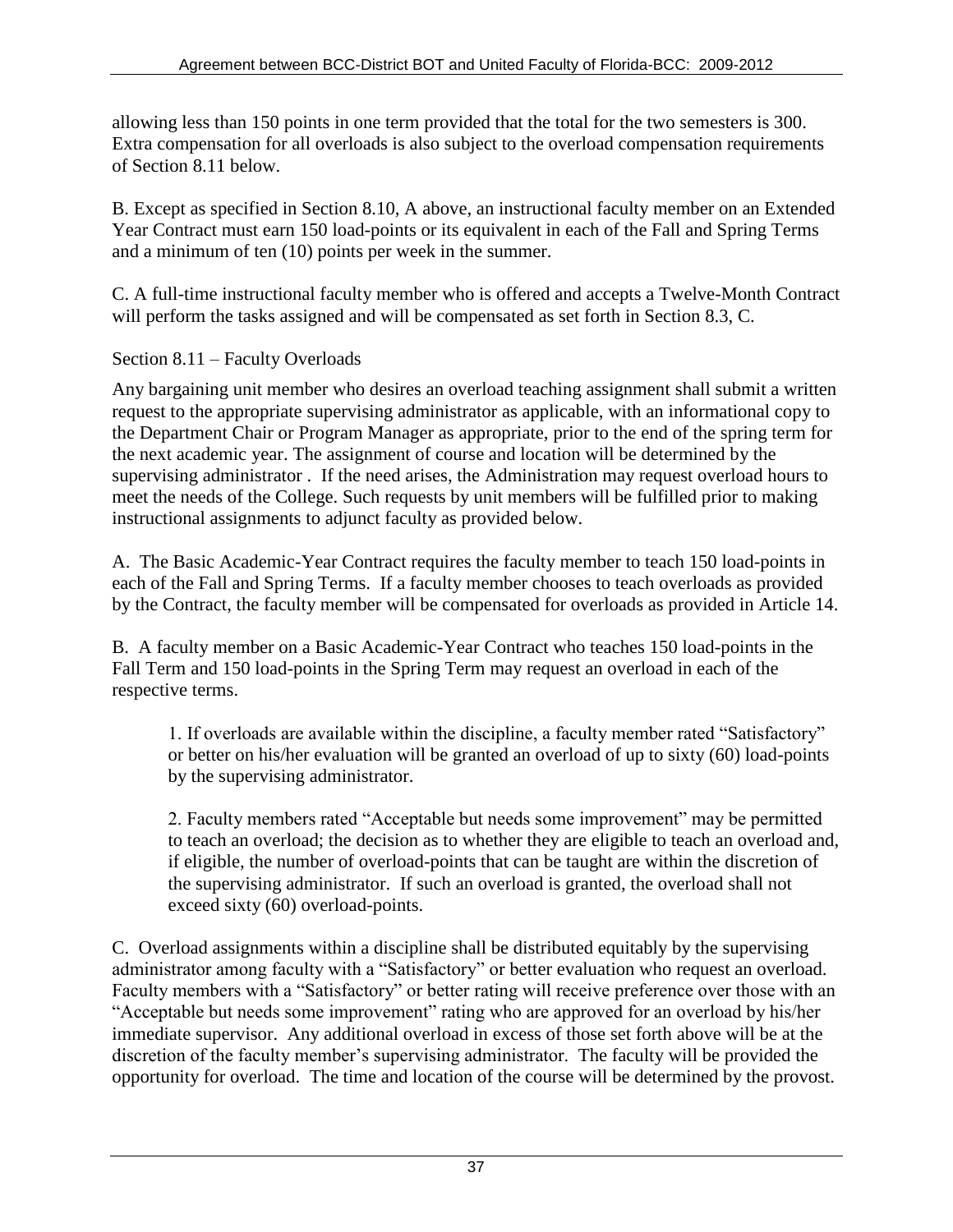1. A full-time faculty member rated satisfactory shall have priority for sixty (60) loadpoints over all part-time faculty members on all campus or divisions for an overload assignment during the Fall and Spring Terms and 120 overload-points/adjunct during the Summer session, which will be compensated at the overload rate.

2. A full-time instructional faculty member rated satisfactory shall have priority to teach an overload in his own regularly assigned area(s) of instruction and/or discipline over a full-time faculty member outside that area, which will be compensated at the overload rate.

3. Additionally, a tenured full-time faculty member rated satisfactory shall have priority for sixty (60) load-points over all non-tenured, full-time faculty on all campus or divisions for an overload assignment during the Fall and Spring Terms and 60 overloadpoints/adjunct during the Summer session, which will be compensated at the overload rate.

4. All overloads and adjunct assignments taught will be covered by sick leave as specified in Article 12.1, *Sick Leave*, of this Agreement.

5. Extended-Year contractual faculty members who are (1) rated "Satisfactory" and (2) those rated "Acceptable but needs some improvement" who are permitted by supervising administrators to teach overloads, will be compensated for all such overloads in the term in which they are taught at the overload rate.

D. For instructional overloads, a librarian and a counselor will be subject to the same provisions for an overload assignment as instructional faculty member, including a "Satisfactory" rating by his/her supervising administrator. The Board shall compensate the library and counseling faculty members for instructional overloads pursuant to Article 14 of this Agreement. Library and counseling faculty members will receive contracts for all teaching overload duties. If compensated for an overload, the individual remains responsible for those librarian/counselor duties as assigned by the supervising administrator.

Section 8.12 – Adjunct Instructional Assignments for Full-Time Faculty Members

A full-time faculty member who is completing or has completed his Basic Academic-Year contractual obligations prior to or during the Summer Term may also request to teach an adjunct teaching assignment within his/her discipline during the summer. To be eligible, the faculty member must be rated as set forth in Section 8.11, B, above. If the sections are available, a faculty member so rated, requesting an adjunct teaching assignment will be assigned up to 120 load-points at the established overload rate during the summer after all full-time faculty within the discipline have met their minimum contractual. If assigned, the following criteria shall apply to adjunct instructional duties:

A. A full-time instructional faculty member rated "Satisfactory" or better will have priority for adjunct instructional duties of up to 120 load-points over part-time faculty at all campus or divisions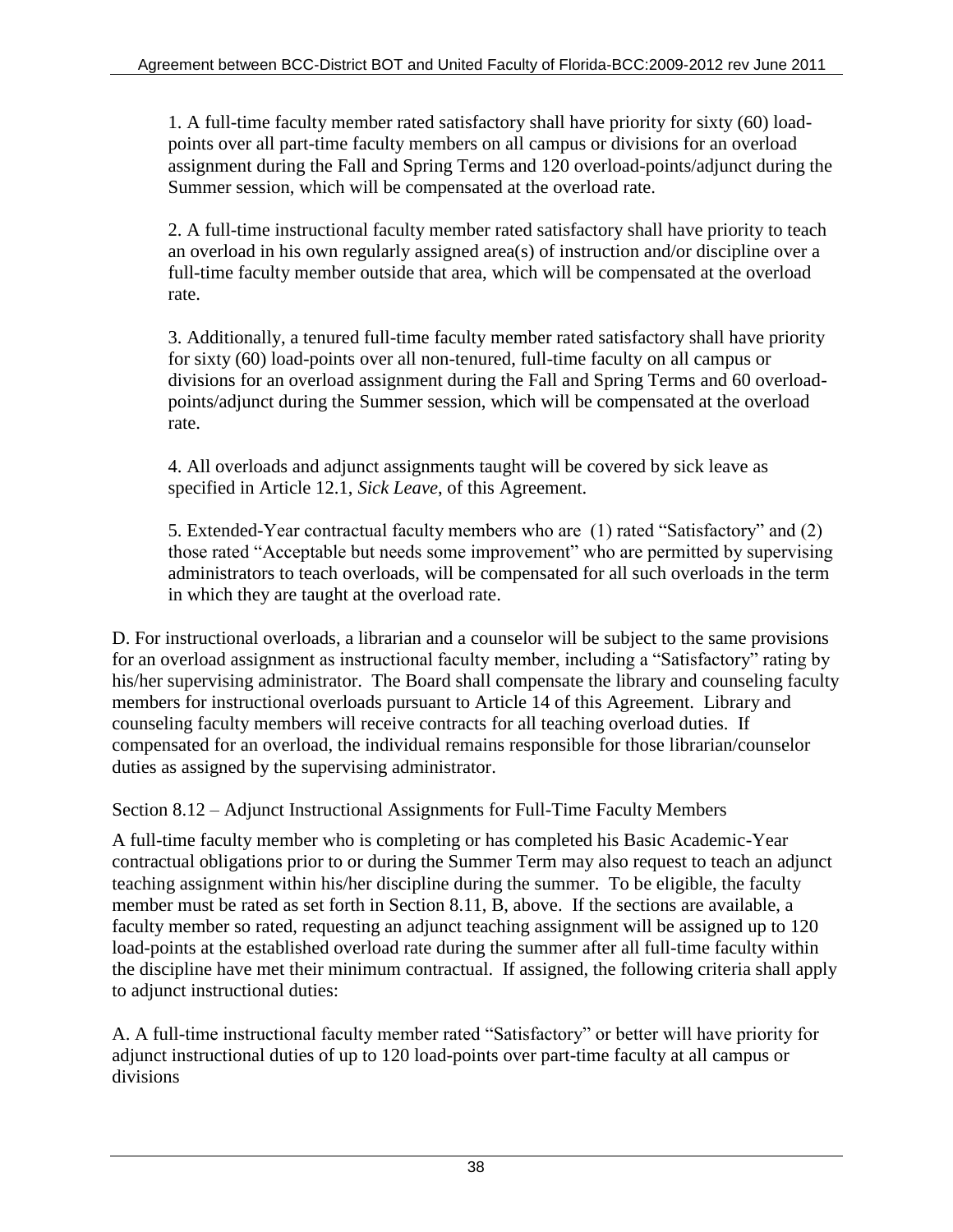B. Faculty members rated "Acceptable but needs some improvement" may be permitted to teach overloads in the summer. The decisions as to whether they are eligible to teach an overload in the summer and, if eligible, the number of overload-points that can be taught are within the discretion of the immediate Supervising administrator. If such an overload is granted, it will not exceed 60 overload-points.

C. A faculty member may use accrued sick leave for an adjunct course(s). However, an adjunct assignment will not generate sick leave, except as provided for full-time faculty in Article 12.13.

D. A faculty member who takes an approved leave without pay during an adjunct teaching assignment will have his adjunct salary reduced by that proportion of the instructional time missed. Such approved leave may be granted only if the faculty member has used all of his accrued sick/personal leave.

E. A librarian or counselor will be subject to the same provisions for teaching adjunct load-points as an instructional faculty member.

F. Compensation for adjunct load-points shall be at the established overload rate in accordance with Article 14 of this Agreement.

G. A full-time faculty member teaching adjunct assignments will be available by appointment for student consultations one (1) hour per week for each 30 overload-points or major portion thereof.

Section 8.13 – Supplemental Activity Agreement or Release Time for Non-Instructional Duties

A faculty member may agree to be assigned additional non-instructional responsibilities which may include work performed under a supplemental activity agreement. The College will compensate the faculty member for the assignment in accordance with the agreed upon rate as specified in Article 14 or allow for adequate release time.

Section 8.14 – Faculty Members Accepting an Administrative Position

A. A tenured faculty member who accepts an administrative position serves in that position at the will of the College President. Nothing in this Section of this Contract grants any faculty member any rights to, or to continue in, any administrative position. If the faculty member has return rights to the faculty under this Section, the faculty member may be returned or may elect to return to faculty status as hereinafter set forth.

B. Reentry of tenured faculty currently in an Administrative Position:

1. Any tenured faculty member who is offered and accepts an administrative position will be placed on Administrative Leave, removed from the faculty salary line and placed on an administrative salary line. The tenured faculty member will retain the right to return to a faculty position under this paragraph until June 30 following four (4) full years on an administrative assignment. If the tenured faculty member who is on an administrative assignment does not elect to return to faculty status by giving written notice to the President of the College (or his/her designee) on or before February 15 immediately preceding the June 30 date set forth above, the faculty member will be determined to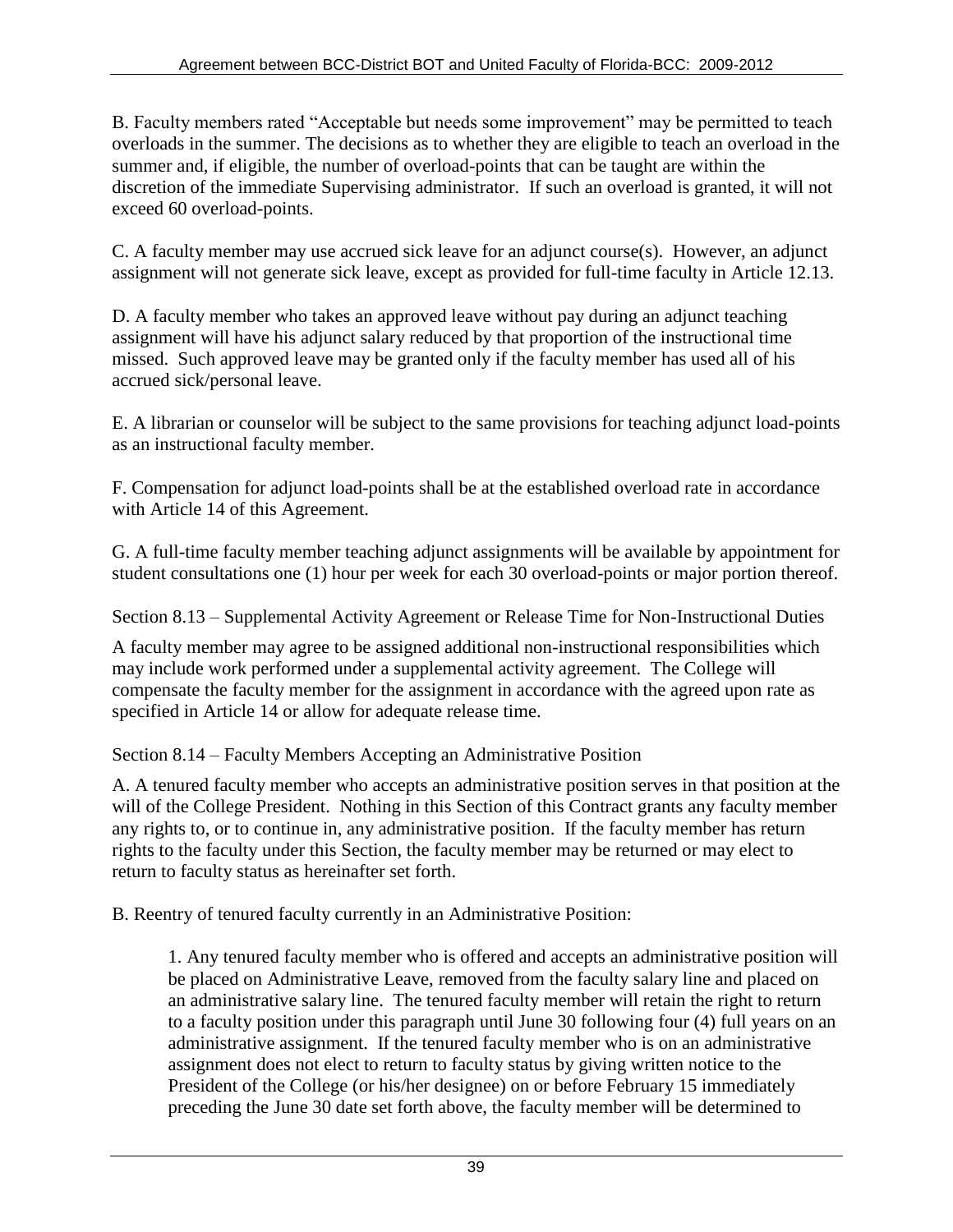have voluntarily resigned as a faculty member and will therefore lose his/her tenure (continuing contract) status.

2. Nothing contained in this Agreement grants a right to any future administrative assignment to any tenured faculty member who chooses to remain in administration by resigning his/her faculty position as set forth in this paragraph. The decision as to whether a tenured faculty member voluntarily returns to the faculty status within the period provided under this paragraph and thereby retains his/her continuing contract status is at the sole discretion of the faculty member.

3. Compensation for any tenured faculty member who returns from Administrative Leave under Paragraph 2.a. above will be paid at the rate on the Board-approved salary schedule which the employee would be receiving had the employee not been placed on Administrative Leave.

C. Re-entry of non-tenured faculty who accept an administrative position.

1. Any non-tenured faculty member who is offered and accepts a full-time administrative position at the College will be placed on Administrative Leave, removed from the faculty salary line, and placed on an administrative salary line. The tenure process shall be suspended for the duration of the Administrative Leave. The non-tenured faculty member may seek to re-enter the faculty under the conditions set forth below until June 30 following three (3) full years in an administrative position. The non-tenured faculty member must give written notice to the President of the College (or his/her designee) on or before February 15 immediately preceding the July 1 re-entry date of the desire to return to full-time faculty status. If the non-tenured faculty member fails to give the written notice of desire to re-enter the faculty on or before the February 15 deadline, the faculty member will be removed from eligibility for tenure under Article 6.

2. Nothing contained in this Agreement grants any non-tenured faculty member a right to a future administrative assignment if the non-tenured faculty member does not return to faculty status under this paragraph, nor the guarantee of the offer of an annual contract or a continuing contract if the faculty member seeks to return to faculty status under this Section. The decision as to whether to seek to reenter faculty within the period provided under this paragraph is within the sole discretion of the faculty member, except as otherwise limited by this Article.

3. Compensation for non-tenured faculty members re-entering the faculty under this Section will be at the rate on the Board-approved salary schedule which the employee would be receiving had the employee not been placed on Administrative Leave.

4. For a non-tenured faculty member currently in a full-time administrative position to return to faculty status, or for a non-tenured faculty member who accepts an administrative position but seeks to return to faculty status, the following conditions must be met: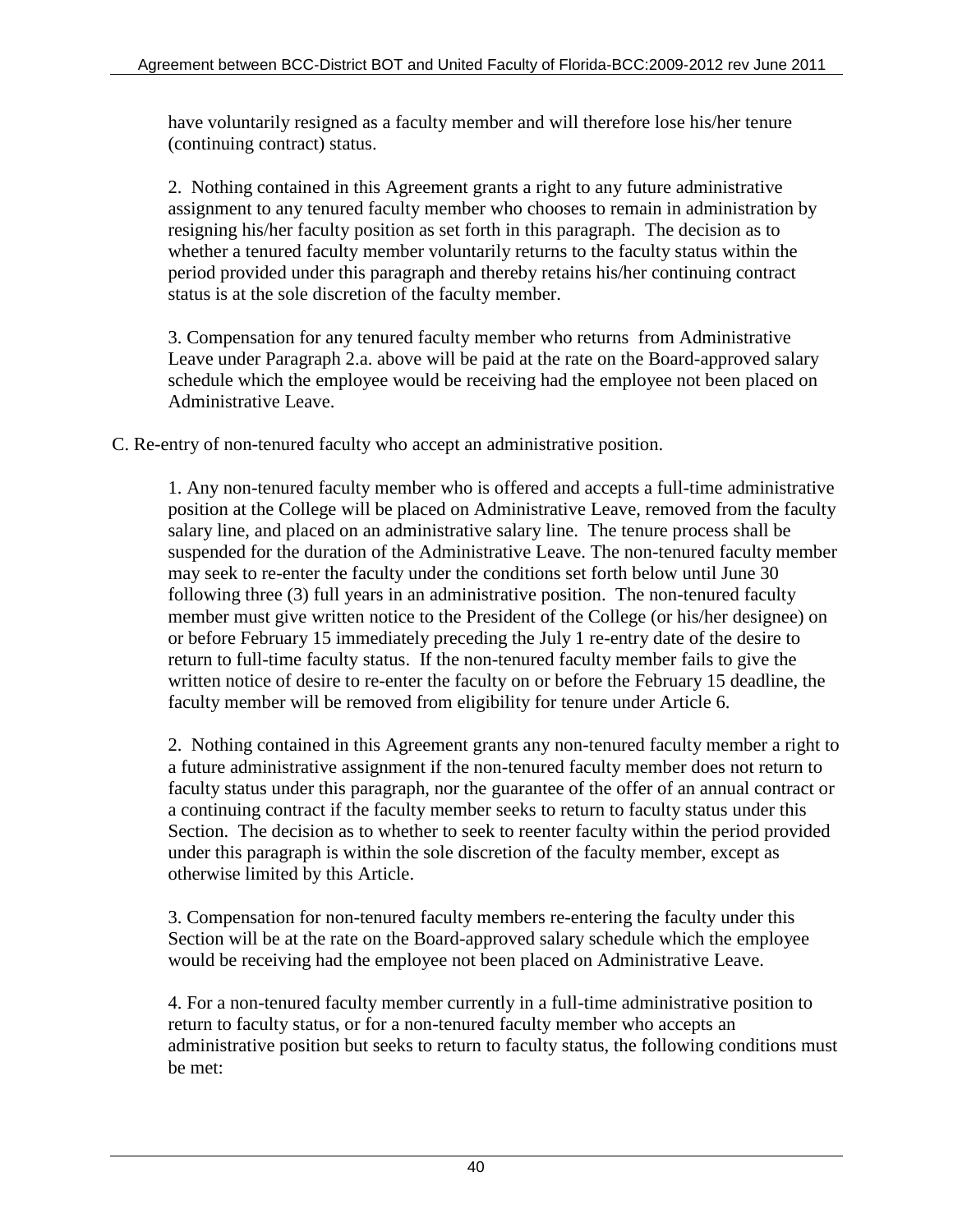a. A new or vacant tenure track faculty position exists about which faculty have been properly notified as per Article 6.14; and

b. No faculty member in the discipline will be subject to RIF or is awaiting recall as per Article 10.

5. If there is no open new or vacant full-time faculty position for which the employee is qualified, then the employee may be awarded a one-year temporary full-time faculty position, providing that the following conditions are met:

a. All credential requirements will be satisfied;

b. The transfer will not cause a RIF of any faculty member, nor will any faculty member be involuntarily reassigned to another discipline;

c. By the end of the temporary full-time appointment, the employee must apply for an open, advertised faculty position, as per Article 6.13 or 6.14. In addition, the individual will be evaluated by the Department Chairperson. If the employee is recommended by the screening committee and accepts the position, a regular Basic Academic-Year faculty contract will be offered. The compensation granted will be in accordance with the salaries specified in Article 14.

### D. Non-Faculty Re-assignments

1. An employee who has never been a faculty member may be given a one-year temporary full-time faculty position with required advertising, screening, and hiring procedures waived, providing the following conditions are met:

a. A new or vacant tenure track faculty position exists about which faculty have been properly notified as per Article 6.14; and

b. No faculty member in the discipline would be laid off or is awaiting recall as per Article 10.

2. If there is no open new or vacant full-time faculty position for which the employee is qualified, then the employee may be given a one-year temporary full-time faculty position, with required advertising, screening, and hiring procedures waived, providing the following conditions are met:

a. All credential requirements of the state and/or the regional accrediting agency will be satisfied:

b. The transfer will not cause a RIF of any faculty member, nor will any faculty member be involuntarily reassigned to another discipline;

c. By the end of the temporary full-time appointment, the employee must apply for an open, advertised faculty position, as per Article 6.13 or 6.14. In addition,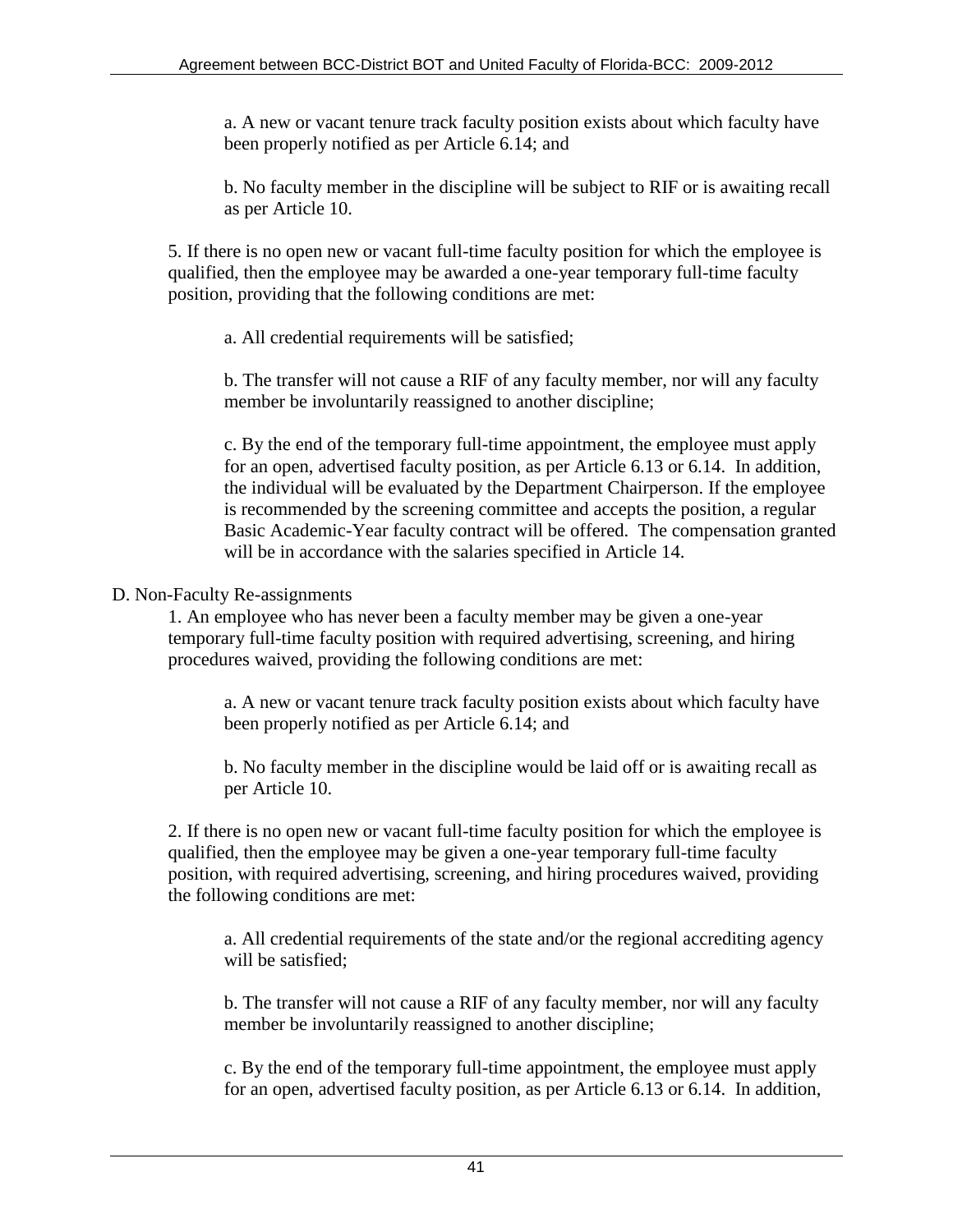the individual will be evaluated by the Department Chairperson. If the employee is recommended by the screening committee and accepts the position, a regular Basic Academic-Year faculty contract will be offered. The compensation granted will be in accordance with the entry salaries specified in Article 14.

E. Nothing in this Section will limit the right of the to assign administrative responsibilities to a full-time faculty member, nor will preclude the President (or his/her designee) from placing a full-time faculty member on a Extended-Year Contract or Twelve-Month Contract, and/or approving release time to the faculty member if applicable. For the duration of any such assignment by the President (or his/her designee), the full-time faculty member will retain faculty status and remain in the bargaining unit.

Section 8.15 – Department Chairpersons

A. Department Chairpersons serve as a liaison between the faculty and the administration, but neither have nor may exercise any supervisory responsibilities involving other faculty. .Department Chairpersons are required to submit to the administration performance reviews of adjunct (part-time) faculty solely, but neither have nor may exercise any responsibilities for reviewing the performance of full-time faculty members. Other customary responsibilities of Department Chairpersons include (but are not necessarily limited to) participating in the development and maintenance of articulation agreements, drafting memoranda of understanding with outside agencies and professional organizations and coordinates class scheduling. They also assist full-time faculty with textbook adoptions, equipment, class scheduling, and supply and facilities maintenance issues. They also assist the Provost with appointment and training of adjunct faculty. They will be required to work an additional five (5) days beyond the number required by their base contract.

B. Department Chairpersons will be selected for two-year terms. In March of the second year, all scheduled positions will be opened and posted internally by the appropriate Provost (or his/her designee) utilizing College communication media. The Provost (or his/her designee) will accept applications for the position from all interested full-time faculty members. Department Chairpersons should be tenured and have five years college-level teaching experience as of the application date for the position. Selection will be made by the Provost (or his/her designee) no later than April 15. The parties agree that a Department Chairperson may be reappointed, and if a position opens, the notification and application process will be followed by the Provost (or his/her designee).

C. The parties agree that a Provost (or his/her designee) may choose to issue a temporary appointment, if necessary, pending the completion of the application/selection process.

D. Provosts and Department Chairs will conform to the recommended Department Chair Responsibility List (see Appendix G).

E. Department Chairs will be scheduled for and maintain a 35-hour work week, and will be required to work a minimum of five (5) additional days beyond the number required by their base contract at their daily pay rate .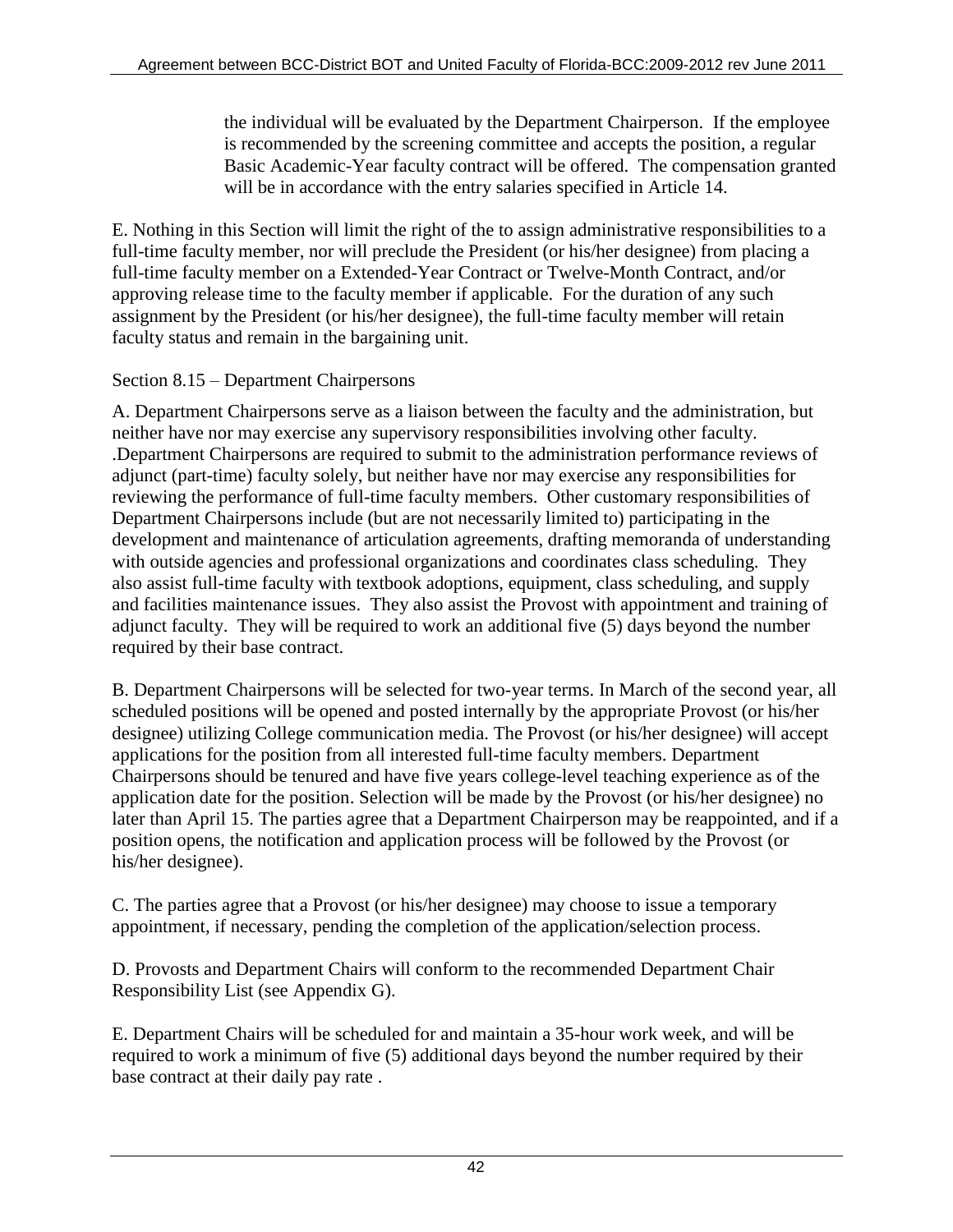F. The parties recognize that the effectiveness of the department-chairperson structure requires systematic input from all faculty serving under the Chairperson. To assess this effectiveness, the Provost (or his/her designee) will conduct an annual review of each Department Chairperson pursuant to Article 9.3 by requiring all full-time faculty in each Department to complete and return the assessment instrument which appears in the appendix. The purpose of the review is to assess the performance of the Department Chair and to suggest strategies for the continuous improvement of the Department.

### Section 8.16 – Program Managers

A. Program Managers serve as a liaison between the faculty and the administration in Health Science and certain other programs, and but neither have nor may exercise any supervisory responsibilities over other employees. At the direction of the appropriate Provost (or his/her designee), Program Managers may participate in performance reviews of part-time (but not fulltime) faculty members, and may assist with the development of articulation agreements, memoranda of understanding between the College and outside agencies and professional organizations, and may provide assistance to the Provost (or his/her designee) for the administrative coordination of class schedules, and the appointment and training of part-time (adjunct) faculty. Program Managers y will be required to work a minimum of an additional five (5) days beyond the number required by their base contract, at their daily pay rate.

### Section 8.17 – Program Coordinators

Program Coordinators serve as a liaison between the full-time faculty and the administration. Program Coordinators have no supervisory responsibilities for other employees, programs or services. The Program Coordinator convenes faculty meetings (including adjunct faculty members) within the discipline to discuss both college-wide and academic discipline-related issues. The Program Coordinator will perform curricular reviews, assist faculty with the implementation of any changes in the academic-discipline curriculum, as well as changes in course-writing and instructional-delivery formats (including online and hybrid formats). Other responsibilities of Program Coordinators may include providing assistance to the Provost (or his/her designee) for reviews of course content and adherence to the standards and criteria established by regional and/or professional accrediting agencies, and assisting with the facilitation of onsite visitations and inspections of academic programs and facilities by such agencies.

### Section 8.18 – Curriculum Coordinators

Curriculum Coordinators serve as a liaison between the full-time faculty and the administration. Curriculum Coordinators have no supervisory responsibilities for other employees, programs or services. The Curriculum Coordinator convenes faculty meetings within the discipline to discuss both college-wide and discipline related items. These meetings include adjuncts. The Curriculum Coordinator will perform curriculum reviews, assist faculty with any changes in the discipline curriculum, and assists with course-writing and instructional-delivery formats (including online and hybrid formats).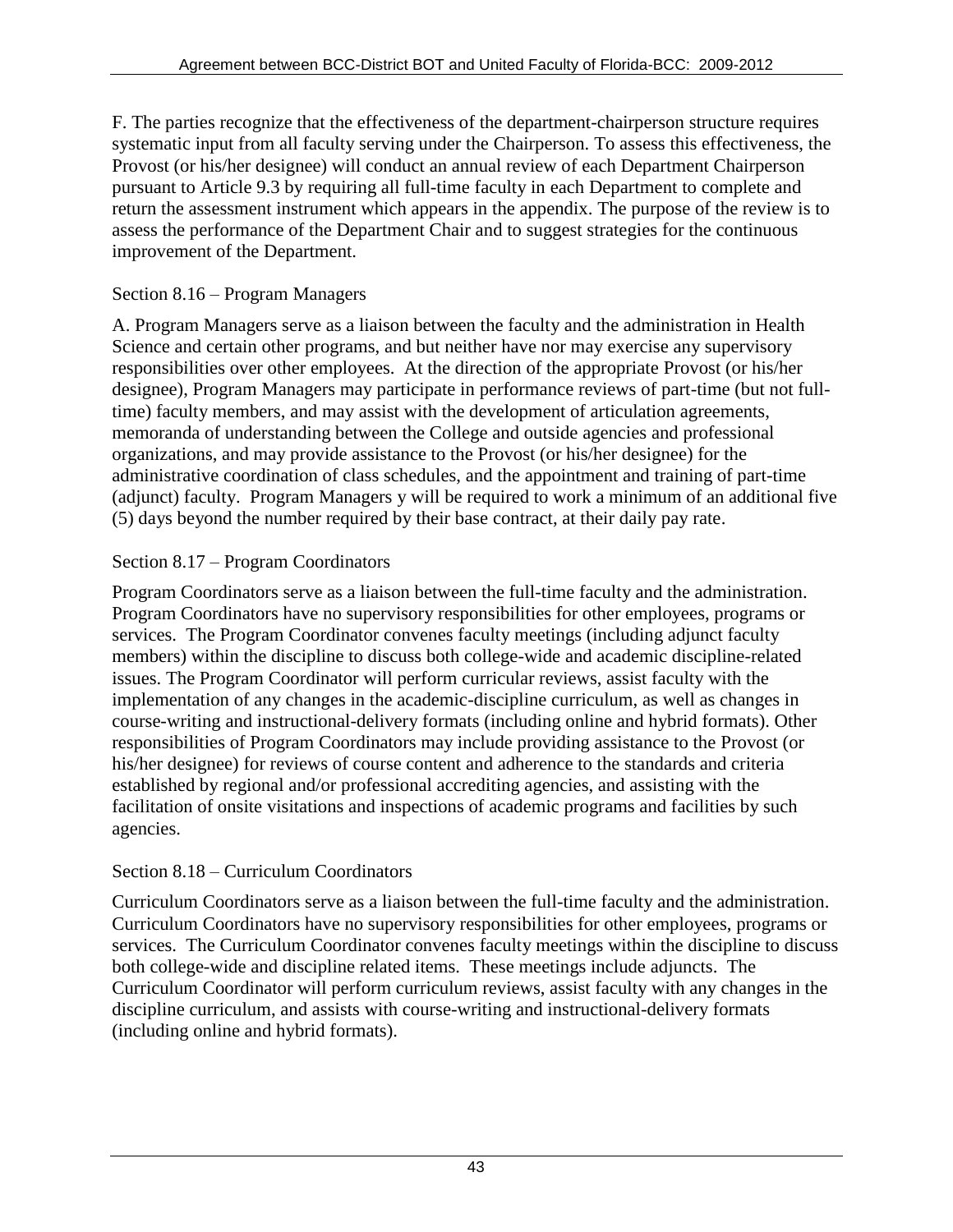Section 8.19 – Substitute Teaching

A. Upon the approval of the Provost (or his/her designee), each instructional faculty member may arrange for a substitute instructor from within the College faculty to be available on a temporarily basis in the event the faculty member is absent for any reason.

B. At the beginning of each term, each unit member who is assigned a teaching load will accomplish the necessary coordination with his or her colleagues, and will submit a list to the Provost (or his/her designee) with an information-only copy to the Department Chairperson showing a substitute instructor for each assigned section. It will be the responsibility of the unit member to notify the approved substitute instructor(s) and the Provost (or his/her designee) regarding any absences, whether planned or unplanned, unless circumstances beyond the control of the unit member prevent him/her from providing such notice. In cases of unplanned absences on the part of a unit member, the Provost (or his/her designee) may assist in the notification of substitute instructor(s).

C. Unit members who are asked to serve as substitutes in classes for which they are qualified will agree to provide such service provided that no conflict in class schedules occurs as a consequence of the substitution. The parties recognize that in some infrequent instances, if the approved by the Provost (or his/her designee), special class work may be assigned to students during an instructor's absence, and that in such instances the services of a substitute instructor may not be required.

D. When an exchange of time is not practicable between qualified substitutes, the College will compensate the substitute faculty member for the temporary assignment in accordance with the agreed upon rate as specified in Article 14. If the faculty member teaches as a substitute in excess of two (2) consecutive weeks during the term, the administration will compensate the faculty member at the established instructional overload rate, as provided in Article 14.6. Time spent in serving as a paid substitute cannot be credited towards the 35 hour faculty work-week obligation of all full-time faculty members.

Section 8.20 – Working Conditions and Environment

A. Recognizing the importance of a safe and healthful work place, the Board agrees to make reasonable efforts to insure that such conditions conform to applicable statutes.

B. The Board and BCC's administration will support and assist faculty members in dealing with inappropriate student behavior, including assaults, batteries, or threats of bodily harm, but within the parameters of applicable laws and regulations. A faculty member shall immediately report to College Security, and to the campus or division administration when feasible, any work-related incident that involves an assault upon his/her person, and/or the threat of bodily harm, while in the performance of College-assigned duties. Any faculty member who sustains an injury as a result of such incidents will not be required to utilize accumulated sick leave for absence from his/her College-assigned duties. This provision does not imply, however, that the Board nor the administration of the College will provide legal counsel or otherwise defray or reimburse faculty members for expenses incurred in such instances.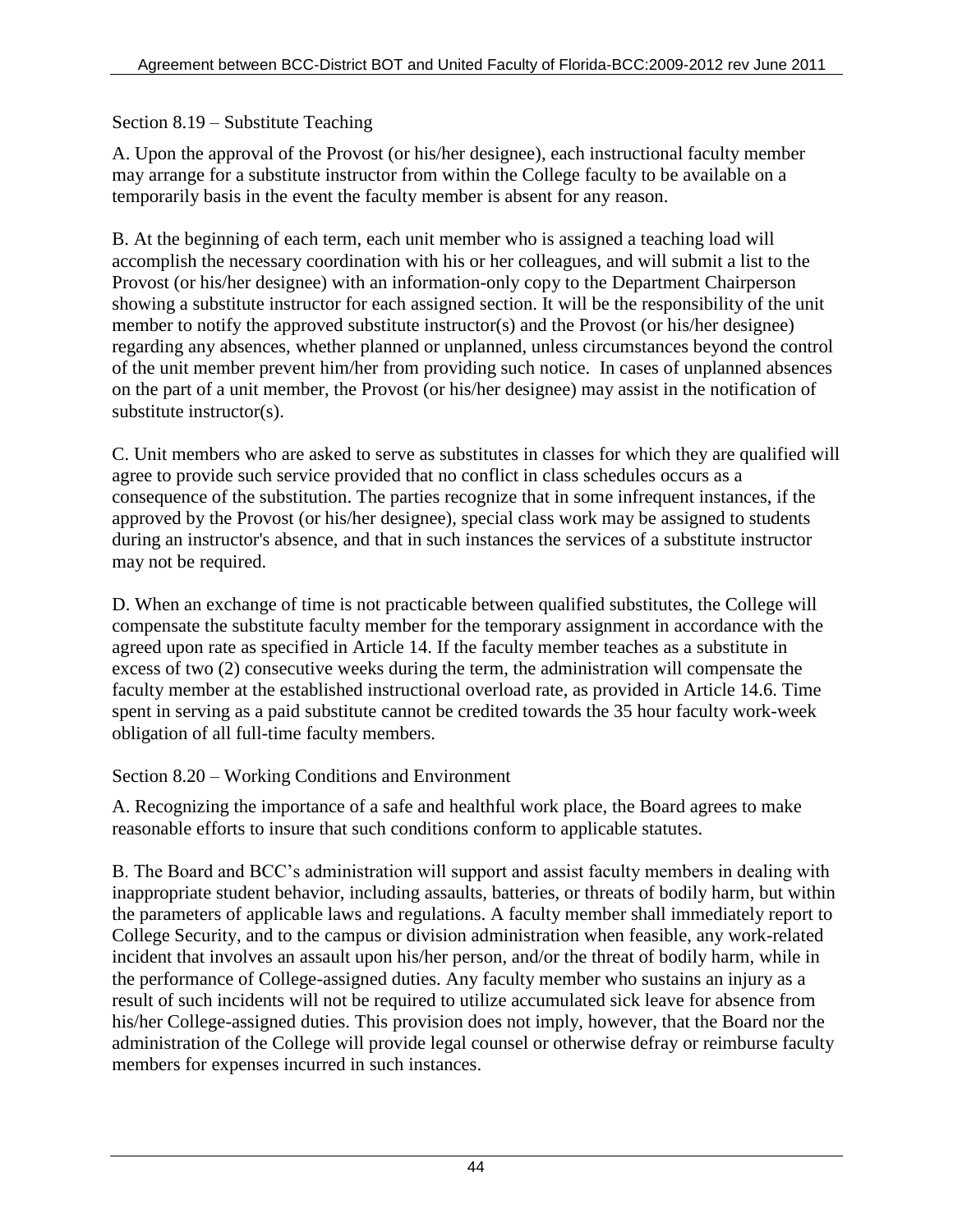C. Disruptive Behavior: A faculty member may temporarily dismiss a student from class for disruptive behavior. A faculty member may request to the Provost (or his/her designee) that a student who consistently and willfully acts in such a manner as to disrupt the course and interfere with the teaching and learning processes will be removed from a course. At the faculty member's request, his/her supervising administrator will schedule a meeting with the instructor and the student to attempt to reach an accord satisfactory to both parties prior to the student's return to the class. If the student and the faculty member cannot reach such an accord, the Provost (or his/her designee) will officially notify the student of his rights as provided in the pertinent procedures and rules published by the College. If, in the opinion of the College administration, the student's behavior violates F.S. 877.13, the student may be withdrawn, or, at the discretion of the administration, may be transferred to another section taught by a different faculty member.

## Section 8.21 – Duplication Facilities

The Administration shall provide regular access to duplication equipment and materials for work-related purposes associated with the faculty member's contractual duties. Duplication facilities and materials shall be available at each campus or division at no cost to faculty member members. The Administration shall permit the faculty member to oversee the duplication of his/her examinations.

### Section 8.22 – Grading System

Every faculty member will develop and provide notification to his/her students, through the required syllabus for each course, of the grading system which the faculty member intends to utilize to assess student performance in the course. Such grading systems must be consistent with the existing grading systems established by the College. During the first meeting of each course or section, the faculty member assigned to teach the course is required to explain his/her grading system to the students enrolled in the course or section. By the conclusion of the second week of class, the faculty member is required to distribute a copy of the grading system to his/her students. Any modifications to this grading system which the faculty member deems warranted must be distributed to the students in writing. A student's grade shall not be altered or changed without the approval of the faculty member who assigned the grade. If a faculty member is no longer an employee, the Administration shall be responsible for justifying any change in grades awarded by this faculty member.

### Section 8.23 – Class Observations

The administration will collaborate with faculty members to arrange times and dates for classroom observations so as to minimize any disruptions to the teaching and learning processes. A faculty member's class cannot be observed by persons other than the appropriate College administrator(s), unless prior notice has been given to the faculty member and has been approved by the Provost (or his/her designee). This provision will not apply to class observations in courses or programs which are funded by a non-College source, which may include grants or other monetary awards which require such class observations.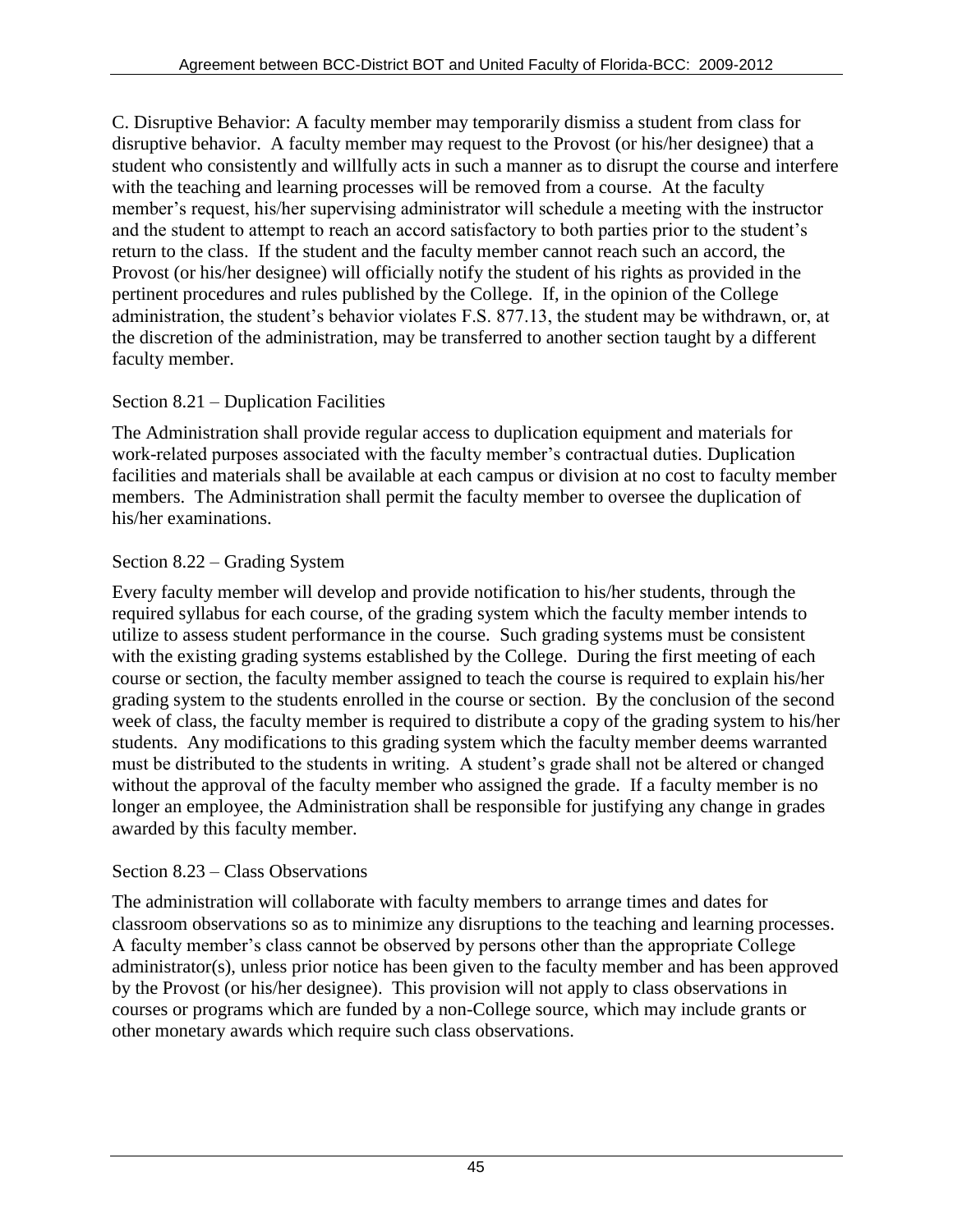# **ARTICLE 9: FACULTY EVALUATION**

### Section 9.1 – Intent

The parties recognize the importance and value of the evaluation process for assisting the progress and success of both newly-employed and experienced faculty. The evaluation of faculty shall be the responsibility of the Administration.

A. The purpose of faculty evaluation is to promote the highest quality student instruction and faculty job performance by assuring opportunities for evaluation, self-assessment, and encouragement of continued professional growth and development. Evaluations shall not be used as a disciplinary tool.

B. The Administration shall not assign the evaluation of faculty members to Program Managers and/or department chairs who are members of the same bargaining unit.

C. Tenured faculty will be evaluated at least every three years. A unit member may, prior to March 1 of an academic year, request such an evaluation and the Administration will comply. The review will be for the academic year and the forms and procedures followed will be those here and in the Appendix.

Section 9.2 – Faculty evaluations consist of the following:

- Evaluation Performance Review (to be conducted by provost or associate provost)
	- o Pre-Evaluation Conference (optional for tenured faculty)
	- o Formal observation
	- o Written evaluation to include documentation on the formal observation and the extent to which primary and professional responsibilities are met and the Faculty Development, Self-Assessment, and Goals Setting Report
	- o Post-Evaluation Conference
	- o Faculty response (optional)
- Student Opinion Surveys

A. Evaluation Performance Review (to be conducted by the provost or associate provost): The Faculty Evaluation Process is used for evaluation of instructional faculty, librarians, and counselors. Components include a self-appraisal, observation by the supervising administrator or designee per Article 9.1,B above, setting of future goals, strengths, weaknesses, overall rating, and summary of progress toward previous goals. All evaluations of instructional faculty shall also include student opinion surveys and shall be reviewed by the Provost. Faculty evaluations shall be completed once every three years. However, an evaluation of a faculty member may be completed more often at the request of the faculty member, or following a less-than-satisfactory evaluation.

During the first year and periodically thereafter, faculty performance is reviewed by faculty supervisors following the administrative and instructional processes as enumerated on the Faculty Evaluation of Instruction Performance Review (See Appendix).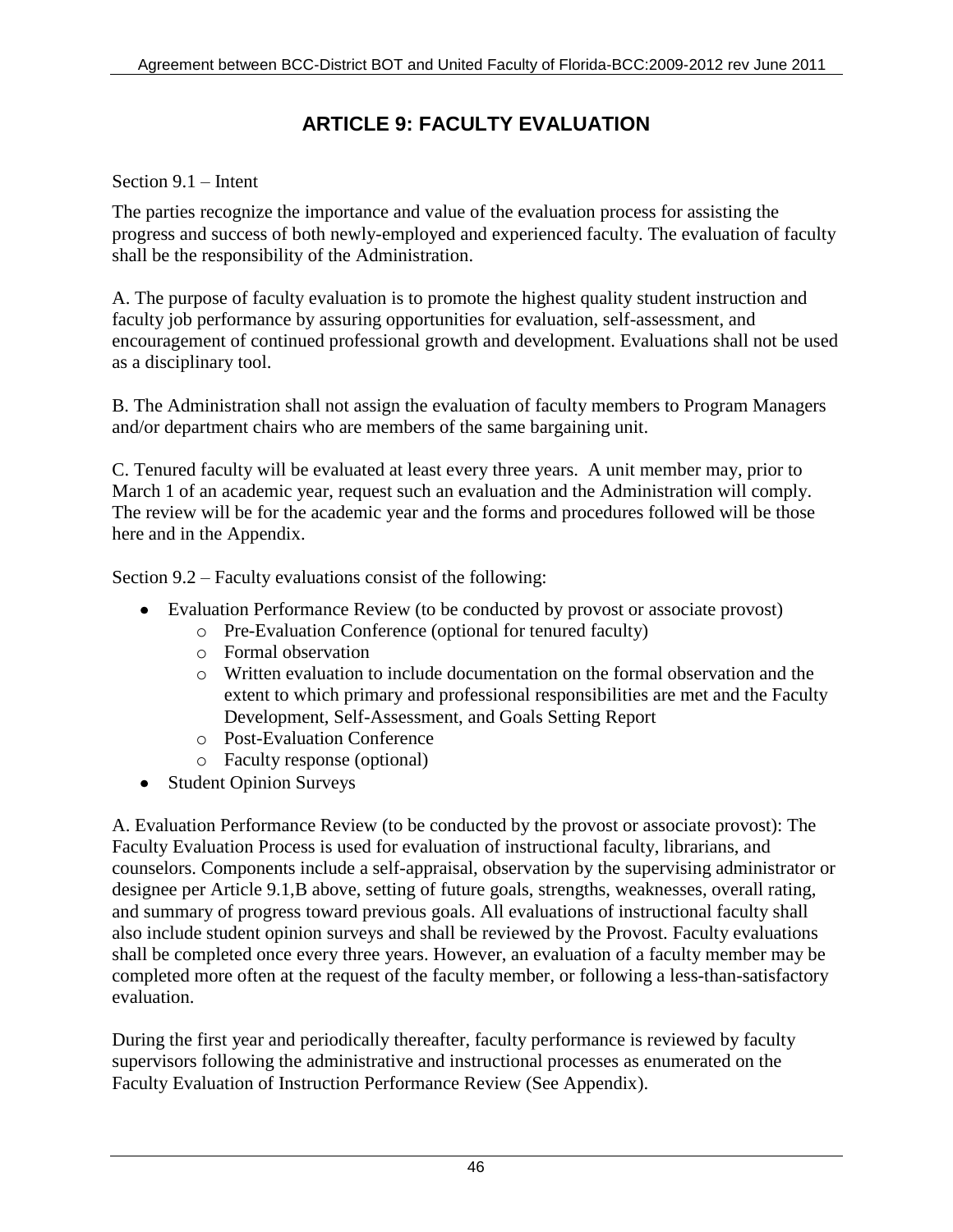The actual evaluation will consist of the following steps:

1. Formal Observations: The supervising administrator, or designee per Article 9.1,B above, for each full-time faculty member in the department may conduct one or more classroom visitations each year. The supervising administrator for each library and counselor faculty may conduct one or more visitations in the faculty member's workplace each year. The observation should be at least one contact hour in duration. No formal observation of a faculty member shall be conducted covertly or without prior notice. Faculty teaching distance learning courses will provide the supervising administrator with "student level" access to their course(s) upon request for evaluation purposes.

2. Evaluation Objectives: Prior to the first evaluation in an academic year, non-tenured faculty members shall be apprised of the objectives, methods and materials being used in the formal observation and evaluation of the faculty member's performance.

3. Written Evaluation: The faculty member's supervising administrator or Provost shall formally evaluate the faculty member's performance using the Faculty Evaluation Performance Review form.

a. For all non-tenured faculty members, the first evaluation of a faculty member shall occur within the first two-thirds of each term of an academic year.

b. Each non-tenured faculty member may be evaluated up to twice a year in each of the semesters taught on contract. The completed written evaluation must be returned to the non-tenured faculty within five (5) weeks of the observation.

c. Supervising administrators and the faculty member will determine, by mutual agreement, the annual goals of non-tenured faculty.

d. For tenured faculty, a formal evaluation will take place at least once every three (3) years during a major term or during the Summer Term if on full-time status. The completed written evaluation will be returned to the faculty member within five (5) weeks of the observation.

e. The faculty member's performance will be considered "Satisfactory" for that evaluation period if the supervising administrator elects not to evaluate a faculty member as required by this contract.

f. The overall evaluation process shall result in an evaluation as either "Unsatisfactory", "Acceptable but needs improvement", "Satisfactory", or "Outstanding".

4. Post-Evaluation Conference: The faculty member's supervising administrator will provide the faculty member with a copy of the completed Faculty Evaluation Performance Review form and shall meet with the faculty member at a post-evaluation conference. The conference will include a discussion about goals and self-assessment,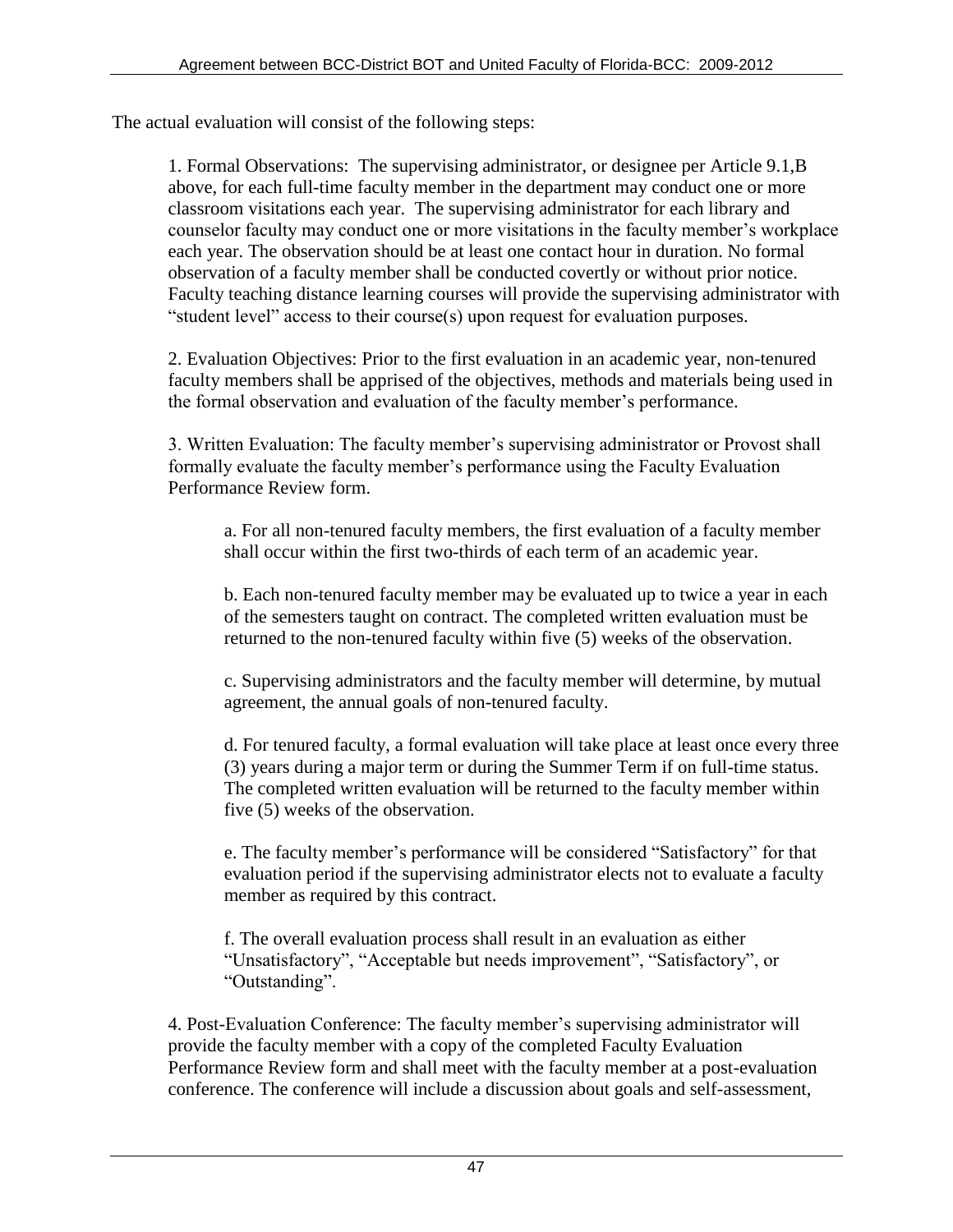which will be added to the Faculty Development, Self-Assessment, and Goal Setting Report (included in the evaluation form). The Faculty Evaluation Performance Review form and any addenda shall be signed by both the faculty member and his/her supervising administrator. The faculty member's signature shall not necessarily mean agreement with the evaluation, but awareness of the content of the Faculty Evaluation Performance Review form.

A faculty member shall have the right to have a Union representative present at the postevaluation conference or when the faculty member is being placed on formal notice of deficiencies in his professional performance.

5. Faculty Response: A faculty member who considers the Faculty Evaluation Performance Review form to be incomplete, inaccurate, unjust, or based on factual errors shall have the right to respond as appropriate.

a. Written Response: The faculty member may attach a written response to the Faculty Evaluation Performance Review form within eight (8) working days of the Post-Evaluation Conference. The faculty member's supervising administrator shall sign the faculty member's written response to his Faculty Evaluation Performance Review form, which shall indicate awareness of the contents of the faculty member's written response. The Administration shall take no action against a faculty member for including a written response to the evaluation, or filing a grievance or complaint of a contract violation in the evaluation process.

b. Appeal of an Evaluation: A faculty member who receives less than a "Satisfactory" evaluation and disagrees with the factual contents of the Faculty Evaluation Performance Review form, or, who claims the Administrator failed to follow evaluation procedures, shall have the right to file a grievance as outlined in Article 16 of this Agreement. If the grievance relates to the factual content of the evaluation, the administration shall demonstrate that the factual content of the evaluation is correct. Such a grievance shall not be arbitrable.

B. Student Opinion Surveys: Students shall complete a student opinion survey questionnaire for instructional faculty members each fall and spring term on the Student Opinion Survey of Full-Time Faculty (See Appendix M), or on any mutually agreed upon replacement questionnaire.

1. Student opinion surveys shall be completed in at least two sections per term. The instructor may choose one of the sections to conduct the survey. If the faculty member is teaching lecture, laboratory, clinical, or distance learning courses, one of the evaluated courses should be didactic and the other should be either laboratory, clinical, or distance learning.

2. Student surveys should be scheduled for approximately two-thirds to three-fourths of the way through the term.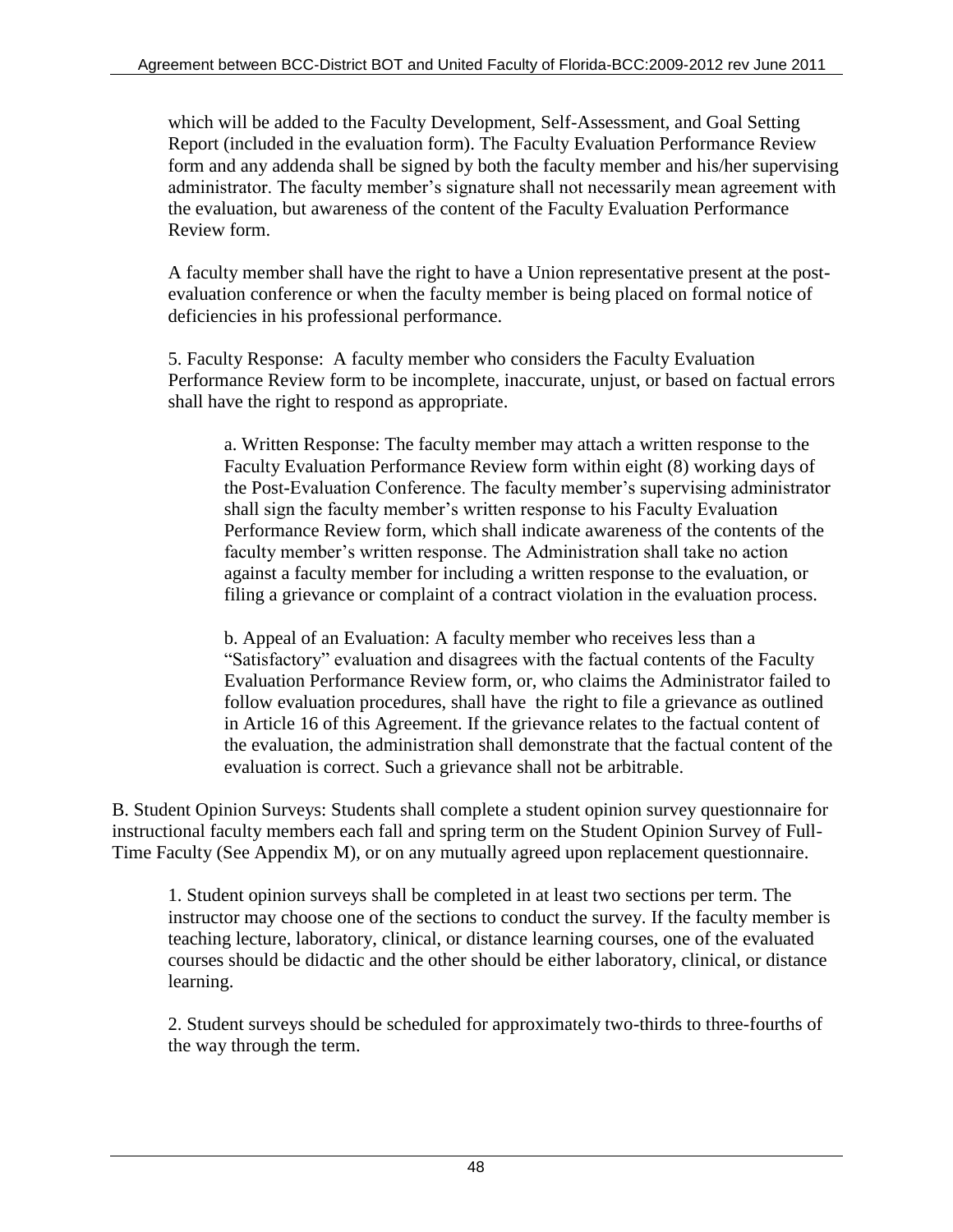3. Where feasible, a faculty member other than the course instructor will administer the student surveys of instruction, and the course instructor will not be present during the process. This will be considered a normal faculty duty. The faculty member administering the surveys will remain in the classroom during the process, designate a student to collect the completed surveys, seal them in an envelope, and deliver them to the immediate supervisor's office.

4. The supervising administrator and the faculty member may mutually agree to forego the student surveys in any given semester. The decision will be made not later than the mid-point of the term.

5. This questionnaire is to be utilized by the faculty member for improvements in his performance and in the course. The supervising administrator may elect to review and discuss recent student surveys with the faculty member. The Student Opinion Surveys will be returned to the faculty member after grades are submitted, and no copies will be filed in the faculty member's personnel file.

6. Results of the student surveys may be used by the faculty member's supervising administrator in conducting and preparing the Instructional Faculty Evaluation Performance Review (Appendix B). Items 1 through 16, or any mutually agreed upon revisions of these items, will be considered on the Student Opinion Survey Form currently in use. If a trend in responses suggests a less than "Satisfactory" performance, the supervising administrator conducting the faculty member's evaluation may use such responses under "Other supervising administrator comments" in the evaluation. The supervising administrator may also write positive comments on the Faculty Evaluation Performance Review in the "Other supervising administrator comments" section based on student evaluations.

7. Instructional faculty teaching distance learning courses will be surveyed by students through an online survey instrument. The process used to administer the online survey, gather data, and retain evaluation feedback will follow the same guidelines as set forth in the preceding paragraph. Students will be provided a secure Web-based interface in which to complete surveys anonymously and without replication. This interface will be accessible only to students enrolled in the course at the time of the survey. Faculty will be provided with a report summarizing student responses and feedback for the selected course section(s).

C. Deficiencies: Where appropriate, the Administration will identify any deficiencies and provide suggestions, professional development opportunities, or otherwise assist the faculty member with any necessary correction or remediation. A second or third evaluation of a faculty member will be at the discretion of the faculty member's supervising administrator or at the request of the faculty member and in accordance with the requirements outlined in this Article.

D. In completing the appropriate Faculty Evaluation Performance Review form, the faculty member's supervising administrator shall complete the appropriate sections of the form to ensure the following.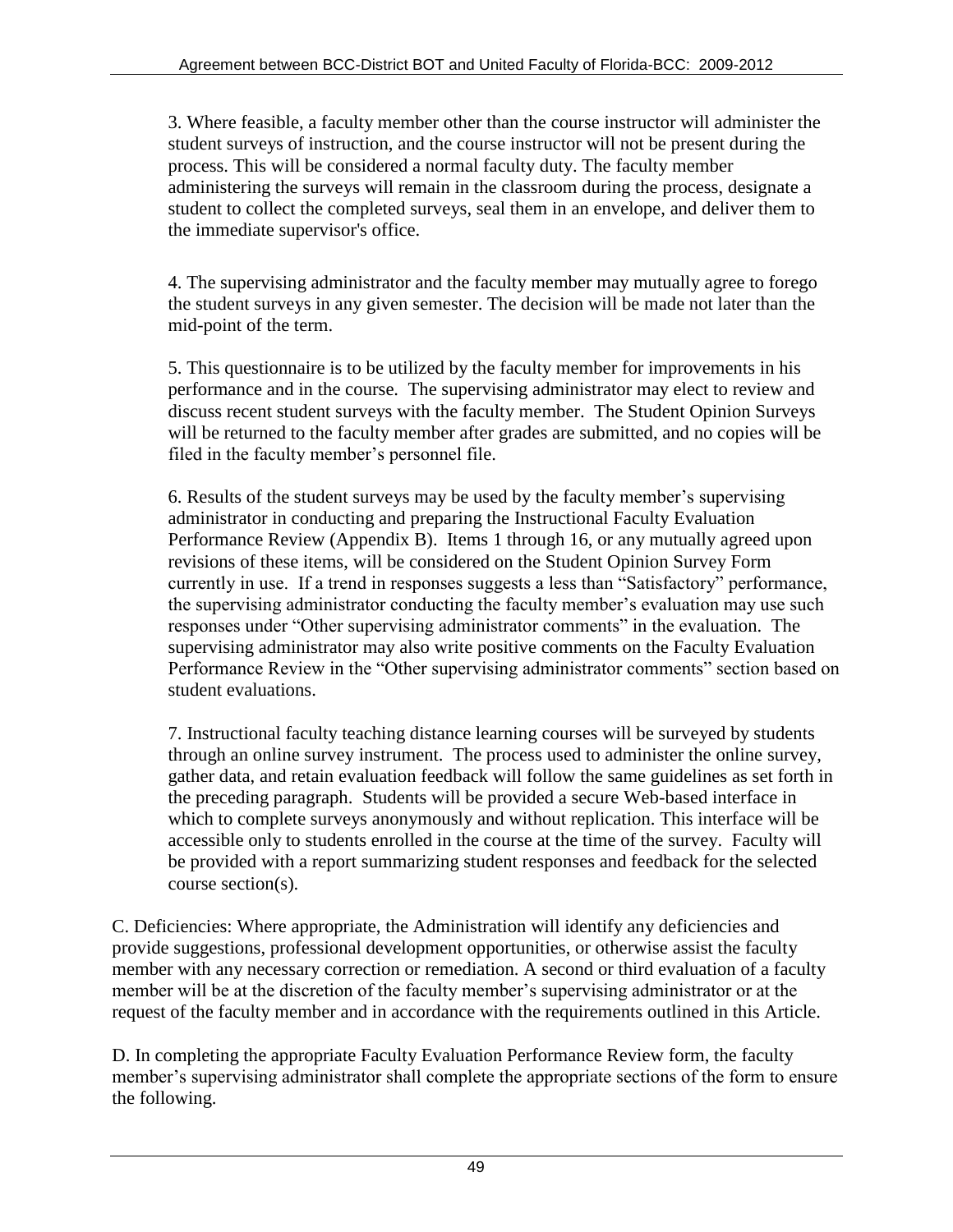1. The notification of the faculty member if deficiencies exist that require correction,

2. An explanation of any deficiencies as noted and the expected improvement,

3. If deficiencies are noted, the assistance that the Administration will provide to enable the faculty member to improve performance, and

4. The timeframe established to demonstrate improvements.

Section 9.3 – Evaluation of Department Chairs, Program Managers, Program Coordinators and Curriculum Coordinators.

A. Department Chairs shall be evaluated every two years. Program Managers, Program Coordinators and Curriculum Coordinators shall be evaluated annually by both the full-time faculty in the department and the supervising administrator in their role as Department Chair, Program Manager, Program Coordinator or Curriculum Coordinator. The purpose of the review is to strengthen the department, assess performance and suggest new strategies for department development.

1. The faculty will use the Faculty Department Chair Evaluation Form in the Appendix and will be focused on teamwork and collegiality.

2. In those programs that have only one full-time faculty member, program adjunct faculty members and the other chairs and/or managers under the supervising administrator may perform the faculty evaluation portion using the same Faculty Department Chair Evaluation Form in the Appendix.

3. Provost evaluation of the Department Chair will be based on goal achievement, performance of duties and participation in department and campus or division meetings.

# **ARTICLE 10: PROFESSIONAL DEVELOPMENT**

Section 10.1. – Intent

The parties recognize the desirability of faculty continuing professional development throughout their employment at the College. Minimum professional standards for the maintenance of continuing contract shall be negotiated through the collective bargaining process. The responsibility for meeting these standards rests solely with the individual faculty member.

### Section 10.2 – Opportunities

The College agrees to sponsor programs, seminars, and courses that may earn graduate credit or institutional credit during in-service/administrative days and other times throughout the year. Faculty members may complete such College-sponsored development opportunities, undergraduate or graduate college-credit courses and/or programs, occupational and/or professional continuing education courses or programs, professional conferences, and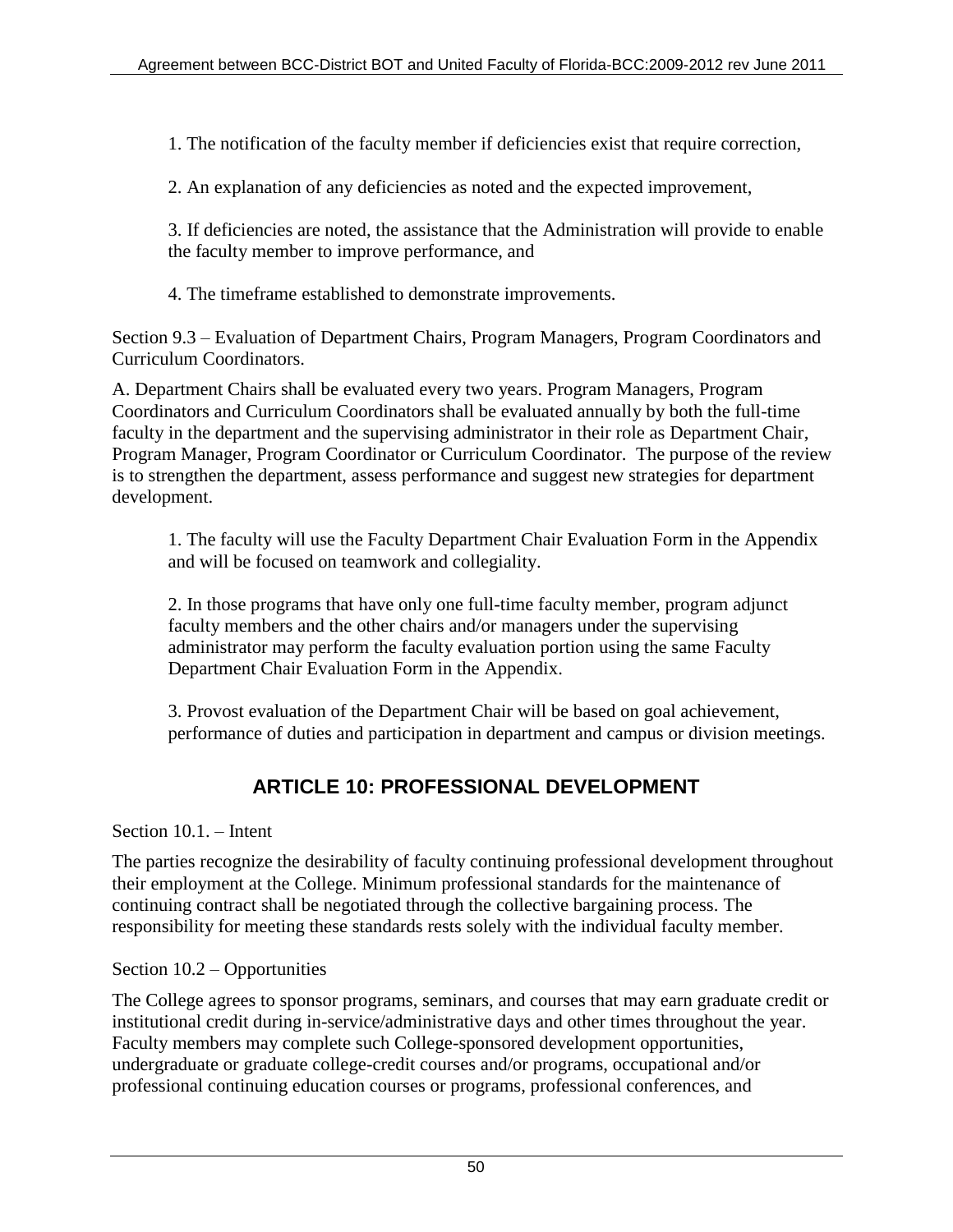community service, or any combination to satisfy professional development requirements as specified in this Article.

Section 10.3 – Faculty Development Cycle

Faculty may select either a three (3) or six (6) year faculty development cycle.

A. Faculty opting for the three (3) year cycle must select three (3) activities from at least two (2) of the three (3) categories identified in Appendix N. Activities must be completed within the faculty member's professional development cycle. These categories are recommendations and are not all inclusive.

B. Faculty opting for the six (6) year cycle will follow the professional guidelines outlined below. Faculty must complete one (1) of the following requirements:

- $\bullet$  six graduate credit hours (any combination of graduate credit totaling six (6) hours)
- three (3) graduate credit hours and publication of scholarly research in a refereed journal or textbook.

C. Any special consideration must be discussed with the supervising administrator and mutually agreed upon with appropriate documentation provided.

### Section 10.4 – Non-Tenured Faculty Development

A. Upon hire, a new faculty member must attend a College Pre-Employment orientation not to exceed two (2) days. When possible, this will be offered prior to the first inservice/administrative day of the academic term. Participation in this orientation is not counted towards the faculty development requirement below. If the new faculty member is unable to attend the scheduled orientation, the supervising administrator must work with the faculty member to provide the academic information covered at the orientation, and the faculty member must reschedule the human resources portion of the orientation.

B. Beginning in 2010, faculty members on an annual contract must complete the faculty development program prior to award of tenure in the following manner:

1. The Professional Development Committee, a standing committee of the TPD Council shall develop a new faculty member professional development program for use beginning in Fall, 2010.

2. The professional development program shall incorporate the following:

a. New Faculty Mentoring Program

b. Teaching in a higher education institution.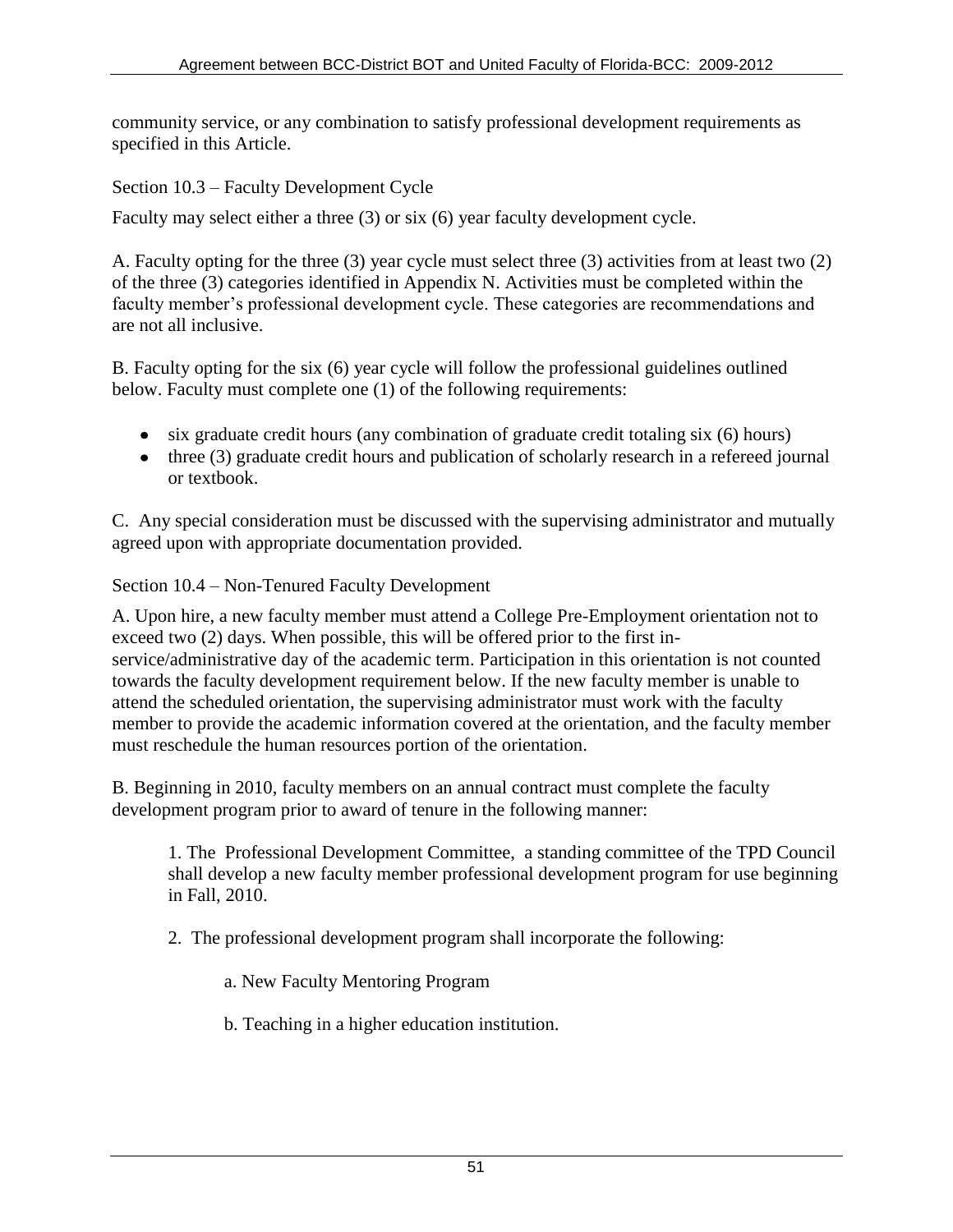Section 10.5 – Expenditure of Funds

Except as provided for in Article 10.4,B, no College funds will be specifically allocated to support professional development activities, however, activities which qualify for funding under other college programs (tuition, reimbursement, extended professional leave, etc.) may be used for credit, provided that advance approval is secured.

## **ARTICLE 11: TENURE, PROMOTION, AND RANK**

Section 11.1 – Tenure (Continuing Contract)

A. The following unit members shall be eligible for consideration for continuing contracts: Fulltime faculty membersshall be eligible for consideration for continuing contact if they have completed three (3) or four (4) years of satisfactory faculty service and professional development at Brevard Community College. The time period for consideration shall not exceed five consecutive years. Time shall be counted starting from the beginning of their first Fall Term. Temporary full time faculty may use one year of their temporary service towards tenure.

B. All continuing contracts issued shall be based upon

1. Satisfactory service performed in a full-time faculty position and shall be subject to all other requirements and provisions imposed by applicable Florida law or regulation.

2. Supervising Administrator or Provost verification of continuing need as indicated on the application for Tenure. Upon application for tenure, the supervising administrator shall make available to the candidate and the tenure committees the student opinion survey summary statement.

3. Satisfactory completion of a tenure portfolio which shall include, at a minimum, the following.

- a. Regular professional self-assessment information.
- b. Inclusion of student opinion surveys for each section taught in the first five (5) semesters as part of their full time faculty load (if applicable) pursuant to Article 9, Section 9.2, B
- c. Documented evidence of significant and ongoing contribution and/or participation in Professional Development activities as listed below in Section 11.2 following the three (3) year cycle guidelines.
- d. Documented evidence of contributions to the faculty member's academic unit (program, department/unit, campus/unit).

4. A super majority recommendation (minimum 66%) by a faculty Campus Tenure Committee.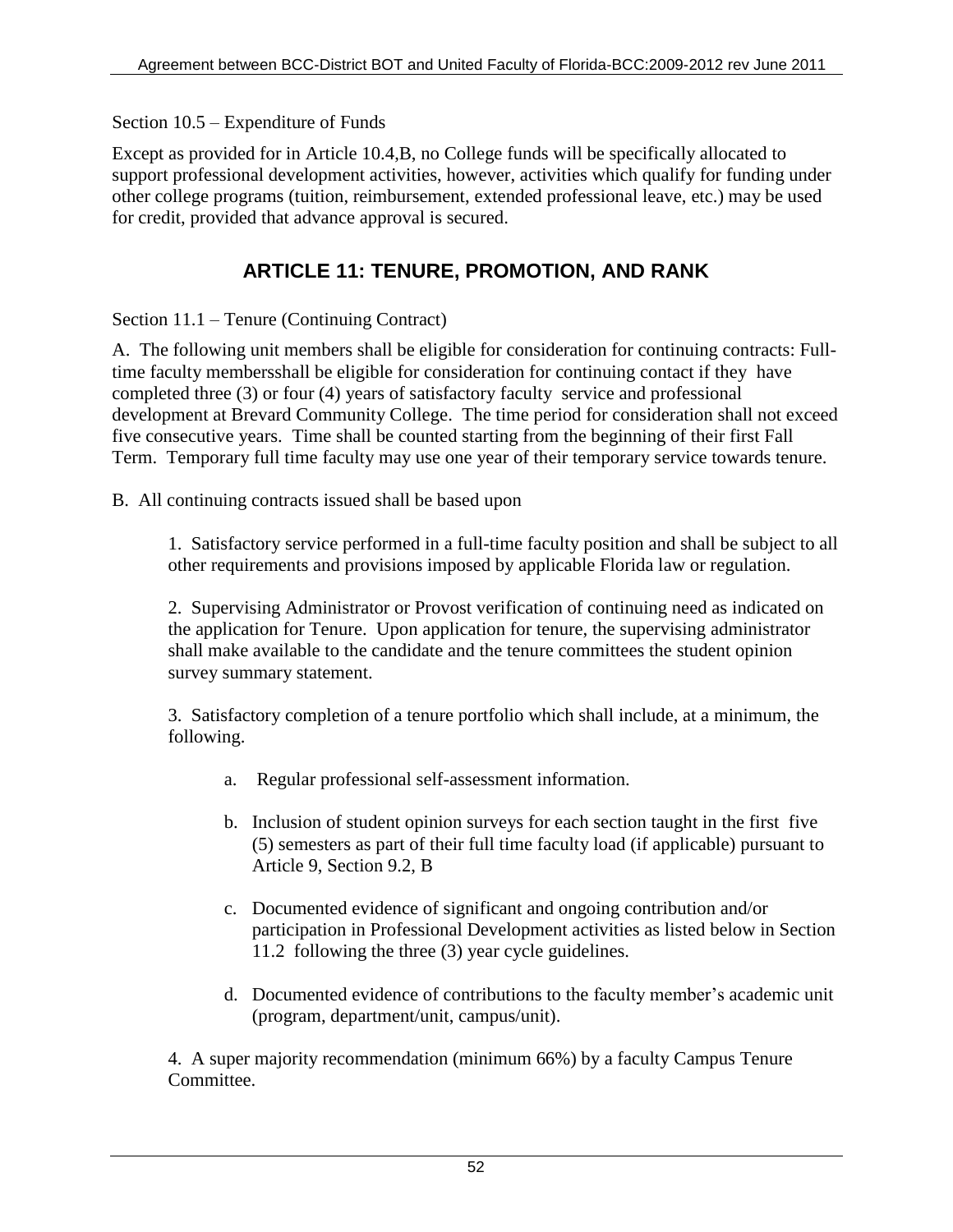- a. When more than one faculty member is eligible for tenure on a campus or division, each tenure candidate shall have a committee comprised of their Department Chair and/or Program Manager (neither of whom shall be chairperson of the committee), and at lest three (3) and not more than five (5) faculty members. Faculty members shall be from the discipline of the tenure candidates, or a closely related discipline when adequate numbers of faculty are not available. If necessary, faculty members from the discipline, but from another campus or division, may be included to fulfill the discipline representation needs. The committee shall select their chairperson.
- b. A Librarian candidate's campus committee will be comprised of the other Librarians on the candidate's campus plus 3 other Librarians.
- c. Campus Tenure Committee may review copies of the administrative evaluations, student opinion surveys, and tenure portfolio.
- d. If the committee recommends tenure, then the chairperson of the Campus Tenure Committee will prepare a letter to the College wide Tenure and Professional Development Council recommending the candidate for tenure and notify the appropriate provost.
- e. A quorum (at least fifty-percent plus one) must be present for committees to take action.
- f. Committee shall be as described in Article 6.16 D.

5. Recommendation by the faculty College-wide Tenure and Professional Development Council (TPD Committee).

a. The College-wide TPD Committee will review all favorably recommended tenure applicantions recommended by all Campus Tenure Committees

b. The committee will be composed of tenured faculty members with a maximum of nine (9) and a minimum of five (5) members.

c. TPD Committee Members shall serve three-year terms with one-third of the members appointed each year. However, to facilitate development of the committee, one-third of the members initially shall be appointed to a one-year term, one-third initially shall be appointed for a two-year term, and one-third initially shall be appointed for a three-year term. No campus or division shall have the terms of both their members ending at the same time.

d. A quorum (at least fifty-percent plus one) must be present for committees to take action.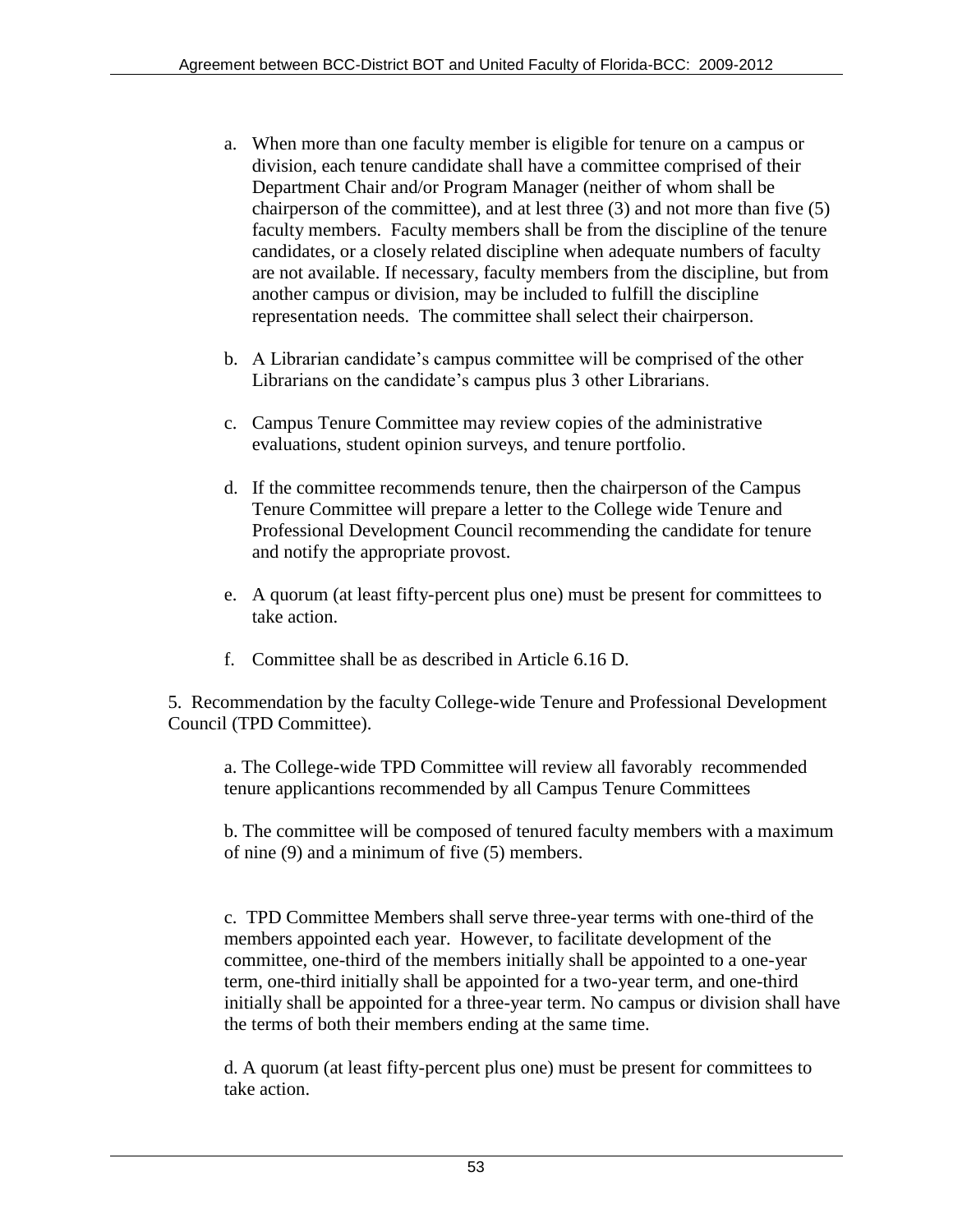e. Committee shall be as described in Article 6.16 D.

6. The candidate must be recommended for tenure by the Campus Tenure Committee, and the College-wide Tenure and Professional Development Council, before the candidate's name can be sent to the College President for approval.

### C*.* Tenure Timeline

1. By May 1 of the candidate's second year, the candidate must notify the College of his/her intent to apply for tenure during the Fall Term of the third year or the Fall Term of the fourth year.

2. The candidate will be considered for tenure during the Spring Term of the third or fourth year of service to the College as determined by the candidate in his second year.

3. By October 1 of the Fall Term of the candidate's third or fourth year, the candidate must submit an application for tenure and an authorization for tenure committees to review limited access files to the announced chair of the campus tenure committee. (See Appendix).

4. By January 10, of the Spring Term of the year of tenure consideration, the candidate must submit the tenure portfolio to the campus tenure committee chair.

5. By January 20, the Supervising Administrator acknowledge that the position for which the applicant is requesting tenure is projected to continue and the summary of student opinionaires to the candidate's Campus Tenure Committee.

6. By February 1, the Campus Tenure Committees must have met and made recommendations to the College-wide Tenure and Professional Development Council and copied to the Provost. The chair of the campus committee will ensure delivery of the portfolio to the TPD.

7. By February 21, the College-wide Tenure and Professional Development Council must have met and made recommendations to the College President

8. All recommendations must be submitted to the Board in time for the March Board of Trustees meeting.

D. Candidates not approved for Tenure must be notified by the Administration by April 1 of non-renewal of their contract.

E. The non-renewal of an annual contract or denial of tenure shall not entitle the person to reasons for such actions or to follow the grievance procedures, or to a hearing (ie., DOAH or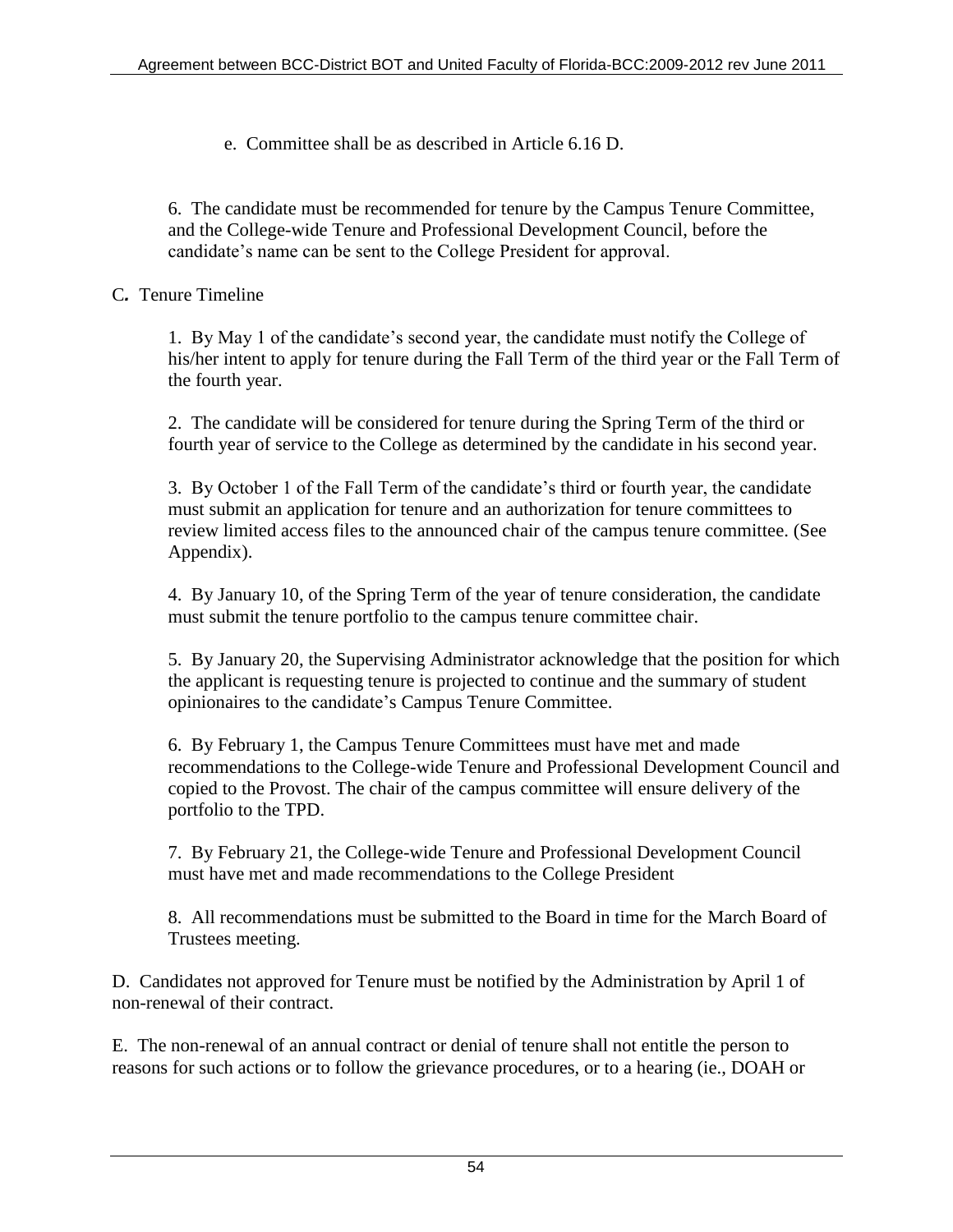arbitration). However, this shall not preclude the use of the grievance procedure to determine whether the process and procedures were followed.

F*.* All continuing contracts issued shall be based on satisfactory service performed in a full time faculty position and shall be subject to all other requirements and provisions imposed by law or regulation.

G. The parties recognize and subscribe to the appropriate policy of the Board of Trustees Policy Governance Manual and to the supporting section of the College Operational Procedures Manual as the basic policy and procedure for administration of maintenance of continuing contract as it pertains to unit members. However, in the event a conflict occurs, this agreement shall be the controlling document.

Section 11.2 – Maintenance of Continuing Contract

A. The parties recognize the desirability of faculty continuing professional development throughout their employment at the College. Although the College and UFF-Brevard shall jointly set the minimum professional standards for the maintenance of continuing contract, the responsibility for meeting these standards rests solely with the individual faculty member. The College agrees to sponsor programs, seminars, and courses that earn graduate credit or institutional credit. As described in the appropriate Board Policy and Operational Procedure, both course credit hours and non-credit units or a combination of the two may be used to satisfy this requirement.

B. The maintenance of continuing contract period is a six (6)-year or three (3)-year period as provided in Article 10 – Professional Development.

C. For maintenance of continuing contract, during the third-year of the three (3)-year period, or sixth (6th) year of the six-year period, whichever is appropriate, the Faculty member will request prior approval of proposed course work, publications or seminars. For the first five years, the faculty member may request approval at anytime during those five years for proposed or recently completed course work, publications or seminars. All requests shall be made through the College-wide Professional Development Committee, a standing committee of the TPD Council. The committee function, structure, role, responsibilities, policies, and procedures will be mutually agreed and established in the Appendices of this agreement.

D. No College funds will be specifically allocated to support maintenance of continuing contract activities, however, activities which qualify for funding under other college programs (tuition reimbursement, sabbatical, etc.) may be used for credit, provided that advance approval is secured.

E. The College supports efforts by faculty members to complete advanced degrees and participate in academic activities such as conferences. The granting of professional leave, when requested in advance by faculty members to take examinations, defend dissertations, or make presentations, will not be unreasonably denied.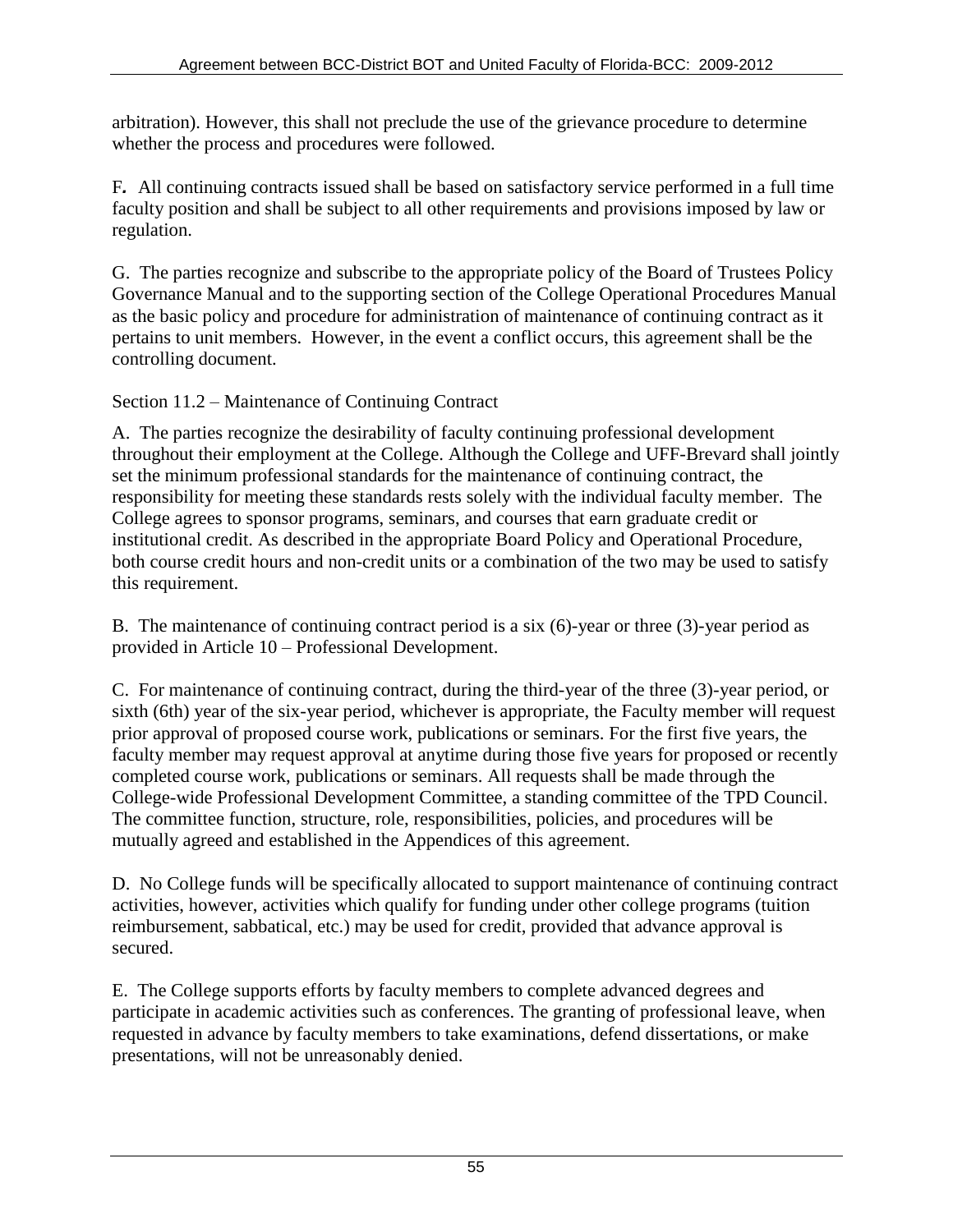Section 11.3 – Promotion

A. The highest degree earned by a faculty member shall be one of the criteria used for determination of both placement in the salary schedule (pursuant to Article 14) and professional rank (or title, pursuant to Article 11.3).

B. After initial placement in the salary schedule, faculty members who attain additional college credit and/or degrees may apply for promotion in pay grade/category as reflected in Appendix D – Minimum Salary Schedule. Faculty members who meet the minimum qualifications approved by the College and who meet the following criteria shall be promoted to a higher salary grade/category. It shall be the responsibility of the faculty member to notify the Administration regarding the earning of additional credits.

1. The faculty member must obtain the specified number of college credits from a regionally accredited college or university.

2. For an instructional faculty member, the credits must be earned in those areas in which a faculty member is qualified to teach or in those areas directly related to or which enhance classroom instruction.

3. For a librarian or counselor faculty member, the credits must be directly related to the faculty member's field or in education.

B. Master's Degree Credits – A Master's pay grade will be awarded to a faculty member who has earned a Master's degree consisting of at least thirty (30) semester hours but less than sixty (60) semester credit hours of graduate credits.

C. Master's  $+$  30 Graduate Credits – A Master's  $+$  30 pay grade will be awarded to a faculty member who has earned a Master's degree and at least thirty (30) semester hours of additional upper division or graduate credits in his field or in those areas directly related to or which enhance classroom instruction. A Master's  $+30$  pay grade will also be awarded to a faculty member who has earned a Master's degree consisting of at least sixty (60) semester credit hours.

D. Master's  $+60$  Graduate Credits – A Master's  $+60$  pay grade will be awarded to a faculty member who has earned a Master's degree consisting of at least sixty (60) semester credit hours and at least thirty (30) semester hours of additional upper division or graduate credits in his field or in those areas directly related to or which enhance classroom instruction.

E. For the purposes of rank/title and pay grade, in those fields where a terminal degree is less than a doctorate (such as a Master of Fine Arts, Master's degree in Library Science or Library and Information Sciences, or Master of Professional Studies degrees) the terminal degree shall entitle the faculty member to special consideration as identified in the table below.

F. To be eligible for a promotion in salary or rank, a faculty member must have earned a "Satisfactory" or better on at least two (2) evaluations in the previous five (5) years with a "Satisfactory" or better on the most recent evaluation.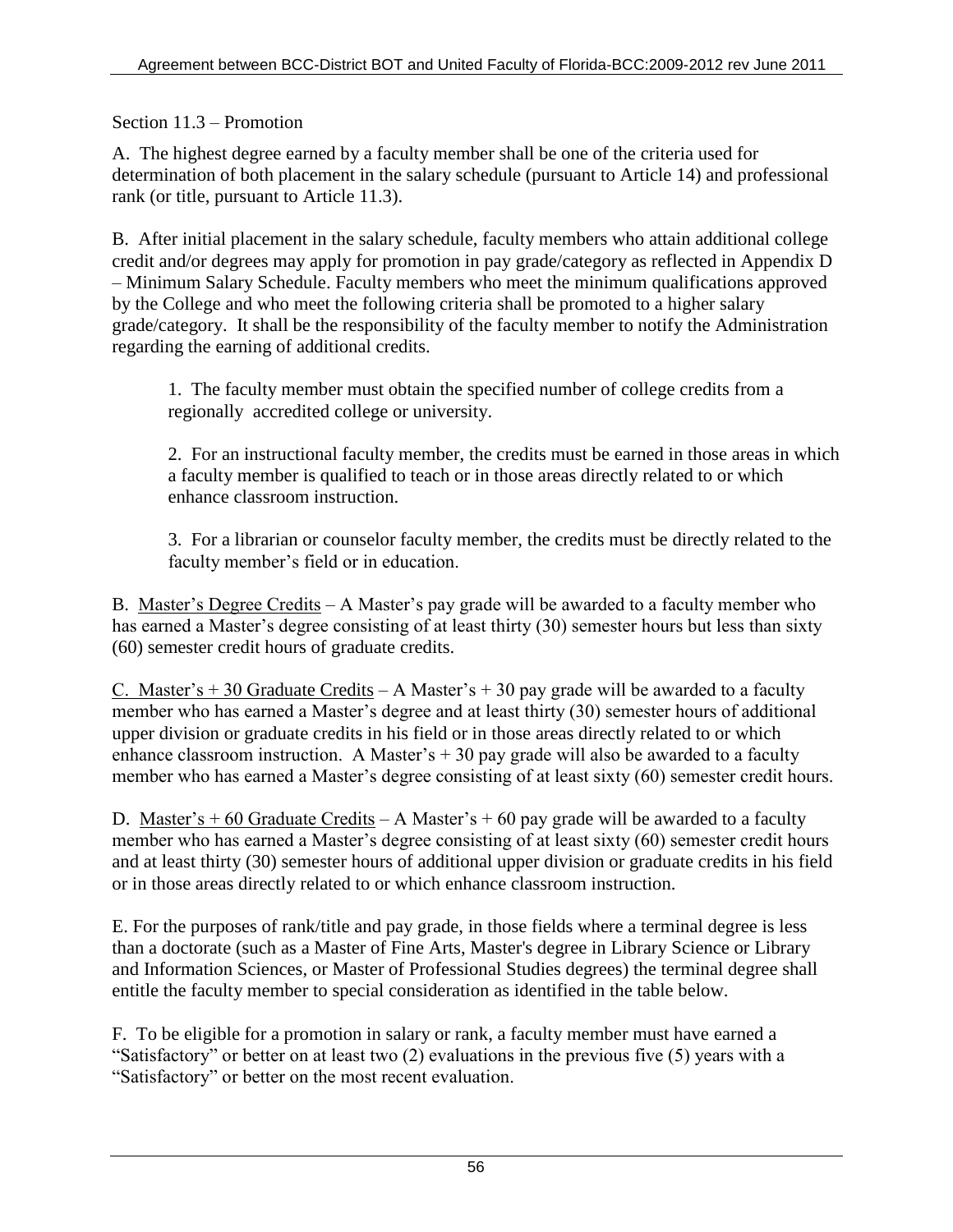G. Salary increases and promotions to a higher salary grade shall be effective at the beginning of the next academic term after that in which the faculty member submitted a completed application with appropriate documentation of the credits earned.

H. Compensation for promotion in salary grade is detailed in Article 14 – Salaries and Compensation.

Section 11.4 – Rank (Title)

A. Continuing contributions to the College and participation in College activities shall be recognized through the awarding of professional rank in accordance with all the following criteria:

1. Minimum Qualifications - in the following table, years of service statements refer to minimum years of service.

a. All degrees and hours must be from regionally accredited institutions or their equivalents.

b. Up to ten years prior college-level or university-level faculty experience may be substituted for BCC faculty experience on a 2:1 ratio with every two-years prior experience substituting for one year BCC experience.

| <b>INSTRUCTOR</b>                                                           | <b>ASSISTANT</b><br><b>PROFESSOR</b>                                                                              | <b>ASSOCIATE</b><br><b>PROFESSOR</b>                                                         | <b>PROFESSOR</b>                                                                                          |
|-----------------------------------------------------------------------------|-------------------------------------------------------------------------------------------------------------------|----------------------------------------------------------------------------------------------|-----------------------------------------------------------------------------------------------------------|
| All non-tenured, full-<br>time faculty will hold<br>the rank of Instructor. | Doctorate,<br>upon award of tenure.                                                                               | Doctorate<br>with 5 years full-time<br>faculty experience at BCC                             | Doctorate<br>with 8 years full-time<br>faculty experience at<br><b>BCC</b>                                |
|                                                                             | Master's $+60$ ,<br>award of tenure, and 4<br>years full-time faculty<br>experience at BCC                        | Master's $+60$<br>with 6 years full-time<br>faculty experience at BCC                        | Master's $+60$ ,<br>with 9 years full-time<br>faculty experience at<br><b>BCC</b>                         |
|                                                                             | Master's $+30$ ,<br>or terminal degree,<br>award of tenure, and 5<br>years full-time faculty<br>experience at BCC | Master's + 30,<br>or terminal degree, with 8<br>years full-time faculty<br>experience at BCC | Master's $+30$ ,<br>or terminal degree,<br>with 10 years full-time<br>faculty experience at<br><b>BCC</b> |
|                                                                             | Master's degree, award<br>of tenure, and 6 or more<br>years full-time faculty<br>experience at BCC                | Master's degree, with 9<br>years full-time faculty<br>experience at BCC                      |                                                                                                           |
|                                                                             | Bachelors degree, award<br>of tenure, and 8 or more<br>years full-time faculty<br>experience at BCC               |                                                                                              |                                                                                                           |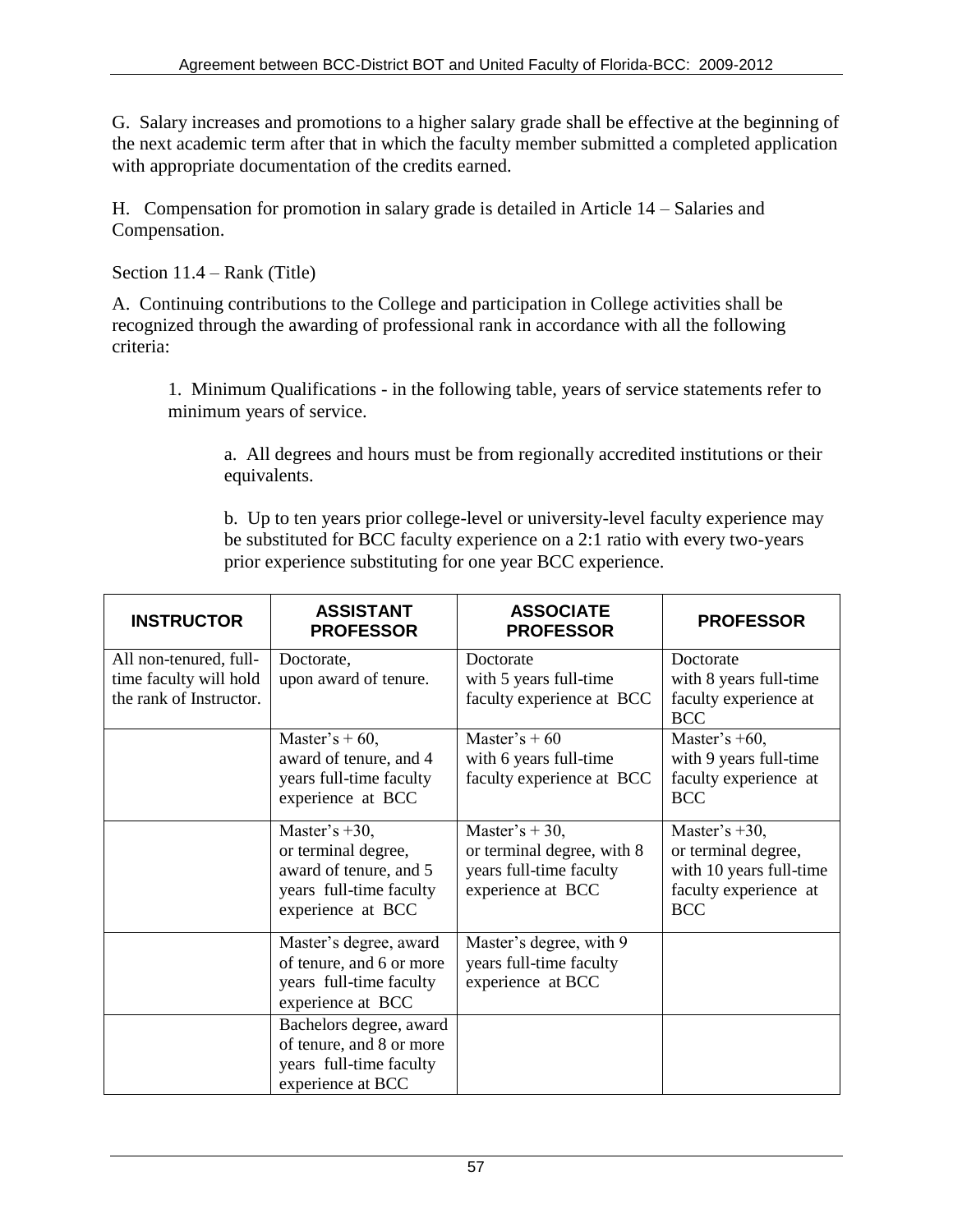2. Evaluation – To be eligible for a promotion in rank (or title), a faculty member must have earned a "Satisfactory" or better on at least two (2) evaluations in the previous five (5) years with a "Satisfactory" or better on the most recent evaluation.

3. Contributions and/or Participation – The faculty member must present documented evidence of significant continuing contribution and/or participation in at least three (3) of the following areas, one of which must be professional development activities. Copies of Faculty Development and Self-Assessment reports, as submitted during the evaluation and self-assessment process, and signed by the appropriate administrative supervisor, are appropriate evidence. The responsibility for meeting these criteria rests solely with the individual faculty member.

a. Participation in College or educational committees;

b. Participation in community groups or projects;

c. Contributions to the profession (such as conference presentations, professional publications, professional organization memberships and activities, grant writing);

d. Participation in professional development activities.

4. Peer Recommendation – The faculty member must be recommended by two peer members (who may be inter-disciplinary).

B. The faculty member who satisfies the criteria set forth in A, 1 through 4 above may apply for academic rank promotion on the appropriate form (Appendix O).

1. The request with appropriate documentation of attainment of items A.1-3 above shall be presented to the Provost for verification.

2. Pursuant to Article 6.16, a standing committee composed of at least four (4) tenured faculty members will review the applications for professional rank and make recommendations to the College President.

C. The College President may request special consideration of rank for one candidate per year, or more upon mutual agreement, based upon experience and service prior to employment at BCC.

1. The request with appropriate documentation of prior experience, service, and commitment as appropriate to 11.4.B above shall be submitted to the appropriate Provost for verification and recommendation to the College President.

2. Pursuant to Article 6.16, a standing committee composed of at least four (4) tenured faculty members will review the application for special consideration of professional rank and make recommendations to the College President.

D. No College funds will be specifically allocated to support professional rank; however, activities which qualify for funding under other College programs (tuition fee waiver, sabbatical, enhancement of professional skills, etc.) may be used for credit, provided advance approval is secured.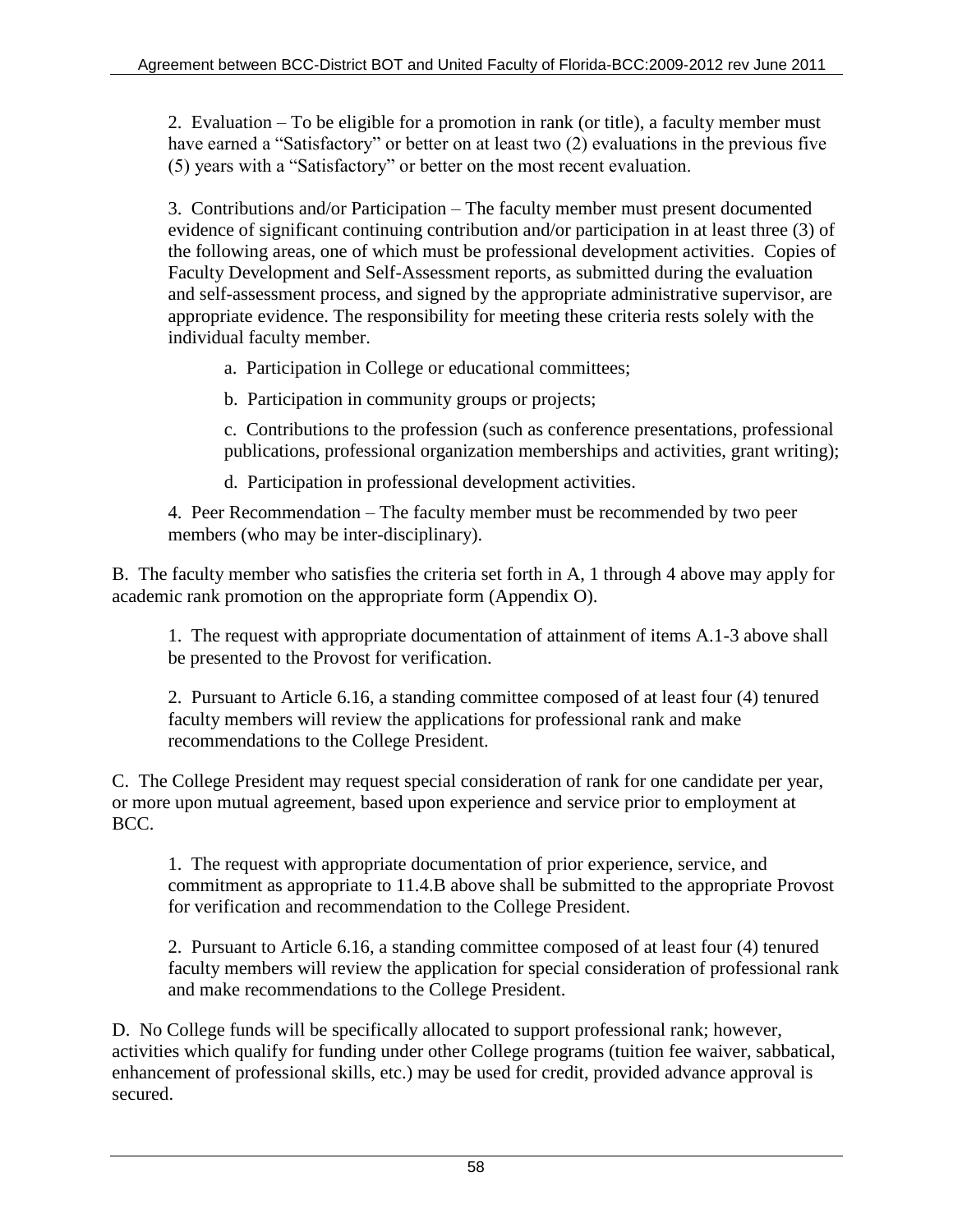E. College President's Approval – The faculty member's promotion must be approved by the College President.

F. Compensation for promotion in rank is detailed in Article 14 – Salaries and Compensation.

## **ARTICLE 12: LEAVE**

Section 12.1 – Authorization for Leave

A. Employee absences must be duly authorized by the appropriate supervising administrator and subsequently reported and recorded. An employee whose absence does not meet this criteria or an employee who fails to return to the assigned work place in a timely fashion will forfeit compensation for the time away from duty and may be subject to disciplinary action pursuant to Article 17.

B. Types of Leave

- Administrative Leave: for faculty, with no change in contract status, temporarily serving in an administrative role;
- Childbirth/Adoption of Infant Leave: employee may make use of accumulated sick leave, vacation leave, or personal leave without pay;
- Court Duty/Jury Duty: jury duty or subpoenaed as a witness;
- Domestic Violence Leave: for employee or immediate family member when a victim of domestic violence;
- Emergency Leave: for civil or natural disasters or for national or state mourning;
- Family Medical Leave Act (FMLA): grants an eligible employee up to a total of 12 work weeks of unpaid leave during a 12-month period;
- Line-of-Duty Leave: off-site duty assignment;
- Military Leave: for mandatory military, National Guard or reserve duty;
- Personal Leave: four days a year with pay and up to 90 days a year without pay;
- Professional Leave: with or without pay, for personal educational goals;
- Extended Professional Leave: with pay, with educational benefits accruing to the College;
- Sick Leave: covers employee (and family) sickness and emergencies;
- Vacation Leave: for 12-month employees;
- Workers' Compensation Sick Leave: sick leave for job-related illness or injury.

C. Absence Without Leave / Job Abandonment. An employee who is willfully absent without approved leave for three or more consecutive workdays shall be considered to have abandoned the position. An employee of the College who is willfully absent from duty without leave for any length of time shall forfeit compensation for the time of such absence and shall be subject to disciplinary action pursuant to Article 17.

D. Return to Work After Leave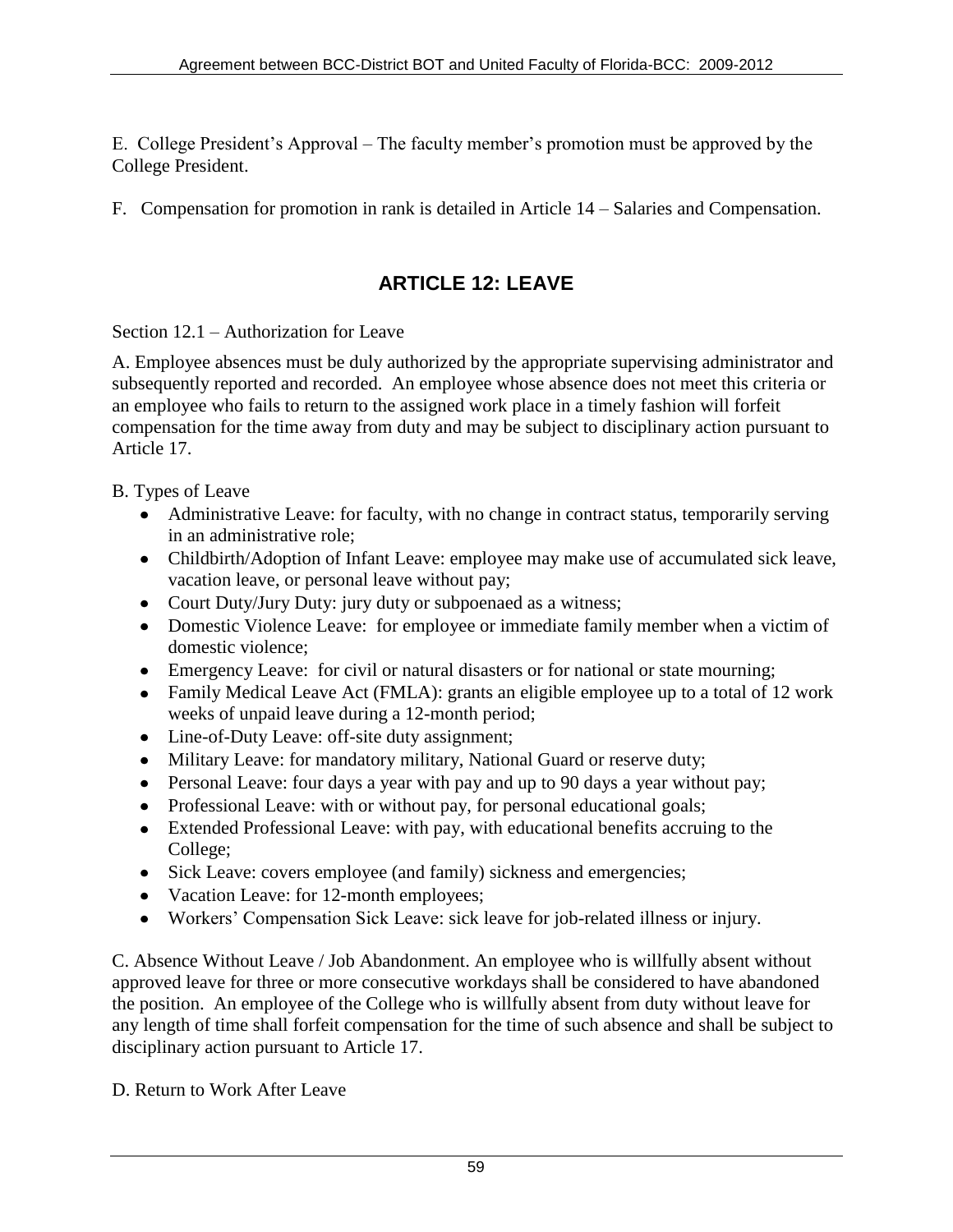In the event that the College reassigns the duties of a faculty member on leave, the faculty member must provide written notice of intent to return to work at least fifteen (15) days prior to the date of leave termination.

### Section 12.2 – Administrative Leave

A full-time faculty member may be granted up to four (4) years of administrative leave in order to accept an administrative assignment at the College pursuant to Article 8.14.

Section 12.3 – Childbirth/Adoption of Infant Leave

A. A full-time faculty member may be granted up to six (6) months leave for the birth or adoption of an infant as provided for employees of the College. Also refer to Section 12.7 – Family Medical Leave

B. The employee is authorized to use accumulated vacation leave, sick leave, and/or personal leave with or without pay to cover any or all of the leave time. Once the paid leave has been exhausted, the employee will be placed on personal leave without pay.

C. Sick leave pool days may not be used to cover any of the leave time for childbirth or the adoption of an infant, unless there is a related health condition. See Section 12.13 – Sick Leave.

D. Request for childbirth/adoption leave should be submitted thirty (30) calendar days before the expected start of the leave, but in any event shall be submitted as early as practible. The Office of Human Resources will subsequently enter the actual initial date of the leave in the appropriate records.

Section 12.4 – Court Duty/Jury Duty

A. A full-time employee who is called to serve on a jury panel, or who is subpoenaed as a witness in a criminal or civil case, or is required to appear in court, on a BCC-related matter, shall be granted leave of absence with pay for the duration of the required service in court.

B. Personal leave or vacation leave may be granted to an employee for voluntary and/or non-BCC-related appearances, unless the employee wishes to use personal leave or vacation leave

C. When requesting court duty/jury duty leave, a full-time employee must submit a written leave request form and attach a summons copy prior to the leave and a jury attendance certification form(s) once the court duty has been completed.

D. Any fees paid by the court to the faculty member for travel or expenses shall be retained by the faculty member.

Section 12.5 – Domestic Violence Leave

A. Employees may be granted up to three (3) days of unpaid leave in any twelve (12) month period if the employee or family or household member of an employee is the victim of domestic violence, sexual assault, or stalking. Before receiving this leave, all annual vacation leave, personal leave and sick leave must be exhausted.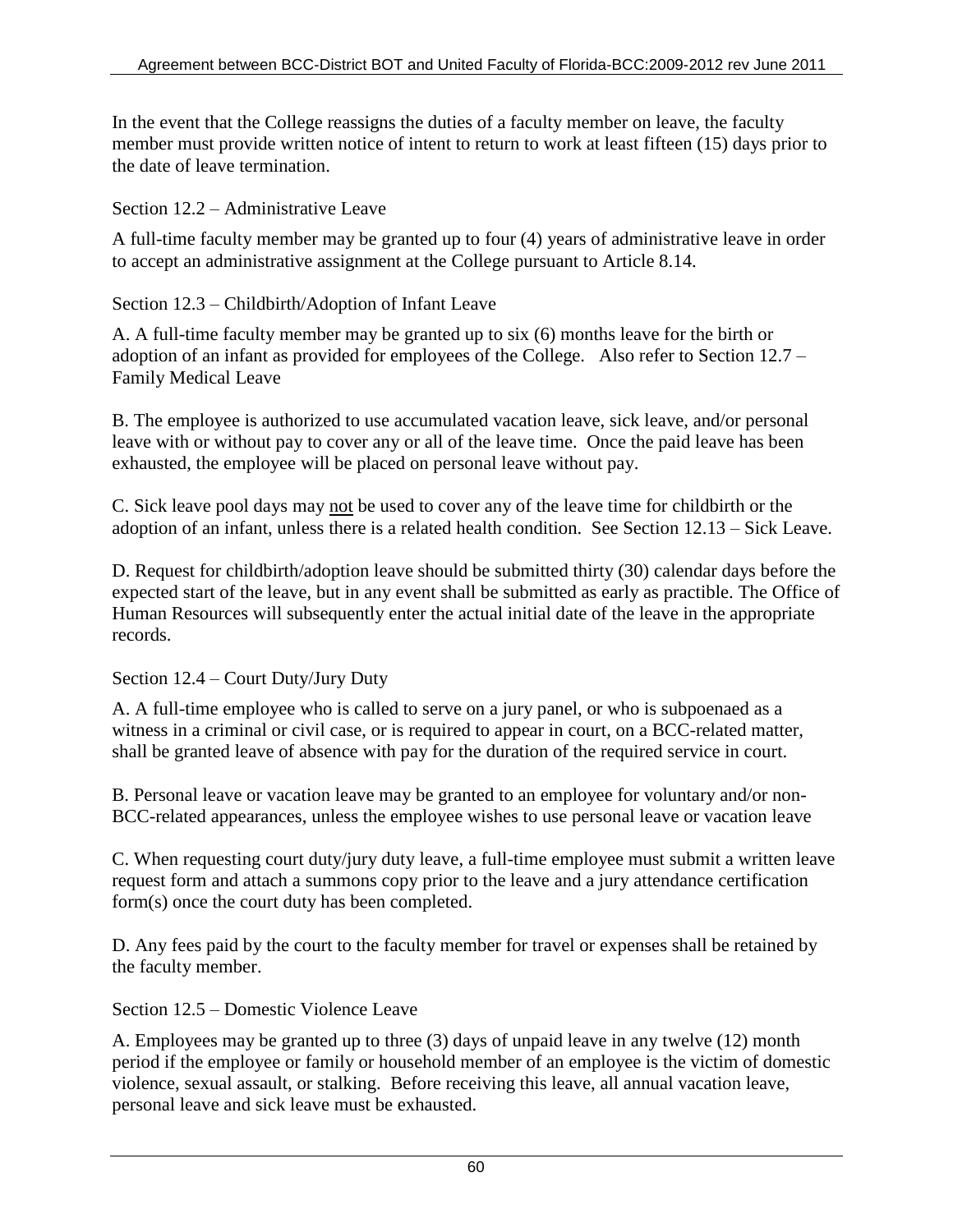Domestic violence leave may be used to:

1. Seek an injunction for protection against domestic violence or an injunction for protection in case of repeat violence, dating violence, or sexual violence;

2. Obtain medical care or mental health counseling, or both, for the employee or a family or household member to address physical or psychological injuries resulting from the act of domestic violence;

3. Obtain services from a victim-services organization, including, but not limited to, a domestic violence shelter or program or a rape crisis center as a result of the act of domestic violence;

4. Make employee's home secure from the perpetrator of the domestic violence or to seek new housing to escape the perpetrator; or

5. Seek legal assistance in addressing issues arising from the act of domestic violence or to attend and prepare for court-related proceedings arising from the act of domestic violence.

B. "Family or household member" means spouses, former spouses, persons related by blood or marriage, persons who are presently residing together as if a family or who have resided together in the past as if a family, and persons who are parents of a child in common regardless of whether they have been married. With the exception of persons who have a child in common, the family or household members must be currently residing in or have in the past resided in the same single dwelling unit.

C. Except in cases of imminent danger to the health or safety of the employee or family or household member, the employee should give as much advance notice as is possible, no later than the end of the first day that the employee takes such leave.

D. All requests and documentation relating to domestic violence leave will be kept confidential and will not be included in the employee's personnel file. The employee should contact the Human Resources Office for guidance and provide verification documentation which may include copies of restraining orders, police reports, orders to appear in court, etc.

Section 12.6 – Emergency Leave

A. An emergency leave of absence requested by an employee may be charged to personal leave, vacation leave, or sick leave, depending upon the circumstance for the emergency. The length of the paid emergency leave will depend upon the employee's specific leave accrual amounts.

B**.** The President may release students and employees for national or state mourning or for civil or natural disasters and emergencies, such as severe weather, which could threaten public safety.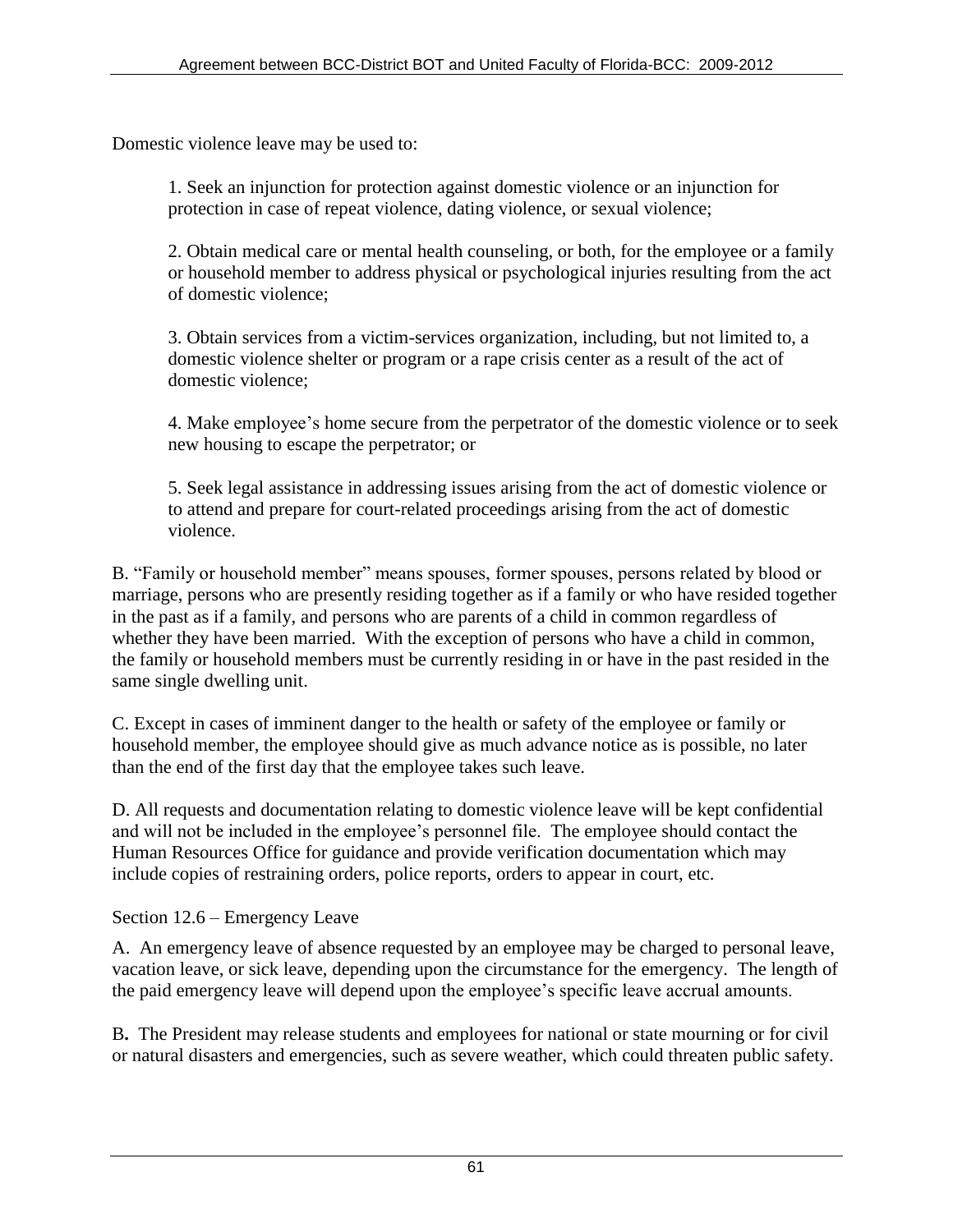The Provost may also release campus or division students and employees in the event of a localized emergency, such as power failure.

This released time is not charged against an employee's leave time. The President, or his designee, may establish policies and procedures to implement release of employees for a College or Campus emergency.

### Section 12.7 – Family Medical Leave Act (FMLA)

A. The faculty member's and the College's and Board's rights and obligations under the Family Medical Leave Act will be determined by statute, applicable regulations, and court interpretations under the Act except that the College may establish, through administrative procedure, benefits greater than those available under such statute, regulation, or court interpretation. In the event the Act requires a benefit greater than the benefits provided under this contract, the Act will apply. The administrative procedure applicable to faculty members will be the same as the procedure applicable to all other employees.

### Section 12.8 – Line-of-Duty Leave

A. The President or appropriate administrator may authorize an employee to be temporarily absent from regular duties and/or home campus or division for the purpose of representing the College or performing services for the College.

The employee must submit a written request form with reason for leave and attach detailed information, such as hotel occupancy, travel method, meals, etc.

## Section 12.9 – Military Leave

A. The President, or his designee, may establish policies and procedures to provide military leave for faculty members conforming to the Uniformed Services Employment and Reemployment Rights Act (USERRA). However, the College may provide benefits greater than those required under the act.

B. Reserve Duty. Leave with pay for an employee on military leave is limited to a period not to exceed 17 working days in any one calendar year.

C. Active Duty. The active military service period begins with the date of entrance and terminates with death or a date that is 30 days immediately succeeding the date of release or discharge from active military service, whichever shall occur first.

Employees who are ordered to active duty will be granted a Leave of Absence from their respective office and duties and will receive the following benefits per active duty assignment:

1. Full pay for the first 17 days;

2. Individuals performing military duty of more than 30 days may elect to continue employer sponsored health care for up to 24 months; however, they may be required to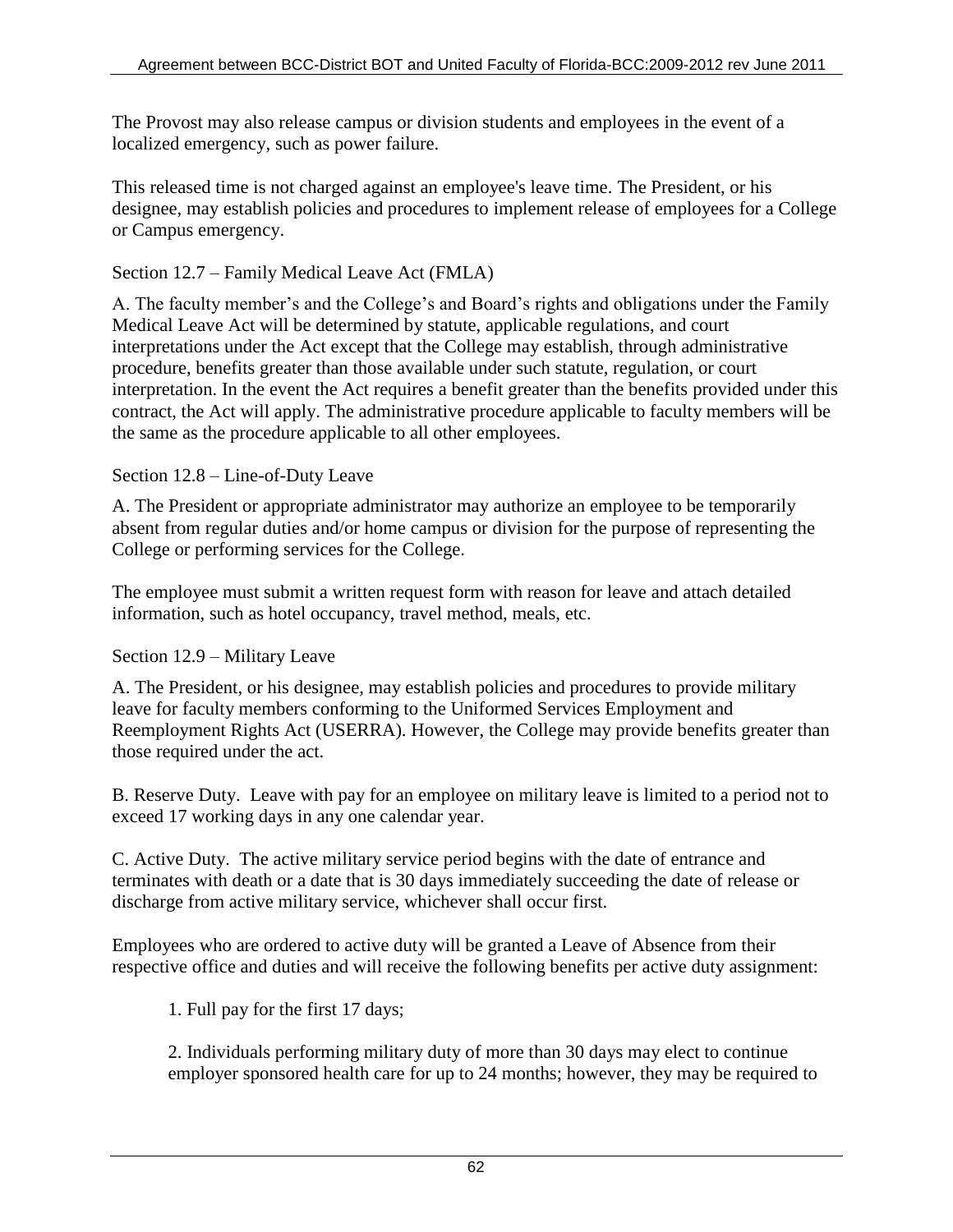pay up to 102 percent of the full premium. For military service of less than 31 days, health care coverage is provided as if the service member had remained employed.

3. Entitlement to the same rights and privileges as an employee granted other types of leaves of absences;

4. All unused leave benefits will be retained by employees and balances will be credited to their records upon return to their positions;

D. Leave Accrual. Vacation and sick days do not accrue, but the time served on active duty does count toward determining an employee's earning rate upon return from active duty. Military leave does count toward time accrual for service awards.

Full-time faculty members who enter active military service with approval to be reinstated at the College will be considered to be on Military Leave and the salary of an employee returning from Military Leave will not reflect an absence from the College.

If, due to medical or disability status, military-related use of FMLA is required, refer to the appropriate procedures.

Section 12.10 – Personal Leave With Pay

A. Eligibility. A full-time employee is entitled to four (4) days of "personal leave" during each fiscal year for personal or emergency reasons. The Personal Leave balance that is reset for each full-time employee at the beginning of each fiscal year will be charged to the employee's unused sick leave and will not accumulate from year to year.

B. Submission. Requests for personal leave by full-time faculty must be submitted for supervisor approval on the appropriate leave request form prior to the date of the requested leave. Except in cases of unusual circumstances, the immediate supervisor will approve the request.

Section 12.11 – Personal Leave Without Pay

A. Eligibility. Full-time faculty members (who have been employed in a regular position consecutively for at least one year) may request approval from the appropriate administrator for a maximum of 90 days of personal leave without pay for the purposes of:

- personal development
- improving work skills
- emergency situations
- personal leave without pay for longer durations may be granted by the President for illness or for special circumstances

B. Limitations. A faculty member granted personal leave without pay for a period up to one (1) semester shall retain his/her same position on the same campus or division. When an employee is granted personal leave without pay, for more than one (1) semester, there is no guarantee that, upon termination of the leave, the employee will return to the same College location or position.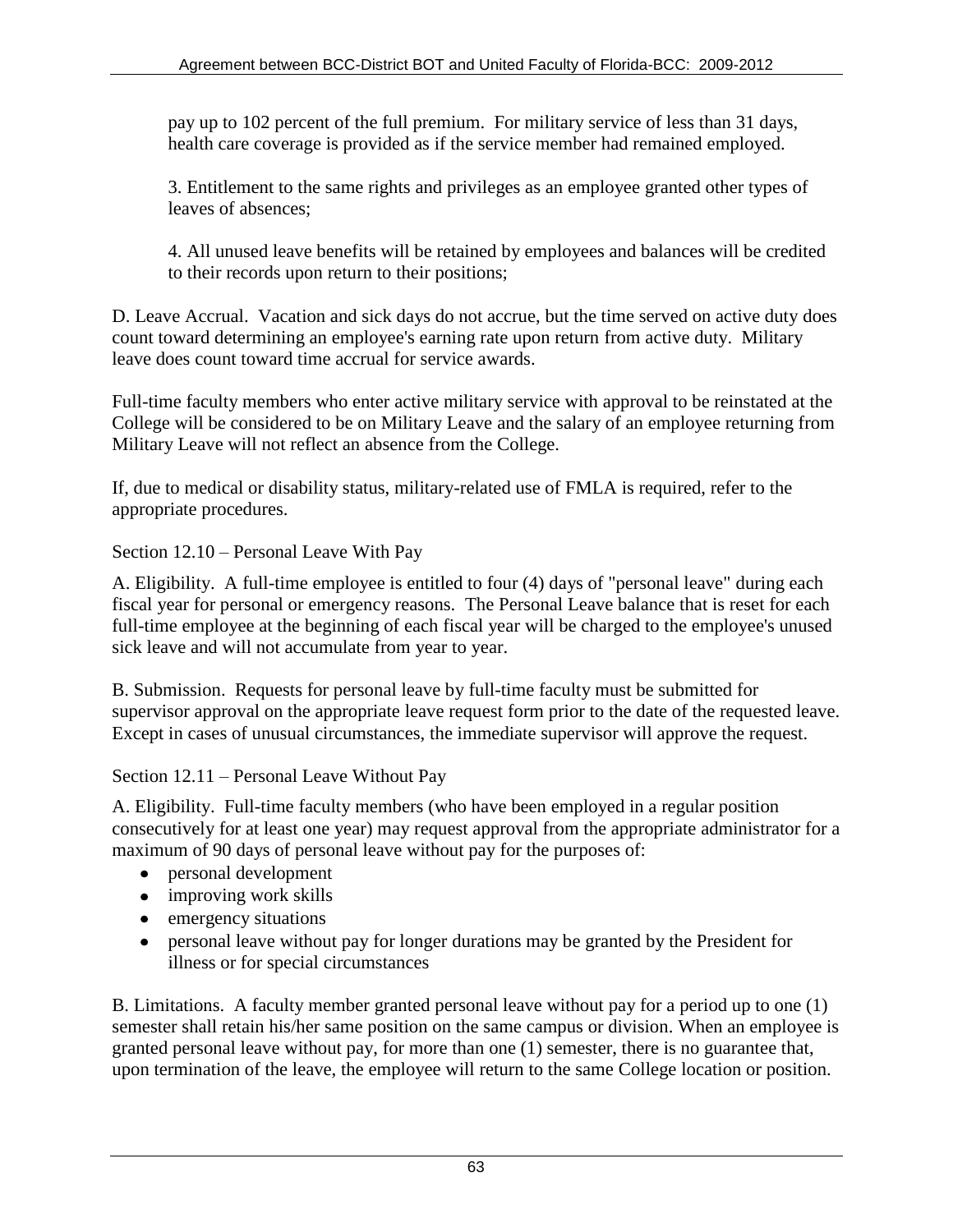Requests for personal leave without pay over 30 days must be approved either by the appropriate Vice President or by the President.

C. Leave Accrual. Extended personal leave without pay does not count toward accumulation of service time for FRS, service awards, or sick and vacation leave accruals. It does count, however, toward time accrual for service awards.

Section 12.12 – Professional Leave With Pay

A. General Guidelines. Professional leave requests will be considered for a maximum of one year at a time when the requesting employee has been satisfactorily employed consecutively for at least one year. Professional leave (with or without pay) is defined as leave granted to a faculty member, administrator, or staff employee in order to engage in educational activities which will result in a benefit to the employee, and incidentally, to the institution.

Justification for the leave should be included on the supporting leave request form.

Appropriate activities for professional leave might include:

- Graduate study in field of specialty;
- Attendance at workshops, seminars in specialty field;
- Study to expand scope of professional areas;
- Other professionally enriching experiences.

When an employee is granted professional leave for up to one (1) year, the employee shall be returned to their same position on the same campus or division.

The President, or designee, may establish procedures for professional leave.

B. Short-Term Professional Leave with Pay. Short-term summer professional leave with pay may be granted to College personnel when such leave will enhance their educational effectiveness, improve College programs, or generally support the best interest of the College. Types of learning experiences which may be considered for approval under this program include attending colleges, universities, private and industry-related technological schools; participating in "on-the-job" training opportunities in government agencies or industry; or other academic research, course development, and publications. Funding will be for salary only.

Eligibility.Employees with three years continuous full-time satisfactory service at Brevard Community College may request a short-term summer professional leave with pay for up to eight weeks.

C. Extended Professional Leave with Pay. Extended professional leave with pay may be granted to an employee when such leave will enhance the employee's educational effectiveness, improve College programs, or generally support the best interest of the College or its educational programs.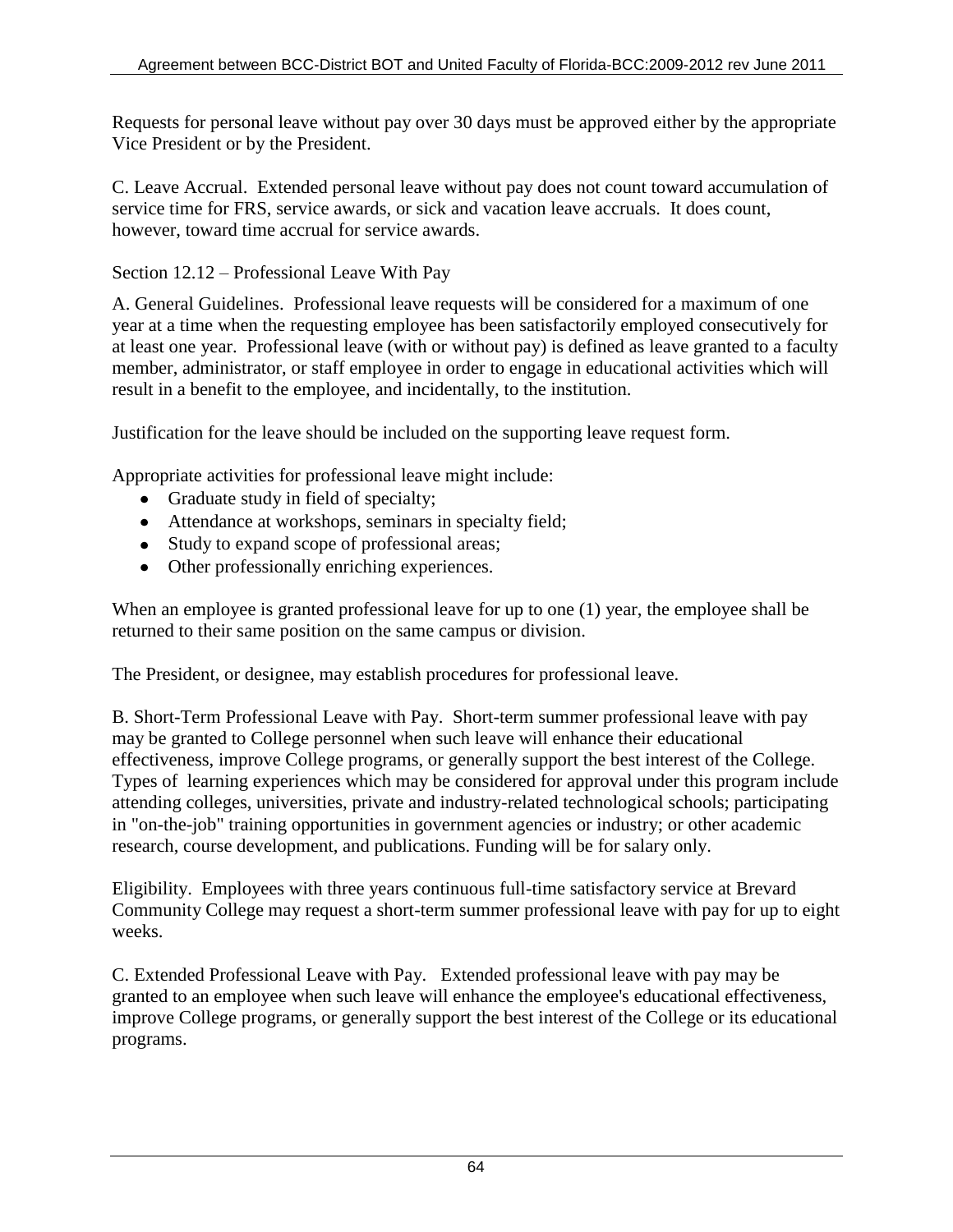Eligibility. Employees with three continuous years of satisfactory, full-time service at BCC are eligible for extended professional leave for a fall and/or spring term, for one year, or for up to two summer terms.

Institutional Commitment. Employees who are granted professional leave with pay will be required to sign the Extended Professional Leave with Pay Agreement Form committing service to the College in a faculty or administrative position immediately following the end of the leave and for a length of term equal to the leave granted, and stipulating that failure to honor the service commitment will result in employee liability to the College for the total (or a proportional) amount (salary and benefits cost) of the grant.

Reimbursement Computation. Leave with pay may be granted for up to one year at not more than 66.6% of full pay, or for one semester or up to two summer terms at full pay. The Office of Human Resources will compute the amount of salary to be paid to any grantee.

### Section 12.13 – Sick Leave

A. Accrual of Hours. All full-time faculty members will accumulate sick leave at the rate of eight (8) hours per month (or major fraction of a month) of employment. There is no maximum number of unused sick days that an employee may accumulate.

Accrual for sick leave does not change; it is always 8 hours per month regardless of the number of years worked at BCC or other related institutions.

Employees on sick leave are required to stay in contact with their supervisor for weekly or daily status reporting, whichever is requested by the supervisor. A full-time employee will be granted available sick leave from the College if unable to perform assigned duties due to:

1. Personal sickness or disability;

2. Illness or death of any member of the employee's or spouse's immediate family, household, or other close relative (to include spouse, daughter, son, parents, sister, brother, grandparents, aunts, uncles). Supervisors may require a note from the funeral director to validate attendance at a funeral.

B. Transfer Sick Leave to BCC. When a full-time employee has accumulated sick leave at any other institutions, it may be transferred to BCC pursuant to College policy:

C. Reinstatement of Sick Leave. Previous sick leave balances may be re-instated for employees who return to employment with BCC.

D. Unused Sick Leave. Unused sick leave may not be transferred from one employee to another. Unless covered by another contract, full-time employees may be eligible for payment of some or all unused sick leave based on the following set of rules.

The President, or designee, may establish procedures for sick leave use which shall be the same for faculty as for other employees.

The President, or designee, shall establish policies and/or procedures for an employee sick leave pool which shall be the same for faculty as for other employees.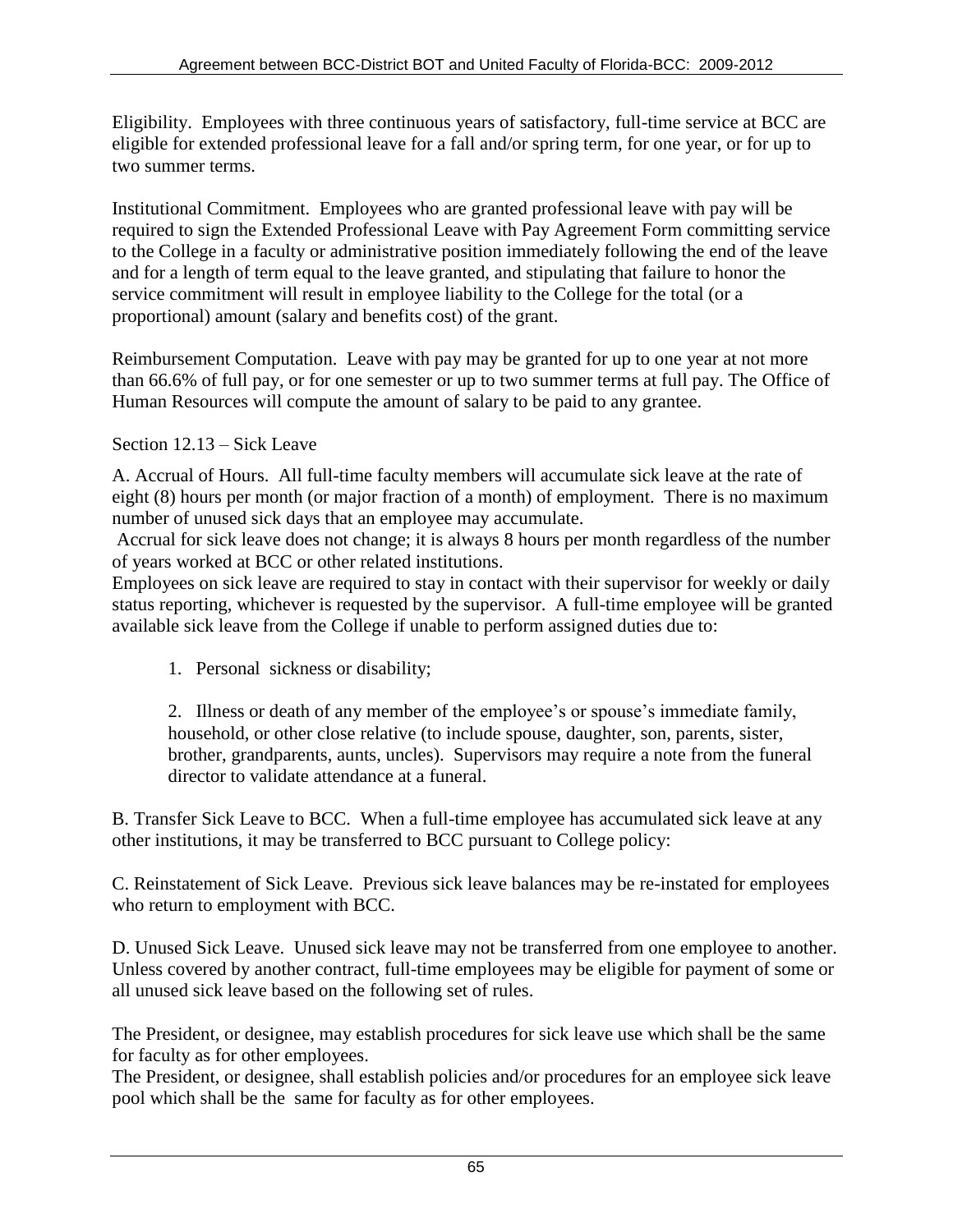Section 12.14 – Vacation Leave

Full-time faculty members normally do not earn vacation leave. However, a faculty member assigned to a Twelve-Month contract, or on administrative leave to accept an administrative contract shall earn vacation leave.

The President, or his designee, shall establish policies and/.or procedures for vacation leave which shall be the same for faculty as for other employees.

Section 12.15 – Workers' Compensation Leave

A. Eligibility. All College employees are entitled to compensation for occupationally-incurred illnesses and injuries. Each employee is entitled to a maximum of 12 days of workers' compensation leave at full pay per calendar year when an injury or illness is due to a job-related activity. These leave days are non-cumulative and will be granted at full pay, provided that: The Office of Human Resources is notified of the situation within two business days after the injury or illness is sustained;

A "First Report of Injury" form (including a physician's statement describing the impact of the injury on the employee's ability to work) is submitted to the Office of Human Resources within two business days after the beginning of the impairment.

B. The President, or his designee, shall establish policies and/.or procedures for worker's compensation which shall be the same for faculty as for other employees.

Section 12.16 – Terminal Pay

A. Terminal payment of unused sick leave will be paid to unit members or their beneficiaries who meet any of the following criteria:

- 1. Become deceased while a full-time employee of Brevard Community College.
- 2. Be on continuing contract and are released per Article 16.

3. Be employed full-time at Brevard Community College for at least 6 years, and officially complete the Florida Retirement System (FRS) requirements for retirement including cashing the first FRS check or accepting the first electronic FRS retirement transfer.

B. Terminal pay will be calculated by multiplying the daily rate of the then-current base contract times the number of days of accumulated unused sick leave times the percentages as determined below:

| Number of completed<br>years of service | Percentage |
|-----------------------------------------|------------|
| ი - 3                                   | 35%        |
|                                         | በ%         |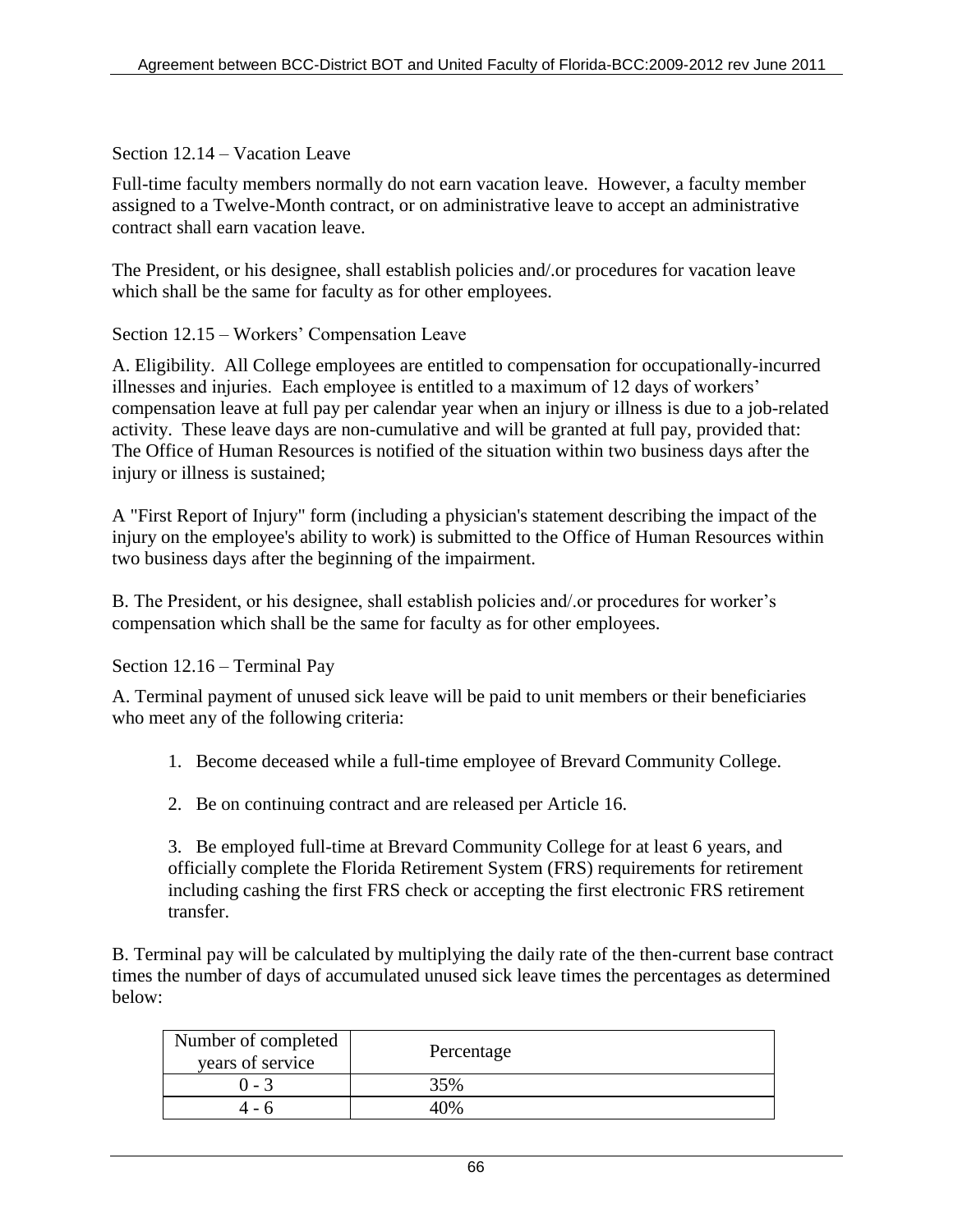| $7 - 9$   | 45%                                                    |
|-----------|--------------------------------------------------------|
|           | 50%                                                    |
| $11 - 30$ | 50% plus 2.5% for each full year of service<br>over 10 |
|           | As if 30 years of service                              |

C. If a unit member receives terminal pay benefits based on unused sick leave as specified in this article, all remaining accumulated sick leave shall become invalid.

Section 12.17 – Leave Usage

For the purpose of leave usage and calculation of terminal pay, a workday consists of eight (8) hours. When a daily schedule is provided with the faculty leave form, faculty will be charged actual time used.

# **ARTICLE 13: BENEFITS**

Section 13.1 – Insurance

The College recognizes a responsibility to assist unit members to deal with the costs of health care.

A. The College agrees to provide standard medical and dental plans and to pay the cost of a standard premium for such plans for the unit member

B. The College will extend to unit members the same insurance, flexible benefits plan, and other medical plans that are made available to non-unit members at the same cost. The President or his designee may establish policies and procedures regarding insurance options, dependent coverages, and retiree eligibility.

C. Recognizing the importance of a cooperative effort in the implementation and review of college insurance policies, the College agrees to continue the College-wide Insurance Committee. At least one-third (1/3) of the committee members (all members must be full-time college employees) will be members of the bargaining unit selected by UFF-Brevard. The committee will meet as often as necessary, but at least annually, to expeditiously carry out its duties.

D. The College also agrees to provide access to various other insurance as may be recommended by the Insurance Committee including, but not limited to, life, short-term disability, long-term disability, cancer/catastrophic illness, and others which may be at the employee's expense.

## Section 13.2 – Life Insurance

Each full-time employee shall receive College-paid term life insurance payable to the designated beneficiary(ies) in an amount equal to the employee's annual salary, rounded to the nearest thousand dollars. Additional life insurance (equal to two or three times the annual salary) may be purchased for a modest premium, payable through payroll deduction. It is the responsibility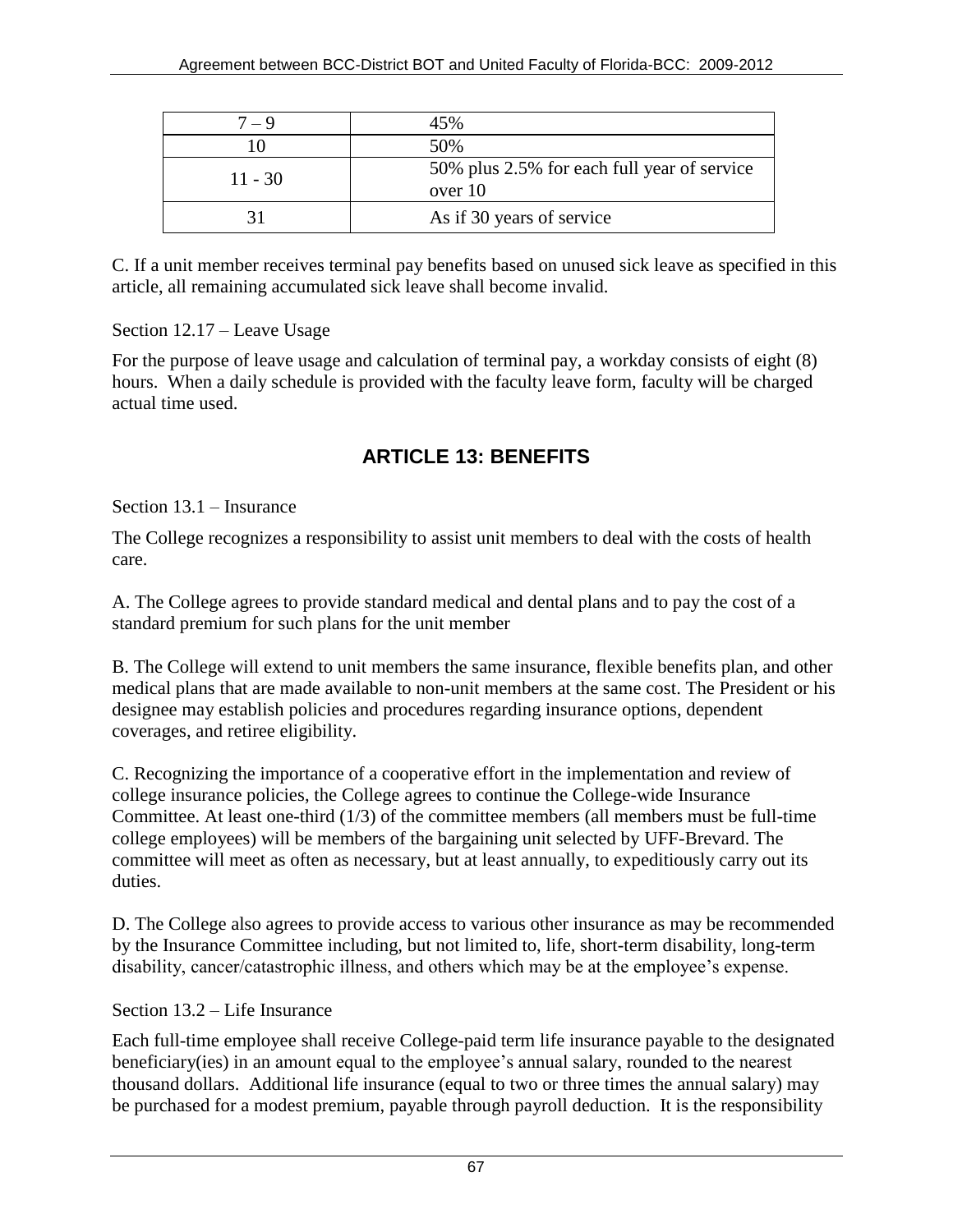of the full-time employee to advise the Human Resources Office of any change in the status of dependents covered by life insurance through the College.

### Section 13.3 – Retirement

All employees in full-time faculty positions hold membership in one of the classes of the Florida Retirement System (FRS) and in the federal Social Security system. Those who are contemplating retirement should discuss their individual situations with the Human Resources staff approximately six months prior to their projected date of retirement. The Human Resources staff will provide employees with the proper paperwork to process the request for retirement.

For either information or assistance in planning retirement, refer to the Florida Retirement System website at [www.myfrs.com.](http://www.myfrs.com/) Social Security information on retirement can be found at the website for that office, [www.ssa.gov.](http://www.ssa.gov/)

Other Retirement Pay. At the faculty member's discretion, payment of unused sick leave may be made in a lump sum payment or may be sent to the faculty member's deferred compensation plan. Employees may choose to receive a vacation leave lump sum payment or to have either a portion of or all of the funds sent to their deferred compensation plan for investment.

Section 13.4 – Workers' Compensation Insurance

A. All College employees are covered by the Florida Workers' Compensation Law.

B. On-the-job accidents, injuries, or occupationally-incurred illnesses must be reported immediately to the employee's supervisor. Even if the employee is involved in an accident but decides that there is no injury, the employee is still required to report the accident to the supervisor.

The supervisor is responsible for reporting all details to the Human Resources Office within two working days. An Accident/Incident Report must be submitted for all accidents. The Security Office is not responsible for completing the report, but should be notified so the Security staff can offer assistance in handling the case. The report forms may be obtained from the Human Resources Office.

C. The Accident/Incident Report (including a physician's statement describing the ailment and verifying the disability) is submitted to the Human Resources Office within two working days from the accident/injury or from the beginning of the work-related illness.

D. Each employee is entitled to a maximum of twelve (12) days of workers' compensation leave per calendar year when an injury or illness is due to a job-related activity. These leave days are noncumulative and will be granted at full pay. The employee will also be allowed to draw time from his/her vacation leave and available sick leave or up to the four days of personal leave in order to receive a full paycheck.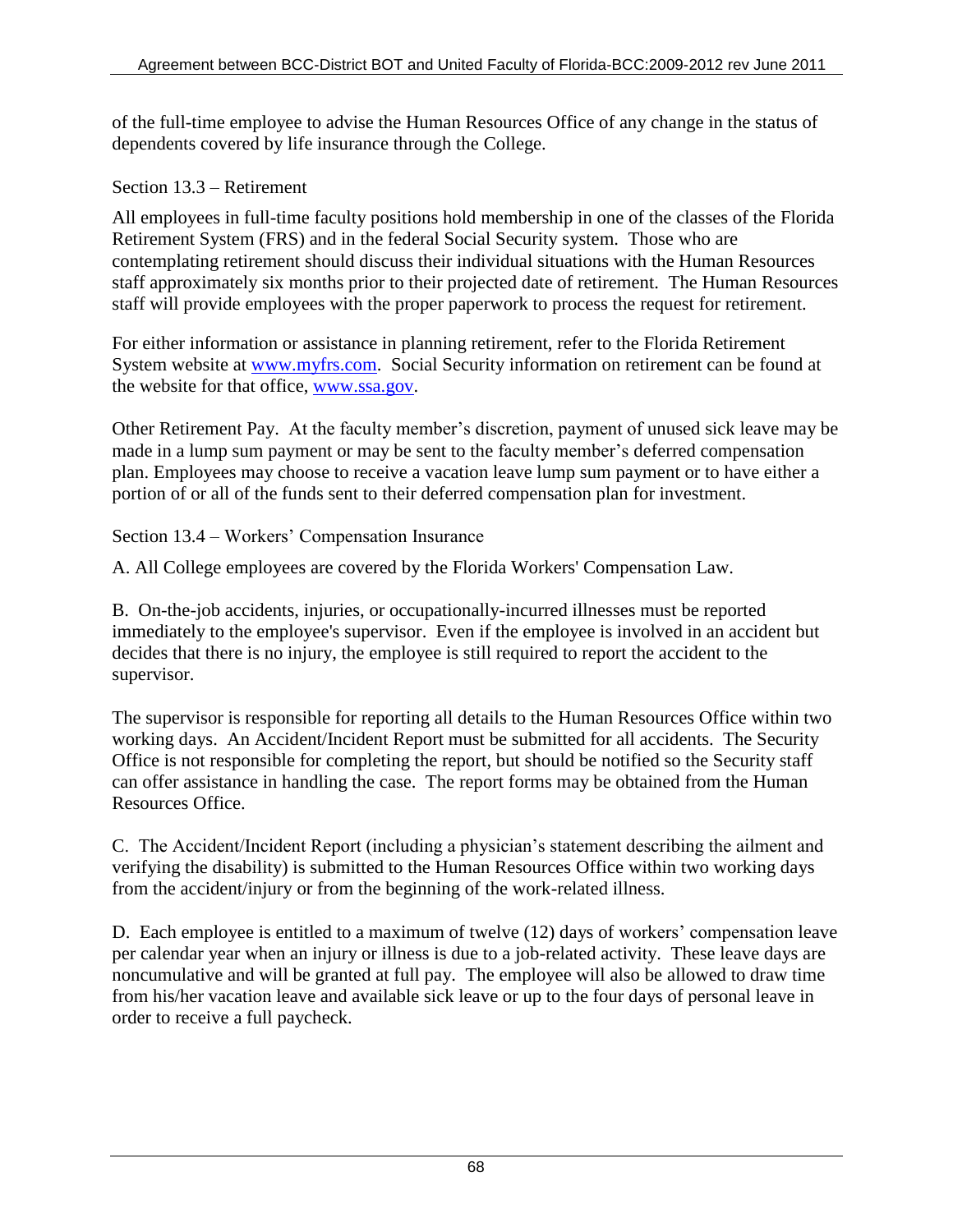### Section 13.5 – Employee Tuition Assistance Program

Pursuant to Article 6.11 of this agreement, the College shall maintain a Tuition Reimbursement Program for full-time faculty.

### Section 13.6 – Dependent's Tuition Work Program

The College shall maintain in effect a Dependent's Tuition Work Program (DTWP). The President, or designee, may establish policies and procedures for the DTWP.

### Section 13.7 – Fee Waivers

In the event that the College provides for waiver or reduction of tuition and fees for College employees or their dependents to attend Brevard Community College courses, these provisions will apply to unit members and their dependents on the same basis as other categories of employees.

### Section 13.8 – Employee Emergency Assistance Fund

The College shall maintain in effect the Employee Emergency Assistance Fund (EEAF) available at the effective date of this agreement. The President, or designee, may establish policies and procedures for the EEAF.

### Section 13.9 – Salary Checks

A. Upon request, the College will endeavor to mail salary checks to the faculty member's bank or home. If no such request is made, salary checks will be sent to the faculty member's campus or division. The faculty member shall receive his annual contract pay in equal biweekly installments, beginning with the pay period/pay date immediately following the last pay period of the previous contract year, or at the faculty member's option, he may elect to receive his annual contract pay in equal biweekly installments beginning with the pay period/pay date immediately following the last pay period of the previous contract year and ending with the pay period immediately following the end of the Spring Term. Such election shall be made by submitting to his supervisor the Faculty Pay Option form (Appendix E) no later than the first day of the Fall Term each year.

B. Absent an emergency, overload compensation for major terms shall be paid beginning no later than with the paycheck for the third full pay period in the Term, and will be paid in equal installments thereafter. Adjunct/Overload compensation for the Summer will begin as soon as reasonably possible and be paid in equal installments of not less than two (2) installments.

C. In the event of an error by the College resulting in under-payment to the faculty member of \$250 or greater, a supplemental check shall be generated and provided to the faculty member not more than three (3) business days after written notification to Human Resources.

D. In the event of an error resulting in under-payment to the faculty member of less than \$250, pay shall be corrected no later than the next regular payroll after written notification to Human Resources.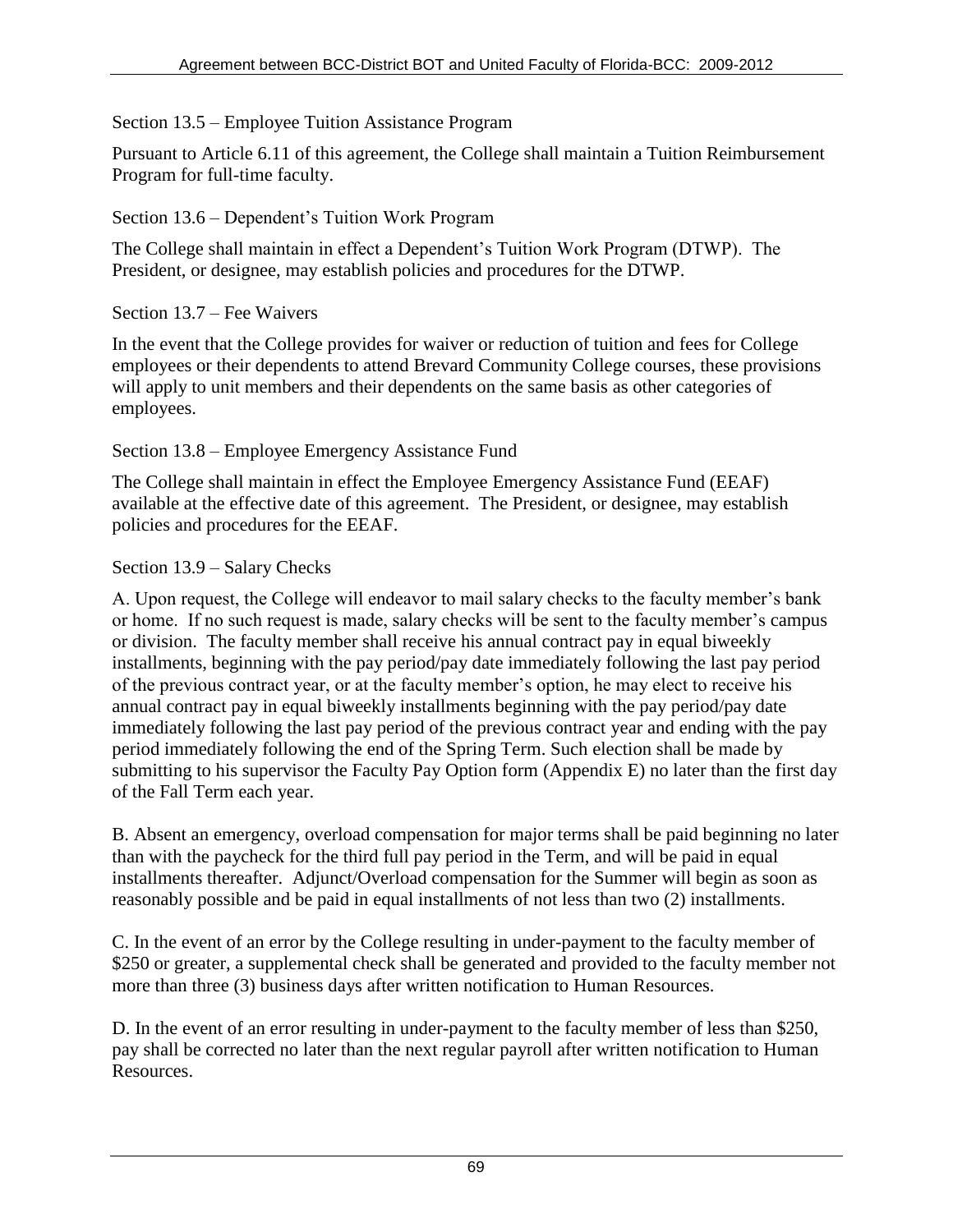# **ARTICLE 14: SALARIES AND COMPENSATION**

Section 14.1 – The intent of this section is to establish salaries for a uniform 165-day maximum annual base contract for faculty members. Certain faculty whose positions require summer or other extended work-year shall receive daily-rate of pay for the additional days in excess of 165. The parties agree to establish salaries for all returning unit members employed as of August 1, 2010 for the 2010-2011 academic year as described in this section.

A. For all faculty members. For academic year 2010-2011, basic year annual salary for all faculty members shall be increased by \$ 1,000, plus an additional \$ 155.00 for each year of fulltime faculty employment at BCC.

B. To calculate salaries for contracts in excess of the standard academic year:

1. Instructional faculty members in certain programs such as health sciences, nursing, and certain other disciplines that require a longer contract length because the faculty member must teach in the summer or because the faculty member must serve as a department chairperson, program manager, or program coordinator, shall receive an Extended Year Contract of appropriate length in excess of 165 days. The annual salary shall be calculated by multiplying the daily-rate of pay by the actual number of days contracted.

2. Library and counseling faculty members shall receive an Extended Year Contract of 189 days, or more, as necessary to meet the departmental needs. The annual salary shall be calculated by multiplying the daily-rate of pay by the actual number of days contracted.

3. Counseling faculty members shall receive a Basic Academic-Year or Extended Year Contract of 165 days, or more, as necessary to meet the departmental needs. The annual salary shall be calculated by multiplying the daily-rate of pay by the actual number of days contracted.

D. All new faculty hired for the 2010-2011 academic year will start with an annual salary as identified in Appendix D.

E. Unit members achieving an advance in education category and who request a promotion in salary/pay grade pursuant to Article 11.3 shall receive an increase in base salary based on the difference between the current educational category and the new educational category as provided below no more frequently that once/year . This will be applied to the faculty member's base annual salary prior to calculation daily rate of pay or any applicable Extended-Year Contract.

- 1. Promotion to Baccalaureate level: \$1,000
- 2. Promotion from Baccalaureate to Masters' Degree: \$1,250
- 3. Promotion from Masters' Degree to Masters +30: \$1,250
- 4. Promotion from Masters' +30 to Masters +60: \$1,500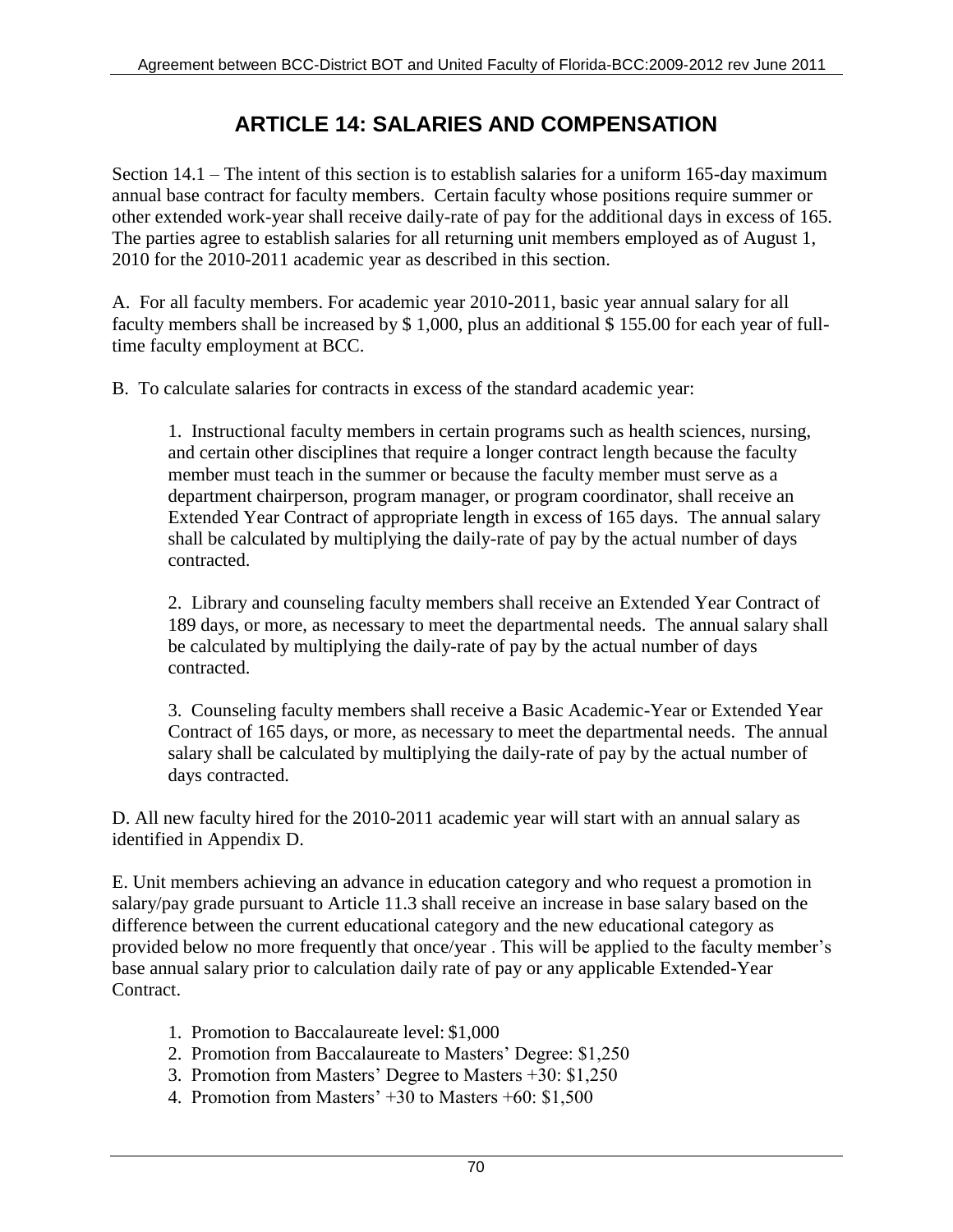5. Promotion from any level to Doctorate: \$2,000

Official transcripts must be furnished to the Executive Director of Human Resources by October 1 of the contract year. If a unit member has achieved an advance in educational category prior to the start of the contract year, but furnishes the official transcripts after October 1 of the contract year, the appropriate increase will be applied to the base salary as of the date submitted, but will be non-retroactive.

Section 14.2 – Each contract year, the contract period for faculty will be defined by start of the academic calendar plus 364 days adjusted to include required in-service/administrative days prior to the start of classes.

Section 14.3 – Except as provided herein, new faculty members will be placed on the Faculty Minimum Salary Schedule (Appendix D) in effect at the time of hiring, at the salary appropriate for their years experience and educational category. The College retains the right to make reasonable deviations from the Schedule under special circumstances such as hiring or retaining hard-to-fill positions or in cases where specialized credentials or experience merit such consideration. The UFF-Brevard President or designee shall be consulted prior to implementation of any such deviation involving existing faculty. "Consulted" as used in this section means to confer and, upon request of either party, meet in person (provided the UFF-Brevard President or designee is available to meet on an expedited basis if necessary), but does not require agreement. However, the College President may not exceed the stated minimum salary by more than ten (10) percent.

Section 14.4 – An applicant recommended for a bargaining unit position will receive a contract, conditional on Board approval, stating the starting annual salary and the base contract type and length (in days). Starting salary will comply with the Guidelines for Faculty Starting Salaries (Appendix D). Salary will be conditional on the Human Resources Office receiving verification of the applicant's credentials (college transcripts, work experience, etc.)

Newly hired unit members who desire credit toward a more advanced educational category classification for previously completed course work must submit the appropriate documentation to the Human Resources Office within 60 days after the first day of employment.

Section 14.5 – Unit members recommended for supplemental contracts or overload instruction shall receive a contract stating the rate of pay and the total pay as detailed in this Article.

The recommendation form will be provided within 30 days after the work commences. In the event that the monetary recommendation is materially changed prior to submission to the Board of Trustees, the affected unit member will be promptly notified, and upon request shall be relieved from the assignment. The unit member shall be paid for services rendered up to that point. This section does not apply to Staff and Program Development contracts, or to independent contractor agreements for special projects.

Section 14.6 – The Board agrees to pay the appropriate monetary supplement to any unit member who performs additional duties as indicated.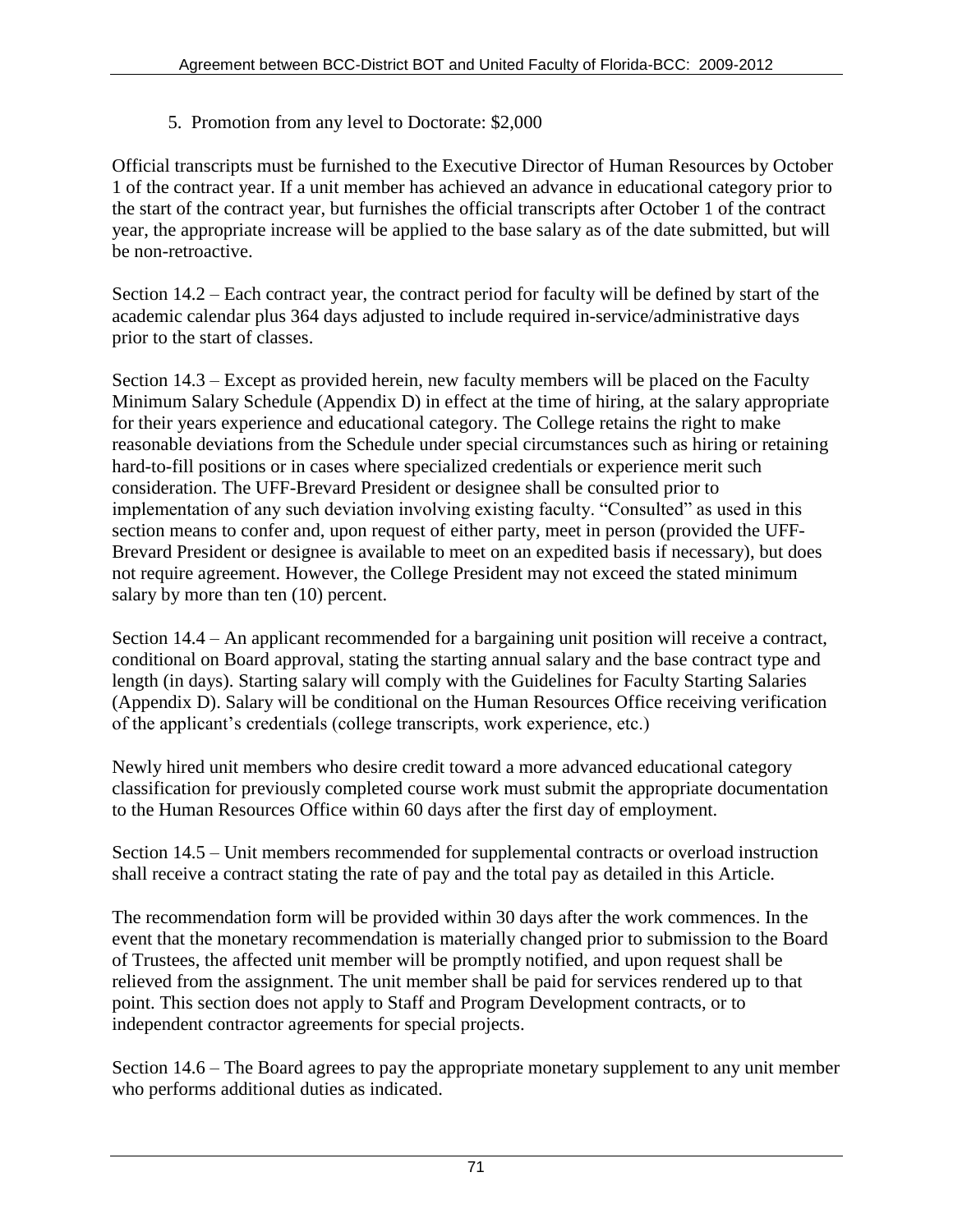A. No unit member will be paid any compensation except what is established in this contract or its appendices, providing that compensation is established in this contract or appendices.

B. Full-time faculty used as substitutes will be paid \$25.00 per contact hour.

C. Overload courses will be paid per point according to the following rates based on educational degree:

- 1. Doctoral Degree, \$62.50;
- 2. Specialist, Masters  $+30$ , or Masters  $+60$ , \$57.50;
- 3. Masters Degree, \$55.00; or Baccalaureate Degree, \$50.00.

D. Supplemental Instruction-Related Duties: The President is authorized to employ personnel on appropriate employment contracts in order to perform instruction-related duties. When employing personnel in this manner, the President will be responsible for determining the appropriate salary to be paid for the work performed. The College will pay the following amounts for the duties indicated. In the case of a range specification, the determining factors will include qualifications, experience, and time devoted to the duties:

1. Co-op Student supervision: \$25.00 per student per semester hour.

- 2. CAEL (assessment of prior learning): \$31.00 for each course review.
- 3. Credit by Exam: \$29.00 per student per exam administered.

4. Department Chairperson (DC) compensation: The DC will be scheduled for a 35-hour work week and will be required to work an additional 5 days beyond the number required by his/her base contract.

a. The DC will receive six (6) credit hours (one-fifth of minimum annual load) release time plus a \$10,000 annual supplement payable \$5,000 per major semester. Optionally, the DC and the supervising administrator may mutually agree that the DC shall receive 12 credit hours release time plus a \$7500 annual supplement payable \$3750 per major semester.

b. The DC may opt to have their salary annualized over 26 pay periods. Option to annualize must be communicated to Payroll by the first week of the Fall semester.

c. The DC will receive his/her daily rate for each extra day worked beyond the number required by his/her base contract.

d. A DC may teach overloads and receive payment for additional supplements subject to his/her supervisor's approval.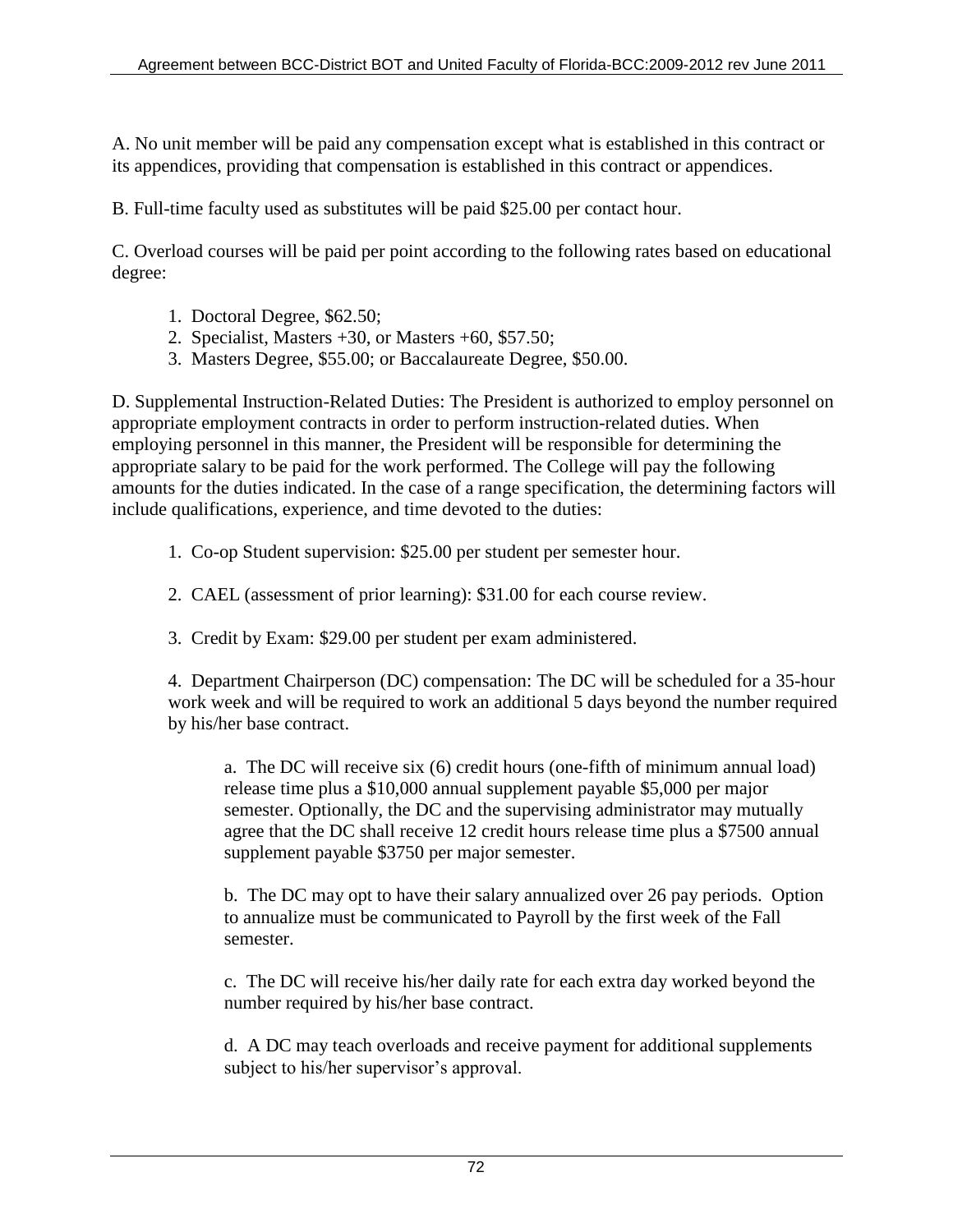e. A Department Chair is eligible for compensation for developing and/or facilitating a workshop, dependent on available funding.

5. Program Manager (PM) compensation: The PM will be scheduled for a 35-hour work week and will be required to work additional days beyond the number required by his/her base contract as necessitated by the specific program and accreditation needs.

- a. The PM will receive six (6) credit hours (one-fifth of minimum annual load) release time plus a \$7,000 annual supplement payable \$3,500 per major semester.
- b. The PM may opt to have their salary annualized over 26 pay periods. Option to annualize must be communicated to Payroll by the first week of the Fall semester.
- c. The PM will receive his/her daily rate for each extra day worked beyond the number required by his/her base contract.
- d. A PM may teach overloads and receive payment for additional supplements subject to his/her supervisor's approval.
- e. A Program Manager is eligible for compensation for developing and/or facilitating a workshop, contingent upon available funding.

E. Unit members may be appointed as Program/Curriculum Coordinators in the following categories:

1. Curriculum Coordinator – Annual payment of \$1,000 for the first year of service, \$1,500 for the second year of service, and \$2,000 for the third and all subsequent years of service.

2. Program Coordinator/SLS coordinator – Annual payment of \$2,000 for the first year of service, \$2,500 for the second year of service, and \$3,000 for the third and all subsequent years of service.

The duties of each level of coordinator will be listed on a job description maintained in the Human Resources Office and the Faculty Handbook. Coordinator positions will be opened and advertised internally using College communication media. The Coordinators are appointed at the sole discretion of the administration, and serve for a period of one year. A Coordinator may be reappointed to the same position or another Coordinator position within his/her discipline in consecutive years. The administration may appoint a temporary Coordinator to complete the duties of an individual unable to fulfill the term appointment. Any paid leave approved by the College will not be considered a break in service and, therefore, will have no impact on curriculum coordinator and program coordinator compensation levels.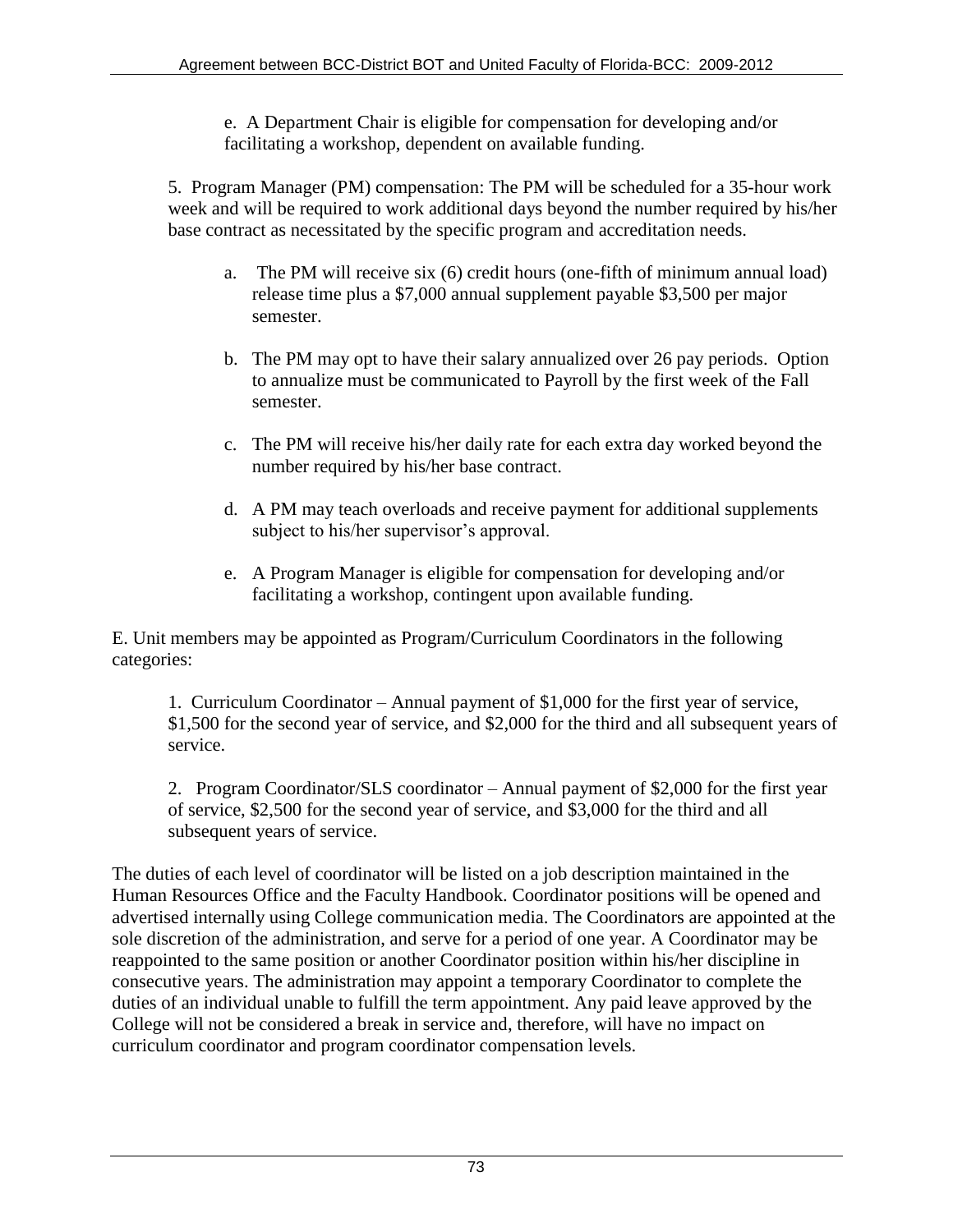By mutual agreement between the Coordinator and the supervising administrator, release time may be granted in lieu of an annual stipend.

F. Annual Payment for Coaching and Coordinating Duties. The College and UFF-Brevard shall mutually negotiate annual payments for coaching and coordinating duties that may be assigned to members of the bargaining unit.

Faculty members who perform such duties for the 2010-2011 academic year shall be compensated at not less than the levels below:

The College agrees to seek additional funding levels from student activity fees. If successful, the following schedule shall be implemented beginning with the 2010-2011 academic year:

| <b>Assistant Coaches</b>                 | 1300-1800 |
|------------------------------------------|-----------|
| <b>Head Coaches</b>                      | 3000-5750 |
| <b>Student Club Sponsors</b>             | 1000-2000 |
| <b>Professional Association Advisors</b> | 1300-1800 |
| Performing Arts Director                 | 2000-2500 |
| <b>Study Abroad Director</b>             | 5250-5750 |
| Other                                    | 1000-5500 |
|                                          |           |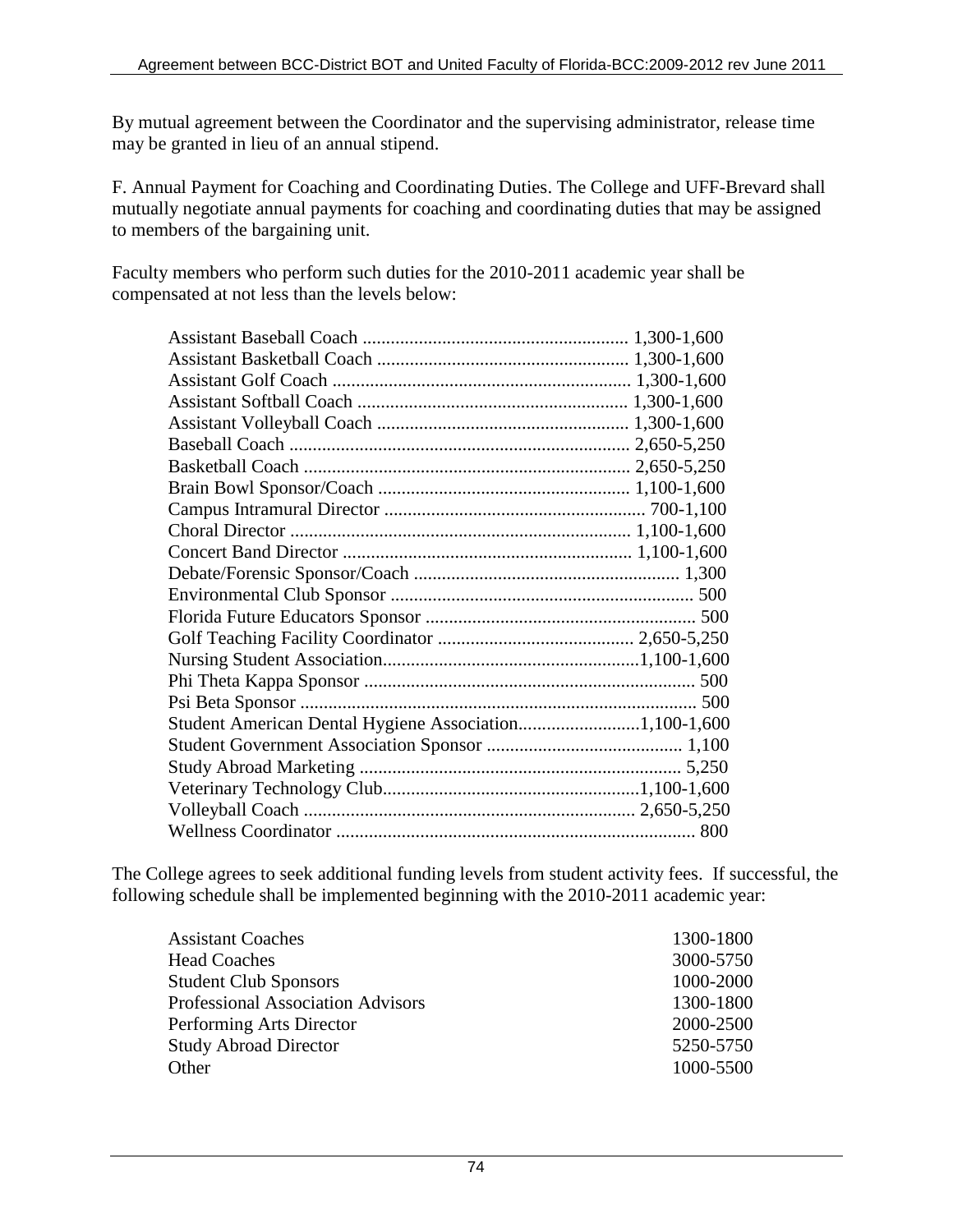Club Sponsors/coaches may receive equivalent release time in lieu of supplemental contracts, as budget and schedule permit and subject to approval by the Provost.

### Section 14.7 – ADPA

A. The parties agree to the benefits of providing recognition and rewards to faculty members whose performance is exemplary and outstanding. The parties agree to expand current nonmonetary and supplemental monetary recognition programs to include enhancements to the base salaries of deserving unit members.

B. There shall be an Academic Discipline Peer Award (ADPA**)** commencing in academic year 2007-2008. There shall be "Discipline Cluster" Academic Discipline Peer Awards (ADPA**)** in the amount of \$1,250 each. The standards and procedures for the Academic Discipline Peer Awards (ADPA) shall be defined in the Appendix.

Section 14.8 – Promotion in Rank (Title)

A faculty member who meets the requirements for a promotion in rank (title) as provided in Article 11.4 based upon either an increase in years of service or additional education shall receive a one-time stipend of \$1,000.00.

## **ARTICLE 15: LAYOFF AND RECALL**

Section 15.1 – Layoff

A. Prior to any general reduction of the number (layoff) of employees in the bargaining unit arising out of economic or operational considerations, the reduction shall be subject to discussion between the UFF-Brevard and the College. The College will notify the UFF-Brevard not less than six (6) months prior to anticipated layoff dates. During the period following the notice to the UFF-Brevard of the intent to reduce force, the College agrees to meet at reasonable times and places for such discussion. The notice period may be reduced in the case of unusual or unforeseen circumstances giving rise to a reduction in force and making the above notice not feasible.

B. Based on the nature of the cause for reduction, the College will determine the number and types of faculty positions to be reduced.

C. Once the number and types of positions to be reduced is determined, the College may transfer faculty between campuses to avoid releasing faculty from employment.

D. No continuing contract faculty member shall be released until all annual contract faculty serving in the discipline, or any discipline in which tenured faculty are credentialed and qualified to teach, have been considered for release from employment. The decision of the College on which faculty members to release shall not be subject to public hearings under Florida Statutes.

E. All unit members credentialed and qualified to teach within an affected academic discipline or vocational/technical program will be assigned RIF points for use only within that academic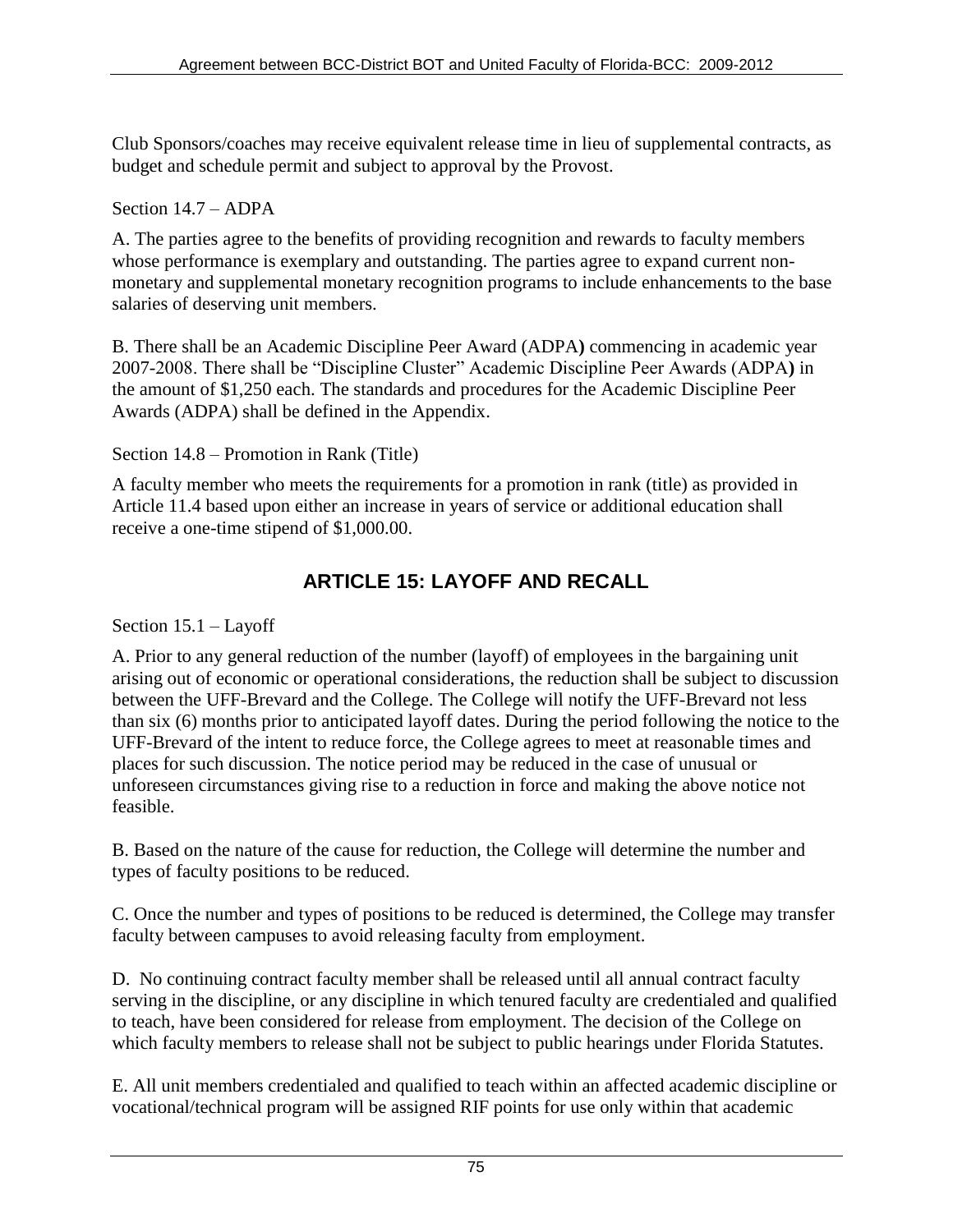discipline or vocational/technical program to assist in selecting the unit member(s) to be released from employment. The point total accrued by each member will be considered by the College in making its selection, with the unit member with the lowest point total being the most vulnerable to release. Should the College select a unit member for release who has a higher point total than that of a unit member in the same discipline or program who is not being released, the College will state reasons for its selection in writing furnished to the released unit member and the UFF/BCC.

1. An employee selected for release due to reduction in force will be given at least 120 days notice prior to the effective date of release.

- 2. RIF points will be assigned as follows:
	- a. holding continuing contract, 3 points

 b. each year of full-time employment as faculty in the affected academic discipline or vocational/technical program, ½ point up to maximum of 10 points c. completion of requirements for maintaining continuing contract (Article 11), 1 point for each 3-year period

d. academic preparation

| Doctorate                | 6 points                                                                             |
|--------------------------|--------------------------------------------------------------------------------------|
| Master's $+60$           | 5 points                                                                             |
| Master's $+30$           | 4 points                                                                             |
| Master's                 | 3 points                                                                             |
| Bachelor's or equivalent | 2 point                                                                              |
| Less than Bachelor's     | 1 point                                                                              |
|                          | e. the last two $(2)$ performance evaluations: one $(1)$ point for each satisfactory |

evaluation, zero (0) points for each unsatisfactory evaluation.

F. This Article is not deemed to be in conflict with applicable laws or regulations.

Section 15.2 – Recall

Unit members who are released from employment under this Article will for a period of 24 months from the date of release be granted recall preference for reemployment with the College in lieu of a new hire, subject to the following conditions:

1. Recall consideration will apply to any opening in the academic discipline or vocational/technical program for which the unit member is credentialed and qualified to teach.

2. The College shall send email notification of all openings to all unit members subject to recall consideration for a period not less than twenty-four (24) months from the date of layoff. However, it is the responsibility of the unit member to make timely application for any position opening and to ensure that the College is made aware of the member's recall eligibility.

2. If more than one unit member applies for an opening recall, consideration will be based on the RIF points used to make the release, with the member with the highest point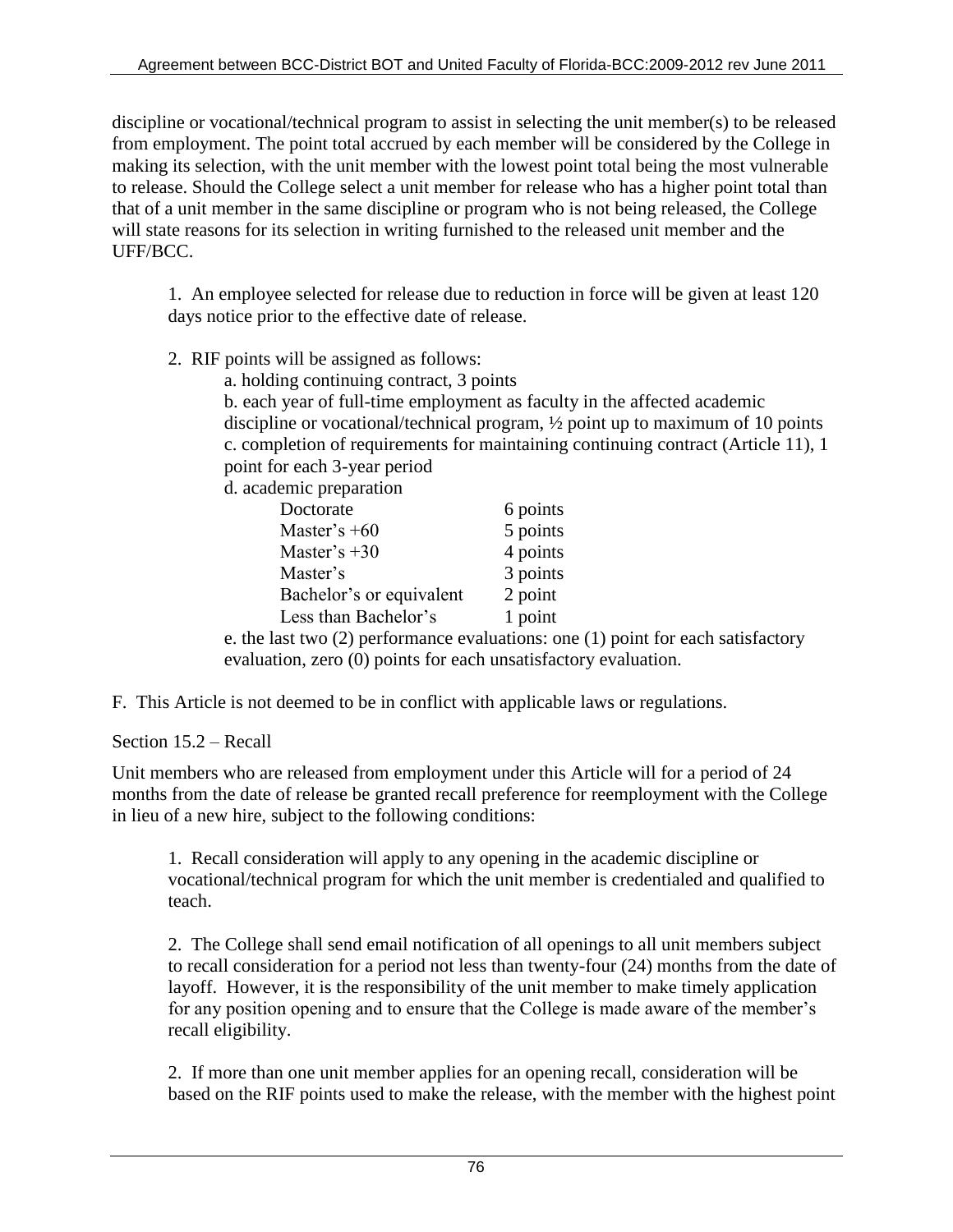total being given preference for selection. Should the College select a unit member other than the one with the highest point total, the College will state the reasons for the selection in writing furnished to the non-selected unit member and UFF/BCC.

3. Unit members who refuse to accept an offer for recall under this section will not be eligible for further consideration under this section.

## **ARTICLE 16: GRIEVANCE and ARBITRATION**

### Section 16.1 – Grievances

The parties agree that prompt and just settlement of grievances is of mutual concern and interest and encourage the informal resolution of grievances whenever possible. The purpose of this procedure is to promote prompt and efficient resolution of grievances at the point of origin. In order to achieve this, the Union and the Administration shall make available to one another all known relevant facts so as to enable the parties to resolve grievances and maintain harmony within the College environment. This procedure shall be the sole and exclusive method for resolving grievances.

A. Definitions as used herein:

1. A "grievance" shall mean a dispute filed on the appropriate grievance form (Appendix B) concerning the interpretation or application of a specific term or provision of the Collective Bargaining Agreement, subject to those exclusions appearing in other articles of the agreement. Oral complaints are not grievances; however, any claim by an employee, group of employees, or the UFF/BCC that there has been a violation, misinterpretation, or misapplication of some specific provision of this agreement, policy, procedure, or handbook which has been incorporated into this agreement by reference, may bring oral complaints or suggestions relating to such provision to the attention of the College for discussion on an informational basis.

2. "Grievant" shall mean a member of the bargaining unit, or group of members of the bargaining unit, or the UFF Chapter itself, who has/have filed a grievance in a dispute over a provision of the Collective Bargaining Agreement, policy, procedure, or handbook incorporated into this agreement by reference.

3. "Representative" or "Grievance Representative" shall mean an individual designated in writing by the grievant to represent, and act for and/or on behalf of, the grievant throughout the grievance procedure.

a. The representative shall have the authority to file the grievance, submit documents, speak for the grievant, and communicate with the administration on behalf of the grievant.

b. The grievant may change the designated representative upon written notice to the administration and to the UFF-Brevard.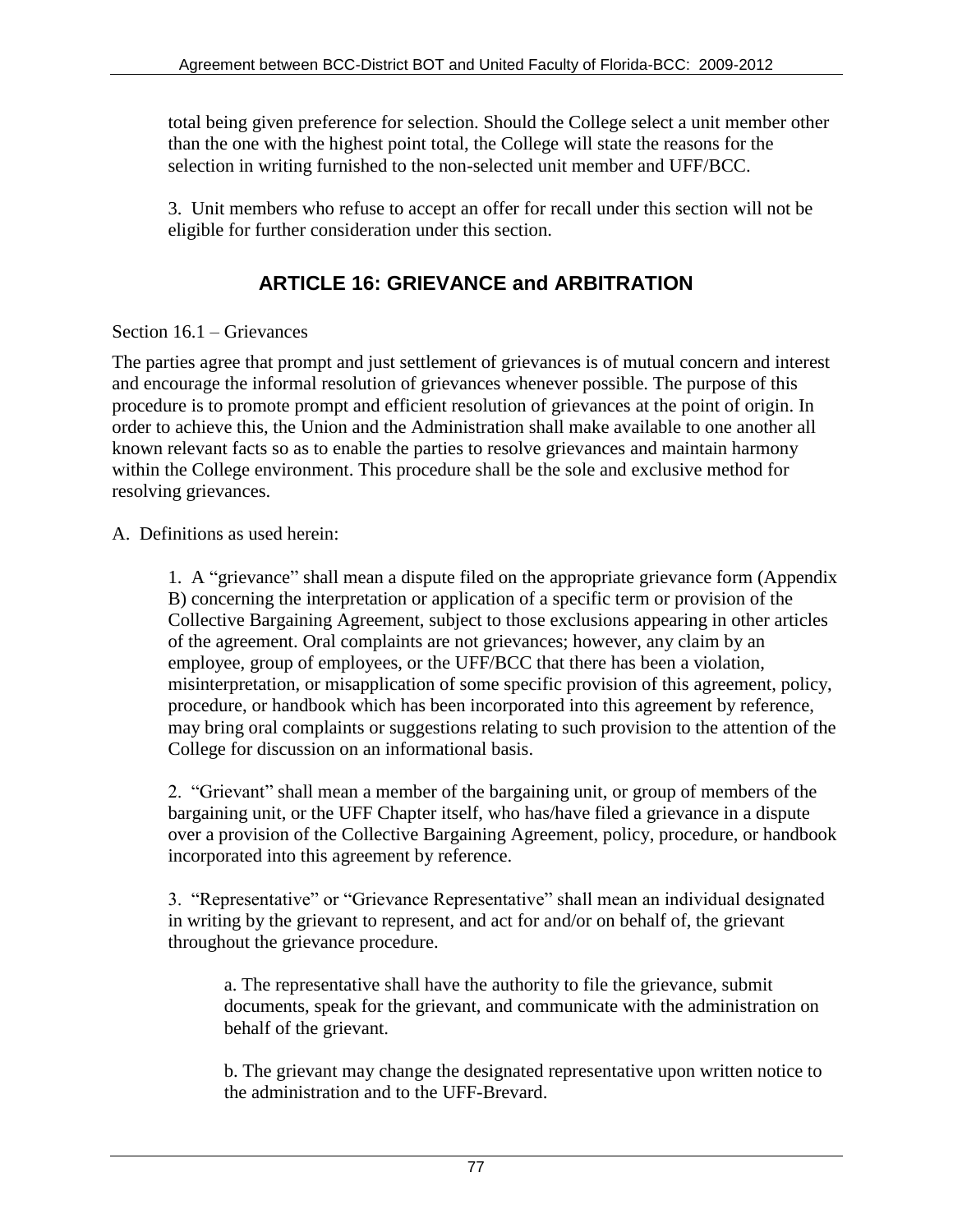B. UFF-Brevard shall have the right to file and pursue grievances on behalf of individual employees who personally sign the grievance document or who provide written authorization for UFF-Brevard to represent them in such proceedings. UFF-Brevard shall also have the right to file and pursue grievances on behalf of itself as grievant.. In the case of UFF-Brevard grievances on behalf of itself, Steps I and II in section G of this article shall be combined into a single step and the grievance document shall be initially filed at Step 2 within the prescribed time limit (21 college business days). All other requirements of this article shall be in force. There shall be no combining of UFF-Brevard grievances and faculty grievances in a single grievance document.

C. Where several faculty members have essentially the same grievance, the parties may consolidate the grievances. When consolidated one grievance form shall be presented bearing the signatures of each of the individual grievants. Such a grievance shall otherwise be processed as any individual grievance would with the exception that there are multiple grievants.

D. Where a group of faculty members may be defined by common interests, duties, or responsibilities, the union may file one grievance on behalf of the entire class. The union shall be considered the grievant in such a "class action" grievance.

- 1. A class action grievance will:
	- a. Identify the class uniquely and with particularity,
	- b. Identify the specific nature of the grievance of the class,
	- c. Contain a complete statement of the grievance and facts upon which it is based,
	- d. Contain a specific statement regarding the remedy or correction requested, and
	- e. Identify the section or sections of the Agreement alleged to have been violated,
	- f. Contain two or more names of the aggrieved employees.

2. Where a "class action" grievance alleges violations outside one department or unit, the grievance may be filed directly at Step II.

E.The right of the individual faculty member to present and pursue grievances under this article, without representation by the UFF-Brevard, is preserved inviolate, subject only to such limitations as may be contained in Florida Statutes. UFF-Brevard has the right to observe, but not to participate in, such proceedings. However, nothing in this section shall prevent the UFF-Brevard from providing input into the process as necessary to assure that the provisions of this agreement are followed. The UFF-Brevard will be notified in advance of such occurrences with notification given to the UFF-Brevard president and grievance chair, if any, within twenty-four (24) hours of the filing of such a grievance.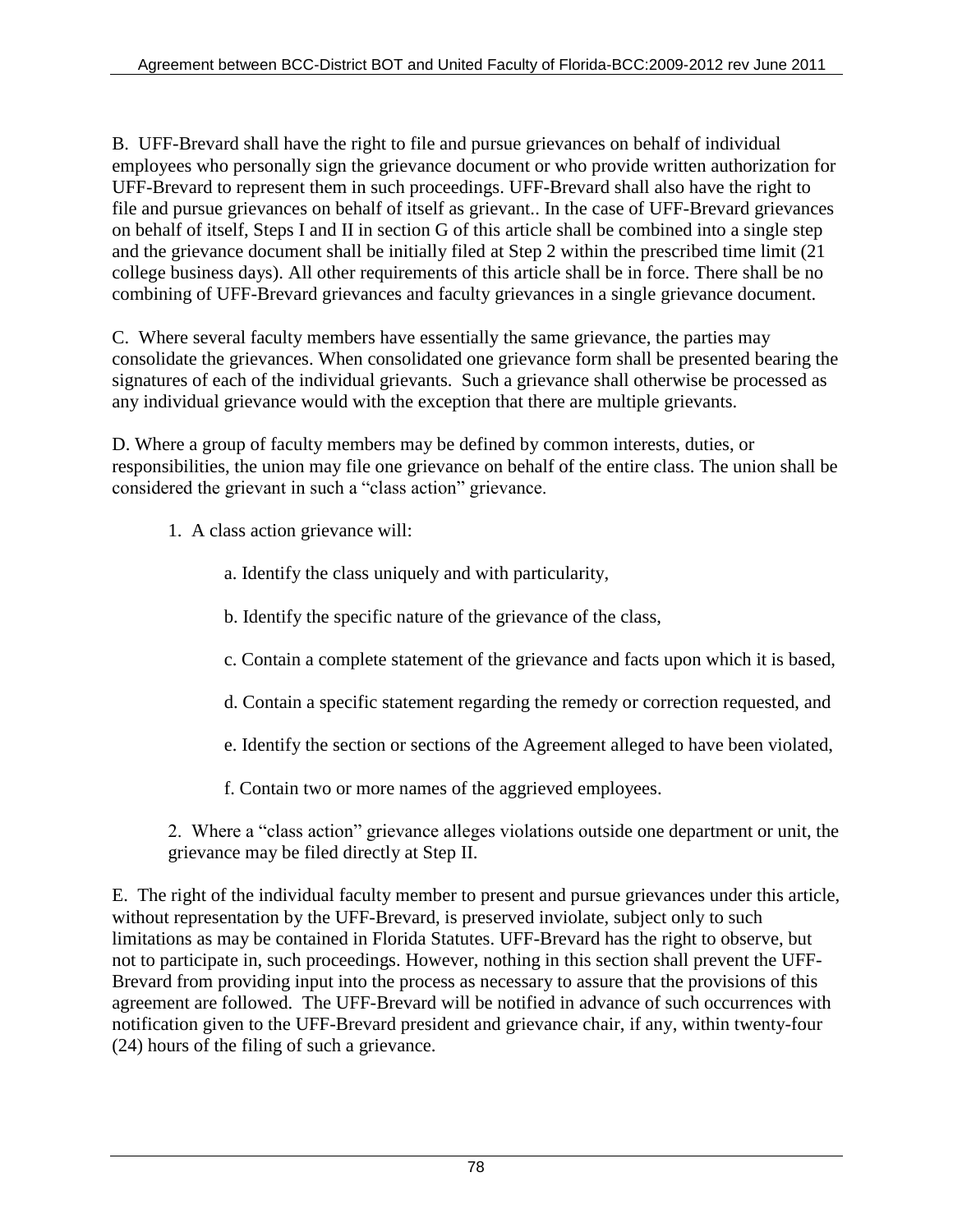F. The time limits set forth in this article are of the essence and must be strictly complied with unless extended by mutual agreement of the parties. A grievant's failure to comply shall mean that the grievance stands abandoned. The College's failure to answer a grievance within the time provided shall mean that the grievance is denied. In order to be eligible for processing, a grievance must be timely filed and contain the following:

1. The name of the grievant, whether employee or UFF-Brevard.

2. The date on which the event giving rise to the grievance occurred, or the omission giving rise to the grievance occurred.

3. A detailed statement of the facts as to the claimed event or omission.

4. Citation of the particular sections of this Agreement (not articles alone) that the grievant relies on. General citations will not satisfy this requirement and the grievant shall not add new citations after the grievance is filed.

5. A statement of the precise relief sought, which will stand as the outer limit or maximum as to possible relief that can be sought.

G. Grievances, properly and timely filed, shall be processed in accordance with the following procedure. Time limitations specified herein may be extended by agreement of both parties. A grievance filed on behalf of the Union shall be filed within the twenty-one (21) business days as above, but may be filed directly at the Step II level.

1. Step I: Request for Informal Resolution. The parties shall first attempt an informal resolution of grievances.

a. An eligible grievant shall notify his or her immediate supervisor in writing, which may be by e-mail, of their grievance and request for an informal resolution. Such notification shall occur within twenty-one (21) college business days as set out in the College Calendar of the occurrence of the event or omission giving rise to the grievance, or within twenty-one (21) college business days as set out in the College Calendar of the date when the grievant knew or, in the exercise of reasonable diligence, should have become aware of such event or omission, whichever is later.

b. Within ten (10) college business days as set out in the College Calendar of the receipt of the grievance, the immediate administrative supervisor shall meet with the grievant in an effort to resolve the problem.

c. The immediate supervisor will be allowed ten (10) college business days as set out in the College Calendar following the meeting to respond to the grievance in writing. This written answer will consist of a notation on the grievance document and/or a formal statement..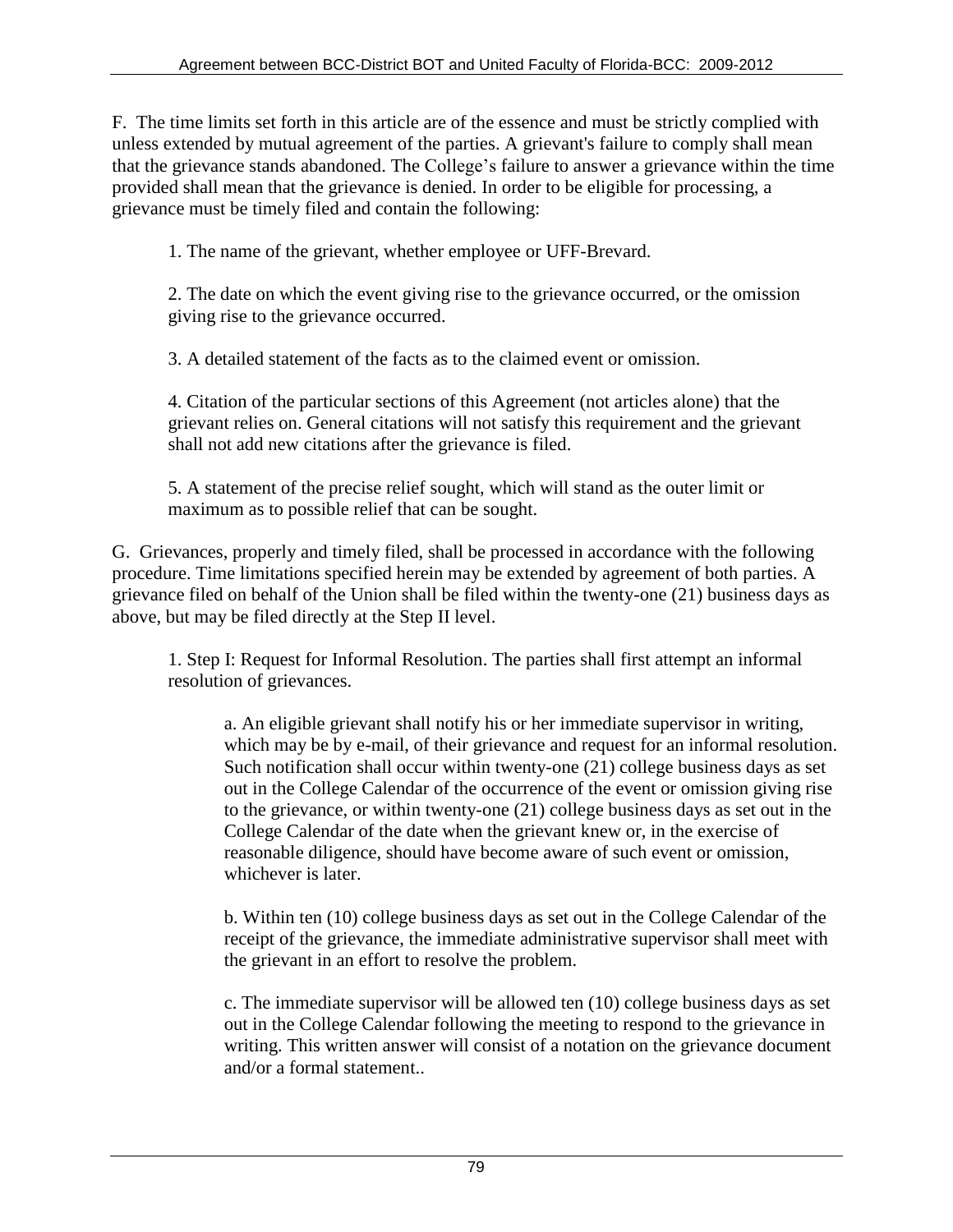2. Step II: Formal Grievance. If the attempt at an informal resolution does not result in a resolution acceptable to the grievant, the grievant may file the formal grievance document with the appropriate Provost or Vice President, as applicable, at Step II.

a. The document must be filed within ten (10) college business days as set out in the College Calendar of the receipt of the written answer from the immediate supervisor or within ten (10) college business days as set out in the College Calendar after the expiration of the ten (10) day period specified in Step I.

b. Once any grievance document has been properly filed with the Provost or the Vice President, the Provost or the Vice President shall have fifteen (15) College business days as set out in the College Calendar in which to provide a written response to the grievant. The written response may consist of a notation on the grievance document and/or a formal letter of notification.

c. Either the Provost or the Vice President, as applicable, or the grievant, may request a meeting to discuss the grievance. If the grievant desires a meeting, he/she should request it when the grievance document is filed. If such a meeting is held, it should be held within the fifteen (15) day period.

3. Step III. If the disposition of the grievance is unacceptable to the grievant at Step II, the grievant may appeal the Step II decision the grievance document with the President or an individual designated by him to hear grievances at Step III.

a. The decision must be appealed within ten (10) college business days as set out in the College Calendar after the receipt of the written answer from the Provost or the Vice President, or within ten (10) college business days as set out in the College Calendar after the expiration of the fifteen (15) day period applicable to Step II.

b. The grievant may also request a meeting with the President or his designee to discuss the grievance. Such a meeting will be scheduled within fifteen (15) college business days from the receipt of the grievance at Step III.

c. The President or his designee will be allowed fifteen (15) college business days after the receipt of the grievance at Step III to provide a written disposition of the grievance.

## Section 16.2 – Arbitration

A. Only those grievances that have been processed through the grievance procedure in strict compliance with all of its requirements may be taken to arbitration. If the grievant is not satisfied with the disposition of the grievance at Step III or within the fifteen (15) college business day period applicable to Step III, the grievance may be submitted to arbitration. The arbitration process shall be initiated by filing a written request for arbitration with the Executive Director of Human Resources within twenty (20) college business days as set out in the College Calendar after receipt of written disposition at Step III or within twenty (20) college business days as set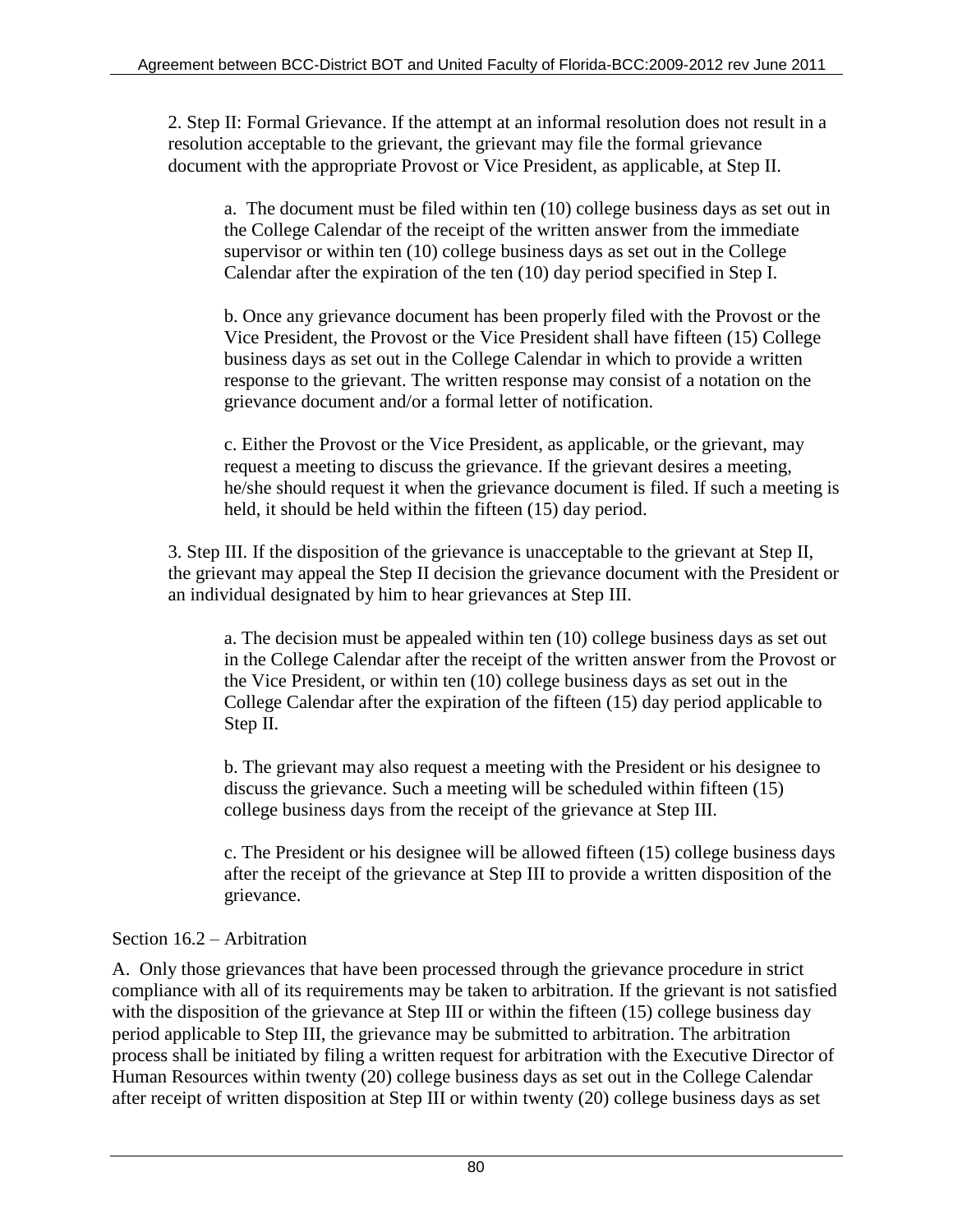out in the College Calendar after the expiration of the Step III fifteen (15) day period. A copy of the grievance document must be attached to the request.

1. After a written request for arbitration is properly and timely filed, the grievant and the College, by any representative it may choose, will meet at a mutually convenient time or confer by telephone in an effort to mutually agree on an arbitrator.

2. If an arbitrator cannot be agreed upon, the Federal Mediation and Conciliation Service will be asked to supply a list of seven (7) names from which the parties will alternately strike names until only one remains. The one remaining shall be the arbitrator.

3. Each party shall have the right to reject one list of arbitrators in its entirety, and any subsequent list containing any of the same names.

4. No arbitrator shall have at any time before him more than one grievance involving this Agreement without the mutual consent of the College and the Union.

5. Arbitrability. Issues of arbitrability shall be bifurcated from the substantive issue(s) and, whenever possible, determined by means of a hearing conducted by conference call. The arbitrator shall have ten (10) days from the hearing to render a decision on arbitrability. If the issue is judged to be arbitrable, an arbitrator shall then be selected to hear the substantive issue(s). By mutual consent of the College and the Union, the same arbitrator may preside over both the issue of arbitrability and the substantive issue(s).

6. The identified arbitrator will be notified by FMCS. The arbitration will then proceed in accordance with the reasonable orders and requests of the arbitrator, but subject to the following conditions:

a. Venue. The arbitrator shall hold the hearing in Brevard County, Florida, unless otherwise agreed to by the parties. The hearing shall be scheduled as soon as is practicable.

b. Authority of the Arbitrator. The arbitrator shall not have the power to add to, subtract from, modify, or alter the terms of this agreement. Decisions must be explained upon the request of either party. The arbitrator's decision shall be confined solely to the application and/or interpretation of this Collective Bargaining Agreement and its referenced documents and the precise issue(s) submitted for arbitration. The arbitrator shall refrain from issuing any statements of opinion or conclusions not essential to the determination of the issues submitted.

c. The parties shall have a right to a reasonable time for briefing the case, upon request, and a decision shall be due within thirty (30) days after the date set for filing briefs.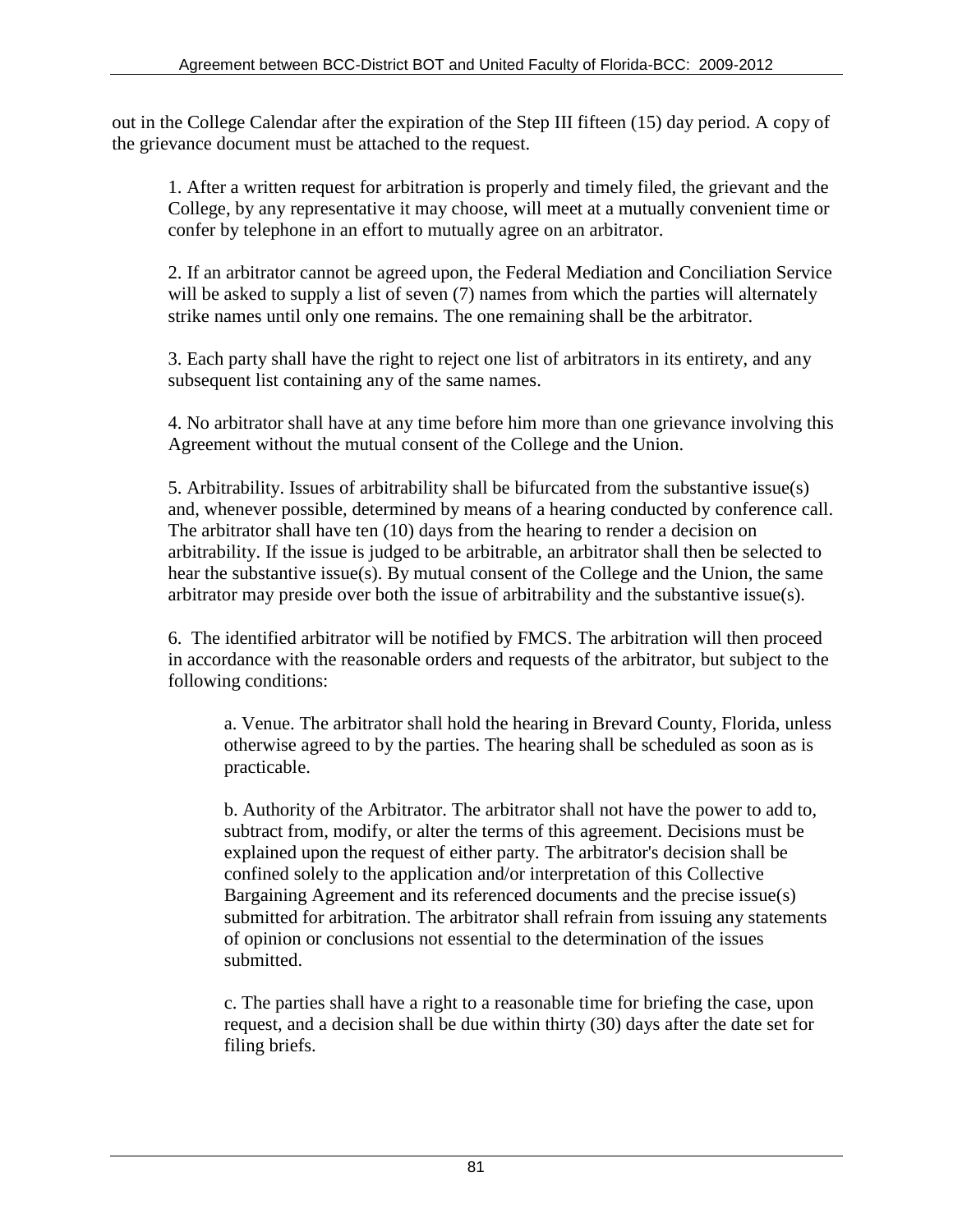d. Where an administrator has made a judgment involving the exercise of discretion, such as decisions regarding tenure or promotion, the arbitrator shall not substitute the arbitrator's judgment for that of the administrator. Nor shall the arbitrator review such decision except for the purpose of determining whether the decision has violated the Collective Bargaining Agreement. If the arbitrator determines that the Collective Bargaining Agreement has been violated, the arbitrator shall direct the College to take appropriate action.

e. Fees and Expenses. All fees and expenses of the arbitrator shall be divided equally between the parties. Each party shall bear the cost of preparing and presenting its own case. Costs of reports and transcripts (which shall be made available at the request of either party) shall be borne by the requesting party. Cost of meeting rooms, etc., shall be divided equally between the parties.

f. Effect of Decision. The decision or award of the arbitrator shall be final and binding upon the College, the UFF, and the grievant, provided that either party may appeal to an appropriate court of law a decision that was rendered by the arbitrator acting outside of or beyond the arbitrator's jurisdiction, pursuant to Section 682.13, Florida Statutes..

g. The arbitrator shall be empowered to make reasonable orders so that the matter can be expeditiously resolved, but shall accommodate the parties within reason as to hearing dates and continuances where need is shown.

h. Retroactivity. An arbitrator's award may or may not be retroactive as the equities of each case may demand, but in no case shall an award be retroactive to a date earlier than thirty (30) days prior to the date the grievance was initially filed.

7. If a tenured faculty member is suspended, returned to annual contract, or terminated, the faculty member may choose to proceed to arbitration or to appeal the decision under the State Board of Education Rules. The election of that procedure will be deemed an election of remedies and a permanent waiver of the right to appeal the suspension, return to annual contract or termination under this Article. If the tenured faculty member chooses to process the issue of suspension, return to annual contract or termination under Step 5 of this Article, the faculty tenured faculty member's choice will be considered an election of remedies and an appeal cannot be processed under the Florida Administrative Code and Florida Statute Section 120.

# **ARTICLE 17: DISCIPLINARY ACTIONS AND PROCEDURES**

## Section 17.1 – Disciplinary Actions

A. Except as provided in applicable statues or State Board of Education Rules, discipline of any type shall be based only on a faculty member's duties and responsibilities to the College.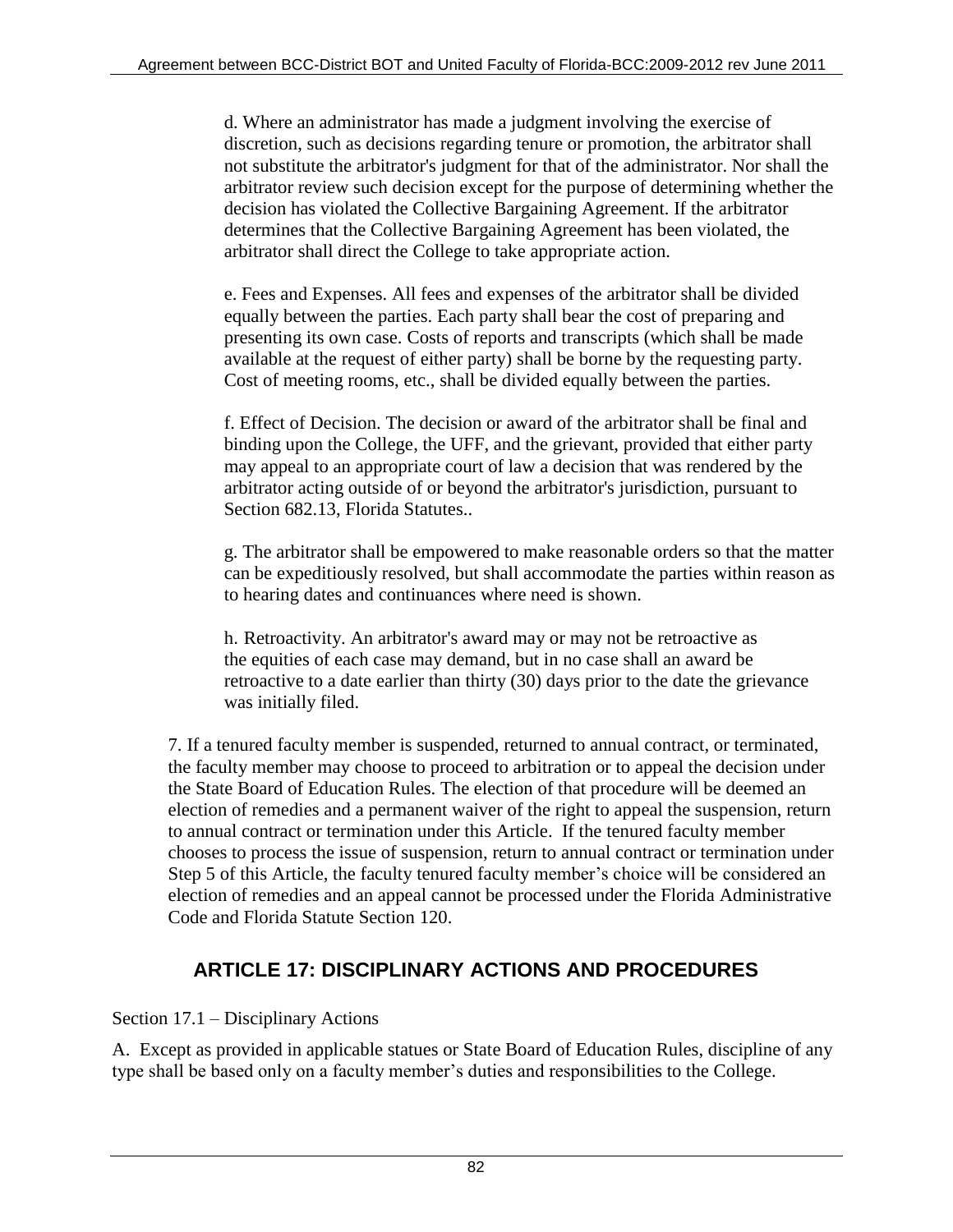B. Employees are subject to discipline which shall be timely and for just cause. Disciplinary action shall include the following steps of progressive discipline: warning, reprimand, suspension with or without pay, return to annual contract, and dismissal. If the circumstances warrant, discipline may begin at a higher level than the first step or progress to a higher level than the next sequential step. Other unrelated actions subject to discipline are separate events and disciplinary action will begin at the appropriate level subject to overall work performance.

C. All discipline, as defined herein, is subject to challenge by the grievance procedure in Article 16 of this Agreement. Anonymous complaints shall not be used as evidence in support of disciplinary actions(s). Time frames given shall be in work days.

## Section 17.2 – Disciplinary Procedure

A. Discipline shall begin at and proceed to the level of discipline appropriate to the action(s) under consideration. Normally, discipline will progress through the steps established below.

1. Oral/Written Warning. A warning notifies a faculty member that work-related performance is below standards established by written policies or common professional practice and that more serious disciplinary action will take place if these standards are not achieved within reasonable time frames. A warning may be oral or written at the discretion of the supervisor. The faculty member shall have the opportunity to provide a written response to a written warning which shall be filed together.

2. Reprimand. If necessary, a written reprimand would be the next step for continued below-standard performance. Warnings and reprimands shall be discussed with the faculty member in person. Documentation of each step in the disciplinary process shall be made by the initiating administrator and acknowledged by the faculty member in accordance with Appendix P of this contract. The faculty member shall have the opportunity to provide a written response to the reprimand which shall be filed with the reprimand.

3. Suspension. A full-time faculty member may be suspended with pay pending investigation of a possible infraction. If, after investigation, just cause for disciplinary action is determined, upon recommendation of the President, the Board may suspend a faculty member without pay provided that notice of intent has been provided pursuant to Article 17.1, B below.

4. Termination or Return to Annual Contract. Any faculty member who is tenured (under continuing contract) may be dismissed or may be returned to annual contract status for up to another three (3) years only with just cause and when a written recommendation to that effect is submitted by the President to the Board giving sufficient just cause therefore, by the President and provided the President's recommendation is approved by a majority of the Board.

B. Notice of Intent. When the President or representative has reason to believe that a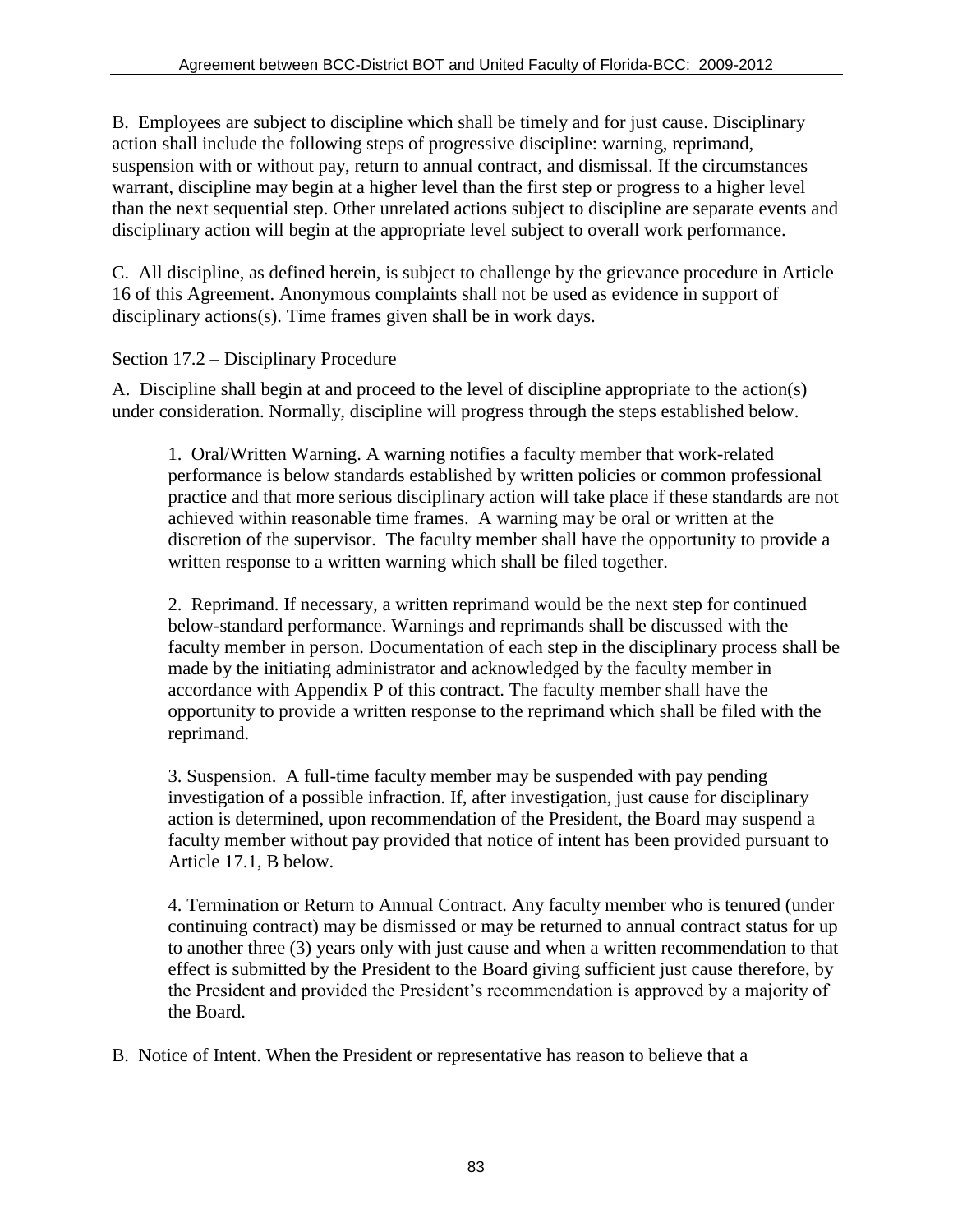Suspension, termination, or return to annual contract should be imposed, the President or representative shall provide the employee with a written notice of the proposed action and the reasons therefore.

1. Such notice shall be sent certified mail, return receipt requested, or delivered in person with written documentation of receipt obtained.

2. The employee shall be given ten (10) days in which to respond in writing to the President or representative before the proposed action is taken. The President or representative then may issue a notice of disciplinary action under Article 17.1, D below.

3. The employee has a right to union representation during investigatory questioning that may reasonably be expected to result in disciplinary action.

4. If the President or representative does not issue a notice of disciplinary action, the notice of intent shall be retained only in the employee's evaluation file.

C. In the event a suspension, termination, or return to annual contract is recommended, the faculty member shall have the right to an informal hearing before the Board, or its designee, prior to the action.

D. Notice of Discipline. All notices of disciplinary action shall include a statement of the reasons therefore and a statement advising the employee that the action is subject to Article 16 – Grievance and Arbitration of this agreement. All such notices shall be sent certified mail, return receipt requested, or delivered in person to the employee with written documentation of receipt obtained.

E. Nothing in this Article shall be deemed to give any faculty member not on continuing contract status any property interest in his or her employment.

F. During all disciplinary proceedings, a faculty member shall have the right to consult with, and be represented by, a representative of his or her choice.

G. The faculty member shall have the right to respond to disciplinary action in writing and have that response attached to the report of discipline. If any material is found, through mutual agreement, grievance process, or court proceeding, to be inaccurate or inappropriate, that finding shall be documented in the official personnel file of the faculty member and the inaccurate or inappropriate material shall be placed in the personnel file in a sealed envelope. The sealed material shall not be subject to examination or review except by written agreement between the faculty member and the President, as part of a related formal grievance procedure, or as required by law.

# **ARTICLE 18: MISCELLANEOUS**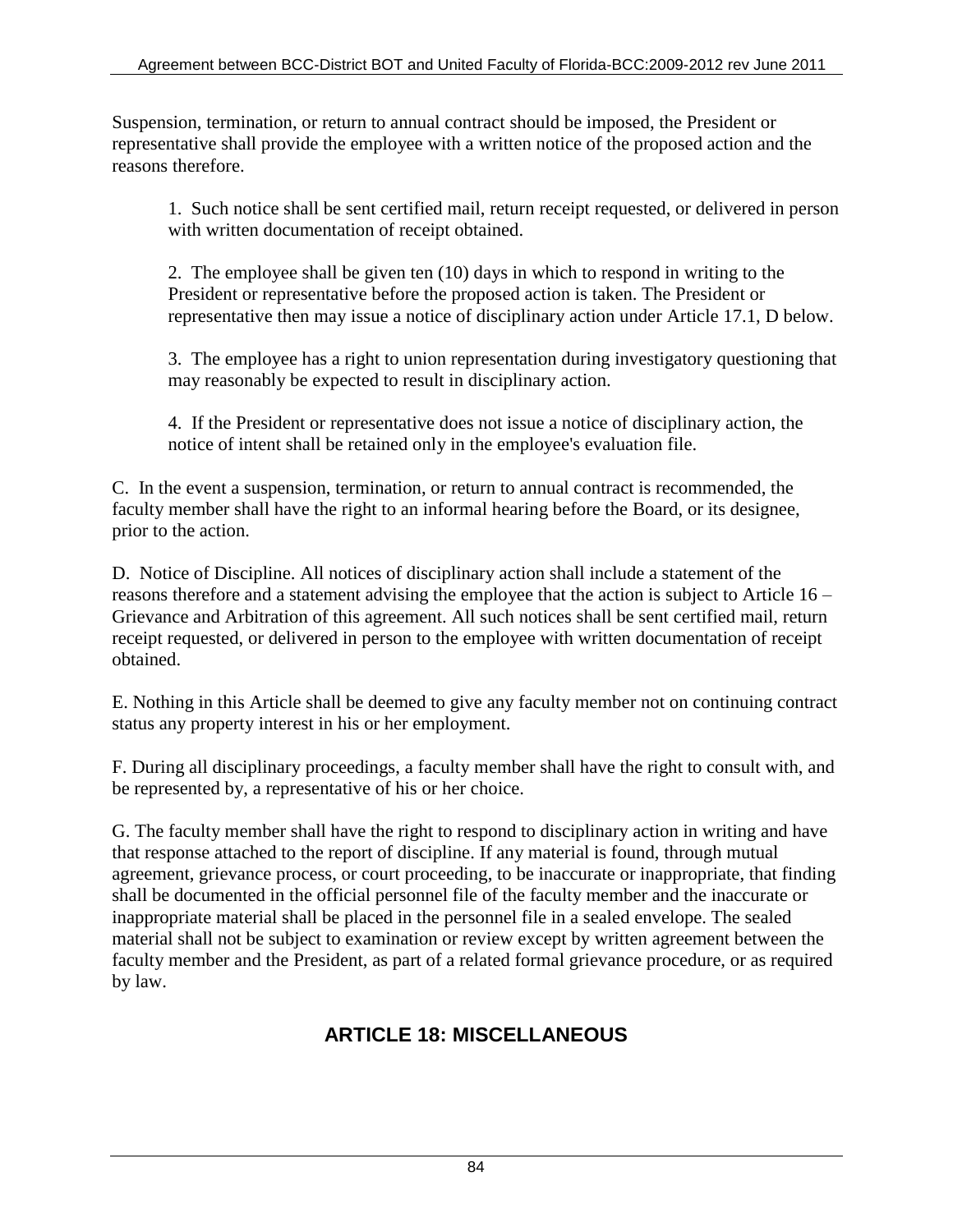Section 18.1 – Calendar

A. The College agrees that a committee of representatives of the administration, the faculty, and the staff shall develop the College academic calendar.

1. There shall be an equal number of voting representatives from each of the three constituencies with equal votes with at least three members from each group.

2. A quorum of at least 50% plus one of the committee members must be present to conduct committee business.

3. The committee shall elect the chairperson.

4. The committee shall report to the President of the College.

5. Committee members shall serve staggered three (3) year terms.

a. To facilitate staggering of terms, initially one member from each group shall serve a one (1) year term, one member from each group shall serve a two (2) year term, and one member from each group shall serve a three (3) year term.

b. Faculty members shall be recommended by the UFF.

B. The calendar shall be developed in sufficient time to be approved not less than two (2) years prior to the first day of the academic year in question.

Section 18.2 – Waivers

The failure of the UFF to present demands and/or proposals during collective bargaining, the withdrawal by the UFF of demands and/or proposals after being presented by the UFF during collective bargaining, and the granting by the UFF of discretionary authority to the university in a collective bargaining agreement, regarding any and all subjects and matters lawfully subject to collective bargaining, shall be deemed, considered and construed to be waivers by the UFF of the right to collectively bargain said subjects and matters and all such waivers by the UFF shall expire on the last day of this contract, 12:00 a.m., the first day of the academic year, August, 2012.

Section 18.3 – Fee Waivers

In the event that the Board provides for waiver or reduction of tuition and fees for Board employees or their dependents to attend Brevard Community College courses, these provisions will apply to unit members and their dependents on the same basis as other categories of employees.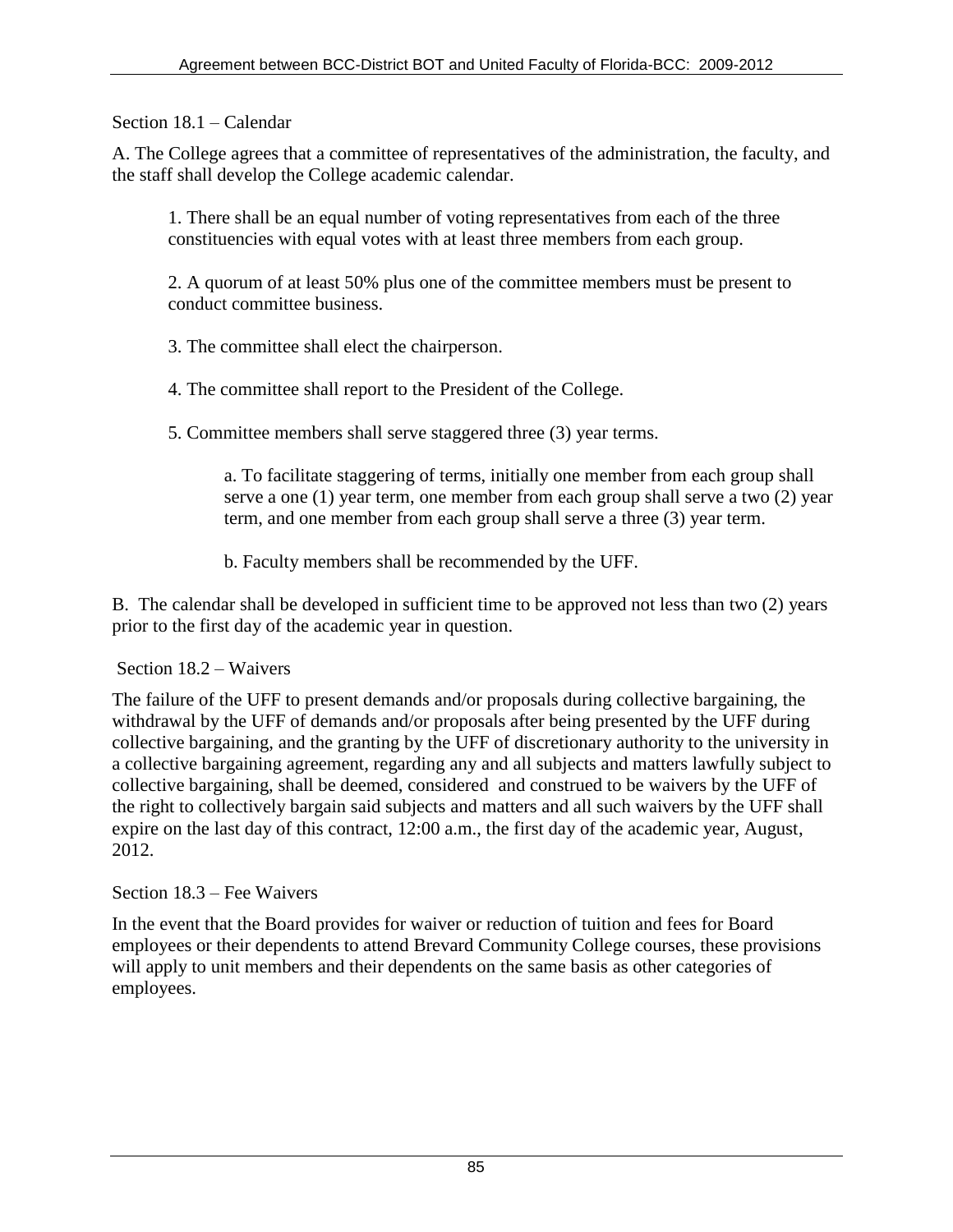### **SIGNATURE PAGE (CERTIFYING RATIFICATION)**

This is to certify that the foregoing agreement was ratified by the required number of members of the covered bargaining unit on or before August 21, 2009.

> Authorized Representative UFF-Brevard

\_\_\_\_\_\_\_\_\_\_\_\_\_\_\_\_\_\_\_\_\_\_\_\_\_\_\_\_\_\_\_\_\_\_\_\_\_\_\_\_\_\_

\_\_\_\_\_\_\_\_\_\_\_\_\_\_\_\_\_\_\_\_\_\_\_\_\_\_\_\_\_\_\_\_\_\_\_\_\_\_\_\_\_\_

In accordance with the decision made at their August 17, 2009 meeting, this is to certify that the foregoing agreement was ratified by the District Board of Trustees of Brevard Community College.

> Chair, District Board of Trustees Brevard Community College

An original signed copy, in this format, will be maintained by the President and the Authorized Representative of the UFF-Brevard.